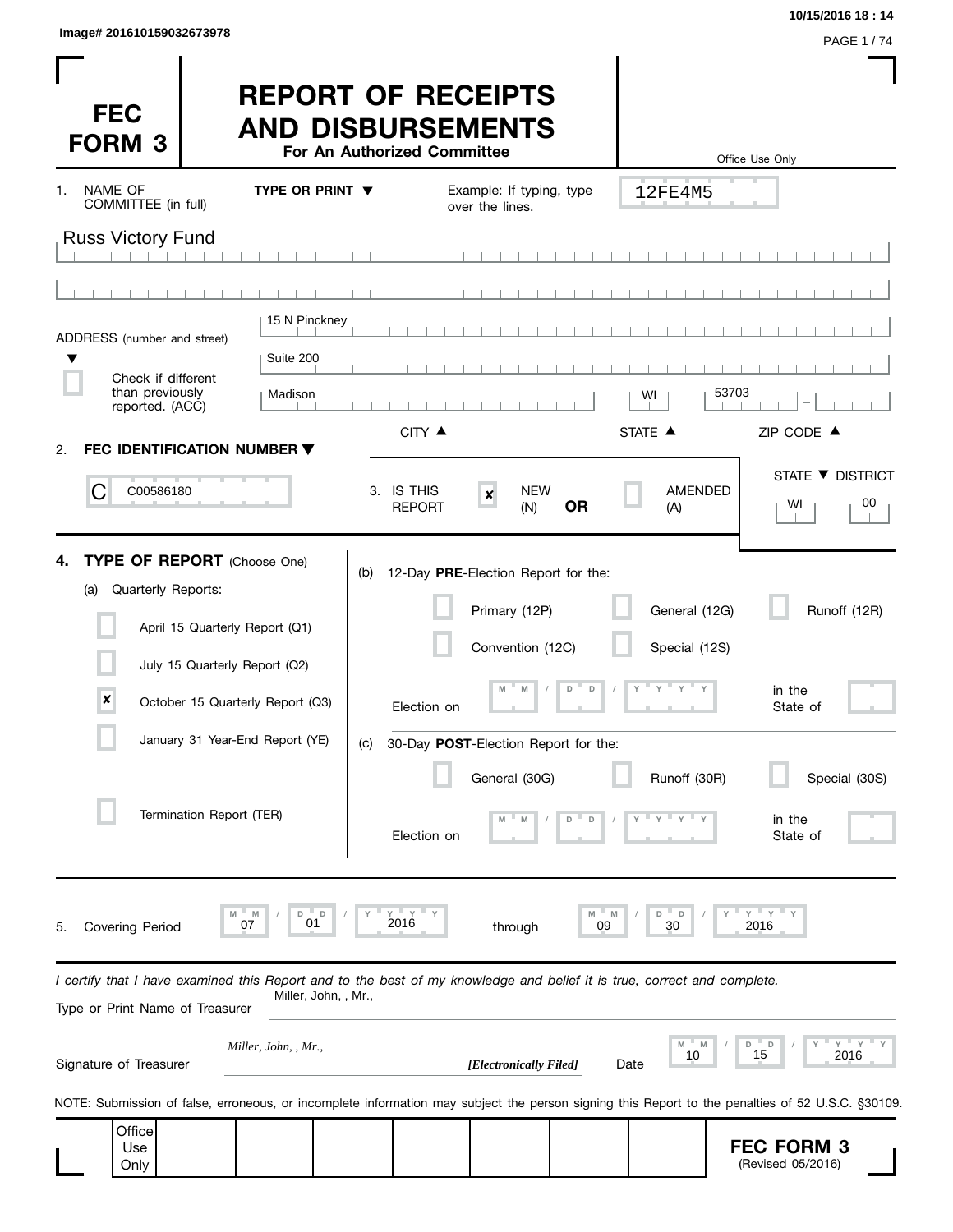the Committee (Itemize all on

Schedule C and/or Schedule D)................

| Image# 201610159032673979                                                                             |                                                      |                                                  |
|-------------------------------------------------------------------------------------------------------|------------------------------------------------------|--------------------------------------------------|
| FEC Form 3 (Revised 05/2016)                                                                          | <b>SUMMARY PAGE</b><br>of Receipts and Disbursements | <b>PAGE 2/74</b>                                 |
| Write or Type Committee Name<br><b>Russ Victory Fund</b>                                              |                                                      |                                                  |
| Report Covering the Period:<br>From:                                                                  | $Y$ $Y$<br>M<br>D<br>D<br>2016<br>07<br>01<br>To:    | $Y =$<br>D<br>M<br>M<br>D<br>2016<br>09<br>30    |
|                                                                                                       | <b>COLUMN A</b><br><b>This Period</b>                | <b>COLUMN B</b><br><b>Election Cycle-to-Date</b> |
| Net Contributions (other than loans)<br>6.                                                            |                                                      |                                                  |
| <b>Total Contributions</b><br>(a)<br>(other than loans) (from Line 11(e))                             | 569105.05                                            | 1033190.05                                       |
| <b>Total Contribution Refunds</b><br>(b)                                                              | 1000.00                                              | 1000.00                                          |
| Net Contributions (other than loans)<br>(C)<br>(subtract Line 6(b) from Line 6(a))                    | 568105.05                                            | 1032190.05                                       |
| Net Operating Expenditures<br>7.                                                                      |                                                      |                                                  |
| <b>Total Operating Expenditures</b><br>(a)                                                            | 17410.92                                             | 28096.26                                         |
| Total Offsets to Operating<br>(b)<br>Expenditures (from Line 14)                                      | 0.00                                                 | 0.00                                             |
| Net Operating Expenditures<br>(C)<br>(subtract Line 7(b) from Line 7(a))                              | 17410.92                                             | 28096.26                                         |
| Cash on Hand at Close of<br>8.<br>Reporting Period (from Line 27)                                     | 861.87                                               |                                                  |
| Debts and Obligations Owed TO<br>9.<br>the Committee (Itemize all on<br>Schedule C and/or Schedule D) | 0.00                                                 |                                                  |
| 10. Debts and Obligations Owed BY                                                                     |                                                      |                                                  |

## **For further information contact:**

 $\sim$  0.0

0.00

Federal Election Commission 999 E Street, NW Washington, DC 20463

> Toll Free 800-424-9530 Local 202-694-1100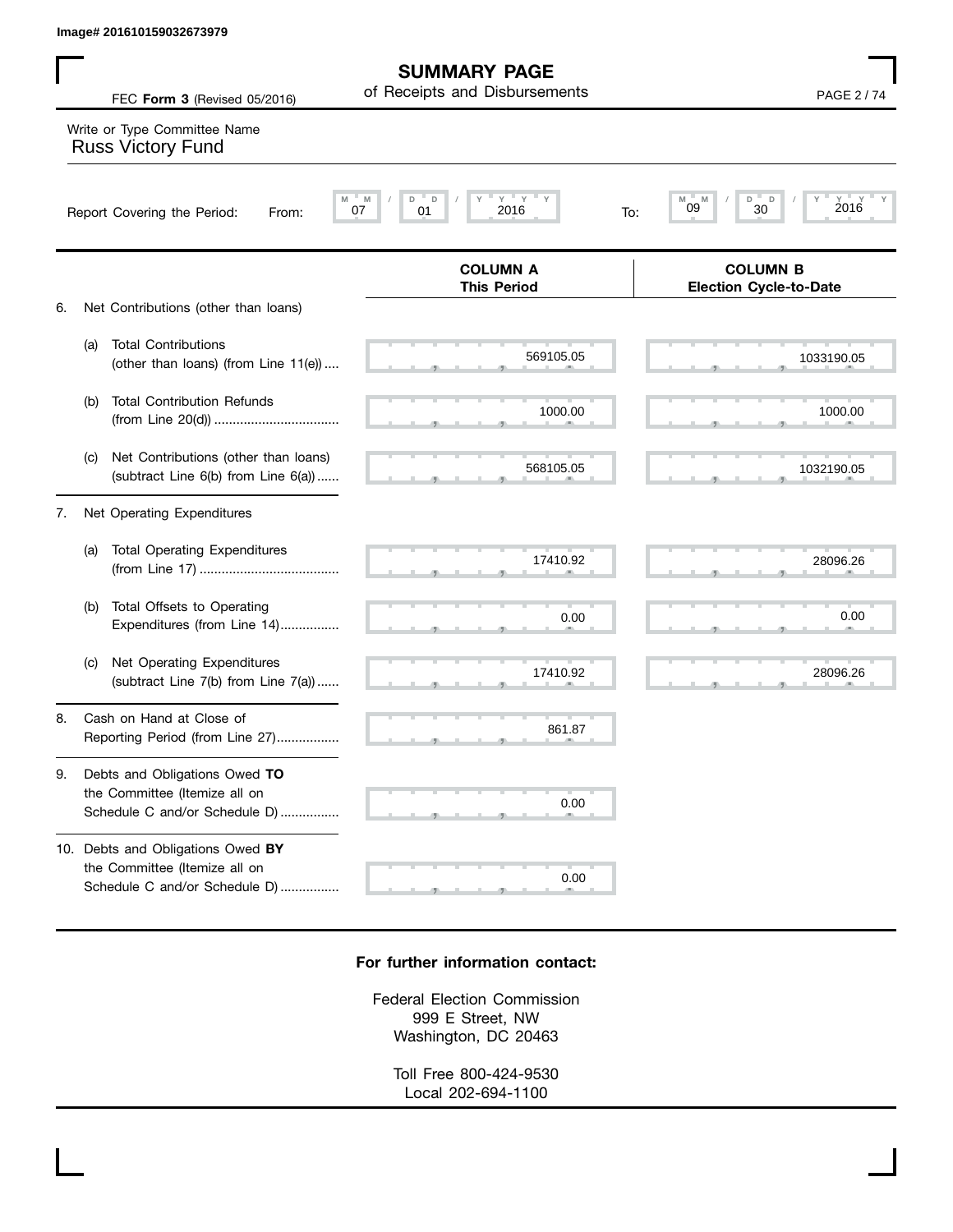| Image# 201610159032673980                                                                          |                                             |                                                  |
|----------------------------------------------------------------------------------------------------|---------------------------------------------|--------------------------------------------------|
|                                                                                                    | <b>DETAILED SUMMARY PAGE</b><br>of Receipts |                                                  |
| FEC Form 3 (Revised 05/2016)                                                                       |                                             | PAGE 3/74                                        |
| Write or Type Committee Name                                                                       |                                             |                                                  |
| <b>Russ Victory Fund</b>                                                                           |                                             |                                                  |
| M<br>07<br>Report Covering the Period:<br>From:                                                    | $Y$ $Y$ $Y$<br>D<br>D<br>2016<br>01<br>To:  | $Y'$ Y<br>M<br>M<br>D<br>D<br>30<br>2016<br>09   |
| I. RECEIPTS                                                                                        | <b>COLUMN A</b><br><b>Total This Period</b> | <b>COLUMN B</b><br><b>Election Cycle-to-Date</b> |
| 11. CONTRIBUTIONS (other than loans) FROM:                                                         |                                             |                                                  |
| Individuals/Persons Other Than<br>(a)<br><b>Political Committees</b>                               |                                             |                                                  |
| Itemized (use Schedule A)<br>(i)                                                                   | 399334.05                                   | 808109.05                                        |
| (ii)                                                                                               | 1571.00                                     | 1881.00                                          |
| (iii) TOTAL of contributions<br>from individuals                                                   | 400905.05                                   | 804990.05                                        |
| Political Party Committees<br>(b)                                                                  | 0.00                                        | 0.00                                             |
| <b>Other Political Committees</b><br>(c)                                                           | 168200.00                                   | 228200.00                                        |
| (d)                                                                                                | 0.00                                        | 0.00                                             |
| TOTAL CONTRIBUTIONS<br>(e)                                                                         |                                             |                                                  |
| (other than loans)<br>(add Lines 11(a)(iii), (b), (c), and (d))                                    | 569105.05                                   | 1033190.05                                       |
| 12. TRANSFERS FROM OTHER<br>AUTHORIZED COMMITTEES                                                  | 0.00                                        | 0.00                                             |
| 13. LOANS:                                                                                         |                                             |                                                  |
| Made or Guaranteed by the<br>(a)                                                                   | 0.00                                        | 0.00                                             |
|                                                                                                    |                                             |                                                  |
| (b)<br>TOTAL LOANS<br>(c)                                                                          | 0.00                                        | 0.00                                             |
| (add Lines 13(a) and (b))                                                                          | 0.00                                        | 0.00                                             |
| 14. OFFSETS TO OPERATING                                                                           |                                             |                                                  |
| <b>EXPENDITURES</b><br>(Refunds, Rebates, etc.)                                                    | 0.00                                        | 0.00                                             |
| 15. OTHER RECEIPTS<br>(Dividends, Interest, etc.)                                                  | 0.00                                        | 0.00                                             |
| 16. TOTAL RECEIPTS (add Lines<br>11(e), 12, 13(c), 14, and 15)<br>(Carry Total to Line 24, page 4) | 569105.05                                   | 1033190.05                                       |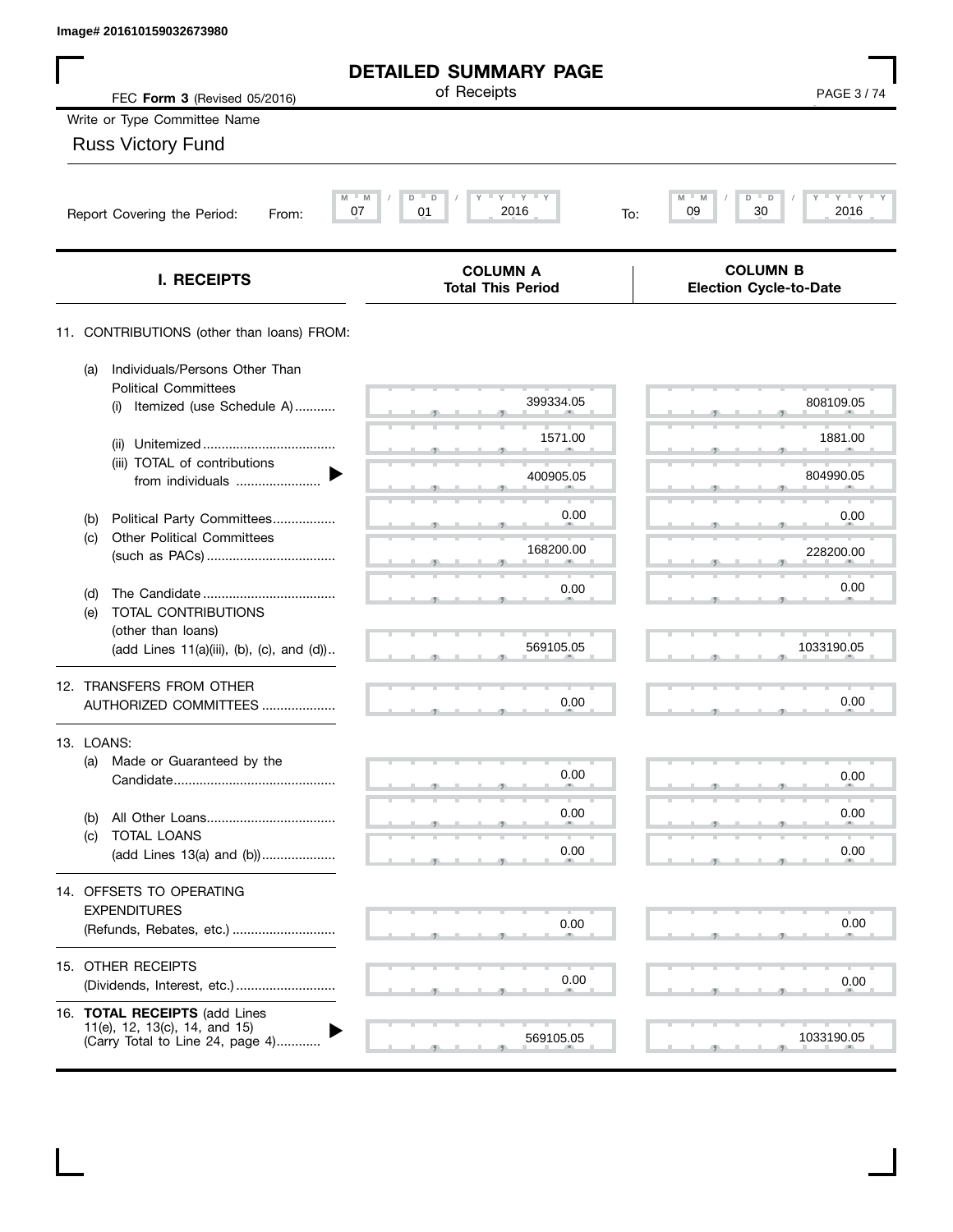**Image# 201610159032673981**

 $\mathbf{L}$ 

|            | FEC Form 3 (Revised 05/2016)                                                               | <b>DETAILED SUMMARY PAGE</b><br>of Disbursements | <b>PAGE 4/74</b>                                 |
|------------|--------------------------------------------------------------------------------------------|--------------------------------------------------|--------------------------------------------------|
|            | <b>II. DISBURSEMENTS</b>                                                                   | <b>COLUMN A</b><br><b>Total This Period</b>      | <b>COLUMN B</b><br><b>Election Cycle-to-Date</b> |
|            | 17. OPERATING EXPENDITURES                                                                 | 17410.92                                         | 28096.26                                         |
|            | 18. TRANSFERS TO OTHER<br>AUTHORIZED COMMITTEES                                            | 552332.26                                        | 1008927.11                                       |
|            | 19. LOAN REPAYMENTS:<br>(a) Of Loans Made or Guaranteed<br>by the Candidate                | 0.00                                             | 0.00                                             |
| (b)        | (c) TOTAL LOAN REPAYMENTS<br>(add Lines 19(a) and (b))                                     | 0.00<br>0.00                                     | 0.00<br>0.00                                     |
| (a)        | 20. REFUNDS OF CONTRIBUTIONS TO:<br>Individuals/Persons Other<br>Than Political Committees | 1000.00                                          | 1000.00                                          |
| (b)<br>(c) | Political Party Committees<br><b>Other Political Committees</b>                            | 0.00<br>0.00                                     | 0.00<br>0.00                                     |
| (d)        | TOTAL CONTRIBUTION REFUNDS<br>(add Lines 20(a), (b), and (c))                              | 1000.00                                          | 1000.00                                          |
|            | 21. OTHER DISBURSEMENTS                                                                    | 0.00                                             | 0.00                                             |
|            | 22. TOTAL DISBURSEMENTS<br>(add Lines 17, 18, 19(c), 20(d), and 21)                        | 570743.18                                        | 1038023.37                                       |

## **III. CASH SUMMARY**

|                                               | 2500.00   |
|-----------------------------------------------|-----------|
|                                               | 569105.05 |
|                                               | 571605.05 |
|                                               | 570743.18 |
| 27. CASH ON HAND AT CLOSE OF REPORTING PERIOD | 861.87    |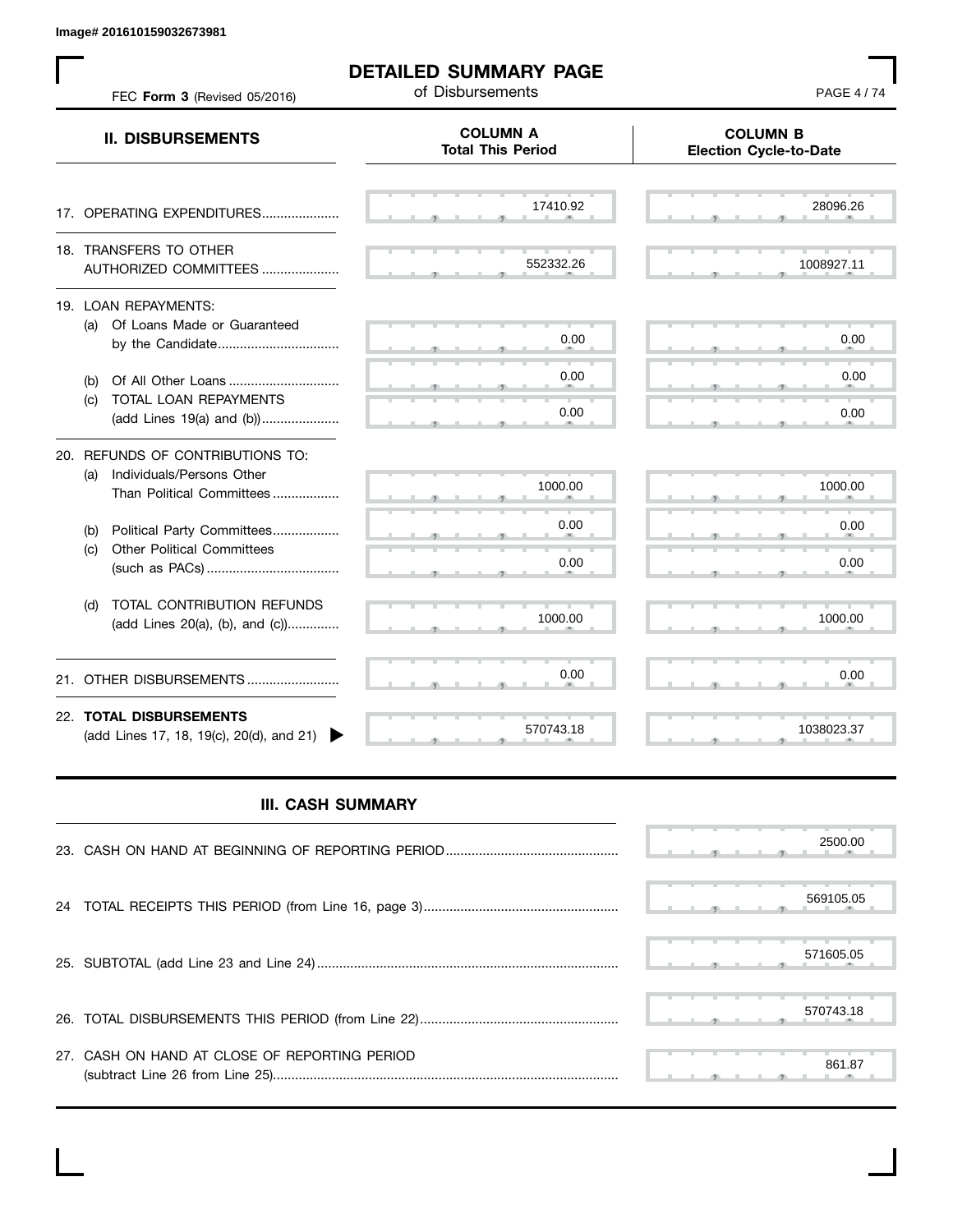| <b>SCHEDULE A (FEC Form 3)</b><br><b>ITEMIZED RECEIPTS</b> |                                                                   |                                                                                                | 5<br><b>PAGE</b><br>OF<br>FOR LINE NUMBER:<br>74        |                                                                                                                                                                                                                                                                                         |  |
|------------------------------------------------------------|-------------------------------------------------------------------|------------------------------------------------------------------------------------------------|---------------------------------------------------------|-----------------------------------------------------------------------------------------------------------------------------------------------------------------------------------------------------------------------------------------------------------------------------------------|--|
|                                                            |                                                                   | Use separate schedule(s)                                                                       | (check only one)                                        |                                                                                                                                                                                                                                                                                         |  |
|                                                            |                                                                   | for each category of the<br>Detailed Summary Page                                              | $x _{11a}$<br>11 <sub>b</sub><br>11 <sub>c</sub><br>11d |                                                                                                                                                                                                                                                                                         |  |
|                                                            |                                                                   |                                                                                                |                                                         | 12<br>13a<br>13 <sub>b</sub><br>14<br>15                                                                                                                                                                                                                                                |  |
|                                                            |                                                                   |                                                                                                |                                                         | Any information copied from such Reports and Statements may not be sold or used by any person for the purpose of soliciting contributions<br>or for commercial purposes, other than using the name and address of any political committee to solicit contributions from such committee. |  |
|                                                            | NAME OF COMMITTEE (In Full)<br><b>Russ Victory Fund</b>           |                                                                                                |                                                         |                                                                                                                                                                                                                                                                                         |  |
|                                                            | Full Name (Last, First, Middle Initial)<br>Feith-Mead, Susan, , , |                                                                                                |                                                         |                                                                                                                                                                                                                                                                                         |  |
| А.                                                         | Mailing Address 700 Belle Isle                                    | Date of Receipt<br>$M - M$<br>$D$ $D$<br>$Y - Y - Y - Y - Y$<br>$\sqrt{2}$<br>09<br>2016<br>21 |                                                         |                                                                                                                                                                                                                                                                                         |  |
|                                                            | City                                                              | State                                                                                          | Zip Code                                                | Transaction ID: C10186120                                                                                                                                                                                                                                                               |  |
|                                                            | Wisc Rapids                                                       | WI                                                                                             | 54494                                                   |                                                                                                                                                                                                                                                                                         |  |
|                                                            | FEC ID number of contributing<br>federal political committee.     | C                                                                                              |                                                         | Amount of Each Receipt this Period                                                                                                                                                                                                                                                      |  |
|                                                            | Name of Employer<br>Retired                                       | Occupation<br>Retired                                                                          |                                                         | 1000.00                                                                                                                                                                                                                                                                                 |  |
|                                                            | Receipt For: 2016                                                 |                                                                                                |                                                         | Memo Item                                                                                                                                                                                                                                                                               |  |
|                                                            | x<br>Primary<br>General                                           |                                                                                                | Election Cycle-to-Date                                  |                                                                                                                                                                                                                                                                                         |  |
|                                                            | Other (specify) $\blacktriangledown$                              |                                                                                                | 1000.00                                                 |                                                                                                                                                                                                                                                                                         |  |
| В.                                                         | Full Name (Last, First, Middle Initial)<br>Shalala, Donna, , ,    |                                                                                                |                                                         | Date of Receipt                                                                                                                                                                                                                                                                         |  |
|                                                            | Mailing Address 60 Edgewater Drive<br>#16F                        |                                                                                                |                                                         | $Y = Y + Y$<br>$M - M$<br>$D$ $D$<br>09<br>21<br>2016                                                                                                                                                                                                                                   |  |
|                                                            | City<br>Miami                                                     | State<br><b>FL</b>                                                                             | Zip Code<br>33133                                       | Transaction ID: C10186130                                                                                                                                                                                                                                                               |  |
|                                                            | FEC ID number of contributing<br>federal political committee.     | C                                                                                              |                                                         | Amount of Each Receipt this Period                                                                                                                                                                                                                                                      |  |
|                                                            | Name of Employer                                                  | Occupation                                                                                     |                                                         | 1000.00                                                                                                                                                                                                                                                                                 |  |
|                                                            | University of Miami                                               | Professor                                                                                      |                                                         |                                                                                                                                                                                                                                                                                         |  |
|                                                            | Receipt For: 2016                                                 |                                                                                                | Election Cycle-to-Date                                  | Memo Item                                                                                                                                                                                                                                                                               |  |
|                                                            | Primary<br>General<br>x                                           |                                                                                                |                                                         |                                                                                                                                                                                                                                                                                         |  |
|                                                            | Other (specify) $\blacktriangledown$                              |                                                                                                | 2000.00                                                 |                                                                                                                                                                                                                                                                                         |  |
|                                                            | Full Name (Last, First, Middle Initial)<br>Reed, Doris, , ,       |                                                                                                |                                                         | Date of Receipt                                                                                                                                                                                                                                                                         |  |
| C.                                                         | Mailing Address 414 Crestwood Ct                                  |                                                                                                |                                                         | $M - M$<br>$Y - Y - Y$<br>D<br>$\Box$                                                                                                                                                                                                                                                   |  |
|                                                            |                                                                   |                                                                                                |                                                         | 2016<br>09<br>14                                                                                                                                                                                                                                                                        |  |
|                                                            | City<br>Endicott                                                  | State<br><b>NY</b>                                                                             | Zip Code<br>13760-3323                                  | Transaction ID: C10225090                                                                                                                                                                                                                                                               |  |
|                                                            | FEC ID number of contributing<br>federal political committee.     | С                                                                                              |                                                         | Amount of Each Receipt this Period                                                                                                                                                                                                                                                      |  |
|                                                            | Name of Employer<br>Occupation                                    |                                                                                                |                                                         | 250.00                                                                                                                                                                                                                                                                                  |  |
|                                                            | retired                                                           | retired                                                                                        |                                                         | Memo Item                                                                                                                                                                                                                                                                               |  |
|                                                            | Receipt For: 2016                                                 |                                                                                                | Election Cycle-to-Date                                  |                                                                                                                                                                                                                                                                                         |  |
|                                                            | Primary<br>General<br>x<br>Other (specify) $\blacktriangledown$   |                                                                                                | 750.00                                                  |                                                                                                                                                                                                                                                                                         |  |
|                                                            |                                                                   |                                                                                                |                                                         | 2250.00                                                                                                                                                                                                                                                                                 |  |
|                                                            |                                                                   |                                                                                                |                                                         |                                                                                                                                                                                                                                                                                         |  |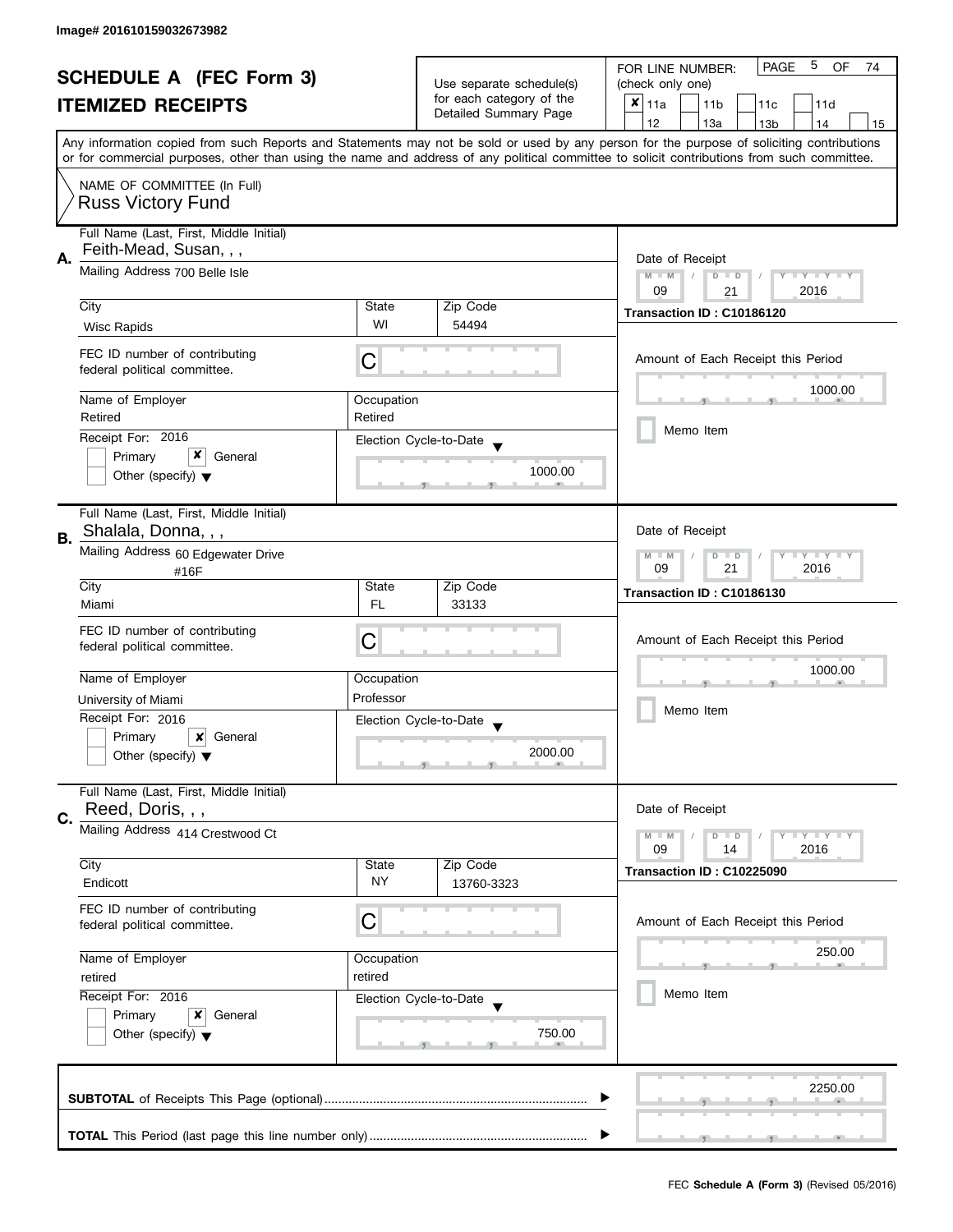| <b>SCHEDULE A (FEC Form 3)</b>                                     |                                                               | Use separate schedule(s) | 6<br><b>PAGE</b><br><b>OF</b><br>FOR LINE NUMBER:<br>74 |                                                                                                                                            |  |  |
|--------------------------------------------------------------------|---------------------------------------------------------------|--------------------------|---------------------------------------------------------|--------------------------------------------------------------------------------------------------------------------------------------------|--|--|
|                                                                    |                                                               |                          | (check only one)                                        |                                                                                                                                            |  |  |
|                                                                    | <b>ITEMIZED RECEIPTS</b>                                      |                          | for each category of the<br>Detailed Summary Page       | $x _{11a}$<br>11 <sub>b</sub><br>11 <sub>c</sub><br>11d                                                                                    |  |  |
|                                                                    |                                                               |                          |                                                         | 12<br>13a<br>13 <sub>b</sub><br>14<br>15                                                                                                   |  |  |
|                                                                    |                                                               |                          |                                                         | Any information copied from such Reports and Statements may not be sold or used by any person for the purpose of soliciting contributions  |  |  |
|                                                                    |                                                               |                          |                                                         | or for commercial purposes, other than using the name and address of any political committee to solicit contributions from such committee. |  |  |
|                                                                    | NAME OF COMMITTEE (In Full)                                   |                          |                                                         |                                                                                                                                            |  |  |
|                                                                    | <b>Russ Victory Fund</b>                                      |                          |                                                         |                                                                                                                                            |  |  |
|                                                                    |                                                               |                          |                                                         |                                                                                                                                            |  |  |
|                                                                    | Full Name (Last, First, Middle Initial)                       |                          |                                                         |                                                                                                                                            |  |  |
| А.                                                                 | Petry, John, , ,                                              |                          |                                                         | Date of Receipt                                                                                                                            |  |  |
|                                                                    | Mailing Address 275 Central Park West                         |                          |                                                         | $M - M$<br>$D$ $D$<br>Y I Y I Y I Y<br>$\sqrt{2}$                                                                                          |  |  |
|                                                                    |                                                               |                          |                                                         | 09<br>2016<br>06                                                                                                                           |  |  |
|                                                                    | City                                                          | State                    | Zip Code                                                | Transaction ID: C10225120                                                                                                                  |  |  |
|                                                                    | New York                                                      | NY.                      | 10024                                                   |                                                                                                                                            |  |  |
|                                                                    |                                                               |                          |                                                         |                                                                                                                                            |  |  |
|                                                                    | FEC ID number of contributing<br>federal political committee. | С                        |                                                         | Amount of Each Receipt this Period                                                                                                         |  |  |
|                                                                    |                                                               |                          |                                                         |                                                                                                                                            |  |  |
|                                                                    | Name of Employer                                              | Occupation               |                                                         | 1000.00                                                                                                                                    |  |  |
|                                                                    | Sessa Capital                                                 | Finance                  |                                                         |                                                                                                                                            |  |  |
|                                                                    | Receipt For: 2016                                             |                          | Election Cycle-to-Date                                  | Memo Item                                                                                                                                  |  |  |
|                                                                    | x<br>Primary<br>General                                       |                          |                                                         |                                                                                                                                            |  |  |
|                                                                    | Other (specify) $\blacktriangledown$                          |                          | 1000.00                                                 |                                                                                                                                            |  |  |
|                                                                    |                                                               |                          |                                                         |                                                                                                                                            |  |  |
|                                                                    | Full Name (Last, First, Middle Initial)                       |                          |                                                         |                                                                                                                                            |  |  |
| В.                                                                 | Theodore, Anthony, , ,                                        |                          |                                                         | Date of Receipt                                                                                                                            |  |  |
|                                                                    | Mailing Address 5309 Barton Rd                                |                          |                                                         | Y LLY LL<br>$M - M$<br>D<br>$\Box$                                                                                                         |  |  |
|                                                                    |                                                               |                          |                                                         | 2016<br>09<br>09                                                                                                                           |  |  |
|                                                                    | City                                                          | State                    | Zip Code                                                | Transaction ID: C10225130                                                                                                                  |  |  |
|                                                                    | Madison                                                       | WI                       | 53711                                                   |                                                                                                                                            |  |  |
|                                                                    | FEC ID number of contributing                                 |                          |                                                         |                                                                                                                                            |  |  |
|                                                                    | federal political committee.                                  | C                        |                                                         | Amount of Each Receipt this Period                                                                                                         |  |  |
|                                                                    |                                                               |                          |                                                         |                                                                                                                                            |  |  |
|                                                                    | Name of Employer                                              | Occupation               |                                                         | 5000.00                                                                                                                                    |  |  |
|                                                                    | Reitred                                                       | Retired                  |                                                         |                                                                                                                                            |  |  |
|                                                                    | Receipt For: 2016                                             |                          | Election Cycle-to-Date                                  | Memo Item                                                                                                                                  |  |  |
|                                                                    | Primary<br>$\boldsymbol{x}$<br>General                        |                          |                                                         |                                                                                                                                            |  |  |
|                                                                    | Other (specify) $\blacktriangledown$                          |                          | 5000.00                                                 |                                                                                                                                            |  |  |
|                                                                    |                                                               |                          |                                                         |                                                                                                                                            |  |  |
|                                                                    | Full Name (Last, First, Middle Initial)                       |                          |                                                         |                                                                                                                                            |  |  |
| C.                                                                 | Steinberg, Ruth, , ,                                          |                          |                                                         | Date of Receipt                                                                                                                            |  |  |
|                                                                    | Mailing Address 37 Lawrence Road                              |                          |                                                         | $M - M$<br>$Y - Y - Y$<br>D<br>$\blacksquare$                                                                                              |  |  |
|                                                                    |                                                               |                          |                                                         | 09<br>12<br>2016                                                                                                                           |  |  |
|                                                                    | City                                                          | State                    | Zip Code                                                | Transaction ID: C10225140                                                                                                                  |  |  |
|                                                                    | Scarsdale                                                     | <b>NY</b>                | 10583                                                   |                                                                                                                                            |  |  |
|                                                                    | FEC ID number of contributing                                 |                          |                                                         |                                                                                                                                            |  |  |
|                                                                    | federal political committee.                                  | C                        |                                                         | Amount of Each Receipt this Period                                                                                                         |  |  |
|                                                                    |                                                               |                          |                                                         | 2000.00                                                                                                                                    |  |  |
| Name of Employer<br>Occupation<br>Avenue Capital Group<br>Attorney |                                                               |                          |                                                         |                                                                                                                                            |  |  |
|                                                                    |                                                               |                          |                                                         |                                                                                                                                            |  |  |
|                                                                    | Receipt For: 2016                                             |                          | Election Cycle-to-Date                                  | Memo Item                                                                                                                                  |  |  |
| Primary<br>x<br>General                                            |                                                               |                          |                                                         |                                                                                                                                            |  |  |
|                                                                    | Other (specify) $\blacktriangledown$                          |                          | 2000.00                                                 |                                                                                                                                            |  |  |
|                                                                    |                                                               |                          |                                                         |                                                                                                                                            |  |  |
|                                                                    |                                                               |                          |                                                         |                                                                                                                                            |  |  |
|                                                                    |                                                               |                          |                                                         | 8000.00                                                                                                                                    |  |  |
|                                                                    |                                                               |                          |                                                         |                                                                                                                                            |  |  |
|                                                                    |                                                               |                          |                                                         |                                                                                                                                            |  |  |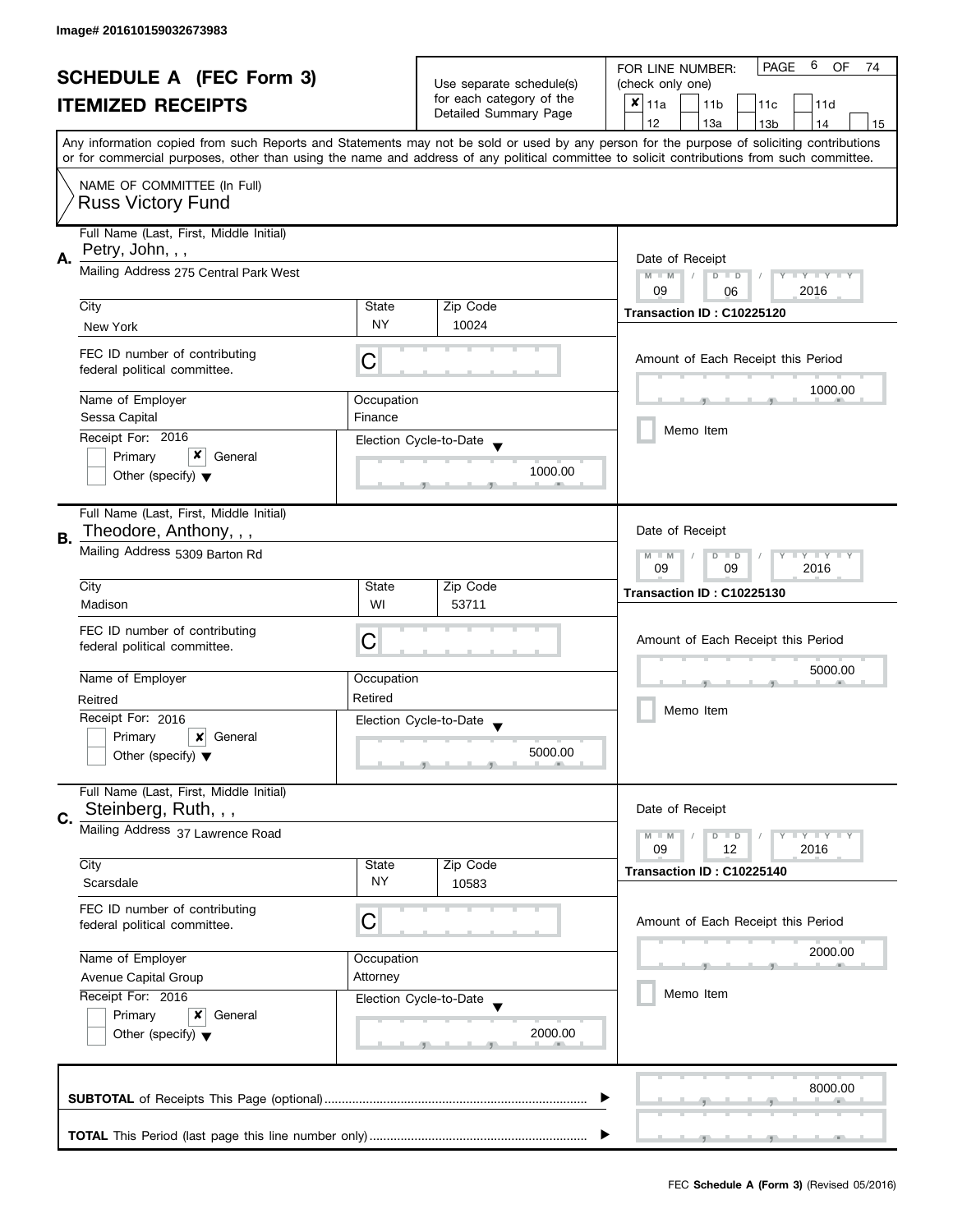| <b>SCHEDULE A (FEC Form 3)</b> |                                                               |                                                           | 7<br><b>PAGE</b><br>OF<br>FOR LINE NUMBER:<br>74 |                                                                                                                                            |  |  |
|--------------------------------|---------------------------------------------------------------|-----------------------------------------------------------|--------------------------------------------------|--------------------------------------------------------------------------------------------------------------------------------------------|--|--|
|                                |                                                               | Use separate schedule(s)<br>for each category of the      | (check only one)                                 |                                                                                                                                            |  |  |
|                                | <b>ITEMIZED RECEIPTS</b>                                      |                                                           | Detailed Summary Page                            | $x _{11a}$<br>11 <sub>b</sub><br>11c<br>11d                                                                                                |  |  |
|                                |                                                               |                                                           |                                                  | 12<br>13a<br>13 <sub>b</sub><br>15<br>14                                                                                                   |  |  |
|                                |                                                               |                                                           |                                                  | Any information copied from such Reports and Statements may not be sold or used by any person for the purpose of soliciting contributions  |  |  |
|                                |                                                               |                                                           |                                                  | or for commercial purposes, other than using the name and address of any political committee to solicit contributions from such committee. |  |  |
|                                | NAME OF COMMITTEE (In Full)                                   |                                                           |                                                  |                                                                                                                                            |  |  |
|                                | <b>Russ Victory Fund</b>                                      |                                                           |                                                  |                                                                                                                                            |  |  |
|                                |                                                               |                                                           |                                                  |                                                                                                                                            |  |  |
|                                | Full Name (Last, First, Middle Initial)                       |                                                           |                                                  |                                                                                                                                            |  |  |
| А.                             | Pitkin, Annabella, , ,                                        | Date of Receipt                                           |                                                  |                                                                                                                                            |  |  |
|                                | Mailing Address 2 Charlton Street                             | $M - M$<br>Y I Y I Y I Y<br>$\sqrt{2}$<br>$D$ $D$         |                                                  |                                                                                                                                            |  |  |
|                                |                                                               | 09<br>2016<br>14                                          |                                                  |                                                                                                                                            |  |  |
|                                | City                                                          | State                                                     | Zip Code                                         | Transaction ID: C10225150                                                                                                                  |  |  |
|                                | New York                                                      | <b>NY</b>                                                 | 10014                                            |                                                                                                                                            |  |  |
|                                |                                                               |                                                           |                                                  |                                                                                                                                            |  |  |
|                                | FEC ID number of contributing                                 | C                                                         |                                                  | Amount of Each Receipt this Period                                                                                                         |  |  |
|                                | federal political committee.                                  |                                                           |                                                  |                                                                                                                                            |  |  |
|                                | Name of Employer                                              | Occupation                                                |                                                  | 200.00                                                                                                                                     |  |  |
|                                | Lehigh                                                        | Academic                                                  |                                                  |                                                                                                                                            |  |  |
|                                | Receipt For: 2016                                             |                                                           | Election Cycle-to-Date                           | Memo Item                                                                                                                                  |  |  |
|                                | x<br>Primary<br>General                                       |                                                           |                                                  |                                                                                                                                            |  |  |
|                                | Other (specify) $\blacktriangledown$                          |                                                           | 500.00                                           |                                                                                                                                            |  |  |
|                                |                                                               |                                                           |                                                  |                                                                                                                                            |  |  |
|                                | Full Name (Last, First, Middle Initial)                       |                                                           |                                                  |                                                                                                                                            |  |  |
|                                | Mennet, Lisa, , ,                                             |                                                           |                                                  | Date of Receipt                                                                                                                            |  |  |
| В.                             | Mailing Address PO Box 70367                                  |                                                           |                                                  |                                                                                                                                            |  |  |
|                                |                                                               | $Y = Y + Y$<br>$M - M$<br>D<br>$\Box$<br>09<br>2016<br>25 |                                                  |                                                                                                                                            |  |  |
|                                | City                                                          | State                                                     | Zip Code                                         |                                                                                                                                            |  |  |
|                                | Seattle                                                       | <b>WA</b>                                                 | 98127                                            | Transaction ID: C10225160                                                                                                                  |  |  |
|                                |                                                               |                                                           |                                                  |                                                                                                                                            |  |  |
|                                | FEC ID number of contributing<br>federal political committee. | C                                                         | Amount of Each Receipt this Period               |                                                                                                                                            |  |  |
|                                |                                                               |                                                           |                                                  |                                                                                                                                            |  |  |
|                                | Name of Employer                                              | Occupation                                                |                                                  | 2500.00                                                                                                                                    |  |  |
|                                | Cooper House                                                  | Therapist                                                 |                                                  |                                                                                                                                            |  |  |
|                                | Receipt For: 2016                                             |                                                           | Election Cycle-to-Date                           | Memo Item                                                                                                                                  |  |  |
|                                | Primary<br>General<br>x                                       |                                                           |                                                  |                                                                                                                                            |  |  |
|                                | Other (specify) $\blacktriangledown$                          |                                                           | 2500.00                                          |                                                                                                                                            |  |  |
|                                |                                                               |                                                           |                                                  |                                                                                                                                            |  |  |
|                                | Full Name (Last, First, Middle Initial)                       |                                                           |                                                  |                                                                                                                                            |  |  |
| C.                             | Bingham, Joan, S.,,                                           |                                                           |                                                  | Date of Receipt                                                                                                                            |  |  |
|                                | Mailing Address 39 E 79th St                                  |                                                           |                                                  | $M - M$<br>$Y = Y + Y$<br>$D$ $D$                                                                                                          |  |  |
|                                | #14B                                                          |                                                           |                                                  | 09<br>2016<br>29                                                                                                                           |  |  |
|                                | City                                                          | State                                                     | Zip Code                                         | Transaction ID: C10225170                                                                                                                  |  |  |
|                                | New York                                                      | <b>NY</b>                                                 | 10075-0240                                       |                                                                                                                                            |  |  |
|                                | FEC ID number of contributing                                 |                                                           |                                                  |                                                                                                                                            |  |  |
|                                | federal political committee.                                  | С                                                         |                                                  | Amount of Each Receipt this Period                                                                                                         |  |  |
|                                |                                                               |                                                           |                                                  | 1000.00                                                                                                                                    |  |  |
| Name of Employer               |                                                               | Occupation                                                |                                                  |                                                                                                                                            |  |  |
|                                | <b>Atlantic Press</b>                                         | Editor                                                    |                                                  | Memo Item                                                                                                                                  |  |  |
|                                | Receipt For: 2016                                             |                                                           | Election Cycle-to-Date                           |                                                                                                                                            |  |  |
|                                | Primary<br>General<br>x                                       |                                                           |                                                  |                                                                                                                                            |  |  |
|                                | Other (specify) $\blacktriangledown$                          |                                                           | 1000.00                                          |                                                                                                                                            |  |  |
|                                |                                                               |                                                           |                                                  |                                                                                                                                            |  |  |
|                                |                                                               |                                                           |                                                  | 3700.00                                                                                                                                    |  |  |
|                                |                                                               |                                                           |                                                  |                                                                                                                                            |  |  |
|                                |                                                               |                                                           |                                                  |                                                                                                                                            |  |  |
|                                |                                                               |                                                           |                                                  |                                                                                                                                            |  |  |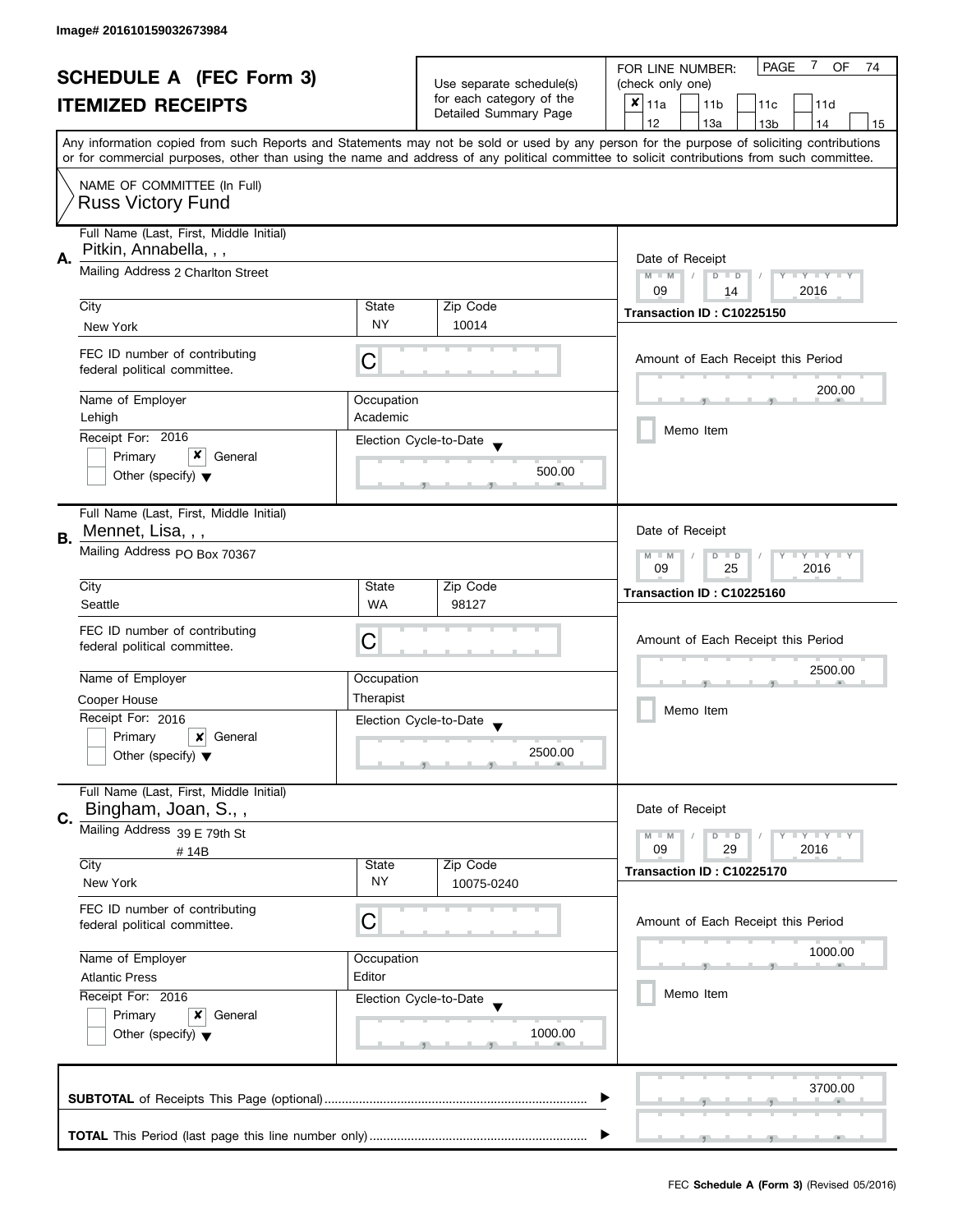| <b>SCHEDULE A (FEC Form 3)</b> |                                                               | Use separate schedule(s)<br>for each category of the                  | 8<br><b>PAGE</b><br><b>OF</b><br>FOR LINE NUMBER:<br>74<br>(check only one) |                                                                                                                                                                                                                                                                                         |  |
|--------------------------------|---------------------------------------------------------------|-----------------------------------------------------------------------|-----------------------------------------------------------------------------|-----------------------------------------------------------------------------------------------------------------------------------------------------------------------------------------------------------------------------------------------------------------------------------------|--|
|                                |                                                               |                                                                       |                                                                             |                                                                                                                                                                                                                                                                                         |  |
|                                | <b>ITEMIZED RECEIPTS</b>                                      |                                                                       | Detailed Summary Page                                                       | $x _{11a}$<br>11 <sub>b</sub><br>11c<br>11d                                                                                                                                                                                                                                             |  |
|                                |                                                               |                                                                       |                                                                             | 12<br>13a<br>13 <sub>b</sub><br>14<br>15                                                                                                                                                                                                                                                |  |
|                                |                                                               |                                                                       |                                                                             | Any information copied from such Reports and Statements may not be sold or used by any person for the purpose of soliciting contributions<br>or for commercial purposes, other than using the name and address of any political committee to solicit contributions from such committee. |  |
|                                |                                                               |                                                                       |                                                                             |                                                                                                                                                                                                                                                                                         |  |
|                                | NAME OF COMMITTEE (In Full)<br><b>Russ Victory Fund</b>       |                                                                       |                                                                             |                                                                                                                                                                                                                                                                                         |  |
|                                | Full Name (Last, First, Middle Initial)                       |                                                                       |                                                                             |                                                                                                                                                                                                                                                                                         |  |
| А.                             | Sensenbrenner, Mary Ellyn, Ellyn,,                            | Date of Receipt                                                       |                                                                             |                                                                                                                                                                                                                                                                                         |  |
|                                | Mailing Address 818 Prospect Pl                               | $M - M$<br>$\sqrt{2}$<br>$D$ $D$<br>Y I Y I Y I Y<br>09<br>2016<br>27 |                                                                             |                                                                                                                                                                                                                                                                                         |  |
|                                | City                                                          | State                                                                 | Zip Code                                                                    |                                                                                                                                                                                                                                                                                         |  |
|                                | Madison                                                       | WI                                                                    | 53703-1568                                                                  | Transaction ID: C10225180                                                                                                                                                                                                                                                               |  |
|                                |                                                               |                                                                       |                                                                             |                                                                                                                                                                                                                                                                                         |  |
|                                | FEC ID number of contributing<br>federal political committee. | С                                                                     |                                                                             | Amount of Each Receipt this Period                                                                                                                                                                                                                                                      |  |
|                                | Name of Employer                                              | Occupation                                                            |                                                                             | 10000.00                                                                                                                                                                                                                                                                                |  |
|                                | none                                                          | retired lawyer                                                        |                                                                             |                                                                                                                                                                                                                                                                                         |  |
|                                | Receipt For: 2016                                             |                                                                       | Election Cycle-to-Date                                                      | Memo Item                                                                                                                                                                                                                                                                               |  |
|                                | x<br>Primary<br>General                                       |                                                                       |                                                                             |                                                                                                                                                                                                                                                                                         |  |
|                                | Other (specify) $\blacktriangledown$                          |                                                                       | 10000.00                                                                    |                                                                                                                                                                                                                                                                                         |  |
|                                | Full Name (Last, First, Middle Initial)                       |                                                                       |                                                                             |                                                                                                                                                                                                                                                                                         |  |
| В.                             | Appen, Leslie, , ,                                            |                                                                       |                                                                             | Date of Receipt                                                                                                                                                                                                                                                                         |  |
|                                | Mailing Address 11 Christpher Street Apt 4                    | $Y = Y + Y$<br>$M - M$<br>D<br>$\Box$<br>2016<br>09<br>15             |                                                                             |                                                                                                                                                                                                                                                                                         |  |
|                                | City                                                          | State                                                                 | Zip Code                                                                    | Transaction ID: C10225190                                                                                                                                                                                                                                                               |  |
|                                | New York                                                      | <b>NY</b>                                                             | 10014                                                                       |                                                                                                                                                                                                                                                                                         |  |
|                                | FEC ID number of contributing                                 |                                                                       |                                                                             |                                                                                                                                                                                                                                                                                         |  |
|                                | federal political committee.                                  | С                                                                     |                                                                             | Amount of Each Receipt this Period                                                                                                                                                                                                                                                      |  |
|                                |                                                               |                                                                       |                                                                             | 2700.00                                                                                                                                                                                                                                                                                 |  |
|                                | Name of Employer                                              | Occupation                                                            |                                                                             |                                                                                                                                                                                                                                                                                         |  |
|                                | None                                                          | Writer                                                                |                                                                             |                                                                                                                                                                                                                                                                                         |  |
|                                | Receipt For: 2016                                             |                                                                       | Election Cycle-to-Date                                                      | Memo Item                                                                                                                                                                                                                                                                               |  |
|                                | Primary<br>×<br>General                                       |                                                                       |                                                                             |                                                                                                                                                                                                                                                                                         |  |
|                                | Other (specify) $\blacktriangledown$                          |                                                                       | 2700.00                                                                     |                                                                                                                                                                                                                                                                                         |  |
|                                | Full Name (Last, First, Middle Initial)<br>Goldman, Neal, H,, |                                                                       |                                                                             | Date of Receipt                                                                                                                                                                                                                                                                         |  |
| C.                             | Mailing Address 17760 Buckingham Ct                           |                                                                       |                                                                             |                                                                                                                                                                                                                                                                                         |  |
|                                |                                                               |                                                                       |                                                                             | $M - M$<br>$Y + Y + Y$<br>$D$ $D$<br>09<br>30<br>2016                                                                                                                                                                                                                                   |  |
|                                | City                                                          | State                                                                 | Zip Code                                                                    | Transaction ID: C10354310                                                                                                                                                                                                                                                               |  |
|                                | Boca Raton                                                    | FL.                                                                   | 33496                                                                       |                                                                                                                                                                                                                                                                                         |  |
|                                | FEC ID number of contributing<br>federal political committee. | C                                                                     |                                                                             | Amount of Each Receipt this Period                                                                                                                                                                                                                                                      |  |
|                                |                                                               |                                                                       |                                                                             | 2700.00                                                                                                                                                                                                                                                                                 |  |
| Name of Employer               |                                                               | Occupation                                                            |                                                                             |                                                                                                                                                                                                                                                                                         |  |
|                                | CEO<br><b>PADAM CORP</b>                                      |                                                                       |                                                                             |                                                                                                                                                                                                                                                                                         |  |
| Receipt For: 2016              |                                                               | Election Cycle-to-Date                                                | Memo Item                                                                   |                                                                                                                                                                                                                                                                                         |  |
|                                | Primary<br>x<br>General                                       |                                                                       |                                                                             |                                                                                                                                                                                                                                                                                         |  |
|                                | Other (specify) $\blacktriangledown$                          |                                                                       | 2700.00                                                                     |                                                                                                                                                                                                                                                                                         |  |
|                                |                                                               |                                                                       |                                                                             | 15400.00                                                                                                                                                                                                                                                                                |  |
|                                |                                                               |                                                                       |                                                                             |                                                                                                                                                                                                                                                                                         |  |
|                                |                                                               |                                                                       |                                                                             |                                                                                                                                                                                                                                                                                         |  |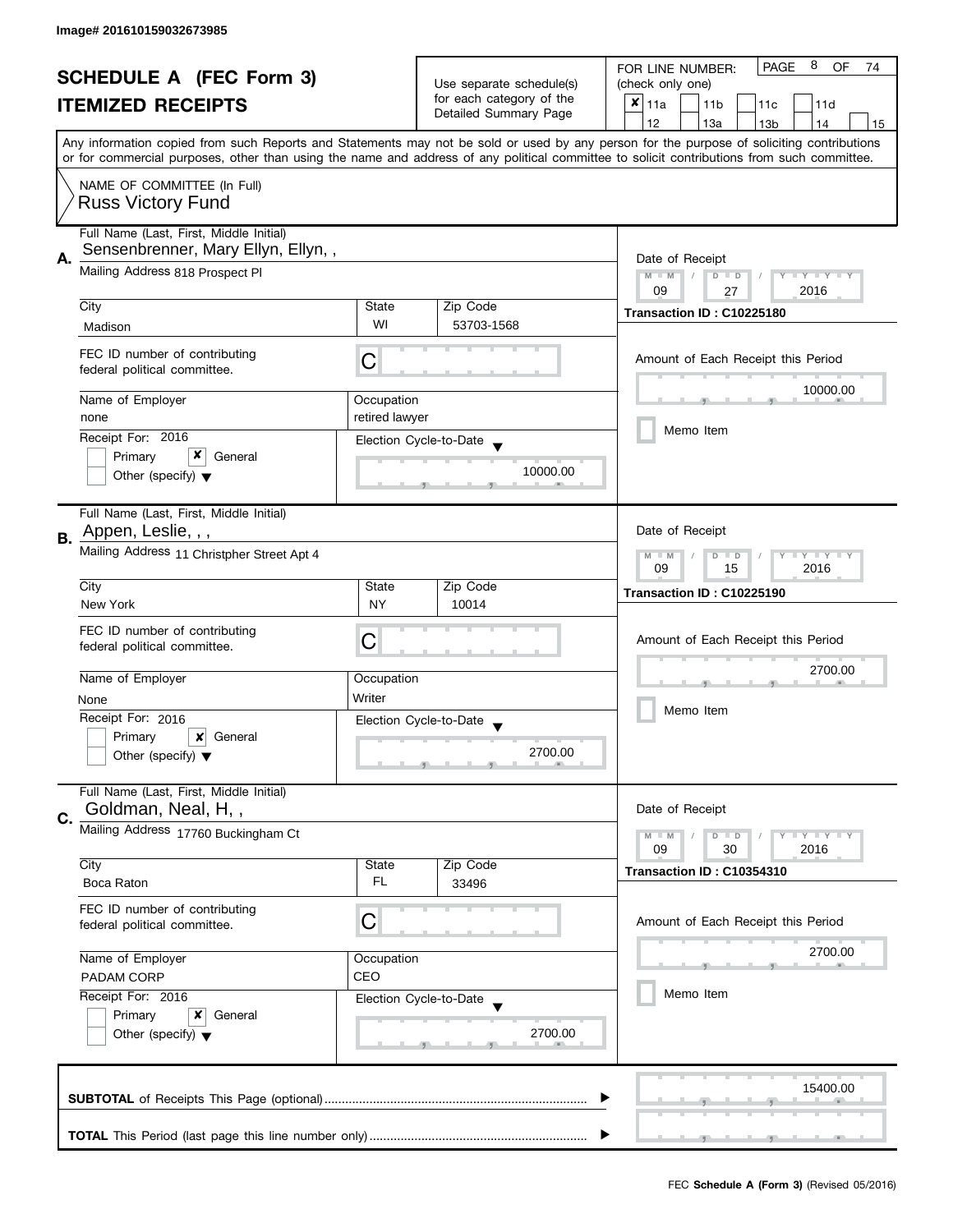| <b>SCHEDULE A (FEC Form 3)</b><br><b>ITEMIZED RECEIPTS</b> |                                                                                     | Use separate schedule(s)                                  | 9<br><b>PAGE</b><br><b>OF</b><br>FOR LINE NUMBER:<br>74 |                                                                                                                                            |  |  |
|------------------------------------------------------------|-------------------------------------------------------------------------------------|-----------------------------------------------------------|---------------------------------------------------------|--------------------------------------------------------------------------------------------------------------------------------------------|--|--|
|                                                            |                                                                                     |                                                           | (check only one)                                        |                                                                                                                                            |  |  |
|                                                            |                                                                                     | for each category of the<br>Detailed Summary Page         | $x _{11a}$<br>11 <sub>b</sub><br>11c<br>11d             |                                                                                                                                            |  |  |
|                                                            |                                                                                     |                                                           |                                                         | 12<br>13a<br>13 <sub>b</sub><br>14<br>15                                                                                                   |  |  |
|                                                            |                                                                                     |                                                           |                                                         | Any information copied from such Reports and Statements may not be sold or used by any person for the purpose of soliciting contributions  |  |  |
|                                                            |                                                                                     |                                                           |                                                         | or for commercial purposes, other than using the name and address of any political committee to solicit contributions from such committee. |  |  |
|                                                            | NAME OF COMMITTEE (In Full)                                                         |                                                           |                                                         |                                                                                                                                            |  |  |
|                                                            | <b>Russ Victory Fund</b>                                                            |                                                           |                                                         |                                                                                                                                            |  |  |
|                                                            |                                                                                     |                                                           |                                                         |                                                                                                                                            |  |  |
|                                                            | Full Name (Last, First, Middle Initial)                                             |                                                           |                                                         |                                                                                                                                            |  |  |
| А.                                                         | Miller, John, C.,,                                                                  |                                                           |                                                         | Date of Receipt                                                                                                                            |  |  |
|                                                            | Mailing Address 428 Sir Howard Circle                                               | $M - M$<br>$\sqrt{2}$<br>$D$ $D$<br>Y I Y I Y I Y         |                                                         |                                                                                                                                            |  |  |
|                                                            |                                                                                     | 08<br>2016<br>18                                          |                                                         |                                                                                                                                            |  |  |
|                                                            | City                                                                                | State<br>WI                                               | Zip Code                                                | Transaction ID: C10157740                                                                                                                  |  |  |
|                                                            | Kohler                                                                              |                                                           | 53044                                                   |                                                                                                                                            |  |  |
|                                                            | FEC ID number of contributing                                                       |                                                           |                                                         | Amount of Each Receipt this Period                                                                                                         |  |  |
|                                                            | federal political committee.                                                        | С                                                         |                                                         |                                                                                                                                            |  |  |
|                                                            |                                                                                     |                                                           |                                                         | 5000.00                                                                                                                                    |  |  |
|                                                            | Name of Employer<br>Miller-St. Nazianz. Inc.                                        | Occupation<br><b>President and CEO</b>                    |                                                         |                                                                                                                                            |  |  |
|                                                            |                                                                                     |                                                           |                                                         | Memo Item                                                                                                                                  |  |  |
|                                                            | Receipt For: 2016<br>x                                                              |                                                           | Election Cycle-to-Date                                  |                                                                                                                                            |  |  |
|                                                            | Primary<br>General<br>Other (specify) $\blacktriangledown$                          |                                                           | 10000.00                                                |                                                                                                                                            |  |  |
|                                                            |                                                                                     |                                                           |                                                         |                                                                                                                                            |  |  |
|                                                            | Full Name (Last, First, Middle Initial)                                             |                                                           |                                                         |                                                                                                                                            |  |  |
|                                                            | Krinsky, Bob, , ,                                                                   |                                                           |                                                         | Date of Receipt                                                                                                                            |  |  |
| В.                                                         |                                                                                     |                                                           |                                                         |                                                                                                                                            |  |  |
|                                                            | Mailing Address 370 First Ave Apt MF                                                | $Y = Y + Y$<br>$M - M$<br>D<br>$\Box$<br>2016<br>08<br>22 |                                                         |                                                                                                                                            |  |  |
|                                                            | City                                                                                | Zip Code<br>State                                         |                                                         |                                                                                                                                            |  |  |
|                                                            | New York                                                                            | <b>NY</b>                                                 | 10010                                                   | Transaction ID: C10158510                                                                                                                  |  |  |
|                                                            |                                                                                     |                                                           |                                                         |                                                                                                                                            |  |  |
|                                                            | FEC ID number of contributing<br>federal political committee.                       | С                                                         |                                                         | Amount of Each Receipt this Period                                                                                                         |  |  |
|                                                            |                                                                                     |                                                           |                                                         |                                                                                                                                            |  |  |
|                                                            | Name of Employer                                                                    | Occupation                                                |                                                         | 1000.00                                                                                                                                    |  |  |
|                                                            | Not employed                                                                        | Not employed                                              |                                                         |                                                                                                                                            |  |  |
|                                                            | Receipt For: 2016                                                                   |                                                           | Election Cycle-to-Date                                  | Memo Item                                                                                                                                  |  |  |
|                                                            | Primary<br>×<br>General                                                             |                                                           |                                                         |                                                                                                                                            |  |  |
|                                                            | Other (specify) $\blacktriangledown$                                                |                                                           | 1000.00                                                 |                                                                                                                                            |  |  |
|                                                            |                                                                                     |                                                           |                                                         |                                                                                                                                            |  |  |
|                                                            | Full Name (Last, First, Middle Initial)                                             |                                                           |                                                         |                                                                                                                                            |  |  |
| C.                                                         | Walsh, Karen, , ,                                                                   |                                                           |                                                         | Date of Receipt                                                                                                                            |  |  |
|                                                            | Mailing Address 3534 Lake Mendota Dr                                                |                                                           |                                                         | $M - M$<br>$\bot$ $\gamma$ $\bot$ $\gamma$ $\bot$ $\gamma$<br>D<br>$\blacksquare$                                                          |  |  |
|                                                            |                                                                                     |                                                           |                                                         | 08<br>23<br>2016                                                                                                                           |  |  |
|                                                            | City<br>Madison                                                                     | State<br>WI                                               | Zip Code<br>53705                                       | Transaction ID: C10158520                                                                                                                  |  |  |
|                                                            |                                                                                     |                                                           |                                                         |                                                                                                                                            |  |  |
|                                                            | FEC ID number of contributing                                                       | C                                                         |                                                         | Amount of Each Receipt this Period                                                                                                         |  |  |
|                                                            | federal political committee.                                                        |                                                           |                                                         |                                                                                                                                            |  |  |
|                                                            | Name of Employer<br>Occupation<br>Not employed<br>Not employed<br>Receipt For: 2016 |                                                           |                                                         | 5000.00                                                                                                                                    |  |  |
|                                                            |                                                                                     |                                                           |                                                         |                                                                                                                                            |  |  |
|                                                            |                                                                                     |                                                           | Election Cycle-to-Date                                  | Memo Item                                                                                                                                  |  |  |
|                                                            | Primary<br>x<br>General                                                             |                                                           |                                                         |                                                                                                                                            |  |  |
|                                                            | Other (specify) $\blacktriangledown$                                                |                                                           | 5000.00                                                 |                                                                                                                                            |  |  |
|                                                            |                                                                                     |                                                           |                                                         |                                                                                                                                            |  |  |
|                                                            |                                                                                     |                                                           |                                                         |                                                                                                                                            |  |  |
|                                                            |                                                                                     |                                                           |                                                         | 11000.00                                                                                                                                   |  |  |
|                                                            |                                                                                     |                                                           |                                                         |                                                                                                                                            |  |  |
|                                                            |                                                                                     |                                                           |                                                         |                                                                                                                                            |  |  |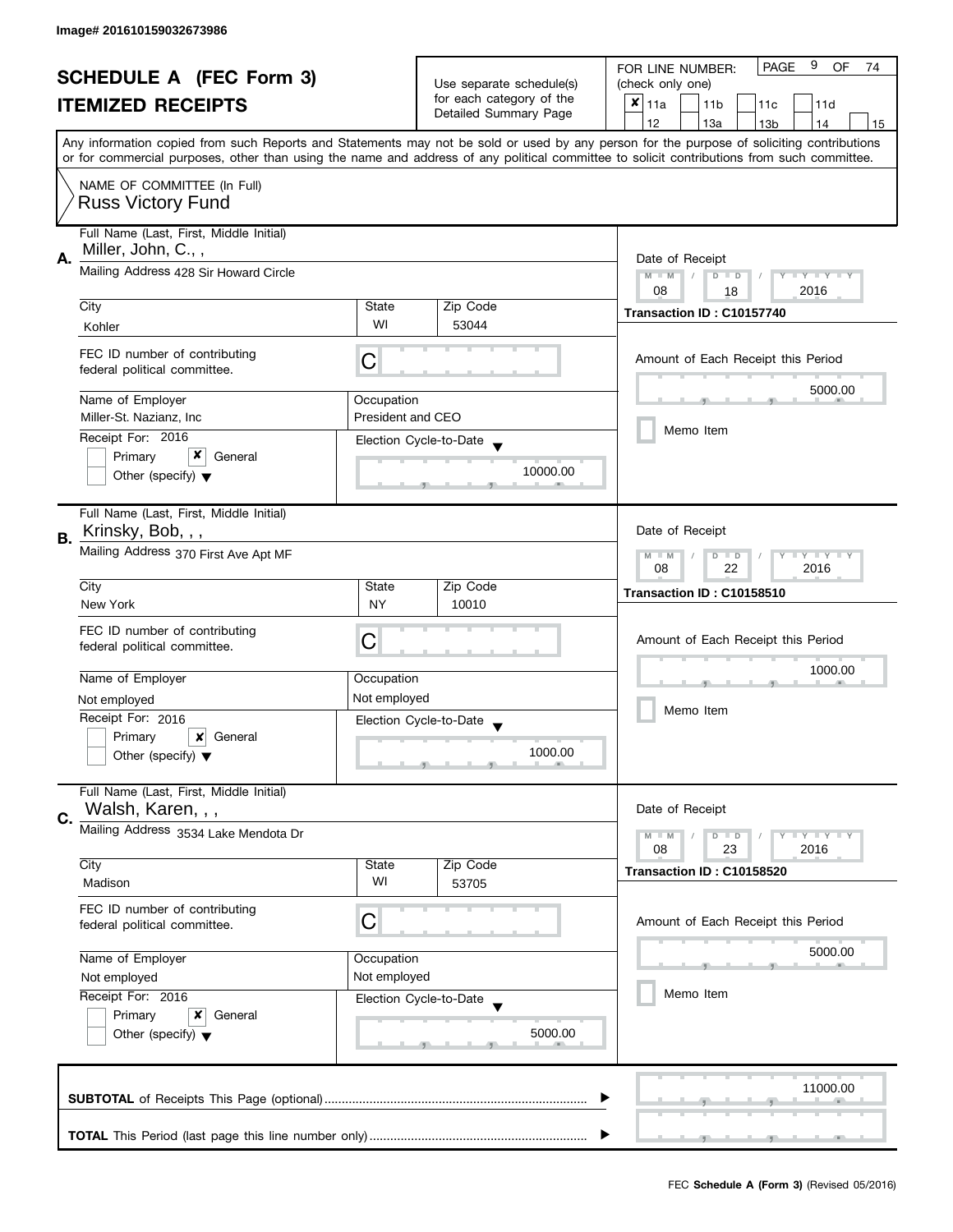| <b>SCHEDULE A (FEC Form 3)</b> |                                                                                |                                    |                          | PAGE 10 OF<br>FOR LINE NUMBER:<br>74                                                                                                       |  |  |
|--------------------------------|--------------------------------------------------------------------------------|------------------------------------|--------------------------|--------------------------------------------------------------------------------------------------------------------------------------------|--|--|
| <b>ITEMIZED RECEIPTS</b>       |                                                                                | Use separate schedule(s)           | (check only one)         |                                                                                                                                            |  |  |
|                                |                                                                                |                                    | for each category of the | $x _{11a}$<br>11 <sub>b</sub><br>11c<br>11d                                                                                                |  |  |
|                                |                                                                                |                                    | Detailed Summary Page    | 12<br>13a<br>14<br>13 <sub>b</sub><br>15                                                                                                   |  |  |
|                                |                                                                                |                                    |                          | Any information copied from such Reports and Statements may not be sold or used by any person for the purpose of soliciting contributions  |  |  |
|                                |                                                                                |                                    |                          | or for commercial purposes, other than using the name and address of any political committee to solicit contributions from such committee. |  |  |
|                                | NAME OF COMMITTEE (In Full)                                                    |                                    |                          |                                                                                                                                            |  |  |
|                                | <b>Russ Victory Fund</b>                                                       |                                    |                          |                                                                                                                                            |  |  |
|                                | Full Name (Last, First, Middle Initial)                                        |                                    |                          |                                                                                                                                            |  |  |
|                                | Cantor, Pam, , ,                                                               |                                    |                          |                                                                                                                                            |  |  |
| А.                             | Mailing Address 15 Central Park West                                           |                                    |                          | Date of Receipt<br>$M - M$<br>$D$ $D$<br>Y I Y I Y I Y                                                                                     |  |  |
|                                |                                                                                |                                    |                          | 08<br>2016<br>30                                                                                                                           |  |  |
|                                | City                                                                           | State                              | Zip Code                 | Transaction ID: C10158530                                                                                                                  |  |  |
|                                | New York                                                                       | <b>NY</b>                          | 10023                    |                                                                                                                                            |  |  |
|                                | FEC ID number of contributing                                                  |                                    |                          |                                                                                                                                            |  |  |
|                                | federal political committee.                                                   | C                                  |                          | Amount of Each Receipt this Period                                                                                                         |  |  |
|                                |                                                                                |                                    |                          | 2700.00                                                                                                                                    |  |  |
|                                | Name of Employer<br><b>Turnaround for Children</b>                             | Occupation<br><b>CEO/President</b> |                          |                                                                                                                                            |  |  |
|                                |                                                                                |                                    |                          | Memo Item                                                                                                                                  |  |  |
|                                | Receipt For: 2016<br>x<br>Primary<br>General                                   |                                    | Election Cycle-to-Date   |                                                                                                                                            |  |  |
|                                | Other (specify) $\blacktriangledown$                                           |                                    | 2700.00                  |                                                                                                                                            |  |  |
|                                |                                                                                |                                    |                          |                                                                                                                                            |  |  |
|                                | Full Name (Last, First, Middle Initial)                                        |                                    |                          |                                                                                                                                            |  |  |
| В.                             | Meyer, Carla, , ,                                                              |                                    |                          | Date of Receipt                                                                                                                            |  |  |
|                                | Mailing Address 60 South Street Suite 1120                                     |                                    |                          | Y LY LY<br>$M - M$<br>$D$ $D$                                                                                                              |  |  |
|                                |                                                                                | 25<br>2016<br>08                   |                          |                                                                                                                                            |  |  |
|                                | City                                                                           | State                              | Zip Code                 | Transaction ID: C10158240                                                                                                                  |  |  |
|                                | <b>Boston</b>                                                                  | <b>MA</b>                          | 02111                    |                                                                                                                                            |  |  |
|                                | FEC ID number of contributing                                                  |                                    |                          | Amount of Each Receipt this Period                                                                                                         |  |  |
|                                | federal political committee.                                                   | С                                  |                          |                                                                                                                                            |  |  |
|                                | Name of Employer                                                               | Occupation                         |                          | 5000.00                                                                                                                                    |  |  |
|                                | Retired                                                                        | Retired                            |                          |                                                                                                                                            |  |  |
|                                | Receipt For: 2016                                                              |                                    | Election Cycle-to-Date   | Memo Item                                                                                                                                  |  |  |
|                                | Primary<br>×<br>General                                                        |                                    |                          |                                                                                                                                            |  |  |
|                                | Other (specify) $\blacktriangledown$                                           |                                    | 7700.00                  |                                                                                                                                            |  |  |
|                                |                                                                                |                                    |                          |                                                                                                                                            |  |  |
|                                | Full Name (Last, First, Middle Initial)                                        |                                    |                          |                                                                                                                                            |  |  |
| C.                             | Smith, Leo, , ,                                                                |                                    |                          | Date of Receipt                                                                                                                            |  |  |
|                                | Mailing Address 5348 N Lakewood Ave                                            |                                    |                          | $M - M$<br>$Y \perp Y \perp Y$<br>$D$ $D$<br>07<br>26<br>2016                                                                              |  |  |
|                                | City                                                                           | State                              | Zip Code                 |                                                                                                                                            |  |  |
|                                | Chicago                                                                        | IL                                 | 60640-2209               | Transaction ID: C10137241                                                                                                                  |  |  |
|                                | FEC ID number of contributing                                                  |                                    |                          |                                                                                                                                            |  |  |
|                                | federal political committee.                                                   | C                                  |                          | Amount of Each Receipt this Period                                                                                                         |  |  |
|                                |                                                                                |                                    |                          | 10000.00                                                                                                                                   |  |  |
|                                | Name of Employer                                                               | Occupation                         |                          |                                                                                                                                            |  |  |
|                                | Not employed                                                                   | Not employed                       |                          | Memo Item                                                                                                                                  |  |  |
|                                | Receipt For: 2016                                                              |                                    | Election Cycle-to-Date   |                                                                                                                                            |  |  |
|                                | Primary<br>General<br>$\boldsymbol{x}$<br>Other (specify) $\blacktriangledown$ |                                    | 10000.00                 |                                                                                                                                            |  |  |
|                                |                                                                                |                                    |                          |                                                                                                                                            |  |  |
|                                |                                                                                |                                    |                          |                                                                                                                                            |  |  |
|                                |                                                                                |                                    |                          | 17700.00                                                                                                                                   |  |  |
|                                |                                                                                |                                    |                          |                                                                                                                                            |  |  |
|                                |                                                                                |                                    |                          |                                                                                                                                            |  |  |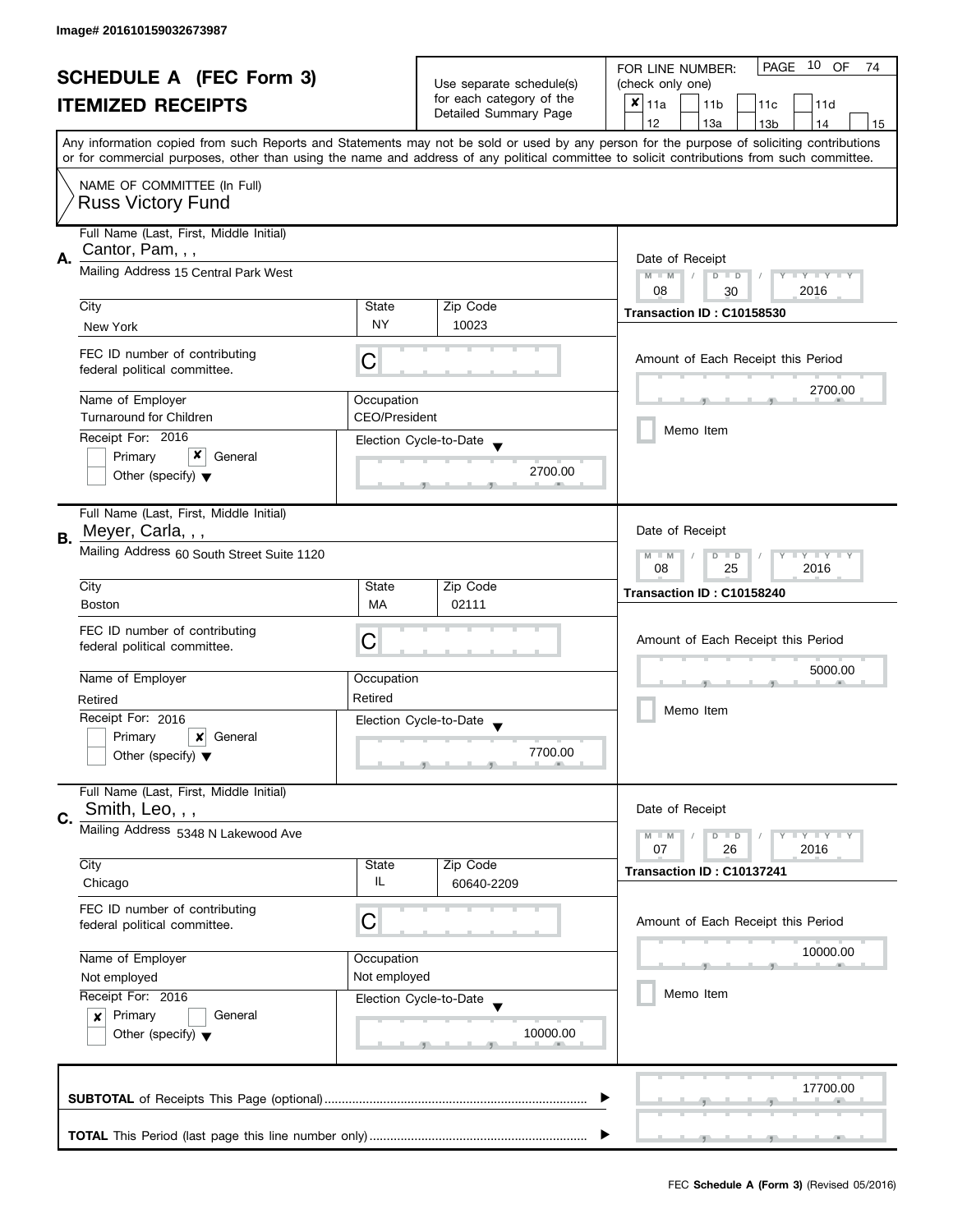| <b>SCHEDULE A (FEC Form 3)</b> |                                                                |                                                         |                                                   | 11 OF<br>PAGE<br>FOR LINE NUMBER:<br>74                                                                                                                                                                                                                                                 |  |  |
|--------------------------------|----------------------------------------------------------------|---------------------------------------------------------|---------------------------------------------------|-----------------------------------------------------------------------------------------------------------------------------------------------------------------------------------------------------------------------------------------------------------------------------------------|--|--|
| <b>ITEMIZED RECEIPTS</b>       |                                                                | Use separate schedule(s)                                | (check only one)                                  |                                                                                                                                                                                                                                                                                         |  |  |
|                                |                                                                |                                                         | for each category of the<br>Detailed Summary Page | $\boldsymbol{x}$<br>11a<br>11 <sub>b</sub><br>11c<br>11d                                                                                                                                                                                                                                |  |  |
|                                |                                                                |                                                         |                                                   | 12<br>13a<br>13 <sub>b</sub><br>14<br>15                                                                                                                                                                                                                                                |  |  |
|                                |                                                                |                                                         |                                                   | Any information copied from such Reports and Statements may not be sold or used by any person for the purpose of soliciting contributions<br>or for commercial purposes, other than using the name and address of any political committee to solicit contributions from such committee. |  |  |
|                                |                                                                |                                                         |                                                   |                                                                                                                                                                                                                                                                                         |  |  |
|                                | NAME OF COMMITTEE (In Full)<br><b>Russ Victory Fund</b>        |                                                         |                                                   |                                                                                                                                                                                                                                                                                         |  |  |
|                                | Full Name (Last, First, Middle Initial)<br>Lipson, Arthur, , , |                                                         |                                                   |                                                                                                                                                                                                                                                                                         |  |  |
| А.                             | Mailing Address PO Box 71869                                   |                                                         |                                                   | Date of Receipt                                                                                                                                                                                                                                                                         |  |  |
|                                |                                                                |                                                         |                                                   | $M - M$<br>Y I Y I Y I Y<br>$D$ $D$<br>2016<br>09<br>19                                                                                                                                                                                                                                 |  |  |
|                                | City                                                           | State                                                   | Zip Code                                          |                                                                                                                                                                                                                                                                                         |  |  |
|                                | Salt Lake City                                                 | UT                                                      | 84171                                             | Transaction ID: C10186131                                                                                                                                                                                                                                                               |  |  |
|                                |                                                                |                                                         |                                                   |                                                                                                                                                                                                                                                                                         |  |  |
|                                | FEC ID number of contributing<br>federal political committee.  | C                                                       |                                                   | Amount of Each Receipt this Period                                                                                                                                                                                                                                                      |  |  |
|                                | Name of Employer                                               | Occupation                                              |                                                   | 2500.00                                                                                                                                                                                                                                                                                 |  |  |
|                                | <b>Information Requested</b>                                   | <b>Information Requested</b>                            |                                                   |                                                                                                                                                                                                                                                                                         |  |  |
|                                | Receipt For: 2016                                              |                                                         | Election Cycle-to-Date                            | Memo Item                                                                                                                                                                                                                                                                               |  |  |
|                                | x<br>Primary<br>General                                        |                                                         |                                                   |                                                                                                                                                                                                                                                                                         |  |  |
|                                | Other (specify) $\blacktriangledown$                           |                                                         | 2500.00                                           |                                                                                                                                                                                                                                                                                         |  |  |
|                                | Full Name (Last, First, Middle Initial)                        |                                                         |                                                   |                                                                                                                                                                                                                                                                                         |  |  |
| В.                             | Hayes, David, , ,                                              |                                                         |                                                   | Date of Receipt                                                                                                                                                                                                                                                                         |  |  |
|                                | Mailing Address 2817 BEECHWOOD CIR                             | <b>LYLYLY</b><br>$M - M$<br>$D$ $D$<br>15<br>2016<br>09 |                                                   |                                                                                                                                                                                                                                                                                         |  |  |
|                                | City                                                           | State                                                   | Zip Code                                          | Transaction ID: C10225151                                                                                                                                                                                                                                                               |  |  |
|                                | <b>ARLINGTON</b>                                               | VA                                                      | 20007                                             |                                                                                                                                                                                                                                                                                         |  |  |
|                                | FEC ID number of contributing                                  |                                                         |                                                   |                                                                                                                                                                                                                                                                                         |  |  |
|                                | federal political committee.                                   | C                                                       |                                                   | Amount of Each Receipt this Period                                                                                                                                                                                                                                                      |  |  |
|                                |                                                                |                                                         |                                                   | 500.00                                                                                                                                                                                                                                                                                  |  |  |
|                                | Name of Employer                                               | Occupation                                              |                                                   |                                                                                                                                                                                                                                                                                         |  |  |
|                                | <b>Stanford Law School</b>                                     | Lawyer                                                  |                                                   | Memo Item                                                                                                                                                                                                                                                                               |  |  |
|                                | Receipt For: 2016                                              |                                                         | Election Cycle-to-Date<br>$\overline{\mathbf{v}}$ |                                                                                                                                                                                                                                                                                         |  |  |
|                                | Primary<br>×<br>General                                        |                                                         | 500.00                                            |                                                                                                                                                                                                                                                                                         |  |  |
|                                | Other (specify) $\blacktriangledown$                           |                                                         |                                                   |                                                                                                                                                                                                                                                                                         |  |  |
|                                | Full Name (Last, First, Middle Initial)                        |                                                         |                                                   |                                                                                                                                                                                                                                                                                         |  |  |
| C.                             | Puri, Sunil, , ,                                               |                                                         |                                                   | Date of Receipt                                                                                                                                                                                                                                                                         |  |  |
|                                | Mailing Address 5602 Guilford Rd                               |                                                         |                                                   | <b>LYLYLY</b><br>$M - M$<br>$D$ $D$                                                                                                                                                                                                                                                     |  |  |
|                                | City                                                           | State                                                   | Zip Code                                          | 08<br>30<br>2016                                                                                                                                                                                                                                                                        |  |  |
|                                | Rockford                                                       | IL                                                      | 61107                                             | Transaction ID: C10158861                                                                                                                                                                                                                                                               |  |  |
|                                | FEC ID number of contributing                                  |                                                         |                                                   |                                                                                                                                                                                                                                                                                         |  |  |
|                                | federal political committee.                                   | C                                                       |                                                   | Amount of Each Receipt this Period                                                                                                                                                                                                                                                      |  |  |
|                                | Name of Employer                                               | Occupation                                              |                                                   | 5001.00                                                                                                                                                                                                                                                                                 |  |  |
|                                | <b>First Rockford Group</b>                                    | Owner/President                                         |                                                   |                                                                                                                                                                                                                                                                                         |  |  |
|                                | Receipt For: 2016                                              |                                                         | Election Cycle-to-Date                            | Memo Item                                                                                                                                                                                                                                                                               |  |  |
|                                | Primary<br>x<br>General                                        |                                                         |                                                   |                                                                                                                                                                                                                                                                                         |  |  |
|                                | Other (specify) $\blacktriangledown$                           |                                                         | 5001.00                                           |                                                                                                                                                                                                                                                                                         |  |  |
|                                |                                                                |                                                         |                                                   |                                                                                                                                                                                                                                                                                         |  |  |
|                                |                                                                |                                                         |                                                   | 8001.00                                                                                                                                                                                                                                                                                 |  |  |
|                                |                                                                |                                                         |                                                   |                                                                                                                                                                                                                                                                                         |  |  |
|                                |                                                                |                                                         |                                                   |                                                                                                                                                                                                                                                                                         |  |  |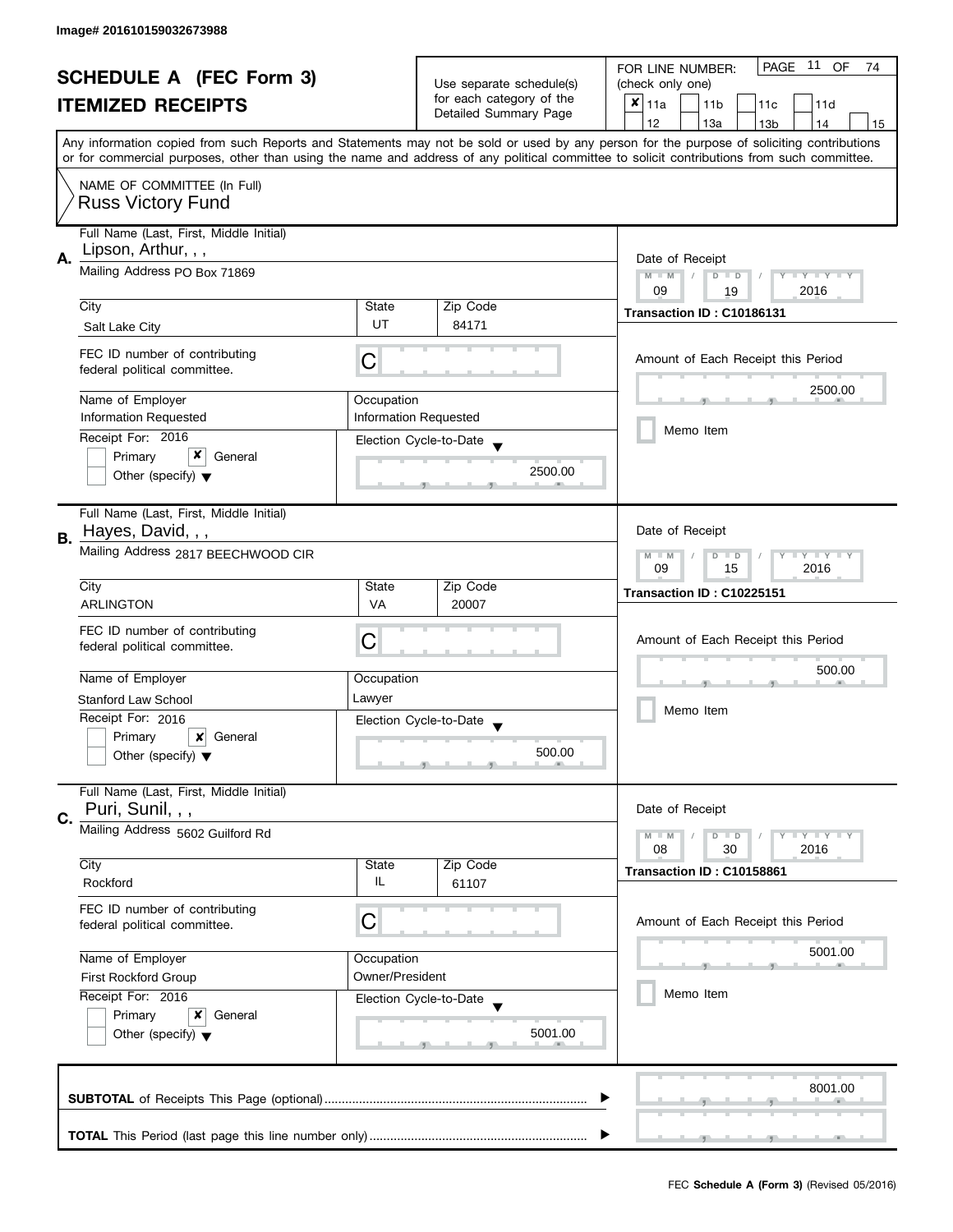| <b>SCHEDULE A (FEC Form 3)</b> |                                                                 |                                                      |                        | 12 OF<br>PAGE<br>FOR LINE NUMBER:<br>74                                                                                                                                                                                                                                                 |  |  |
|--------------------------------|-----------------------------------------------------------------|------------------------------------------------------|------------------------|-----------------------------------------------------------------------------------------------------------------------------------------------------------------------------------------------------------------------------------------------------------------------------------------|--|--|
| <b>ITEMIZED RECEIPTS</b>       |                                                                 | Use separate schedule(s)<br>for each category of the | (check only one)       |                                                                                                                                                                                                                                                                                         |  |  |
|                                |                                                                 |                                                      | Detailed Summary Page  | $x _{11a}$<br>11 <sub>b</sub><br>11 <sub>c</sub><br>11d                                                                                                                                                                                                                                 |  |  |
|                                |                                                                 |                                                      |                        | 12<br>13a<br>13 <sub>b</sub><br>14<br>15                                                                                                                                                                                                                                                |  |  |
|                                |                                                                 |                                                      |                        | Any information copied from such Reports and Statements may not be sold or used by any person for the purpose of soliciting contributions<br>or for commercial purposes, other than using the name and address of any political committee to solicit contributions from such committee. |  |  |
|                                | NAME OF COMMITTEE (In Full)<br><b>Russ Victory Fund</b>         |                                                      |                        |                                                                                                                                                                                                                                                                                         |  |  |
|                                |                                                                 |                                                      |                        |                                                                                                                                                                                                                                                                                         |  |  |
|                                | Full Name (Last, First, Middle Initial)<br>Reed, Doris, , ,     |                                                      |                        |                                                                                                                                                                                                                                                                                         |  |  |
| Α.                             | Mailing Address 414 Crestwood Ct                                |                                                      |                        | Date of Receipt                                                                                                                                                                                                                                                                         |  |  |
|                                |                                                                 |                                                      |                        | $M - M$<br>$Y - Y - Y - Y - Y$<br>$D$ $D$<br>09<br>2016<br>14                                                                                                                                                                                                                           |  |  |
|                                | City                                                            | State                                                | Zip Code               | Transaction ID: C10225091                                                                                                                                                                                                                                                               |  |  |
|                                | Endicott                                                        | <b>NY</b>                                            | 13760-3323             |                                                                                                                                                                                                                                                                                         |  |  |
|                                |                                                                 |                                                      |                        |                                                                                                                                                                                                                                                                                         |  |  |
|                                | FEC ID number of contributing<br>federal political committee.   | C                                                    |                        | Amount of Each Receipt this Period                                                                                                                                                                                                                                                      |  |  |
|                                | Name of Employer                                                | Occupation                                           |                        | 250.00                                                                                                                                                                                                                                                                                  |  |  |
|                                | retired                                                         | retired                                              |                        | Memo Item                                                                                                                                                                                                                                                                               |  |  |
|                                | Receipt For: 2016                                               |                                                      | Election Cycle-to-Date |                                                                                                                                                                                                                                                                                         |  |  |
|                                | x<br>Primary<br>General                                         |                                                      | 750.00                 |                                                                                                                                                                                                                                                                                         |  |  |
|                                | Other (specify) $\blacktriangledown$                            |                                                      |                        |                                                                                                                                                                                                                                                                                         |  |  |
|                                | Full Name (Last, First, Middle Initial)                         |                                                      |                        |                                                                                                                                                                                                                                                                                         |  |  |
| В.                             | Buttenwieser, Paul, , ,                                         |                                                      |                        | Date of Receipt                                                                                                                                                                                                                                                                         |  |  |
|                                | Mailing Address 200 Marsh St.                                   |                                                      |                        | $Y = Y + Y$<br>$M - M$<br>$D$ $D$<br>09<br>30<br>2016                                                                                                                                                                                                                                   |  |  |
|                                | City                                                            | State                                                | Zip Code               | Transaction ID: C10225101                                                                                                                                                                                                                                                               |  |  |
|                                | <b>Belmont</b>                                                  | MA                                                   | 02478                  |                                                                                                                                                                                                                                                                                         |  |  |
|                                | FEC ID number of contributing                                   |                                                      |                        |                                                                                                                                                                                                                                                                                         |  |  |
|                                | federal political committee.                                    | C                                                    |                        | Amount of Each Receipt this Period                                                                                                                                                                                                                                                      |  |  |
|                                | Name of Employer                                                | Occupation                                           |                        | 2700.00                                                                                                                                                                                                                                                                                 |  |  |
|                                | Self                                                            | Physician                                            |                        |                                                                                                                                                                                                                                                                                         |  |  |
|                                | Receipt For: 2016                                               |                                                      | Election Cycle-to-Date | Memo Item                                                                                                                                                                                                                                                                               |  |  |
|                                | Primary<br>x<br>General                                         |                                                      |                        |                                                                                                                                                                                                                                                                                         |  |  |
|                                | Other (specify) $\blacktriangledown$                            |                                                      | 2700.00                |                                                                                                                                                                                                                                                                                         |  |  |
|                                | Full Name (Last, First, Middle Initial)                         |                                                      |                        |                                                                                                                                                                                                                                                                                         |  |  |
| C.                             | Effron, Blair, , ,                                              |                                                      |                        | Date of Receipt                                                                                                                                                                                                                                                                         |  |  |
|                                | Mailing Address 39 East 79th Street 8th Floor                   |                                                      |                        | $Y \perp Y \perp Y$<br>$M - M$<br>$D$ $D$                                                                                                                                                                                                                                               |  |  |
|                                |                                                                 |                                                      |                        | 09<br>2016<br>06                                                                                                                                                                                                                                                                        |  |  |
|                                | City<br>New York                                                | State<br><b>NY</b>                                   | Zip Code<br>10075      | Transaction ID: C10225121                                                                                                                                                                                                                                                               |  |  |
|                                | FEC ID number of contributing                                   |                                                      |                        |                                                                                                                                                                                                                                                                                         |  |  |
|                                | federal political committee.                                    | С                                                    |                        | Amount of Each Receipt this Period                                                                                                                                                                                                                                                      |  |  |
|                                |                                                                 |                                                      |                        |                                                                                                                                                                                                                                                                                         |  |  |
|                                | Name of Employer                                                | Occupation                                           |                        | 2700.00                                                                                                                                                                                                                                                                                 |  |  |
|                                | Not employed                                                    | Not employed                                         |                        | Memo Item                                                                                                                                                                                                                                                                               |  |  |
|                                | Receipt For: 2016                                               |                                                      | Election Cycle-to-Date |                                                                                                                                                                                                                                                                                         |  |  |
|                                | Primary<br>x<br>General<br>Other (specify) $\blacktriangledown$ |                                                      | 2700.00                |                                                                                                                                                                                                                                                                                         |  |  |
|                                |                                                                 |                                                      |                        |                                                                                                                                                                                                                                                                                         |  |  |
|                                |                                                                 |                                                      |                        |                                                                                                                                                                                                                                                                                         |  |  |
|                                |                                                                 |                                                      |                        | 5650.00                                                                                                                                                                                                                                                                                 |  |  |
|                                |                                                                 |                                                      |                        |                                                                                                                                                                                                                                                                                         |  |  |
|                                |                                                                 |                                                      |                        |                                                                                                                                                                                                                                                                                         |  |  |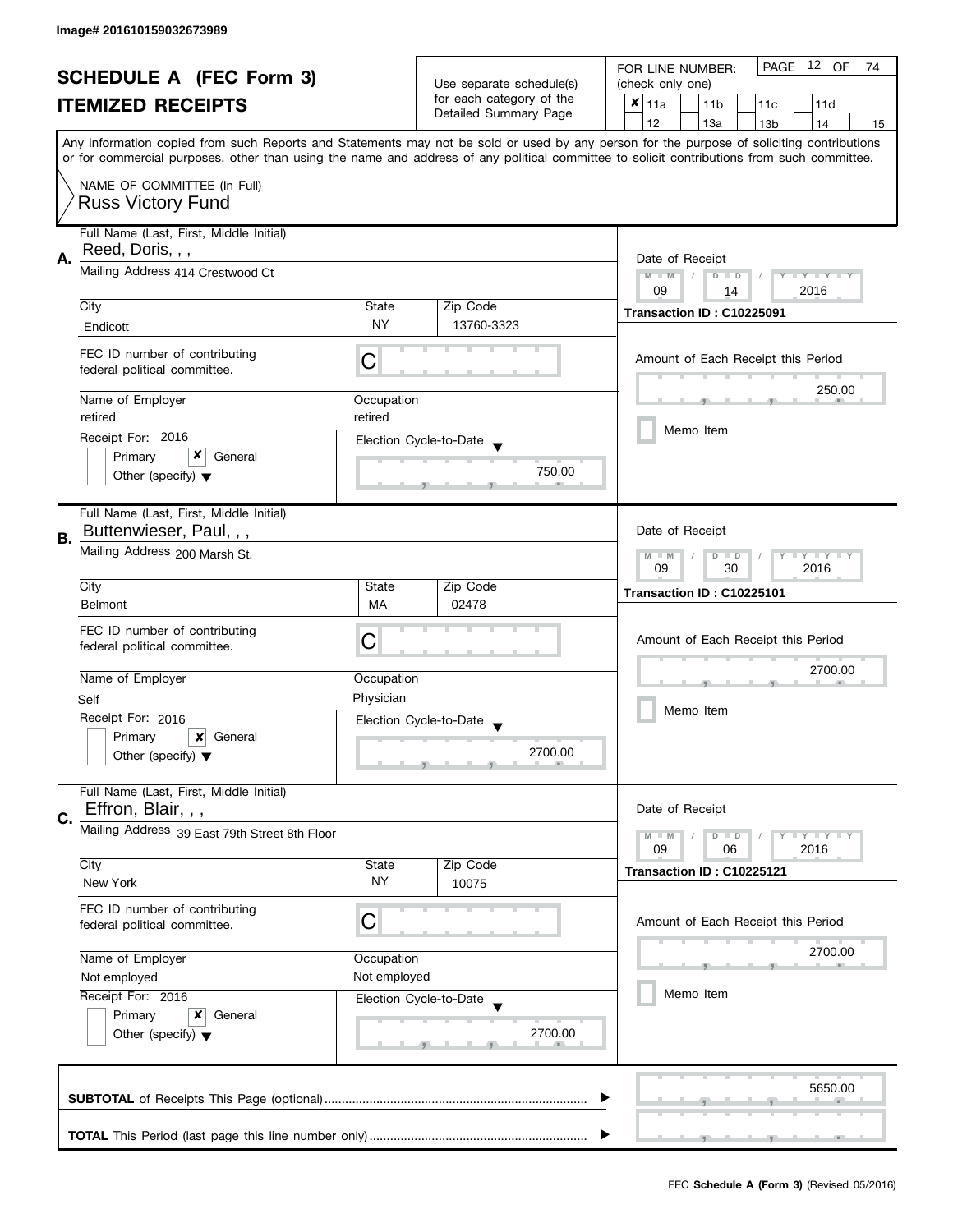|                                                            |                                                                    |                                                      |                        | 13 OF<br><b>PAGE</b><br>FOR LINE NUMBER:<br>74                                                                                                                                                                                                                                          |  |
|------------------------------------------------------------|--------------------------------------------------------------------|------------------------------------------------------|------------------------|-----------------------------------------------------------------------------------------------------------------------------------------------------------------------------------------------------------------------------------------------------------------------------------------|--|
| <b>SCHEDULE A (FEC Form 3)</b><br><b>ITEMIZED RECEIPTS</b> |                                                                    | Use separate schedule(s)<br>for each category of the | (check only one)       |                                                                                                                                                                                                                                                                                         |  |
|                                                            |                                                                    |                                                      | Detailed Summary Page  | $x _{11a}$<br>11 <sub>b</sub><br>11 <sub>c</sub><br>11d                                                                                                                                                                                                                                 |  |
|                                                            |                                                                    |                                                      |                        | 12<br>13a<br>13 <sub>b</sub><br>14<br>15                                                                                                                                                                                                                                                |  |
|                                                            |                                                                    |                                                      |                        | Any information copied from such Reports and Statements may not be sold or used by any person for the purpose of soliciting contributions<br>or for commercial purposes, other than using the name and address of any political committee to solicit contributions from such committee. |  |
|                                                            | NAME OF COMMITTEE (In Full)<br><b>Russ Victory Fund</b>            |                                                      |                        |                                                                                                                                                                                                                                                                                         |  |
|                                                            | Full Name (Last, First, Middle Initial)<br>Miller, Katherine, B.,, |                                                      |                        |                                                                                                                                                                                                                                                                                         |  |
| А.                                                         | Mailing Address 428 Sir Howard Cir                                 |                                                      |                        | Date of Receipt<br>$M - M$<br>$D$ $D$<br>$Y - Y - Y - Y - Y$<br>09<br>2016                                                                                                                                                                                                              |  |
|                                                            | City                                                               | State                                                | Zip Code               | 06                                                                                                                                                                                                                                                                                      |  |
|                                                            | Kohler                                                             | WI                                                   | 53044                  | Transaction ID: C10225131                                                                                                                                                                                                                                                               |  |
|                                                            | FEC ID number of contributing<br>federal political committee.      | C                                                    |                        | Amount of Each Receipt this Period                                                                                                                                                                                                                                                      |  |
|                                                            | Name of Employer                                                   | Occupation                                           |                        | 5000.00                                                                                                                                                                                                                                                                                 |  |
|                                                            | N/A<br>Receipt For: 2016                                           | N/A                                                  | Election Cycle-to-Date | Memo Item                                                                                                                                                                                                                                                                               |  |
|                                                            | x<br>General<br>Primary                                            |                                                      |                        |                                                                                                                                                                                                                                                                                         |  |
|                                                            | Other (specify) $\blacktriangledown$                               |                                                      | 10000.00               |                                                                                                                                                                                                                                                                                         |  |
| В.                                                         | Full Name (Last, First, Middle Initial)<br>Hoffman, Scott, , ,     |                                                      |                        | Date of Receipt                                                                                                                                                                                                                                                                         |  |
|                                                            | Mailing Address 784 park ave. apt. 7B                              |                                                      |                        | $Y = Y + Y$<br>$D$ $D$<br>$M - M$<br>09<br>12<br>2016                                                                                                                                                                                                                                   |  |
|                                                            | City                                                               | State                                                | Zip Code               | Transaction ID: C10225141                                                                                                                                                                                                                                                               |  |
|                                                            | New York                                                           | <b>NY</b>                                            | 10021                  |                                                                                                                                                                                                                                                                                         |  |
|                                                            | FEC ID number of contributing<br>federal political committee.      | С                                                    |                        | Amount of Each Receipt this Period                                                                                                                                                                                                                                                      |  |
|                                                            | Name of Employer                                                   | Occupation                                           |                        | 2700.00                                                                                                                                                                                                                                                                                 |  |
|                                                            | Lazard                                                             | Investment banking                                   |                        |                                                                                                                                                                                                                                                                                         |  |
|                                                            | Receipt For: 2016                                                  |                                                      | Election Cycle-to-Date | Memo Item                                                                                                                                                                                                                                                                               |  |
|                                                            | Primary<br>General<br>x                                            |                                                      |                        |                                                                                                                                                                                                                                                                                         |  |
|                                                            | Other (specify) $\blacktriangledown$                               |                                                      | 2700.00                |                                                                                                                                                                                                                                                                                         |  |
|                                                            | Full Name (Last, First, Middle Initial)<br>Patel, Deborah, J.,,    |                                                      |                        | Date of Receipt                                                                                                                                                                                                                                                                         |  |
| C.                                                         | Mailing Address 9130 N Spruce Rd                                   |                                                      |                        | $Y = Y + Y$<br>$M - M$<br>$D$ $D$                                                                                                                                                                                                                                                       |  |
|                                                            | City                                                               | State                                                | Zip Code               | 22<br>2016<br>09                                                                                                                                                                                                                                                                        |  |
|                                                            | <b>River Hills</b>                                                 | WI                                                   | 53217-1524             | Transaction ID: C10225161                                                                                                                                                                                                                                                               |  |
|                                                            | FEC ID number of contributing<br>federal political committee.      | C                                                    |                        | Amount of Each Receipt this Period                                                                                                                                                                                                                                                      |  |
|                                                            | Name of Employer                                                   | Occupation                                           |                        | 1500.00                                                                                                                                                                                                                                                                                 |  |
|                                                            | retired                                                            | retired                                              |                        |                                                                                                                                                                                                                                                                                         |  |
|                                                            | Receipt For: 2016                                                  |                                                      | Election Cycle-to-Date | Memo Item                                                                                                                                                                                                                                                                               |  |
|                                                            | Primary<br>x<br>General                                            |                                                      |                        |                                                                                                                                                                                                                                                                                         |  |
|                                                            | Other (specify) $\blacktriangledown$                               |                                                      | 1500.00                |                                                                                                                                                                                                                                                                                         |  |
|                                                            |                                                                    |                                                      |                        | 9200.00                                                                                                                                                                                                                                                                                 |  |
|                                                            |                                                                    |                                                      |                        |                                                                                                                                                                                                                                                                                         |  |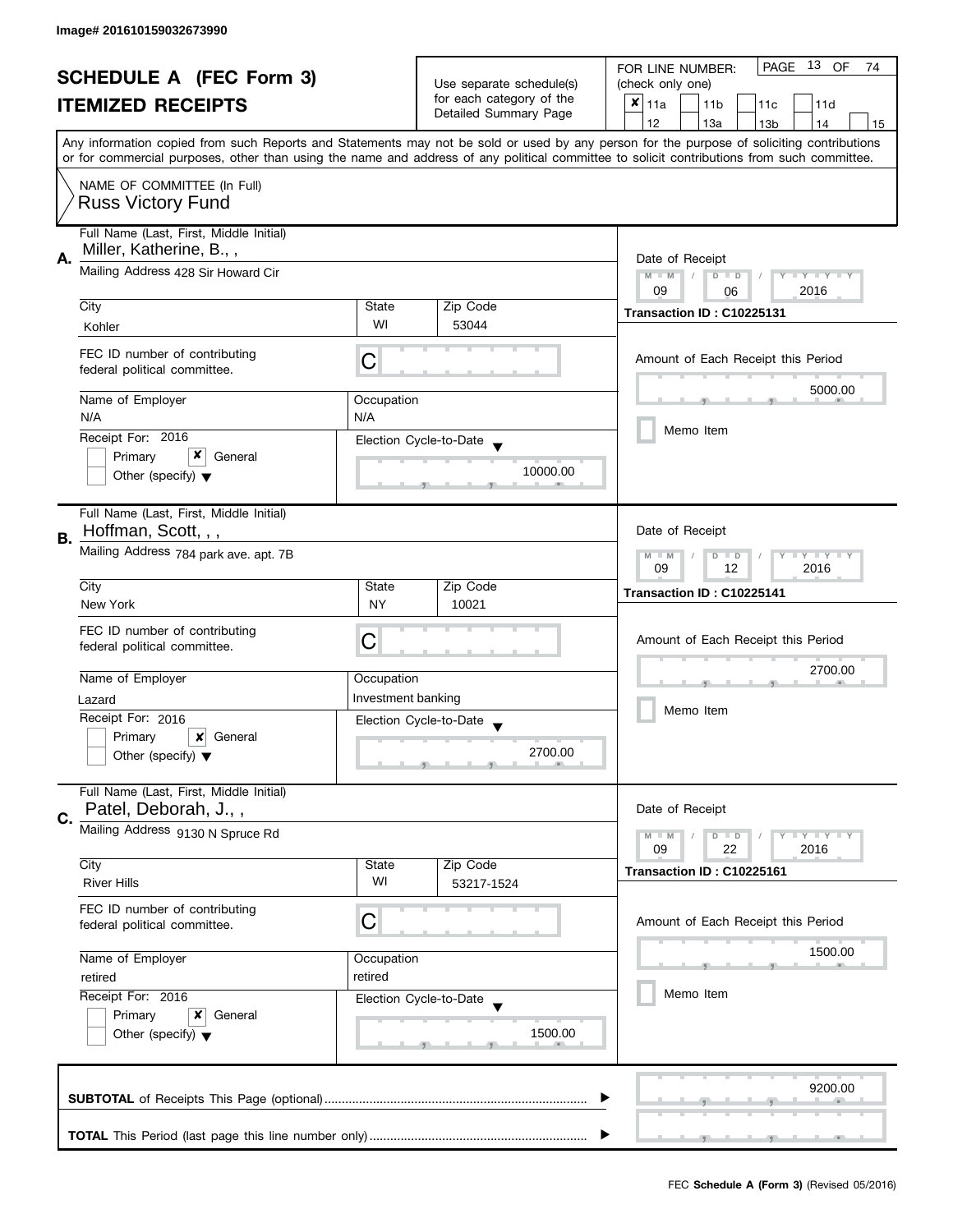|    | <b>SCHEDULE A (FEC Form 3)</b>          |                                                           |                                                   | 14 OF<br>PAGE<br>FOR LINE NUMBER:<br>74                                                                                                    |  |
|----|-----------------------------------------|-----------------------------------------------------------|---------------------------------------------------|--------------------------------------------------------------------------------------------------------------------------------------------|--|
|    |                                         | Use separate schedule(s)                                  | (check only one)                                  |                                                                                                                                            |  |
|    | <b>ITEMIZED RECEIPTS</b>                |                                                           | for each category of the<br>Detailed Summary Page | $x _{11a}$<br>11 <sub>b</sub><br>11c<br>11d                                                                                                |  |
|    |                                         |                                                           |                                                   | 12<br>13a<br>14<br>13 <sub>b</sub><br>15                                                                                                   |  |
|    |                                         |                                                           |                                                   | Any information copied from such Reports and Statements may not be sold or used by any person for the purpose of soliciting contributions  |  |
|    |                                         |                                                           |                                                   | or for commercial purposes, other than using the name and address of any political committee to solicit contributions from such committee. |  |
|    | NAME OF COMMITTEE (In Full)             |                                                           |                                                   |                                                                                                                                            |  |
|    | <b>Russ Victory Fund</b>                |                                                           |                                                   |                                                                                                                                            |  |
|    |                                         |                                                           |                                                   |                                                                                                                                            |  |
|    | Full Name (Last, First, Middle Initial) |                                                           |                                                   |                                                                                                                                            |  |
| А. | Weld, Mark, , ,                         |                                                           |                                                   | Date of Receipt                                                                                                                            |  |
|    | Mailing Address 15 School St            |                                                           |                                                   | $M - M$<br>$\sqrt{2}$<br>$D$ $D$<br>$Y - Y - Y - Y - Y$                                                                                    |  |
|    |                                         |                                                           |                                                   | 09<br>2016<br>29                                                                                                                           |  |
|    | City                                    | State                                                     | Zip Code                                          | Transaction ID: C10225171                                                                                                                  |  |
|    | Manchester-by-the-Sea                   | MA                                                        | 01944                                             |                                                                                                                                            |  |
|    | FEC ID number of contributing           |                                                           |                                                   | Amount of Each Receipt this Period                                                                                                         |  |
|    | federal political committee.            | С                                                         |                                                   |                                                                                                                                            |  |
|    |                                         |                                                           |                                                   | 500.00                                                                                                                                     |  |
|    | Name of Employer<br>Not employed        | Occupation<br>Not employed                                |                                                   |                                                                                                                                            |  |
|    |                                         |                                                           |                                                   | Memo Item                                                                                                                                  |  |
|    | Receipt For: 2016<br>x                  |                                                           | Election Cycle-to-Date                            |                                                                                                                                            |  |
|    | Primary<br>General                      |                                                           | 500.00                                            |                                                                                                                                            |  |
|    | Other (specify) $\blacktriangledown$    |                                                           |                                                   |                                                                                                                                            |  |
|    | Full Name (Last, First, Middle Initial) |                                                           |                                                   |                                                                                                                                            |  |
|    | Kornberg, Alan, , ,                     |                                                           |                                                   | Date of Receipt                                                                                                                            |  |
| В. |                                         |                                                           |                                                   |                                                                                                                                            |  |
|    | Mailing Address 975 Park Ave            | $Y = Y + Y$<br>$M - M$<br>D<br>$\Box$<br>09<br>30<br>2016 |                                                   |                                                                                                                                            |  |
|    | City                                    | State                                                     | Zip Code                                          |                                                                                                                                            |  |
|    | New York                                | <b>NY</b>                                                 | 10028                                             | Transaction ID: C10225181                                                                                                                  |  |
|    |                                         |                                                           |                                                   |                                                                                                                                            |  |
|    | FEC ID number of contributing           | С                                                         |                                                   | Amount of Each Receipt this Period                                                                                                         |  |
|    | federal political committee.            |                                                           |                                                   |                                                                                                                                            |  |
|    | Name of Employer                        | Occupation                                                |                                                   | 1000.00                                                                                                                                    |  |
|    | Paul, Weiss, Rifkind, Wharton & Garris  | Attorney/Partner                                          |                                                   |                                                                                                                                            |  |
|    | Receipt For: 2016                       |                                                           | Election Cycle-to-Date                            | Memo Item                                                                                                                                  |  |
|    | Primary<br>$x$ General                  |                                                           | $\overline{\phantom{a}}$                          |                                                                                                                                            |  |
|    | Other (specify) $\blacktriangledown$    |                                                           | 1000.00                                           |                                                                                                                                            |  |
|    |                                         |                                                           |                                                   |                                                                                                                                            |  |
|    | Full Name (Last, First, Middle Initial) |                                                           |                                                   |                                                                                                                                            |  |
| C. | Buttenwieser, Catherine, , ,            |                                                           |                                                   | Date of Receipt                                                                                                                            |  |
|    | Mailing Address 200 March St.           |                                                           |                                                   | $Y = Y = Y$<br>$M - M$<br>$D$ $D$                                                                                                          |  |
|    |                                         |                                                           |                                                   | 09<br>30<br>2016                                                                                                                           |  |
|    | City                                    | State                                                     | Zip Code                                          | Transaction ID: C10225191                                                                                                                  |  |
|    | <b>Belmont</b>                          | МA                                                        | 02478                                             |                                                                                                                                            |  |
|    | FEC ID number of contributing           |                                                           |                                                   |                                                                                                                                            |  |
|    | federal political committee.            | С                                                         |                                                   | Amount of Each Receipt this Period                                                                                                         |  |
|    |                                         |                                                           |                                                   | 2700.00                                                                                                                                    |  |
|    | Name of Employer                        | Occupation                                                |                                                   |                                                                                                                                            |  |
|    | Retired                                 | Social Worker                                             |                                                   |                                                                                                                                            |  |
|    | Receipt For: 2016                       |                                                           | Election Cycle-to-Date                            | Memo Item                                                                                                                                  |  |
|    | Primary<br>x<br>General                 |                                                           |                                                   |                                                                                                                                            |  |
|    | Other (specify) $\blacktriangledown$    |                                                           | 2700.00                                           |                                                                                                                                            |  |
|    |                                         |                                                           |                                                   |                                                                                                                                            |  |
|    |                                         |                                                           |                                                   |                                                                                                                                            |  |
|    |                                         |                                                           |                                                   | 4200.00                                                                                                                                    |  |
|    |                                         |                                                           |                                                   |                                                                                                                                            |  |
|    |                                         |                                                           |                                                   |                                                                                                                                            |  |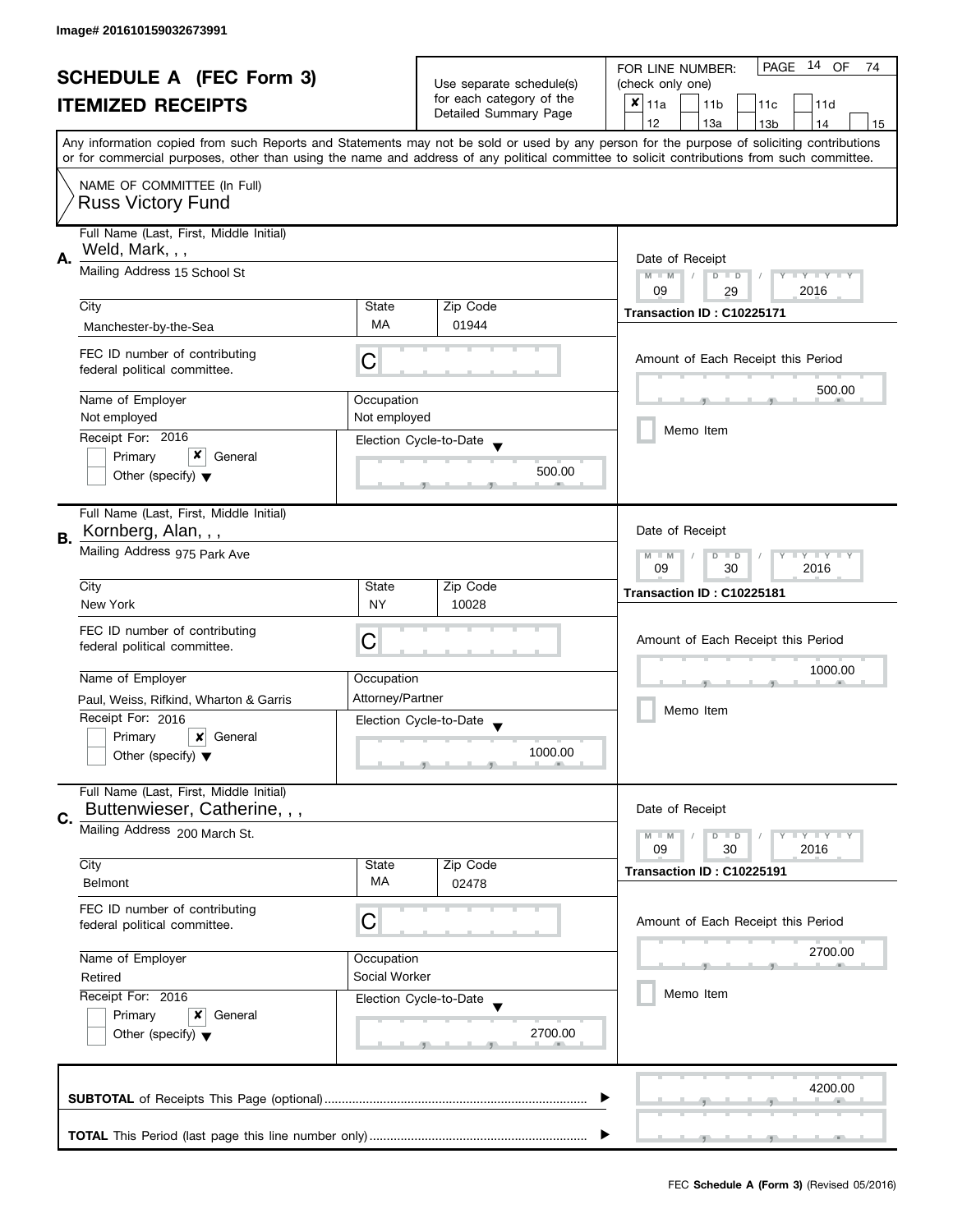| <b>SCHEDULE A (FEC Form 3)</b> |                                                                    |                          |                                                   | PAGE 15 OF<br>FOR LINE NUMBER:<br>74                                                                                                                                                                                                                                                    |  |  |
|--------------------------------|--------------------------------------------------------------------|--------------------------|---------------------------------------------------|-----------------------------------------------------------------------------------------------------------------------------------------------------------------------------------------------------------------------------------------------------------------------------------------|--|--|
| <b>ITEMIZED RECEIPTS</b>       |                                                                    | Use separate schedule(s) | (check only one)                                  |                                                                                                                                                                                                                                                                                         |  |  |
|                                |                                                                    |                          | for each category of the<br>Detailed Summary Page | $x _{11a}$<br>11 <sub>b</sub><br>11d<br>11 <sub>c</sub>                                                                                                                                                                                                                                 |  |  |
|                                |                                                                    |                          |                                                   | 12<br>13a<br>13 <sub>b</sub><br>14<br>15                                                                                                                                                                                                                                                |  |  |
|                                |                                                                    |                          |                                                   | Any information copied from such Reports and Statements may not be sold or used by any person for the purpose of soliciting contributions<br>or for commercial purposes, other than using the name and address of any political committee to solicit contributions from such committee. |  |  |
|                                | NAME OF COMMITTEE (In Full)                                        |                          |                                                   |                                                                                                                                                                                                                                                                                         |  |  |
|                                | <b>Russ Victory Fund</b>                                           |                          |                                                   |                                                                                                                                                                                                                                                                                         |  |  |
|                                | Full Name (Last, First, Middle Initial)                            |                          |                                                   |                                                                                                                                                                                                                                                                                         |  |  |
| А.                             | Lustig, Angela, , ,<br>Mailing Address 2314 N Lincoln Park West 7N |                          |                                                   | Date of Receipt                                                                                                                                                                                                                                                                         |  |  |
|                                |                                                                    |                          |                                                   | $M - M$<br>$D$ $D$<br>Y TY TY TY<br>08<br>2016<br>24                                                                                                                                                                                                                                    |  |  |
|                                | City                                                               | State                    | Zip Code                                          | Transaction ID: C10159451                                                                                                                                                                                                                                                               |  |  |
|                                | Chicago                                                            | IL                       | 60614                                             |                                                                                                                                                                                                                                                                                         |  |  |
|                                | FEC ID number of contributing                                      |                          |                                                   |                                                                                                                                                                                                                                                                                         |  |  |
|                                | federal political committee.                                       | C                        |                                                   | Amount of Each Receipt this Period                                                                                                                                                                                                                                                      |  |  |
|                                |                                                                    |                          |                                                   | 5000.00                                                                                                                                                                                                                                                                                 |  |  |
|                                | Name of Employer<br>Not Employed                                   | Occupation<br>None       |                                                   |                                                                                                                                                                                                                                                                                         |  |  |
|                                | Receipt For: 2016                                                  |                          | Election Cycle-to-Date                            | Memo Item                                                                                                                                                                                                                                                                               |  |  |
|                                | x<br>Primary<br>General                                            |                          |                                                   |                                                                                                                                                                                                                                                                                         |  |  |
|                                | Other (specify) $\blacktriangledown$                               |                          | 5000.00                                           |                                                                                                                                                                                                                                                                                         |  |  |
|                                |                                                                    |                          |                                                   |                                                                                                                                                                                                                                                                                         |  |  |
|                                | Full Name (Last, First, Middle Initial)<br>Scheide, Judith, , ,    |                          |                                                   | Date of Receipt                                                                                                                                                                                                                                                                         |  |  |
| В.                             | Mailing Address 133 Library Place                                  |                          |                                                   |                                                                                                                                                                                                                                                                                         |  |  |
|                                |                                                                    |                          |                                                   | Y LY LY<br>$M - M$<br>$D$ $D$<br>18<br>2016<br>08                                                                                                                                                                                                                                       |  |  |
|                                | City                                                               | State                    | Zip Code                                          | Transaction ID: C10157741                                                                                                                                                                                                                                                               |  |  |
|                                | Princeton                                                          | <b>NJ</b>                | 85401                                             |                                                                                                                                                                                                                                                                                         |  |  |
|                                | FEC ID number of contributing                                      | C                        |                                                   | Amount of Each Receipt this Period                                                                                                                                                                                                                                                      |  |  |
|                                | federal political committee.                                       |                          |                                                   |                                                                                                                                                                                                                                                                                         |  |  |
|                                | Name of Employer                                                   | Occupation               |                                                   | 10000.00                                                                                                                                                                                                                                                                                |  |  |
|                                | Not employed                                                       | Not employed             |                                                   |                                                                                                                                                                                                                                                                                         |  |  |
|                                | Receipt For: 2016                                                  |                          | Election Cycle-to-Date                            | Memo Item                                                                                                                                                                                                                                                                               |  |  |
|                                | Primary<br>$\boldsymbol{\mathsf{x}}$<br>General                    |                          |                                                   |                                                                                                                                                                                                                                                                                         |  |  |
|                                | Other (specify) $\blacktriangledown$                               |                          | 10000.00                                          |                                                                                                                                                                                                                                                                                         |  |  |
|                                | Full Name (Last, First, Middle Initial)                            |                          |                                                   |                                                                                                                                                                                                                                                                                         |  |  |
| C.                             | Cohen, Benson, , ,                                                 |                          |                                                   | Date of Receipt                                                                                                                                                                                                                                                                         |  |  |
|                                | Mailing Address 345 W. 55th St. Apt 7H                             |                          |                                                   | $M - M$<br>$Y \perp Y \perp Y$<br>$D$ $D$                                                                                                                                                                                                                                               |  |  |
|                                |                                                                    |                          |                                                   | 22<br>08<br>2016                                                                                                                                                                                                                                                                        |  |  |
|                                | City<br>New York                                                   | State<br>NY.             | Zip Code<br>10019                                 | Transaction ID: C10158511                                                                                                                                                                                                                                                               |  |  |
|                                |                                                                    |                          |                                                   |                                                                                                                                                                                                                                                                                         |  |  |
|                                | FEC ID number of contributing<br>federal political committee.      | С                        |                                                   | Amount of Each Receipt this Period                                                                                                                                                                                                                                                      |  |  |
|                                |                                                                    |                          |                                                   |                                                                                                                                                                                                                                                                                         |  |  |
|                                | Name of Employer                                                   | Occupation               |                                                   | 1000.00                                                                                                                                                                                                                                                                                 |  |  |
|                                | <b>Sidley Austin</b><br>Receipt For: 2016                          | Attorney                 |                                                   | Memo Item                                                                                                                                                                                                                                                                               |  |  |
|                                | Primary<br>x<br>General                                            |                          | Election Cycle-to-Date                            |                                                                                                                                                                                                                                                                                         |  |  |
|                                | Other (specify) $\blacktriangledown$                               |                          | 1000.00                                           |                                                                                                                                                                                                                                                                                         |  |  |
|                                |                                                                    |                          |                                                   |                                                                                                                                                                                                                                                                                         |  |  |
|                                |                                                                    |                          |                                                   |                                                                                                                                                                                                                                                                                         |  |  |
|                                |                                                                    |                          |                                                   | 16000.00                                                                                                                                                                                                                                                                                |  |  |
|                                |                                                                    |                          |                                                   |                                                                                                                                                                                                                                                                                         |  |  |
|                                |                                                                    |                          |                                                   |                                                                                                                                                                                                                                                                                         |  |  |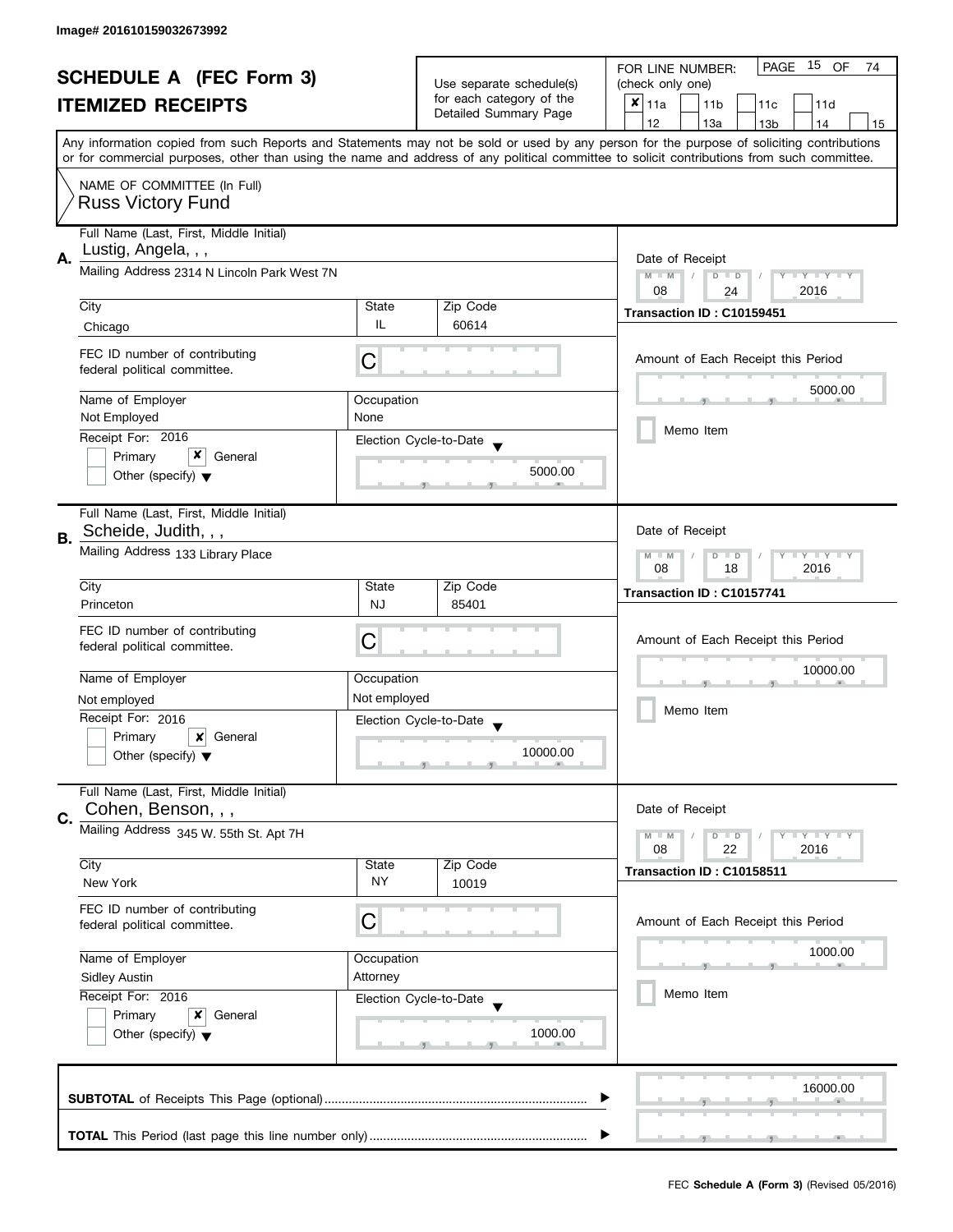|    | <b>SCHEDULE A (FEC Form 3)</b>                                 |                                                   |                                                                               | PAGE<br>16 OF<br>FOR LINE NUMBER:<br>74                                                                                                    |  |  |
|----|----------------------------------------------------------------|---------------------------------------------------|-------------------------------------------------------------------------------|--------------------------------------------------------------------------------------------------------------------------------------------|--|--|
|    |                                                                |                                                   | Use separate schedule(s)<br>for each category of the<br>Detailed Summary Page | (check only one)                                                                                                                           |  |  |
|    | <b>ITEMIZED RECEIPTS</b>                                       |                                                   |                                                                               | $x _{11a}$<br>11 <sub>b</sub><br>11c<br>11d                                                                                                |  |  |
|    |                                                                |                                                   |                                                                               | 12<br>13a<br>14<br>13 <sub>b</sub><br>15                                                                                                   |  |  |
|    |                                                                |                                                   |                                                                               | Any information copied from such Reports and Statements may not be sold or used by any person for the purpose of soliciting contributions  |  |  |
|    |                                                                |                                                   |                                                                               | or for commercial purposes, other than using the name and address of any political committee to solicit contributions from such committee. |  |  |
|    | NAME OF COMMITTEE (In Full)                                    |                                                   |                                                                               |                                                                                                                                            |  |  |
|    | <b>Russ Victory Fund</b>                                       |                                                   |                                                                               |                                                                                                                                            |  |  |
|    |                                                                |                                                   |                                                                               |                                                                                                                                            |  |  |
|    | Full Name (Last, First, Middle Initial)<br>Wilson, Margot, , , |                                                   |                                                                               |                                                                                                                                            |  |  |
| А. | Mailing Address 3515 Macomb St NW                              |                                                   |                                                                               | Date of Receipt                                                                                                                            |  |  |
|    |                                                                |                                                   |                                                                               | $M - M$<br>Y I Y I Y I Y<br>$D$ $D$                                                                                                        |  |  |
|    | City                                                           | State                                             | Zip Code                                                                      | 08<br>2016<br>23                                                                                                                           |  |  |
|    |                                                                | DC                                                | 20016-3161                                                                    | Transaction ID: C10158521                                                                                                                  |  |  |
|    | Washington                                                     |                                                   |                                                                               |                                                                                                                                            |  |  |
|    | FEC ID number of contributing                                  | С                                                 |                                                                               | Amount of Each Receipt this Period                                                                                                         |  |  |
|    | federal political committee.                                   |                                                   |                                                                               |                                                                                                                                            |  |  |
|    | Name of Employer                                               | Occupation                                        |                                                                               | 2000.00                                                                                                                                    |  |  |
|    | <b>Washington Fine Properties</b>                              | Associate Broker                                  |                                                                               |                                                                                                                                            |  |  |
|    | Receipt For: 2016                                              |                                                   |                                                                               | Memo Item                                                                                                                                  |  |  |
|    | x<br>Primary<br>General                                        |                                                   | Election Cycle-to-Date                                                        |                                                                                                                                            |  |  |
|    | Other (specify) $\blacktriangledown$                           |                                                   | 2000.00                                                                       |                                                                                                                                            |  |  |
|    |                                                                |                                                   |                                                                               |                                                                                                                                            |  |  |
|    | Full Name (Last, First, Middle Initial)                        |                                                   |                                                                               |                                                                                                                                            |  |  |
|    | Cantor, Richard, , ,                                           |                                                   |                                                                               | Date of Receipt                                                                                                                            |  |  |
| В. | Mailing Address 15 Central Park West                           |                                                   |                                                                               |                                                                                                                                            |  |  |
|    |                                                                | Y LY LY<br>$M - M$<br>$D$ $D$<br>2016<br>08<br>30 |                                                                               |                                                                                                                                            |  |  |
|    | City                                                           | State                                             | Zip Code                                                                      |                                                                                                                                            |  |  |
|    | New York                                                       | <b>NY</b>                                         | 10023                                                                         | Transaction ID: C10158531                                                                                                                  |  |  |
|    |                                                                |                                                   |                                                                               |                                                                                                                                            |  |  |
|    | FEC ID number of contributing                                  | C                                                 |                                                                               | Amount of Each Receipt this Period                                                                                                         |  |  |
|    | federal political committee.                                   |                                                   |                                                                               |                                                                                                                                            |  |  |
|    | Name of Employer                                               | Occupation                                        |                                                                               | 2700.00                                                                                                                                    |  |  |
|    | Not employed                                                   | Not employed                                      |                                                                               |                                                                                                                                            |  |  |
|    | Receipt For: 2016                                              |                                                   | Election Cycle-to-Date                                                        | Memo Item                                                                                                                                  |  |  |
|    | Primary<br>General<br>x                                        |                                                   |                                                                               |                                                                                                                                            |  |  |
|    | Other (specify) $\blacktriangledown$                           |                                                   | 2700.00                                                                       |                                                                                                                                            |  |  |
|    |                                                                |                                                   |                                                                               |                                                                                                                                            |  |  |
|    | Full Name (Last, First, Middle Initial)                        |                                                   |                                                                               |                                                                                                                                            |  |  |
|    | Rust, Colin, , ,                                               |                                                   |                                                                               | Date of Receipt                                                                                                                            |  |  |
| C. | Mailing Address 300 Central Part West                          |                                                   |                                                                               | $M - M$<br>$Y \perp Y \perp Y$<br>$D$ $D$                                                                                                  |  |  |
|    | Apt. 6D                                                        |                                                   |                                                                               | 09<br>21<br>2016                                                                                                                           |  |  |
|    | City                                                           | State                                             | Zip Code                                                                      | Transaction ID: C10186122                                                                                                                  |  |  |
|    | New York                                                       | NY                                                | 10024                                                                         |                                                                                                                                            |  |  |
|    | FEC ID number of contributing                                  |                                                   |                                                                               |                                                                                                                                            |  |  |
|    | federal political committee.                                   | С                                                 |                                                                               | Amount of Each Receipt this Period                                                                                                         |  |  |
|    |                                                                |                                                   |                                                                               |                                                                                                                                            |  |  |
|    | Name of Employer                                               | Occupation                                        |                                                                               | 2700.00                                                                                                                                    |  |  |
|    | <b>CUBIST SYSTEMATIC STRATEGIES</b>                            | Portfolio Manager                                 |                                                                               |                                                                                                                                            |  |  |
|    | Receipt For: 2016                                              |                                                   | Election Cycle-to-Date                                                        | Memo Item                                                                                                                                  |  |  |
|    | Primary<br>x<br>General                                        |                                                   |                                                                               |                                                                                                                                            |  |  |
|    | Other (specify) $\blacktriangledown$                           |                                                   | 2700.00                                                                       |                                                                                                                                            |  |  |
|    |                                                                |                                                   |                                                                               |                                                                                                                                            |  |  |
|    |                                                                |                                                   |                                                                               |                                                                                                                                            |  |  |
|    |                                                                |                                                   |                                                                               | 7400.00                                                                                                                                    |  |  |
|    |                                                                |                                                   |                                                                               |                                                                                                                                            |  |  |
|    |                                                                |                                                   |                                                                               |                                                                                                                                            |  |  |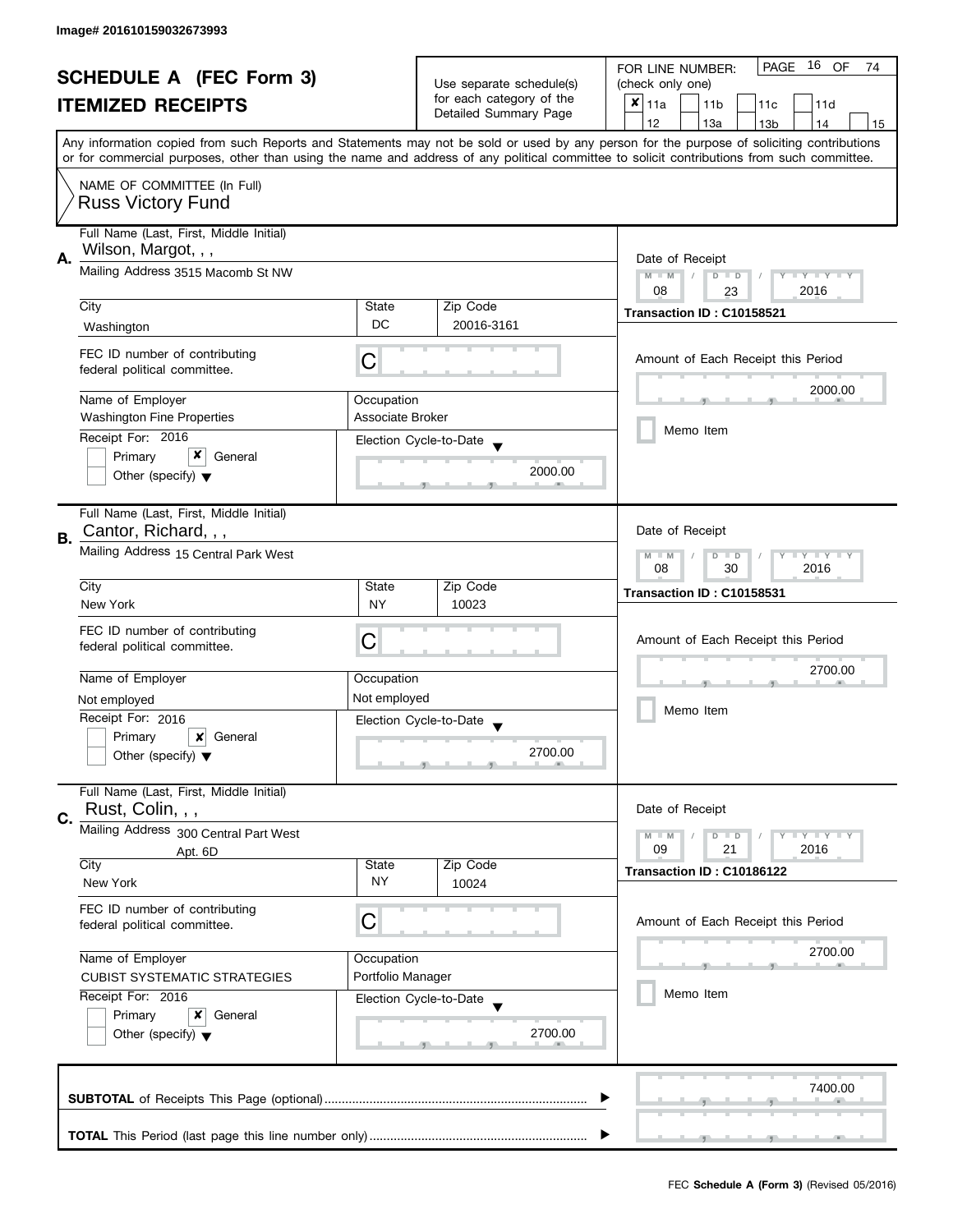| <b>SCHEDULE A (FEC Form 3)</b><br><b>ITEMIZED RECEIPTS</b> |                                         | Use separate schedule(s) | PAGE 17 OF<br>FOR LINE NUMBER:<br>74              |                                                                                                                                            |  |  |  |
|------------------------------------------------------------|-----------------------------------------|--------------------------|---------------------------------------------------|--------------------------------------------------------------------------------------------------------------------------------------------|--|--|--|
|                                                            |                                         |                          | (check only one)                                  |                                                                                                                                            |  |  |  |
|                                                            |                                         |                          | for each category of the<br>Detailed Summary Page | $x _{11a}$<br>11 <sub>b</sub><br>11 <sub>c</sub><br>11d                                                                                    |  |  |  |
|                                                            |                                         |                          |                                                   | 12<br>13a<br>13 <sub>b</sub><br>14<br>15                                                                                                   |  |  |  |
|                                                            |                                         |                          |                                                   | Any information copied from such Reports and Statements may not be sold or used by any person for the purpose of soliciting contributions  |  |  |  |
|                                                            |                                         |                          |                                                   | or for commercial purposes, other than using the name and address of any political committee to solicit contributions from such committee. |  |  |  |
|                                                            | NAME OF COMMITTEE (In Full)             |                          |                                                   |                                                                                                                                            |  |  |  |
|                                                            | <b>Russ Victory Fund</b>                |                          |                                                   |                                                                                                                                            |  |  |  |
|                                                            |                                         |                          |                                                   |                                                                                                                                            |  |  |  |
|                                                            | Full Name (Last, First, Middle Initial) |                          |                                                   |                                                                                                                                            |  |  |  |
| А.                                                         | Wearing, Chris, , ,                     |                          |                                                   | Date of Receipt                                                                                                                            |  |  |  |
|                                                            | Mailing Address 457 spring water lane   |                          |                                                   | $M - M$<br>$D$ $D$<br>Y I Y I Y I Y<br>$\sqrt{2}$                                                                                          |  |  |  |
|                                                            |                                         |                          |                                                   | 09<br>2016<br>07                                                                                                                           |  |  |  |
|                                                            | City                                    | State                    | Zip Code                                          | Transaction ID: C10225122                                                                                                                  |  |  |  |
|                                                            | New canaan                              | <b>CT</b>                | 06840                                             |                                                                                                                                            |  |  |  |
|                                                            |                                         |                          |                                                   |                                                                                                                                            |  |  |  |
|                                                            | FEC ID number of contributing           | С                        |                                                   | Amount of Each Receipt this Period                                                                                                         |  |  |  |
|                                                            | federal political committee.            |                          |                                                   |                                                                                                                                            |  |  |  |
|                                                            | Name of Employer                        | Occupation               |                                                   | 2700.00                                                                                                                                    |  |  |  |
|                                                            | Teneo holdinas                          | Consultant               |                                                   |                                                                                                                                            |  |  |  |
|                                                            | Receipt For: 2016                       |                          | Election Cycle-to-Date                            | Memo Item                                                                                                                                  |  |  |  |
|                                                            | x<br>Primary<br>General                 |                          |                                                   |                                                                                                                                            |  |  |  |
|                                                            | Other (specify) $\blacktriangledown$    |                          | 2700.00                                           |                                                                                                                                            |  |  |  |
|                                                            |                                         |                          |                                                   |                                                                                                                                            |  |  |  |
|                                                            | Full Name (Last, First, Middle Initial) |                          |                                                   |                                                                                                                                            |  |  |  |
|                                                            | Fernbach MD MPH, Harvey, , ,            |                          |                                                   | Date of Receipt                                                                                                                            |  |  |  |
| В.                                                         |                                         |                          |                                                   |                                                                                                                                            |  |  |  |
|                                                            | Mailing Address 8600 Split Oak Circle   |                          |                                                   | $M - M$<br>Y LY L<br>D<br>$\Box$<br>08<br>30<br>2016                                                                                       |  |  |  |
|                                                            | City                                    | State                    | Zip Code                                          |                                                                                                                                            |  |  |  |
|                                                            | <b>Bethesda</b>                         | <b>MD</b>                | 20817                                             | Transaction ID: C10158862                                                                                                                  |  |  |  |
|                                                            |                                         |                          |                                                   |                                                                                                                                            |  |  |  |
|                                                            | FEC ID number of contributing           | С                        |                                                   | Amount of Each Receipt this Period                                                                                                         |  |  |  |
|                                                            | federal political committee.            |                          |                                                   |                                                                                                                                            |  |  |  |
|                                                            | Name of Employer                        | Occupation               |                                                   | 400.00                                                                                                                                     |  |  |  |
|                                                            | self                                    | physician                |                                                   |                                                                                                                                            |  |  |  |
|                                                            | Receipt For: 2016                       |                          | Election Cycle-to-Date                            | Memo Item                                                                                                                                  |  |  |  |
|                                                            | Primary<br>×<br>General                 |                          |                                                   |                                                                                                                                            |  |  |  |
|                                                            | Other (specify) $\blacktriangledown$    |                          | 2610.00                                           |                                                                                                                                            |  |  |  |
|                                                            |                                         |                          |                                                   |                                                                                                                                            |  |  |  |
|                                                            | Full Name (Last, First, Middle Initial) |                          |                                                   |                                                                                                                                            |  |  |  |
|                                                            | Boley, Helen, B.,,                      |                          |                                                   | Date of Receipt                                                                                                                            |  |  |  |
| C.                                                         | Mailing Address 601 N. Segoe Rd #303    |                          |                                                   | $Y = Y = Y$<br>$M - M$<br>$\blacksquare$                                                                                                   |  |  |  |
|                                                            |                                         |                          |                                                   | 09<br>2016<br>14                                                                                                                           |  |  |  |
|                                                            | City                                    | State                    | Zip Code                                          | Transaction ID: C10225092                                                                                                                  |  |  |  |
|                                                            | Madison                                 | WI                       | 53705                                             |                                                                                                                                            |  |  |  |
|                                                            | FEC ID number of contributing           |                          |                                                   |                                                                                                                                            |  |  |  |
|                                                            | federal political committee.            | C                        |                                                   | Amount of Each Receipt this Period                                                                                                         |  |  |  |
|                                                            |                                         |                          |                                                   |                                                                                                                                            |  |  |  |
|                                                            | Name of Employer                        | Occupation               |                                                   | 500.00                                                                                                                                     |  |  |  |
|                                                            | Retired                                 | Retired                  |                                                   |                                                                                                                                            |  |  |  |
|                                                            | Receipt For: 2016                       |                          | Election Cycle-to-Date                            | Memo Item                                                                                                                                  |  |  |  |
|                                                            | Primary<br>x<br>General                 |                          |                                                   |                                                                                                                                            |  |  |  |
|                                                            | Other (specify) $\blacktriangledown$    |                          | 500.00                                            |                                                                                                                                            |  |  |  |
|                                                            |                                         |                          |                                                   |                                                                                                                                            |  |  |  |
|                                                            |                                         |                          |                                                   |                                                                                                                                            |  |  |  |
|                                                            |                                         |                          |                                                   | 3600.00                                                                                                                                    |  |  |  |
|                                                            |                                         |                          |                                                   |                                                                                                                                            |  |  |  |
|                                                            |                                         |                          |                                                   |                                                                                                                                            |  |  |  |
|                                                            |                                         |                          |                                                   |                                                                                                                                            |  |  |  |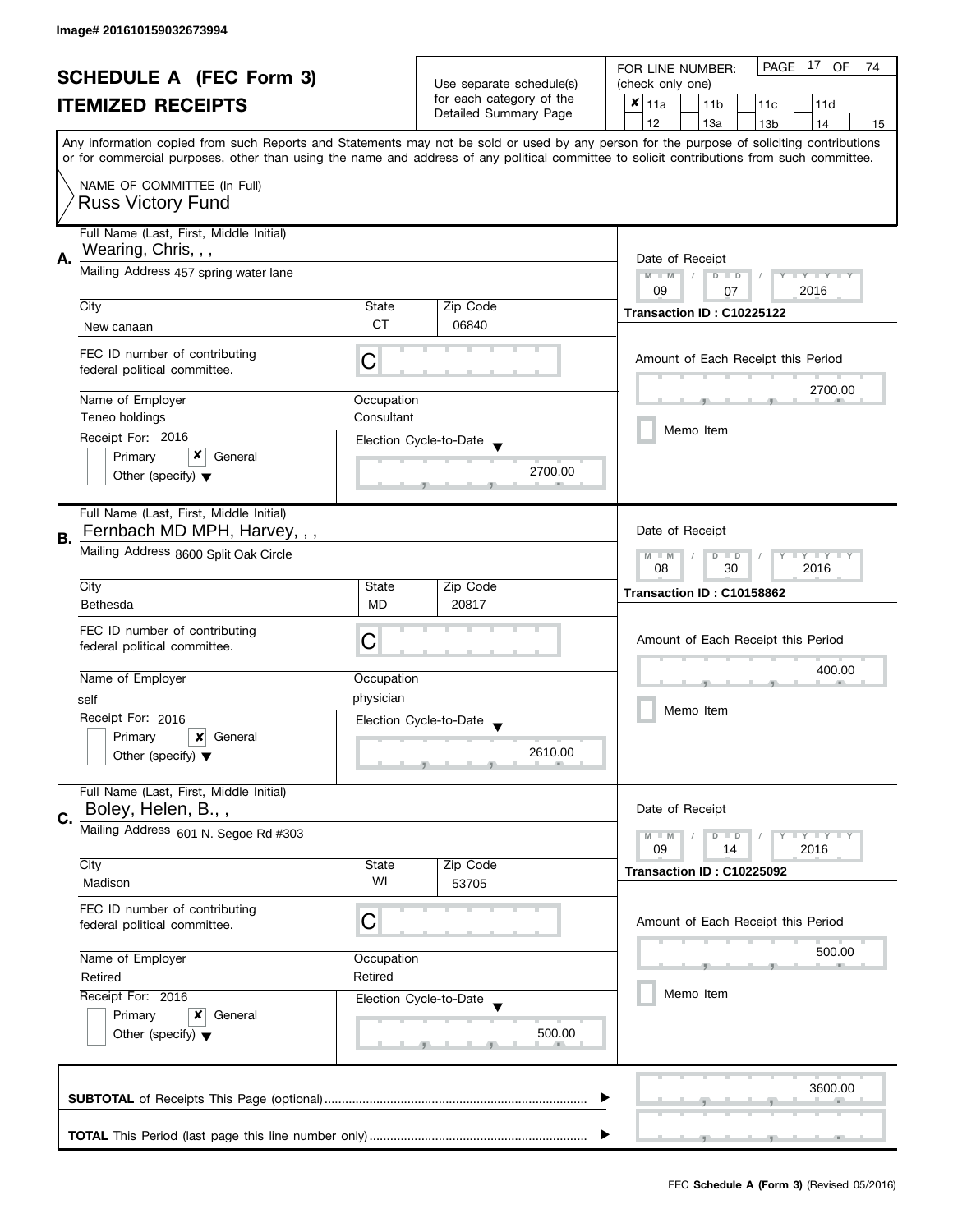| <b>SCHEDULE A (FEC Form 3)</b> |                                                                  |                                                      | PAGE 18 OF<br>FOR LINE NUMBER:<br>74 |                                                                                                                                                                                                                                                                                         |  |
|--------------------------------|------------------------------------------------------------------|------------------------------------------------------|--------------------------------------|-----------------------------------------------------------------------------------------------------------------------------------------------------------------------------------------------------------------------------------------------------------------------------------------|--|
| <b>ITEMIZED RECEIPTS</b>       |                                                                  | Use separate schedule(s)<br>for each category of the | (check only one)                     |                                                                                                                                                                                                                                                                                         |  |
|                                |                                                                  |                                                      | Detailed Summary Page                | $x _{11a}$<br>11 <sub>b</sub><br>11 <sub>c</sub><br>11d                                                                                                                                                                                                                                 |  |
|                                |                                                                  |                                                      |                                      | 12<br>13a<br>13 <sub>b</sub><br>14<br>15                                                                                                                                                                                                                                                |  |
|                                |                                                                  |                                                      |                                      | Any information copied from such Reports and Statements may not be sold or used by any person for the purpose of soliciting contributions<br>or for commercial purposes, other than using the name and address of any political committee to solicit contributions from such committee. |  |
|                                | NAME OF COMMITTEE (In Full)<br><b>Russ Victory Fund</b>          |                                                      |                                      |                                                                                                                                                                                                                                                                                         |  |
|                                | Full Name (Last, First, Middle Initial)<br>Kanter, Stanley, , ,  |                                                      |                                      |                                                                                                                                                                                                                                                                                         |  |
| А.                             | Mailing Address 2973 Osmundsen Rd                                |                                                      |                                      | Date of Receipt<br>$M - M$<br>$\sqrt{2}$<br>$D$ $D$<br>$Y - Y - Y - Y - Y$<br>09<br>2016<br>30                                                                                                                                                                                          |  |
|                                | City                                                             | State                                                | Zip Code                             | Transaction ID: C10225102                                                                                                                                                                                                                                                               |  |
|                                | Fitchburg                                                        | WI                                                   | 53711                                |                                                                                                                                                                                                                                                                                         |  |
|                                | FEC ID number of contributing<br>federal political committee.    | С                                                    |                                      | Amount of Each Receipt this Period                                                                                                                                                                                                                                                      |  |
|                                | Name of Employer                                                 | Occupation                                           |                                      | 1000.00                                                                                                                                                                                                                                                                                 |  |
|                                | Pure Sweet Honey Farm Inc.                                       | Sales                                                |                                      |                                                                                                                                                                                                                                                                                         |  |
|                                | Receipt For: 2016                                                |                                                      | Election Cycle-to-Date               | Memo Item                                                                                                                                                                                                                                                                               |  |
|                                | x<br>Primary<br>General                                          |                                                      |                                      |                                                                                                                                                                                                                                                                                         |  |
|                                | Other (specify) $\blacktriangledown$                             |                                                      | 1000.00                              |                                                                                                                                                                                                                                                                                         |  |
| В.                             | Full Name (Last, First, Middle Initial)<br>Burgess, Frank, E.,,  |                                                      |                                      | Date of Receipt                                                                                                                                                                                                                                                                         |  |
|                                | Mailing Address 100 Wisconsin Ave                                |                                                      |                                      | Y LY L<br>$M - M$<br>D<br>$\Box$<br>2016<br>09<br>07                                                                                                                                                                                                                                    |  |
|                                | City                                                             | State                                                | Zip Code                             | Transaction ID: C10225132                                                                                                                                                                                                                                                               |  |
|                                | Madison                                                          | WI                                                   | 53703-2196                           |                                                                                                                                                                                                                                                                                         |  |
|                                | FEC ID number of contributing<br>federal political committee.    | C                                                    |                                      | Amount of Each Receipt this Period                                                                                                                                                                                                                                                      |  |
|                                | Name of Employer                                                 | Occupation                                           |                                      | 2500.00                                                                                                                                                                                                                                                                                 |  |
|                                | <b>Madison Investment Advisors</b>                               |                                                      | <b>Investment Advisor/CEO</b>        |                                                                                                                                                                                                                                                                                         |  |
|                                | Receipt For: 2016                                                |                                                      | Election Cycle-to-Date               | Memo Item                                                                                                                                                                                                                                                                               |  |
|                                | ×<br>Primary<br>General                                          |                                                      |                                      |                                                                                                                                                                                                                                                                                         |  |
|                                | Other (specify) $\blacktriangledown$                             |                                                      | 2500.00                              |                                                                                                                                                                                                                                                                                         |  |
| C.                             | Full Name (Last, First, Middle Initial)<br>Zavareei, Hassan, , , |                                                      |                                      | Date of Receipt                                                                                                                                                                                                                                                                         |  |
|                                | Mailing Address 9513 Bulls Run Parkway                           |                                                      |                                      | $M - M$<br>$Y = Y = Y$<br>$\blacksquare$<br>09<br>2016<br>12                                                                                                                                                                                                                            |  |
|                                | City                                                             | State                                                | Zip Code                             | Transaction ID: C10225142                                                                                                                                                                                                                                                               |  |
|                                | Bethesda                                                         | <b>MD</b>                                            | 20817                                |                                                                                                                                                                                                                                                                                         |  |
|                                | FEC ID number of contributing<br>federal political committee.    | C                                                    |                                      | Amount of Each Receipt this Period                                                                                                                                                                                                                                                      |  |
|                                | Name of Employer                                                 | Occupation                                           |                                      | 1000.00                                                                                                                                                                                                                                                                                 |  |
|                                | Tycko & Zavareei LLP                                             | Attorney                                             |                                      |                                                                                                                                                                                                                                                                                         |  |
|                                | Receipt For: 2016                                                |                                                      | Election Cycle-to-Date               | Memo Item                                                                                                                                                                                                                                                                               |  |
|                                | Primary<br>x<br>General<br>Other (specify) $\blacktriangledown$  |                                                      | 1000.00                              |                                                                                                                                                                                                                                                                                         |  |
|                                |                                                                  |                                                      |                                      | 4500.00                                                                                                                                                                                                                                                                                 |  |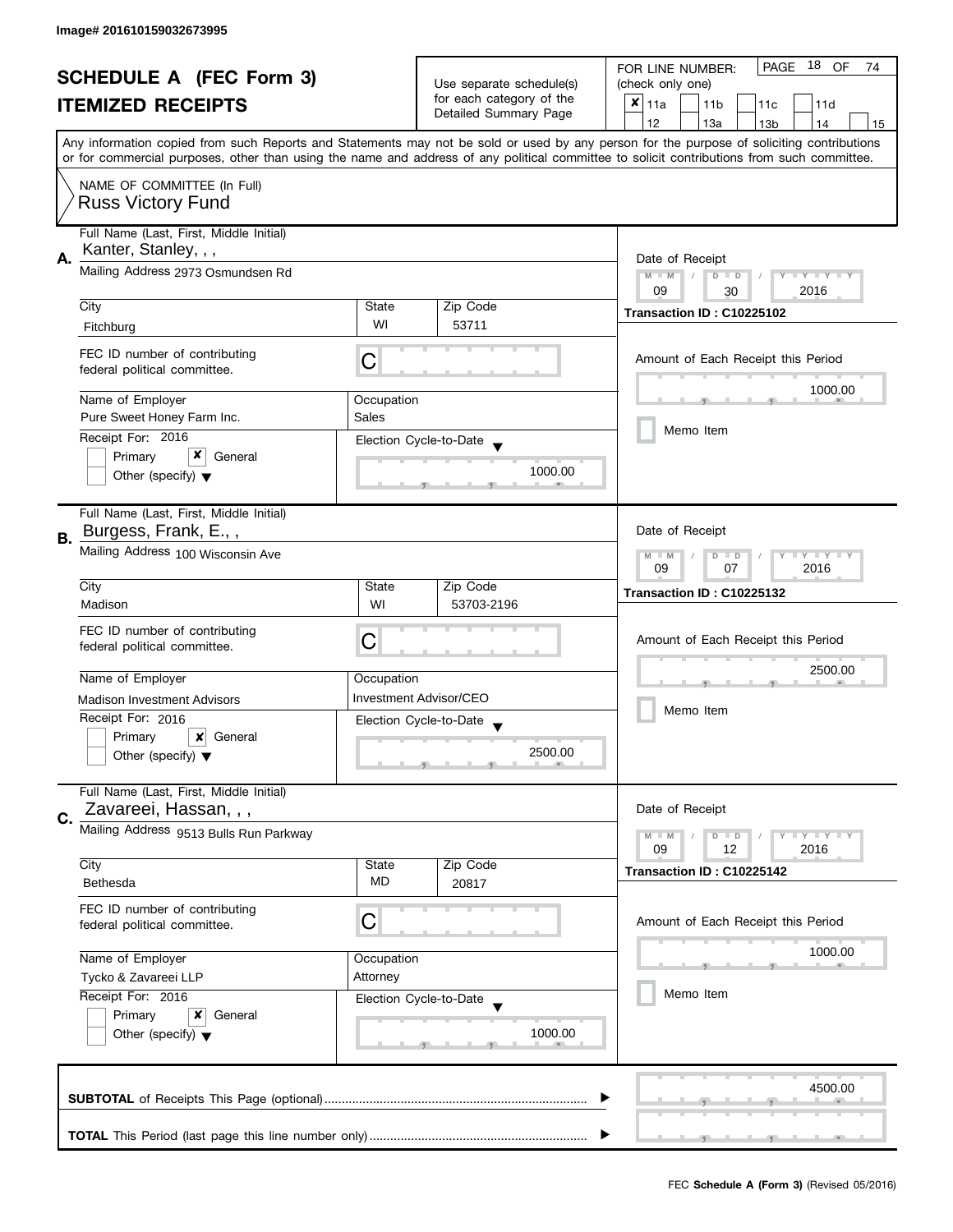| <b>SCHEDULE A (FEC Form 3)</b> |                                                               |                             | PAGE 19 OF<br>FOR LINE NUMBER:<br>74                                          |                                                                                                                                                                                                                                                                                         |  |
|--------------------------------|---------------------------------------------------------------|-----------------------------|-------------------------------------------------------------------------------|-----------------------------------------------------------------------------------------------------------------------------------------------------------------------------------------------------------------------------------------------------------------------------------------|--|
|                                |                                                               |                             | Use separate schedule(s)<br>for each category of the<br>Detailed Summary Page | (check only one)                                                                                                                                                                                                                                                                        |  |
|                                | <b>ITEMIZED RECEIPTS</b>                                      |                             |                                                                               | $x _{11a}$<br>11 <sub>b</sub><br>11c<br>11d                                                                                                                                                                                                                                             |  |
|                                |                                                               |                             |                                                                               | 12<br>13a<br>13 <sub>b</sub><br>14<br>15                                                                                                                                                                                                                                                |  |
|                                |                                                               |                             |                                                                               | Any information copied from such Reports and Statements may not be sold or used by any person for the purpose of soliciting contributions<br>or for commercial purposes, other than using the name and address of any political committee to solicit contributions from such committee. |  |
|                                |                                                               |                             |                                                                               |                                                                                                                                                                                                                                                                                         |  |
|                                | NAME OF COMMITTEE (In Full)<br><b>Russ Victory Fund</b>       |                             |                                                                               |                                                                                                                                                                                                                                                                                         |  |
|                                | Full Name (Last, First, Middle Initial)                       |                             |                                                                               |                                                                                                                                                                                                                                                                                         |  |
|                                | Appen, Ben, , ,                                               |                             |                                                                               |                                                                                                                                                                                                                                                                                         |  |
| Α.                             | Mailing Address 11 Christopher Street Apt 4                   |                             |                                                                               | Date of Receipt<br>$M - M$<br>$D$ $D$<br>Y I Y I Y I Y<br>$\sqrt{2}$                                                                                                                                                                                                                    |  |
|                                | City                                                          | State                       | Zip Code                                                                      | 09<br>2016<br>15                                                                                                                                                                                                                                                                        |  |
|                                |                                                               | NY                          | 10014                                                                         | Transaction ID: C10225152                                                                                                                                                                                                                                                               |  |
|                                | New York                                                      |                             |                                                                               |                                                                                                                                                                                                                                                                                         |  |
|                                | FEC ID number of contributing<br>federal political committee. | С                           |                                                                               | Amount of Each Receipt this Period                                                                                                                                                                                                                                                      |  |
|                                | Name of Employer                                              | Occupation                  |                                                                               | 2700.00                                                                                                                                                                                                                                                                                 |  |
|                                | Magnitude Capital                                             | Finance                     |                                                                               |                                                                                                                                                                                                                                                                                         |  |
|                                | Receipt For: 2016                                             |                             | Election Cycle-to-Date                                                        | Memo Item                                                                                                                                                                                                                                                                               |  |
|                                | x<br>Primary<br>General                                       |                             |                                                                               |                                                                                                                                                                                                                                                                                         |  |
|                                | Other (specify) $\blacktriangledown$                          |                             | 2700.00                                                                       |                                                                                                                                                                                                                                                                                         |  |
|                                | Full Name (Last, First, Middle Initial)                       |                             |                                                                               |                                                                                                                                                                                                                                                                                         |  |
| В.                             | Low, Stephanie, , ,                                           |                             |                                                                               | Date of Receipt                                                                                                                                                                                                                                                                         |  |
|                                | Mailing Address 1215 5th Ave                                  |                             |                                                                               | $Y - Y - Y$<br>$M - M$<br>D<br>$\Box$<br>2016<br>09<br>23                                                                                                                                                                                                                               |  |
|                                | City                                                          | State                       | Zip Code                                                                      | Transaction ID: C10225162                                                                                                                                                                                                                                                               |  |
|                                | New York                                                      | <b>NY</b>                   | 10029-5209                                                                    |                                                                                                                                                                                                                                                                                         |  |
|                                | FEC ID number of contributing                                 |                             |                                                                               |                                                                                                                                                                                                                                                                                         |  |
|                                | federal political committee.                                  | С                           |                                                                               | Amount of Each Receipt this Period                                                                                                                                                                                                                                                      |  |
|                                |                                                               |                             |                                                                               | 1000.00                                                                                                                                                                                                                                                                                 |  |
|                                | Name of Employer                                              | Occupation                  |                                                                               |                                                                                                                                                                                                                                                                                         |  |
|                                | Self                                                          | Arts Manager                |                                                                               | Memo Item                                                                                                                                                                                                                                                                               |  |
|                                | Receipt For: 2016                                             |                             | Election Cycle-to-Date                                                        |                                                                                                                                                                                                                                                                                         |  |
|                                | Primary<br>×<br>General                                       |                             |                                                                               |                                                                                                                                                                                                                                                                                         |  |
|                                | Other (specify) $\blacktriangledown$                          |                             | 1000.00                                                                       |                                                                                                                                                                                                                                                                                         |  |
|                                | Full Name (Last, First, Middle Initial)                       |                             |                                                                               |                                                                                                                                                                                                                                                                                         |  |
| C.                             | Parlow, Matthew, , ,                                          |                             |                                                                               | Date of Receipt                                                                                                                                                                                                                                                                         |  |
|                                | Mailing Address 3934 N. Harcourt Place                        |                             |                                                                               | $M - M$<br>$Y + Y + Y$<br>D<br>$\blacksquare$                                                                                                                                                                                                                                           |  |
|                                |                                                               |                             |                                                                               | 09<br>29<br>2016                                                                                                                                                                                                                                                                        |  |
|                                | City                                                          | State                       | Zip Code                                                                      | Transaction ID: C10225172                                                                                                                                                                                                                                                               |  |
|                                | Shorewood                                                     | WI                          | 53211                                                                         |                                                                                                                                                                                                                                                                                         |  |
|                                | FEC ID number of contributing                                 |                             |                                                                               |                                                                                                                                                                                                                                                                                         |  |
|                                | federal political committee.                                  | C                           |                                                                               | Amount of Each Receipt this Period                                                                                                                                                                                                                                                      |  |
|                                | Name of Employer                                              |                             |                                                                               | 1500.00                                                                                                                                                                                                                                                                                 |  |
|                                |                                                               | Occupation<br>law professor |                                                                               |                                                                                                                                                                                                                                                                                         |  |
|                                | <b>Marquette University</b><br>Receipt For: 2016              |                             |                                                                               | Memo Item                                                                                                                                                                                                                                                                               |  |
|                                | x                                                             |                             | Election Cycle-to-Date                                                        |                                                                                                                                                                                                                                                                                         |  |
|                                | Primary<br>General                                            |                             | 1500.00                                                                       |                                                                                                                                                                                                                                                                                         |  |
|                                | Other (specify) $\blacktriangledown$                          |                             |                                                                               |                                                                                                                                                                                                                                                                                         |  |
|                                |                                                               |                             |                                                                               |                                                                                                                                                                                                                                                                                         |  |
|                                |                                                               |                             |                                                                               | 5200.00                                                                                                                                                                                                                                                                                 |  |
|                                |                                                               |                             |                                                                               |                                                                                                                                                                                                                                                                                         |  |
|                                |                                                               |                             |                                                                               |                                                                                                                                                                                                                                                                                         |  |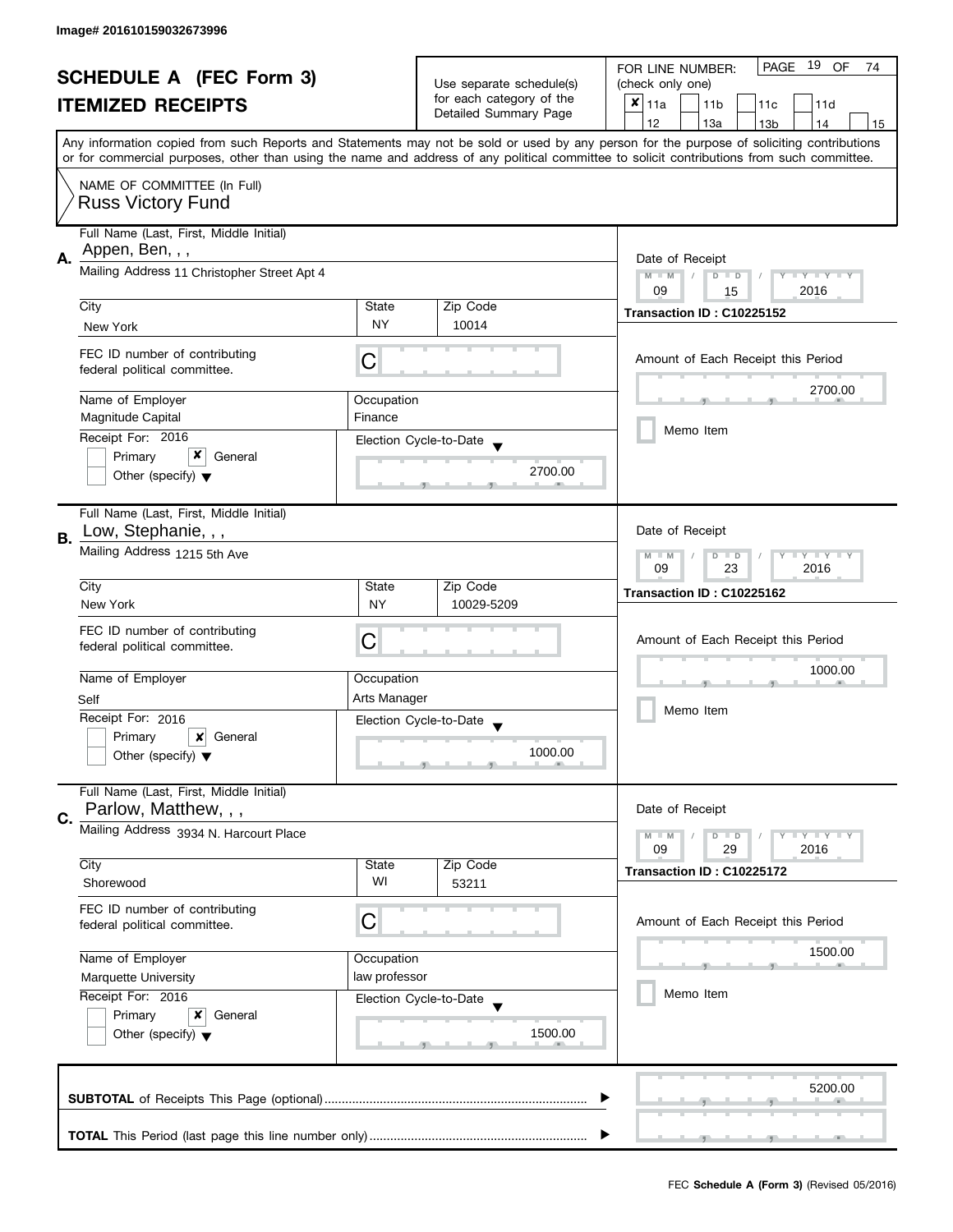|                          | <b>SCHEDULE A (FEC Form 3)</b>                               |                          |                                                    | PAGE 20<br>OF<br>FOR LINE NUMBER:<br>74                                                                                                    |
|--------------------------|--------------------------------------------------------------|--------------------------|----------------------------------------------------|--------------------------------------------------------------------------------------------------------------------------------------------|
| <b>ITEMIZED RECEIPTS</b> |                                                              | Use separate schedule(s) | (check only one)                                   |                                                                                                                                            |
|                          |                                                              |                          | for each category of the<br>Detailed Summary Page  | $x _{11a}$<br>11 <sub>b</sub><br>11d<br>11c                                                                                                |
|                          |                                                              |                          |                                                    | 12<br>13a<br>13 <sub>b</sub><br>14<br>15                                                                                                   |
|                          |                                                              |                          |                                                    | Any information copied from such Reports and Statements may not be sold or used by any person for the purpose of soliciting contributions  |
|                          |                                                              |                          |                                                    | or for commercial purposes, other than using the name and address of any political committee to solicit contributions from such committee. |
|                          | NAME OF COMMITTEE (In Full)                                  |                          |                                                    |                                                                                                                                            |
|                          | <b>Russ Victory Fund</b>                                     |                          |                                                    |                                                                                                                                            |
|                          |                                                              |                          |                                                    |                                                                                                                                            |
|                          | Full Name (Last, First, Middle Initial)                      |                          |                                                    |                                                                                                                                            |
| А.                       | Beck, Andrew, , ,                                            |                          |                                                    | Date of Receipt                                                                                                                            |
|                          | Mailing Address 169 Hudson St.                               |                          |                                                    | Y TY TY TY<br>$M - M$<br>$D$ $D$                                                                                                           |
|                          |                                                              |                          |                                                    | 2016<br>09<br>09                                                                                                                           |
|                          | City                                                         | State<br><b>NY</b>       | Zip Code<br>10013                                  | Transaction ID: C10225192                                                                                                                  |
|                          | New York                                                     |                          |                                                    |                                                                                                                                            |
|                          | FEC ID number of contributing                                |                          |                                                    | Amount of Each Receipt this Period                                                                                                         |
|                          | federal political committee.                                 | С                        |                                                    |                                                                                                                                            |
|                          |                                                              |                          |                                                    | 3632.05                                                                                                                                    |
|                          | Name of Employer<br>Retired                                  | Occupation<br>Retired    |                                                    |                                                                                                                                            |
|                          |                                                              |                          |                                                    | Memo Item                                                                                                                                  |
|                          | Receipt For: 2016<br>x                                       |                          | Election Cycle-to-Date                             |                                                                                                                                            |
|                          | Primary<br>General                                           |                          | 3632.05                                            |                                                                                                                                            |
|                          | Other (specify) $\blacktriangledown$                         |                          |                                                    | * In-Kind: Catering for Fundraiser                                                                                                         |
|                          |                                                              |                          |                                                    |                                                                                                                                            |
|                          | Full Name (Last, First, Middle Initial)<br>Bell, Callie, , , |                          |                                                    | Date of Receipt                                                                                                                            |
| В.                       |                                                              |                          |                                                    |                                                                                                                                            |
|                          | Mailing Address 7117 Birchstone Dr                           |                          |                                                    | $Y - Y - Y - Y - Y$<br>$M - M$<br>$D$ $D$<br>19<br>2016                                                                                    |
|                          | City                                                         | State                    | Zip Code                                           | 09                                                                                                                                         |
|                          | Madison                                                      | WI                       | 53719                                              | Transaction ID: C10186132                                                                                                                  |
|                          |                                                              |                          |                                                    |                                                                                                                                            |
|                          | FEC ID number of contributing                                | С                        |                                                    | Amount of Each Receipt this Period                                                                                                         |
|                          | federal political committee.                                 |                          |                                                    |                                                                                                                                            |
|                          | Name of Employer                                             | Occupation               |                                                    | 2000.00                                                                                                                                    |
|                          | <b>Bell Maning</b>                                           | Attorney                 |                                                    |                                                                                                                                            |
|                          | Receipt For: 2016                                            |                          |                                                    | Memo Item                                                                                                                                  |
|                          | Primary<br>×<br>General                                      |                          | Election Cycle-to-Date<br>$\overline{\phantom{a}}$ |                                                                                                                                            |
|                          | Other (specify) $\blacktriangledown$                         |                          | 2000.00                                            |                                                                                                                                            |
|                          |                                                              |                          |                                                    |                                                                                                                                            |
|                          | Full Name (Last, First, Middle Initial)                      |                          |                                                    |                                                                                                                                            |
|                          | Elling, Martin, , ,                                          |                          |                                                    | Date of Receipt                                                                                                                            |
| C.                       | Mailing Address 10 Park ave                                  |                          |                                                    | $\blacksquare \blacksquare Y \blacksquare \blacksquare Y \blacksquare \blacksquare Y$<br>$M - M$<br>$D$ $D$                                |
|                          |                                                              |                          |                                                    | 08<br>2016<br>14                                                                                                                           |
|                          | City                                                         | State                    | Zip Code                                           | Transaction ID: C10156482                                                                                                                  |
|                          | New York                                                     | NY                       | 10016                                              |                                                                                                                                            |
|                          | FEC ID number of contributing                                |                          |                                                    |                                                                                                                                            |
|                          | federal political committee.                                 | C                        |                                                    | Amount of Each Receipt this Period                                                                                                         |
|                          |                                                              |                          |                                                    |                                                                                                                                            |
|                          | Name of Employer                                             | Occupation               |                                                    | 1000.00                                                                                                                                    |
|                          | McKinsey                                                     | Consultant               |                                                    |                                                                                                                                            |
|                          | Receipt For: 2016                                            |                          | Election Cycle-to-Date                             | Memo Item                                                                                                                                  |
|                          | Primary<br>x<br>General                                      |                          |                                                    |                                                                                                                                            |
|                          | Other (specify) $\blacktriangledown$                         |                          | 10000.00                                           |                                                                                                                                            |
|                          |                                                              |                          |                                                    |                                                                                                                                            |
|                          |                                                              |                          |                                                    |                                                                                                                                            |
|                          |                                                              |                          |                                                    | 6632.05                                                                                                                                    |
|                          |                                                              |                          |                                                    |                                                                                                                                            |
|                          |                                                              |                          |                                                    |                                                                                                                                            |
|                          |                                                              |                          |                                                    |                                                                                                                                            |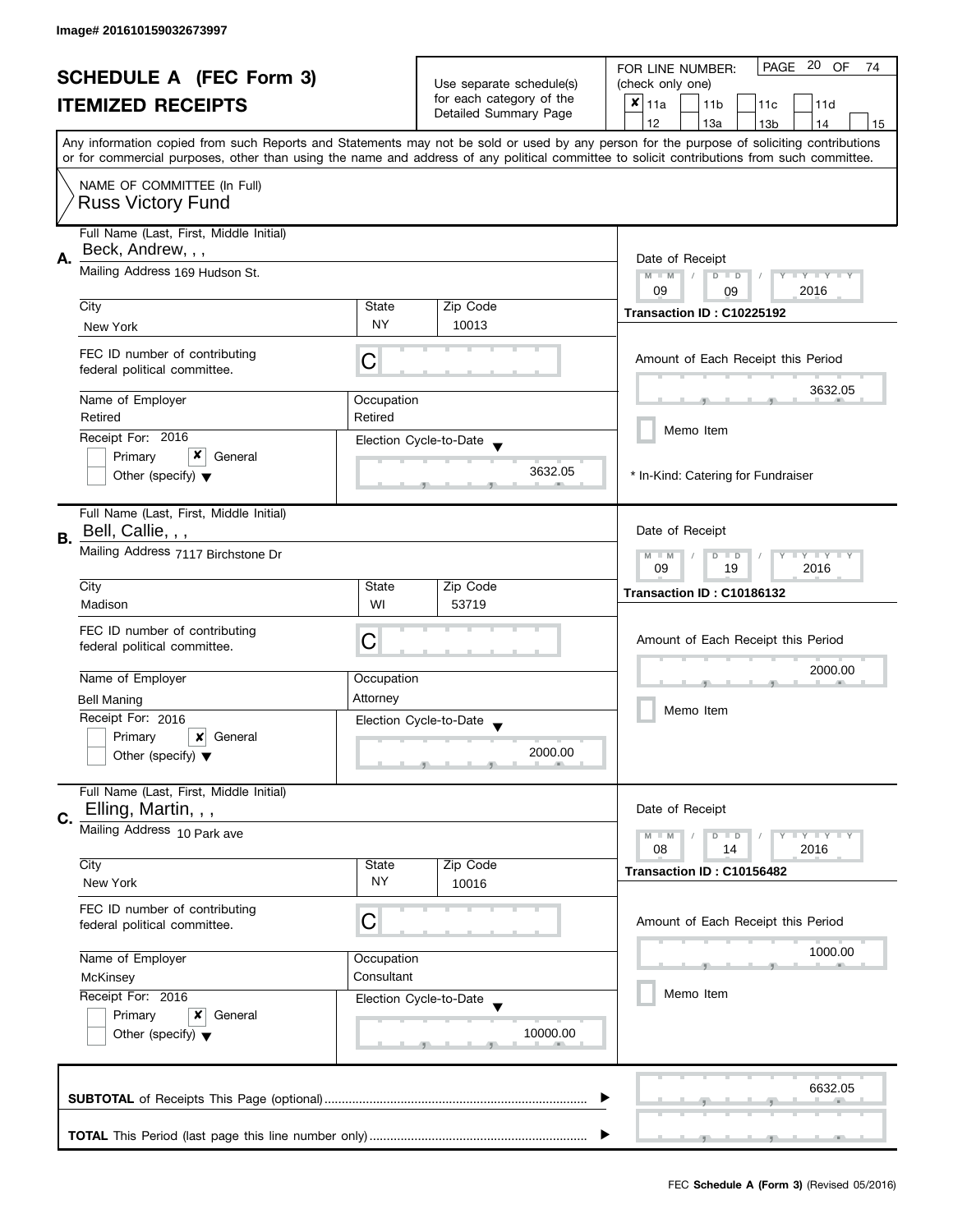|    | <b>SCHEDULE A (FEC Form 3)</b><br><b>ITEMIZED RECEIPTS</b>         |                                                                             | Use separate schedule(s)<br>for each category of the<br>Detailed Summary Page | PAGE 21<br>OF<br>74<br>FOR LINE NUMBER:<br>(check only one)<br>$x _{11a}$<br>11 <sub>b</sub><br>11c<br>11d<br>12<br>13a<br>14<br>13 <sub>b</sub><br>15                                                                                                                                  |
|----|--------------------------------------------------------------------|-----------------------------------------------------------------------------|-------------------------------------------------------------------------------|-----------------------------------------------------------------------------------------------------------------------------------------------------------------------------------------------------------------------------------------------------------------------------------------|
|    |                                                                    |                                                                             |                                                                               | Any information copied from such Reports and Statements may not be sold or used by any person for the purpose of soliciting contributions<br>or for commercial purposes, other than using the name and address of any political committee to solicit contributions from such committee. |
|    | NAME OF COMMITTEE (In Full)<br><b>Russ Victory Fund</b>            |                                                                             |                                                                               |                                                                                                                                                                                                                                                                                         |
| А. | Full Name (Last, First, Middle Initial)<br>Abdoo, Joan, , ,        | Date of Receipt                                                             |                                                                               |                                                                                                                                                                                                                                                                                         |
|    | Mailing Address 923 E Kilbourn Ave<br><b>Unit 1502</b>             | $Y - Y - Y - Y - Y$<br>$M - M$<br>$D$ $D$<br>$\sqrt{ }$<br>09<br>2016<br>24 |                                                                               |                                                                                                                                                                                                                                                                                         |
|    | City                                                               | State                                                                       | Zip Code                                                                      | Transaction ID: C10356352                                                                                                                                                                                                                                                               |
|    | Milwaukee                                                          | WI                                                                          | 53202-3980                                                                    |                                                                                                                                                                                                                                                                                         |
|    | FEC ID number of contributing<br>federal political committee.      | C                                                                           |                                                                               | Amount of Each Receipt this Period                                                                                                                                                                                                                                                      |
|    | Name of Employer                                                   | Occupation                                                                  |                                                                               | 291.00                                                                                                                                                                                                                                                                                  |
|    | N/A                                                                | Homemaker                                                                   |                                                                               | Memo Item                                                                                                                                                                                                                                                                               |
|    | Receipt For: 2016                                                  |                                                                             | Election Cycle-to-Date                                                        |                                                                                                                                                                                                                                                                                         |
|    | x<br>Primary<br>General<br>Other (specify) $\blacktriangledown$    |                                                                             | 291.00                                                                        | * In-Kind: Venue and Catering Cost for Fundraiser                                                                                                                                                                                                                                       |
| В. | Full Name (Last, First, Middle Initial)<br>Hootkin, Pam, , ,       |                                                                             |                                                                               | Date of Receipt                                                                                                                                                                                                                                                                         |
|    | Mailing Address 47 Vestry St                                       | $T$ $Y$ $T$ $Y$ $T$ $Y$<br>$M - M$<br>$\overline{D}$<br>$\Box$              |                                                                               |                                                                                                                                                                                                                                                                                         |
|    | Apt 5N<br>City                                                     | State                                                                       | Zip Code                                                                      | 08<br>22<br>2016                                                                                                                                                                                                                                                                        |
|    | New York                                                           | <b>NY</b>                                                                   | 10013                                                                         | Transaction ID: C10158512                                                                                                                                                                                                                                                               |
|    | FEC ID number of contributing<br>federal political committee.      | Ĉ                                                                           |                                                                               | Amount of Each Receipt this Period                                                                                                                                                                                                                                                      |
|    | Name of Employer                                                   | Occupation                                                                  |                                                                               | 2700.00                                                                                                                                                                                                                                                                                 |
|    | Phillips Van Heusen Corp.                                          | CFO/VP                                                                      |                                                                               |                                                                                                                                                                                                                                                                                         |
|    | Receipt For: 2016                                                  |                                                                             | Election Cycle-to-Date                                                        | Memo Item                                                                                                                                                                                                                                                                               |
|    | Primary<br>×<br>General<br>Other (specify) $\blacktriangledown$    |                                                                             | 2700.00                                                                       |                                                                                                                                                                                                                                                                                         |
|    | Full Name (Last, First, Middle Initial)<br>Brunckhorst, Frank, , , |                                                                             |                                                                               | Date of Receipt                                                                                                                                                                                                                                                                         |
| C. | Mailing Address 1400 Ladue Ln                                      |                                                                             |                                                                               | $\blacksquare \blacksquare Y \blacksquare \blacksquare Y \blacksquare \blacksquare Y$<br>$M - M$<br>$D$ $D$<br>08<br>24<br>2016                                                                                                                                                         |
|    | City                                                               | State                                                                       | Zip Code                                                                      | Transaction ID: C10158522                                                                                                                                                                                                                                                               |
|    | Sarasota                                                           | FL.                                                                         | 34231-2317                                                                    |                                                                                                                                                                                                                                                                                         |
|    | FEC ID number of contributing<br>federal political committee.      | С                                                                           |                                                                               | Amount of Each Receipt this Period                                                                                                                                                                                                                                                      |
|    | Name of Employer                                                   | Occupation                                                                  |                                                                               | 10000.00                                                                                                                                                                                                                                                                                |
|    | Delicatessen Services Co                                           | Manager                                                                     |                                                                               |                                                                                                                                                                                                                                                                                         |
|    | Receipt For: 2016                                                  |                                                                             | Election Cycle-to-Date                                                        | Memo Item                                                                                                                                                                                                                                                                               |
|    | Primary<br>x<br>General<br>Other (specify) $\blacktriangledown$    |                                                                             | 10000.00                                                                      |                                                                                                                                                                                                                                                                                         |
|    |                                                                    |                                                                             |                                                                               | 12991.00                                                                                                                                                                                                                                                                                |
|    |                                                                    |                                                                             |                                                                               |                                                                                                                                                                                                                                                                                         |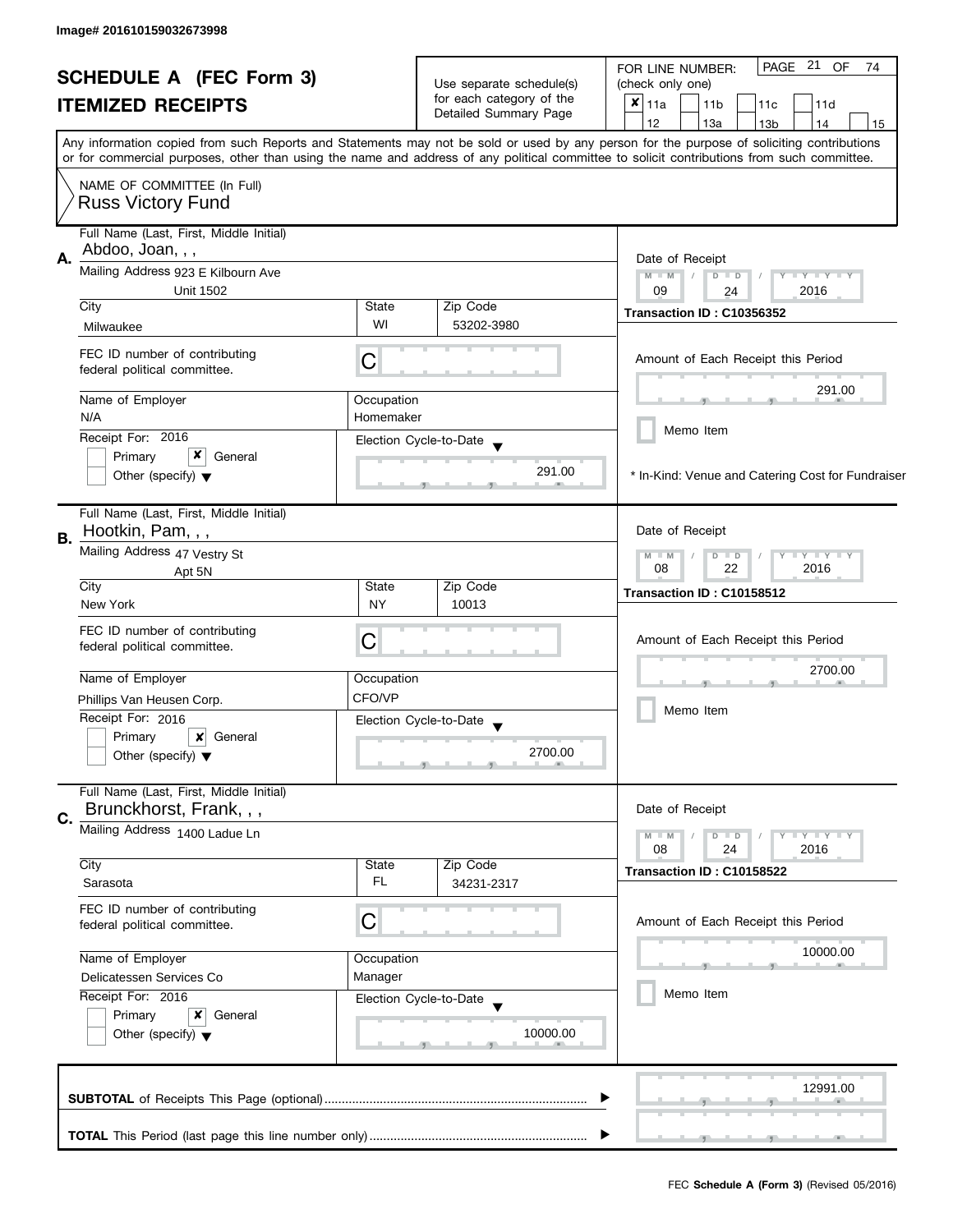| <b>SCHEDULE A (FEC Form 3)</b><br><b>ITEMIZED RECEIPTS</b> |                                                                                                                                           | Use separate schedule(s)    | PAGE 22 OF<br>FOR LINE NUMBER:<br>74        |                                                                                                                                            |  |
|------------------------------------------------------------|-------------------------------------------------------------------------------------------------------------------------------------------|-----------------------------|---------------------------------------------|--------------------------------------------------------------------------------------------------------------------------------------------|--|
|                                                            |                                                                                                                                           |                             | (check only one)                            |                                                                                                                                            |  |
|                                                            |                                                                                                                                           | for each category of the    | $x _{11a}$<br>11 <sub>b</sub><br>11c<br>11d |                                                                                                                                            |  |
|                                                            |                                                                                                                                           |                             | Detailed Summary Page                       | 12<br>13a<br>13 <sub>b</sub><br>14<br>15                                                                                                   |  |
|                                                            | Any information copied from such Reports and Statements may not be sold or used by any person for the purpose of soliciting contributions |                             |                                             |                                                                                                                                            |  |
|                                                            |                                                                                                                                           |                             |                                             | or for commercial purposes, other than using the name and address of any political committee to solicit contributions from such committee. |  |
|                                                            | NAME OF COMMITTEE (In Full)                                                                                                               |                             |                                             |                                                                                                                                            |  |
|                                                            | <b>Russ Victory Fund</b>                                                                                                                  |                             |                                             |                                                                                                                                            |  |
|                                                            | Full Name (Last, First, Middle Initial)                                                                                                   |                             |                                             |                                                                                                                                            |  |
| А.                                                         | Taylor, Dale, , ,                                                                                                                         |                             |                                             | Date of Receipt                                                                                                                            |  |
|                                                            | Mailing Address 2314 N Lincoln Park West 7N                                                                                               |                             |                                             | $M - M$<br>$D$ $D$<br>Y I Y I Y I Y                                                                                                        |  |
|                                                            |                                                                                                                                           |                             |                                             | 08<br>2016<br>20                                                                                                                           |  |
|                                                            | City                                                                                                                                      | State                       | Zip Code                                    | Transaction ID: C10157742                                                                                                                  |  |
|                                                            | Chicago                                                                                                                                   | IL                          | 60614                                       |                                                                                                                                            |  |
|                                                            | FEC ID number of contributing                                                                                                             |                             |                                             | Amount of Each Receipt this Period                                                                                                         |  |
|                                                            | federal political committee.                                                                                                              | C                           |                                             |                                                                                                                                            |  |
|                                                            |                                                                                                                                           |                             |                                             | 10000.00                                                                                                                                   |  |
|                                                            | Name of Employer<br>AbelsonTaylor                                                                                                         | Occupation<br>AbelsonTaylor |                                             |                                                                                                                                            |  |
|                                                            | Receipt For: 2016                                                                                                                         |                             |                                             | Memo Item                                                                                                                                  |  |
|                                                            | x<br>Primary<br>General                                                                                                                   |                             | Election Cycle-to-Date                      |                                                                                                                                            |  |
|                                                            | Other (specify) $\blacktriangledown$                                                                                                      |                             | 10000.00                                    |                                                                                                                                            |  |
|                                                            |                                                                                                                                           |                             |                                             |                                                                                                                                            |  |
|                                                            | Full Name (Last, First, Middle Initial)                                                                                                   |                             |                                             |                                                                                                                                            |  |
| В.                                                         | Ip, Edward, , ,                                                                                                                           |                             |                                             | Date of Receipt                                                                                                                            |  |
|                                                            | Mailing Address 235 E 55th STreet                                                                                                         |                             |                                             | Y LY LY<br>$M - M$<br>$D$ $D$                                                                                                              |  |
|                                                            |                                                                                                                                           | 30<br>2016<br>08            |                                             |                                                                                                                                            |  |
|                                                            | City                                                                                                                                      | State                       | Zip Code                                    | Transaction ID: C10158532                                                                                                                  |  |
|                                                            | New York                                                                                                                                  | <b>NY</b>                   | 10022                                       |                                                                                                                                            |  |
|                                                            | FEC ID number of contributing                                                                                                             | C                           |                                             | Amount of Each Receipt this Period                                                                                                         |  |
|                                                            | federal political committee.                                                                                                              |                             |                                             |                                                                                                                                            |  |
|                                                            | Name of Employer                                                                                                                          | Occupation                  |                                             | 1000.00                                                                                                                                    |  |
|                                                            | Miras Capital                                                                                                                             | CEO                         |                                             |                                                                                                                                            |  |
|                                                            | Receipt For: 2016                                                                                                                         |                             | Election Cycle-to-Date                      | Memo Item                                                                                                                                  |  |
|                                                            | Primary<br>General<br>×                                                                                                                   |                             |                                             |                                                                                                                                            |  |
|                                                            | Other (specify) $\blacktriangledown$                                                                                                      |                             | 1000.00                                     |                                                                                                                                            |  |
|                                                            |                                                                                                                                           |                             |                                             |                                                                                                                                            |  |
|                                                            | Full Name (Last, First, Middle Initial)                                                                                                   |                             |                                             |                                                                                                                                            |  |
| C.                                                         | Christensen, Beatrice, , ,                                                                                                                |                             |                                             | Date of Receipt                                                                                                                            |  |
|                                                            | Mailing Address 723 Wilder Dr                                                                                                             |                             |                                             | $M - M$<br>$Y \perp Y \perp Y$<br>$D$ $D$                                                                                                  |  |
|                                                            | City                                                                                                                                      | State                       | Zip Code                                    | 08<br>30<br>2016                                                                                                                           |  |
|                                                            | Madison                                                                                                                                   | WI                          | 53704                                       | Transaction ID: C10158863                                                                                                                  |  |
|                                                            |                                                                                                                                           |                             |                                             |                                                                                                                                            |  |
|                                                            | FEC ID number of contributing<br>federal political committee.                                                                             | C                           |                                             | Amount of Each Receipt this Period                                                                                                         |  |
|                                                            |                                                                                                                                           |                             |                                             |                                                                                                                                            |  |
|                                                            | Name of Employer                                                                                                                          | Occupation                  |                                             | 2700.00                                                                                                                                    |  |
|                                                            | Owner<br><b>Christensen Associates</b>                                                                                                    |                             |                                             |                                                                                                                                            |  |
|                                                            | Receipt For: 2016                                                                                                                         |                             | Election Cycle-to-Date                      | Memo Item                                                                                                                                  |  |
|                                                            | Primary<br>x<br>General                                                                                                                   |                             |                                             |                                                                                                                                            |  |
|                                                            | Other (specify) $\blacktriangledown$                                                                                                      |                             | 2700.00                                     |                                                                                                                                            |  |
|                                                            |                                                                                                                                           |                             |                                             |                                                                                                                                            |  |
|                                                            |                                                                                                                                           |                             |                                             |                                                                                                                                            |  |
|                                                            |                                                                                                                                           |                             |                                             | 13700.00                                                                                                                                   |  |
|                                                            |                                                                                                                                           |                             |                                             |                                                                                                                                            |  |
|                                                            |                                                                                                                                           |                             |                                             |                                                                                                                                            |  |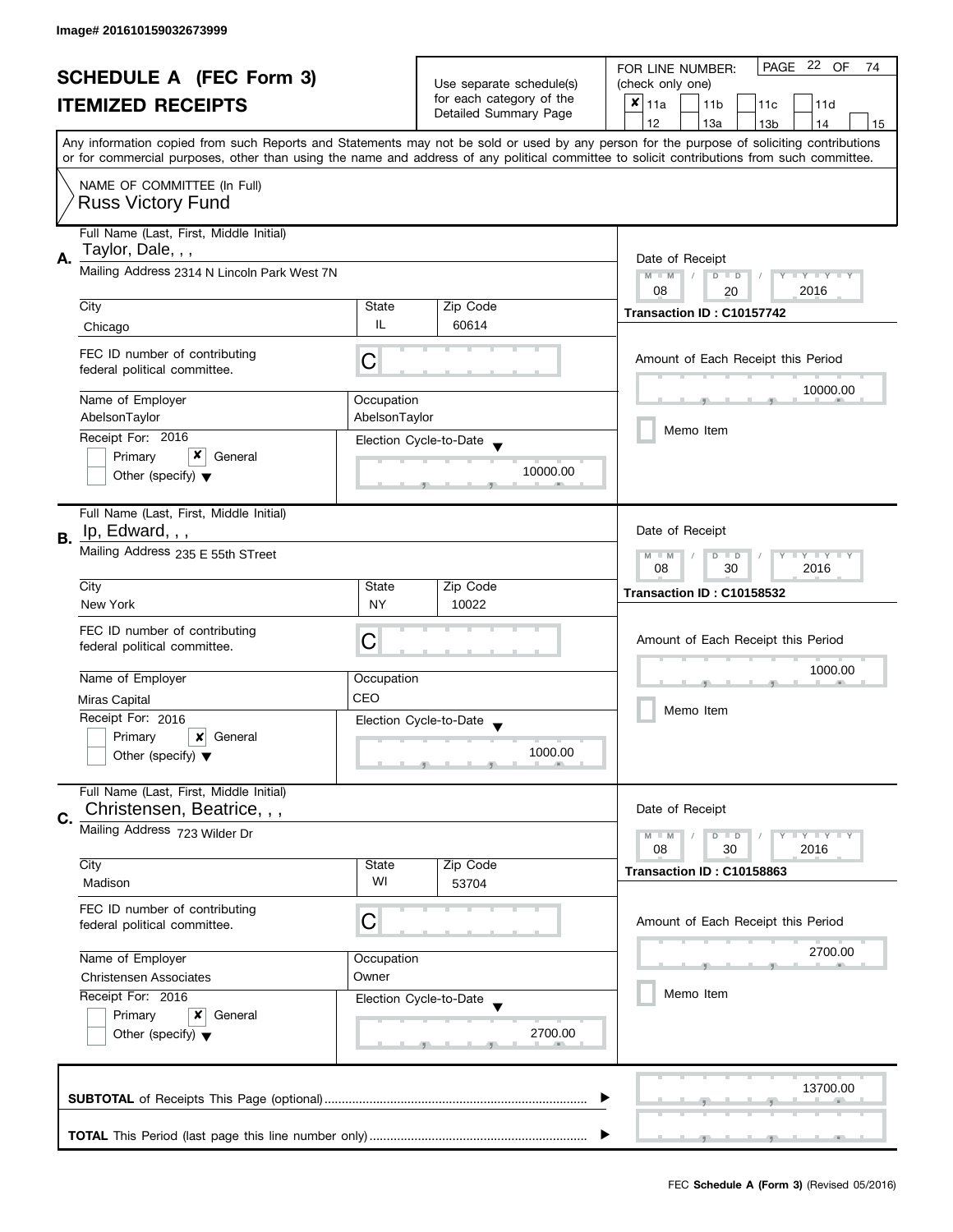| <b>SCHEDULE A (FEC Form 3)</b><br><b>ITEMIZED RECEIPTS</b> |                                                                                                                                           | Use separate schedule(s)                                                |                                                   | PAGE 23 OF<br>FOR LINE NUMBER:<br>74<br>(check only one)                                                                                   |  |
|------------------------------------------------------------|-------------------------------------------------------------------------------------------------------------------------------------------|-------------------------------------------------------------------------|---------------------------------------------------|--------------------------------------------------------------------------------------------------------------------------------------------|--|
|                                                            |                                                                                                                                           |                                                                         | for each category of the<br>Detailed Summary Page | ×<br>11a<br>11 <sub>b</sub><br>11c<br>11d                                                                                                  |  |
|                                                            | Any information copied from such Reports and Statements may not be sold or used by any person for the purpose of soliciting contributions |                                                                         |                                                   | 12<br>13a<br>13 <sub>b</sub><br>14<br>15                                                                                                   |  |
|                                                            |                                                                                                                                           |                                                                         |                                                   | or for commercial purposes, other than using the name and address of any political committee to solicit contributions from such committee. |  |
|                                                            | NAME OF COMMITTEE (In Full)<br><b>Russ Victory Fund</b>                                                                                   |                                                                         |                                                   |                                                                                                                                            |  |
| А.                                                         | Full Name (Last, First, Middle Initial)<br>Mansukhani, Prem, , ,                                                                          |                                                                         |                                                   |                                                                                                                                            |  |
|                                                            | Mailing Address 956 Baldwin St.                                                                                                           | Date of Receipt<br>Y TY TY TY<br>$M - M$<br>$D$ $D$<br>2016<br>09<br>14 |                                                   |                                                                                                                                            |  |
|                                                            | City                                                                                                                                      | State                                                                   | Zip Code                                          | Transaction ID: C10225093                                                                                                                  |  |
|                                                            | Neenah                                                                                                                                    | WI                                                                      | 54956                                             |                                                                                                                                            |  |
|                                                            | FEC ID number of contributing<br>federal political committee.                                                                             | С                                                                       |                                                   | Amount of Each Receipt this Period                                                                                                         |  |
|                                                            | Name of Employer                                                                                                                          | Occupation                                                              |                                                   | 2500.00                                                                                                                                    |  |
|                                                            | <b>Brand M</b>                                                                                                                            | Engineer                                                                |                                                   | Memo Item                                                                                                                                  |  |
|                                                            | Receipt For: 2016                                                                                                                         |                                                                         | Election Cycle-to-Date                            |                                                                                                                                            |  |
|                                                            | Primary<br>General<br>Other (specify) $\blacktriangledown$                                                                                |                                                                         | 2500.00                                           |                                                                                                                                            |  |
| В.                                                         | Full Name (Last, First, Middle Initial)<br>Carey, Deb, A.,,                                                                               |                                                                         |                                                   | Date of Receipt                                                                                                                            |  |
|                                                            | Mailing Address PO Box 759                                                                                                                |                                                                         |                                                   | $T + Y = Y + Y$<br>$M - M$<br>$D$ $D$                                                                                                      |  |
|                                                            | 2400 Hwy 69<br>City                                                                                                                       | State                                                                   | Zip Code                                          | 09<br>30<br>2016                                                                                                                           |  |
|                                                            | <b>New Glarus</b>                                                                                                                         | WI                                                                      | 53574-0759                                        | Transaction ID: C10225103                                                                                                                  |  |
|                                                            | FEC ID number of contributing<br>federal political committee.                                                                             | С                                                                       |                                                   | Amount of Each Receipt this Period                                                                                                         |  |
|                                                            | Name of Employer                                                                                                                          | Occupation                                                              |                                                   | 5000.00                                                                                                                                    |  |
|                                                            | New Glarus Brewing Co                                                                                                                     | <b>Business Overseer</b>                                                |                                                   |                                                                                                                                            |  |
|                                                            | Receipt For: 2016                                                                                                                         |                                                                         | Election Cycle-to-Date<br>$\overline{\mathbf{v}}$ | Memo Item                                                                                                                                  |  |
|                                                            | Primary<br>x<br>General                                                                                                                   |                                                                         |                                                   |                                                                                                                                            |  |
|                                                            | Other (specify) $\blacktriangledown$                                                                                                      |                                                                         | 6500.00                                           |                                                                                                                                            |  |
|                                                            | Full Name (Last, First, Middle Initial)                                                                                                   |                                                                         |                                                   |                                                                                                                                            |  |
| C.                                                         | Stever, Donald, , ,                                                                                                                       |                                                                         |                                                   | Date of Receipt                                                                                                                            |  |
|                                                            | Mailing Address 157 Millard Avenue                                                                                                        |                                                                         |                                                   | Y FY FY FY<br>$M - M$<br>$D$ $D$<br>09<br>07<br>2016                                                                                       |  |
|                                                            | City                                                                                                                                      | State                                                                   | Zip Code                                          | Transaction ID: C10225123                                                                                                                  |  |
|                                                            | Sleepy Hollow                                                                                                                             | <b>NY</b>                                                               | 10591-1412                                        |                                                                                                                                            |  |
|                                                            | FEC ID number of contributing<br>federal political committee.                                                                             | С                                                                       |                                                   | Amount of Each Receipt this Period                                                                                                         |  |
|                                                            | Name of Employer                                                                                                                          | Occupation                                                              |                                                   | 250.00                                                                                                                                     |  |
|                                                            | K&L Gates LLP - New York NY                                                                                                               | Lawyer                                                                  |                                                   |                                                                                                                                            |  |
|                                                            | Receipt For: 2016                                                                                                                         |                                                                         | Election Cycle-to-Date                            | Memo Item                                                                                                                                  |  |
|                                                            | Primary<br>x<br>General<br>Other (specify) $\blacktriangledown$                                                                           |                                                                         | 250.00                                            |                                                                                                                                            |  |
|                                                            |                                                                                                                                           |                                                                         |                                                   | 7750.00                                                                                                                                    |  |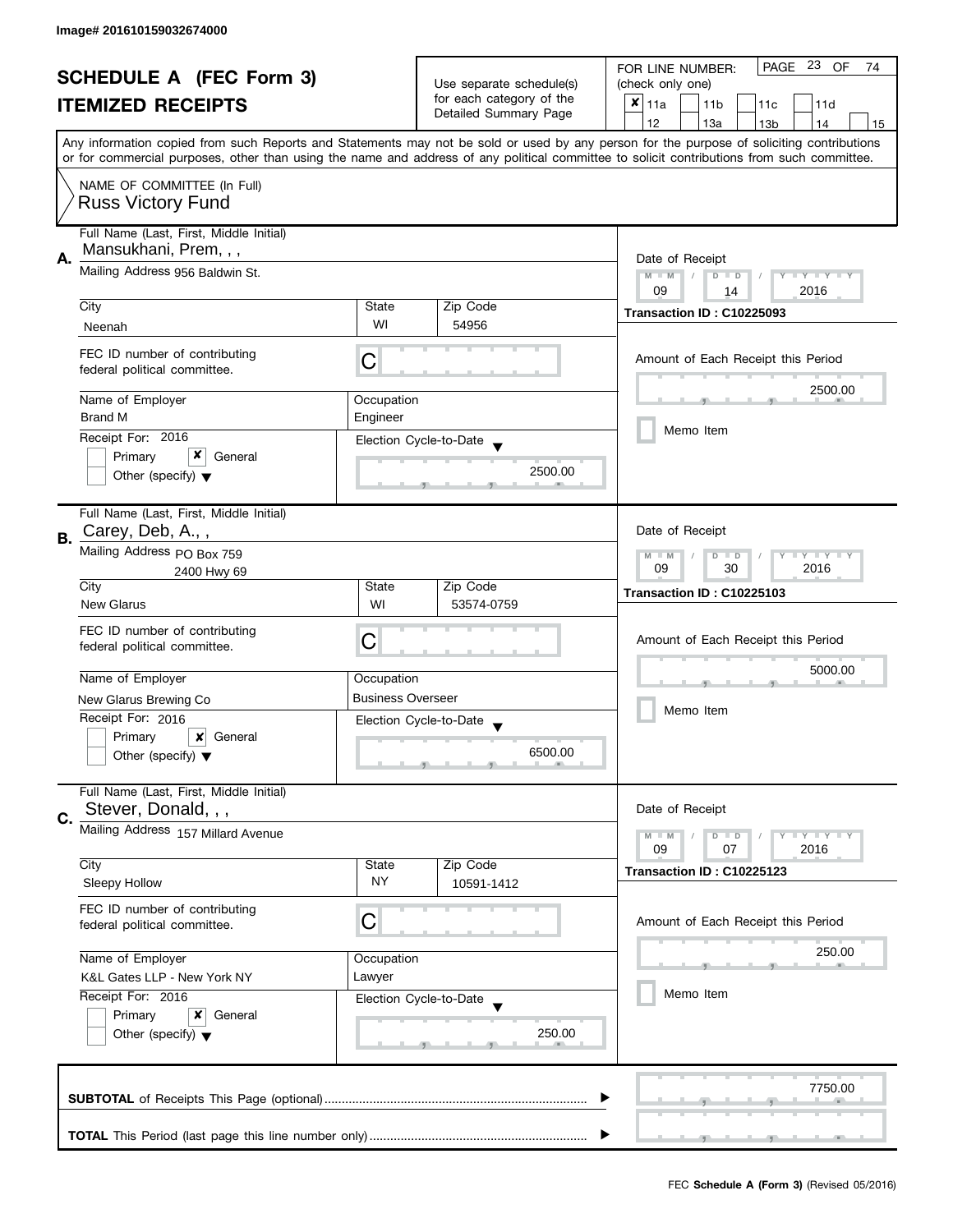| <b>SCHEDULE A (FEC Form 3)</b> |                                            |                                                |                                                      | PAGE 24 OF<br>FOR LINE NUMBER:<br>74<br>(check only one)                                                                                                                              |  |  |  |
|--------------------------------|--------------------------------------------|------------------------------------------------|------------------------------------------------------|---------------------------------------------------------------------------------------------------------------------------------------------------------------------------------------|--|--|--|
|                                |                                            |                                                | Use separate schedule(s)<br>for each category of the |                                                                                                                                                                                       |  |  |  |
|                                | <b>ITEMIZED RECEIPTS</b>                   |                                                | Detailed Summary Page                                | $x _{11a}$<br>11 <sub>b</sub><br>11c<br>11d                                                                                                                                           |  |  |  |
|                                |                                            |                                                |                                                      | 12<br>13a<br>14<br>13 <sub>b</sub><br>15<br>Any information copied from such Reports and Statements may not be sold or used by any person for the purpose of soliciting contributions |  |  |  |
|                                |                                            |                                                |                                                      | or for commercial purposes, other than using the name and address of any political committee to solicit contributions from such committee.                                            |  |  |  |
|                                |                                            |                                                |                                                      |                                                                                                                                                                                       |  |  |  |
|                                | NAME OF COMMITTEE (In Full)                |                                                |                                                      |                                                                                                                                                                                       |  |  |  |
|                                | <b>Russ Victory Fund</b>                   |                                                |                                                      |                                                                                                                                                                                       |  |  |  |
|                                | Full Name (Last, First, Middle Initial)    |                                                |                                                      |                                                                                                                                                                                       |  |  |  |
| А.                             | Holtzman, William, , ,                     |                                                |                                                      | Date of Receipt                                                                                                                                                                       |  |  |  |
|                                | Mailing Address 60 Lower Terrace           | $M - M$<br>$D$ $D$<br>Y TY TY TY<br>$\sqrt{2}$ |                                                      |                                                                                                                                                                                       |  |  |  |
|                                |                                            |                                                |                                                      | 09<br>2016<br>09                                                                                                                                                                      |  |  |  |
|                                | City                                       | State                                          | Zip Code                                             | Transaction ID: C10225133                                                                                                                                                             |  |  |  |
|                                | San Francisco                              | <b>CA</b>                                      | 94114                                                |                                                                                                                                                                                       |  |  |  |
|                                | FEC ID number of contributing              |                                                |                                                      | Amount of Each Receipt this Period                                                                                                                                                    |  |  |  |
|                                | federal political committee.               | С                                              |                                                      |                                                                                                                                                                                       |  |  |  |
|                                | Name of Employer                           | Occupation                                     |                                                      | 5000.00                                                                                                                                                                               |  |  |  |
|                                | Not employed                               | Not employed                                   |                                                      |                                                                                                                                                                                       |  |  |  |
|                                | Receipt For: 2016                          |                                                |                                                      | Memo Item                                                                                                                                                                             |  |  |  |
|                                | x<br>Primary<br>General                    |                                                | Election Cycle-to-Date                               |                                                                                                                                                                                       |  |  |  |
|                                | Other (specify) $\blacktriangledown$       |                                                | 10000.00                                             |                                                                                                                                                                                       |  |  |  |
|                                |                                            |                                                |                                                      |                                                                                                                                                                                       |  |  |  |
|                                | Full Name (Last, First, Middle Initial)    |                                                |                                                      |                                                                                                                                                                                       |  |  |  |
| В.                             | Levin, Adam, , ,                           |                                                |                                                      | Date of Receipt                                                                                                                                                                       |  |  |  |
|                                | Mailing Address 16 Jay Street Unit 6       |                                                |                                                      | <b>LY LY LY</b><br>$M - M$<br>$D$ $D$                                                                                                                                                 |  |  |  |
|                                |                                            | 09<br>12<br>2016                               |                                                      |                                                                                                                                                                                       |  |  |  |
|                                | City                                       | State                                          | Zip Code                                             | Transaction ID: C10225143                                                                                                                                                             |  |  |  |
|                                | New York                                   | <b>NY</b>                                      | 10013                                                |                                                                                                                                                                                       |  |  |  |
|                                | FEC ID number of contributing              |                                                |                                                      | Amount of Each Receipt this Period                                                                                                                                                    |  |  |  |
|                                | federal political committee.               | C                                              |                                                      |                                                                                                                                                                                       |  |  |  |
|                                | Name of Employer                           | Occupation                                     |                                                      | 2700.00                                                                                                                                                                               |  |  |  |
|                                | Self                                       | Entrepreneur                                   |                                                      |                                                                                                                                                                                       |  |  |  |
|                                | Receipt For: 2016                          |                                                | Election Cycle-to-Date                               | Memo Item                                                                                                                                                                             |  |  |  |
|                                | Primary<br>x<br>General                    |                                                |                                                      |                                                                                                                                                                                       |  |  |  |
|                                | Other (specify) $\blacktriangledown$       |                                                | 2700.00                                              |                                                                                                                                                                                       |  |  |  |
|                                |                                            |                                                |                                                      |                                                                                                                                                                                       |  |  |  |
|                                | Full Name (Last, First, Middle Initial)    |                                                |                                                      |                                                                                                                                                                                       |  |  |  |
| C.                             | Clifford, Linda, , ,                       |                                                |                                                      | Date of Receipt                                                                                                                                                                       |  |  |  |
|                                | Mailing Address 408 Virginia Ter           |                                                |                                                      | <b>LYLYLY</b><br>$M - M$<br>$D$ $D$                                                                                                                                                   |  |  |  |
|                                |                                            |                                                |                                                      | 09<br>15<br>2016                                                                                                                                                                      |  |  |  |
|                                | City<br>Madison                            | State<br>WI                                    | Zip Code<br>53726-5346                               | Transaction ID: C10225153                                                                                                                                                             |  |  |  |
|                                |                                            |                                                |                                                      |                                                                                                                                                                                       |  |  |  |
|                                | FEC ID number of contributing              | С                                              |                                                      | Amount of Each Receipt this Period                                                                                                                                                    |  |  |  |
|                                | federal political committee.               |                                                |                                                      |                                                                                                                                                                                       |  |  |  |
|                                | Name of Employer                           | Occupation                                     |                                                      | 1000.00                                                                                                                                                                               |  |  |  |
|                                | Attorney<br>Linda Clifford Law Office, LLC |                                                |                                                      |                                                                                                                                                                                       |  |  |  |
|                                | Receipt For: 2016                          |                                                | Election Cycle-to-Date                               | Memo Item                                                                                                                                                                             |  |  |  |
|                                | Primary<br>General<br>x                    |                                                |                                                      |                                                                                                                                                                                       |  |  |  |
|                                | Other (specify) $\blacktriangledown$       |                                                | 1000.00                                              |                                                                                                                                                                                       |  |  |  |
|                                |                                            |                                                |                                                      |                                                                                                                                                                                       |  |  |  |
|                                |                                            |                                                |                                                      |                                                                                                                                                                                       |  |  |  |
|                                |                                            |                                                |                                                      | 8700.00                                                                                                                                                                               |  |  |  |
|                                |                                            |                                                |                                                      |                                                                                                                                                                                       |  |  |  |
|                                |                                            |                                                |                                                      |                                                                                                                                                                                       |  |  |  |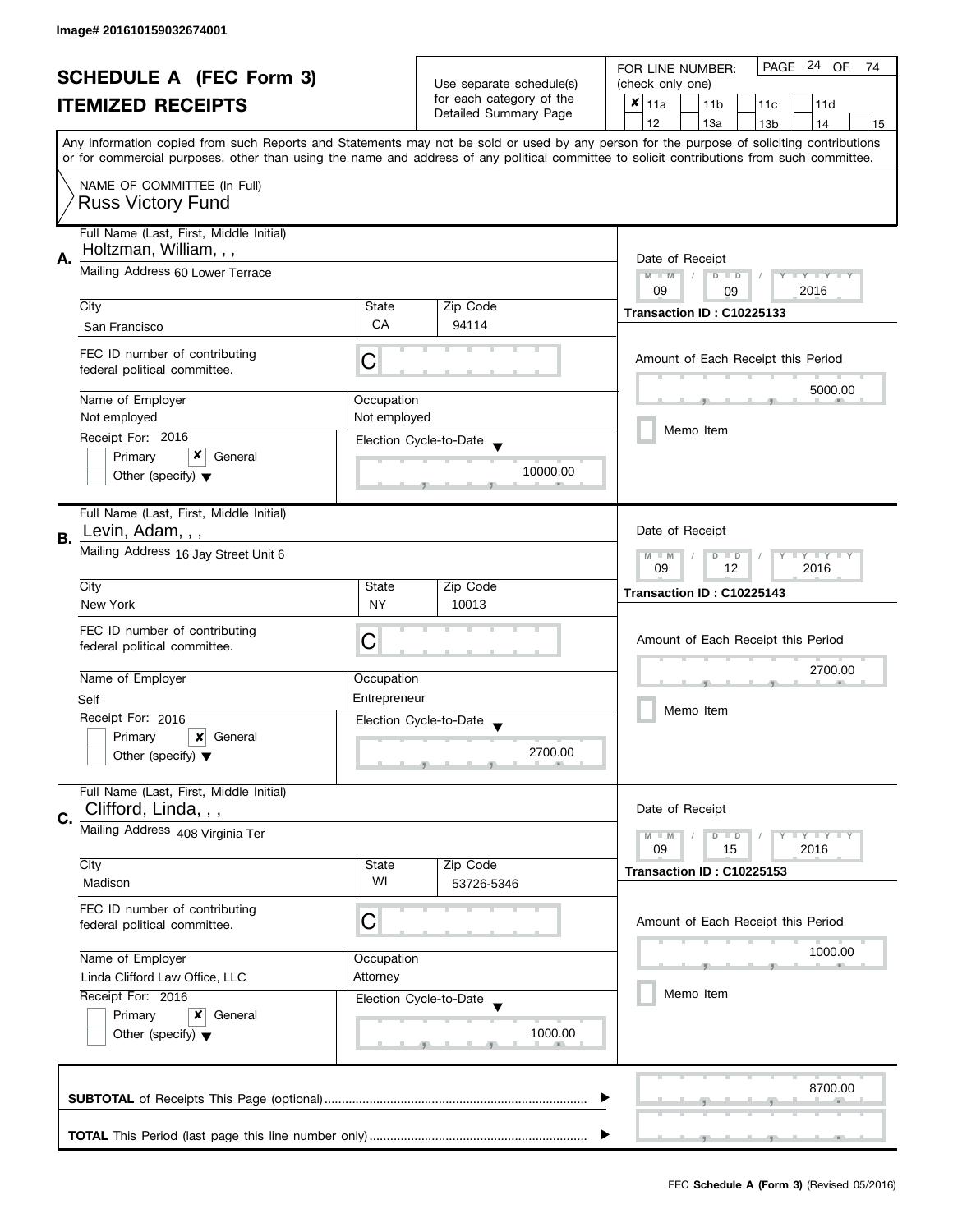| <b>SCHEDULE A (FEC Form 3)</b> |                                                                                         |                                                                                  | PAGE 25<br>OF<br>FOR LINE NUMBER:<br>74                 |                                                                                                                                                                                                                                                                                         |
|--------------------------------|-----------------------------------------------------------------------------------------|----------------------------------------------------------------------------------|---------------------------------------------------------|-----------------------------------------------------------------------------------------------------------------------------------------------------------------------------------------------------------------------------------------------------------------------------------------|
| <b>ITEMIZED RECEIPTS</b>       |                                                                                         | Use separate schedule(s)<br>for each category of the<br>Detailed Summary Page    | (check only one)                                        |                                                                                                                                                                                                                                                                                         |
|                                |                                                                                         |                                                                                  | $x _{11a}$<br>11 <sub>b</sub><br>11 <sub>c</sub><br>11d |                                                                                                                                                                                                                                                                                         |
|                                |                                                                                         |                                                                                  |                                                         | 12<br>13a<br>13 <sub>b</sub><br>14<br>15                                                                                                                                                                                                                                                |
|                                |                                                                                         |                                                                                  |                                                         | Any information copied from such Reports and Statements may not be sold or used by any person for the purpose of soliciting contributions<br>or for commercial purposes, other than using the name and address of any political committee to solicit contributions from such committee. |
|                                | NAME OF COMMITTEE (In Full)                                                             |                                                                                  |                                                         |                                                                                                                                                                                                                                                                                         |
|                                | <b>Russ Victory Fund</b>                                                                |                                                                                  |                                                         |                                                                                                                                                                                                                                                                                         |
|                                | Full Name (Last, First, Middle Initial)<br>Tushnet, Mark, , ,                           |                                                                                  |                                                         |                                                                                                                                                                                                                                                                                         |
| Α.                             | Mailing Address 1416 Holly St. NW                                                       | Date of Receipt<br>$M - M$<br>$D$ $D$<br>$Y - Y - Y - Y - Y$<br>09<br>2016<br>20 |                                                         |                                                                                                                                                                                                                                                                                         |
|                                | City                                                                                    | State                                                                            | Zip Code                                                |                                                                                                                                                                                                                                                                                         |
|                                | Washington                                                                              | DC                                                                               | 20012                                                   | Transaction ID: C10225163                                                                                                                                                                                                                                                               |
|                                |                                                                                         |                                                                                  |                                                         |                                                                                                                                                                                                                                                                                         |
|                                | FEC ID number of contributing<br>federal political committee.                           | C                                                                                |                                                         | Amount of Each Receipt this Period                                                                                                                                                                                                                                                      |
|                                | Name of Employer                                                                        | Occupation                                                                       |                                                         | 1000.00                                                                                                                                                                                                                                                                                 |
|                                | <b>Harvard University</b>                                                               | Professor                                                                        |                                                         |                                                                                                                                                                                                                                                                                         |
|                                | Receipt For: 2016                                                                       |                                                                                  | Election Cycle-to-Date                                  | Memo Item                                                                                                                                                                                                                                                                               |
|                                | x<br>Primary<br>General                                                                 |                                                                                  |                                                         |                                                                                                                                                                                                                                                                                         |
|                                | Other (specify) $\blacktriangledown$                                                    |                                                                                  | 4000.00                                                 |                                                                                                                                                                                                                                                                                         |
|                                | Full Name (Last, First, Middle Initial)                                                 |                                                                                  |                                                         |                                                                                                                                                                                                                                                                                         |
| В.                             | Bergman, Matthew, , ,                                                                   |                                                                                  |                                                         | Date of Receipt                                                                                                                                                                                                                                                                         |
|                                | Mailing Address PO Box 2010                                                             | $Y = Y + Y$<br>$M - M$<br>D<br>$\Box$<br>09<br>30<br>2016                        |                                                         |                                                                                                                                                                                                                                                                                         |
|                                | City                                                                                    | State                                                                            | Zip Code                                                | Transaction ID: C10225183                                                                                                                                                                                                                                                               |
|                                | Vashon                                                                                  | <b>WA</b>                                                                        | 98070-2010                                              |                                                                                                                                                                                                                                                                                         |
|                                | FEC ID number of contributing                                                           |                                                                                  |                                                         |                                                                                                                                                                                                                                                                                         |
|                                | federal political committee.                                                            | С                                                                                |                                                         | Amount of Each Receipt this Period                                                                                                                                                                                                                                                      |
|                                |                                                                                         |                                                                                  |                                                         | 10000.00                                                                                                                                                                                                                                                                                |
|                                | Name of Employer                                                                        | Occupation                                                                       |                                                         |                                                                                                                                                                                                                                                                                         |
|                                | Bergman Draper Ladenburg                                                                | Lawyer                                                                           |                                                         | Memo Item                                                                                                                                                                                                                                                                               |
|                                | Receipt For: 2016                                                                       |                                                                                  | Election Cycle-to-Date                                  |                                                                                                                                                                                                                                                                                         |
|                                | Primary<br>$\boldsymbol{\mathsf{x}}$<br>General<br>Other (specify) $\blacktriangledown$ |                                                                                  | 10000.00                                                |                                                                                                                                                                                                                                                                                         |
|                                |                                                                                         |                                                                                  |                                                         |                                                                                                                                                                                                                                                                                         |
|                                | Full Name (Last, First, Middle Initial)                                                 |                                                                                  |                                                         |                                                                                                                                                                                                                                                                                         |
|                                | Elling, Martin, , ,                                                                     |                                                                                  |                                                         | Date of Receipt                                                                                                                                                                                                                                                                         |
| C.                             | Mailing Address 10 Park ave                                                             |                                                                                  |                                                         | $M - M$<br>$Y = Y = Y$<br>D<br>$\Box$                                                                                                                                                                                                                                                   |
|                                |                                                                                         |                                                                                  |                                                         | 08<br>2016<br>14                                                                                                                                                                                                                                                                        |
|                                | City                                                                                    | State                                                                            | Zip Code                                                | Transaction ID: C10156483                                                                                                                                                                                                                                                               |
|                                | New York                                                                                | NY                                                                               | 10016                                                   |                                                                                                                                                                                                                                                                                         |
|                                | FEC ID number of contributing                                                           |                                                                                  |                                                         |                                                                                                                                                                                                                                                                                         |
|                                | federal political committee.                                                            | C                                                                                |                                                         | Amount of Each Receipt this Period                                                                                                                                                                                                                                                      |
|                                |                                                                                         | Occupation                                                                       |                                                         | 9000.00                                                                                                                                                                                                                                                                                 |
|                                | Name of Employer<br>Consultant<br>McKinsey                                              |                                                                                  |                                                         |                                                                                                                                                                                                                                                                                         |
|                                | Receipt For: 2016                                                                       |                                                                                  | Election Cycle-to-Date                                  | Memo Item                                                                                                                                                                                                                                                                               |
|                                | Primary<br>General<br>x                                                                 |                                                                                  |                                                         |                                                                                                                                                                                                                                                                                         |
|                                | Other (specify) $\blacktriangledown$                                                    |                                                                                  | 10000.00                                                |                                                                                                                                                                                                                                                                                         |
|                                |                                                                                         |                                                                                  |                                                         |                                                                                                                                                                                                                                                                                         |
|                                |                                                                                         |                                                                                  |                                                         |                                                                                                                                                                                                                                                                                         |
|                                |                                                                                         |                                                                                  |                                                         | 20000.00                                                                                                                                                                                                                                                                                |
|                                |                                                                                         |                                                                                  |                                                         |                                                                                                                                                                                                                                                                                         |
|                                |                                                                                         |                                                                                  |                                                         |                                                                                                                                                                                                                                                                                         |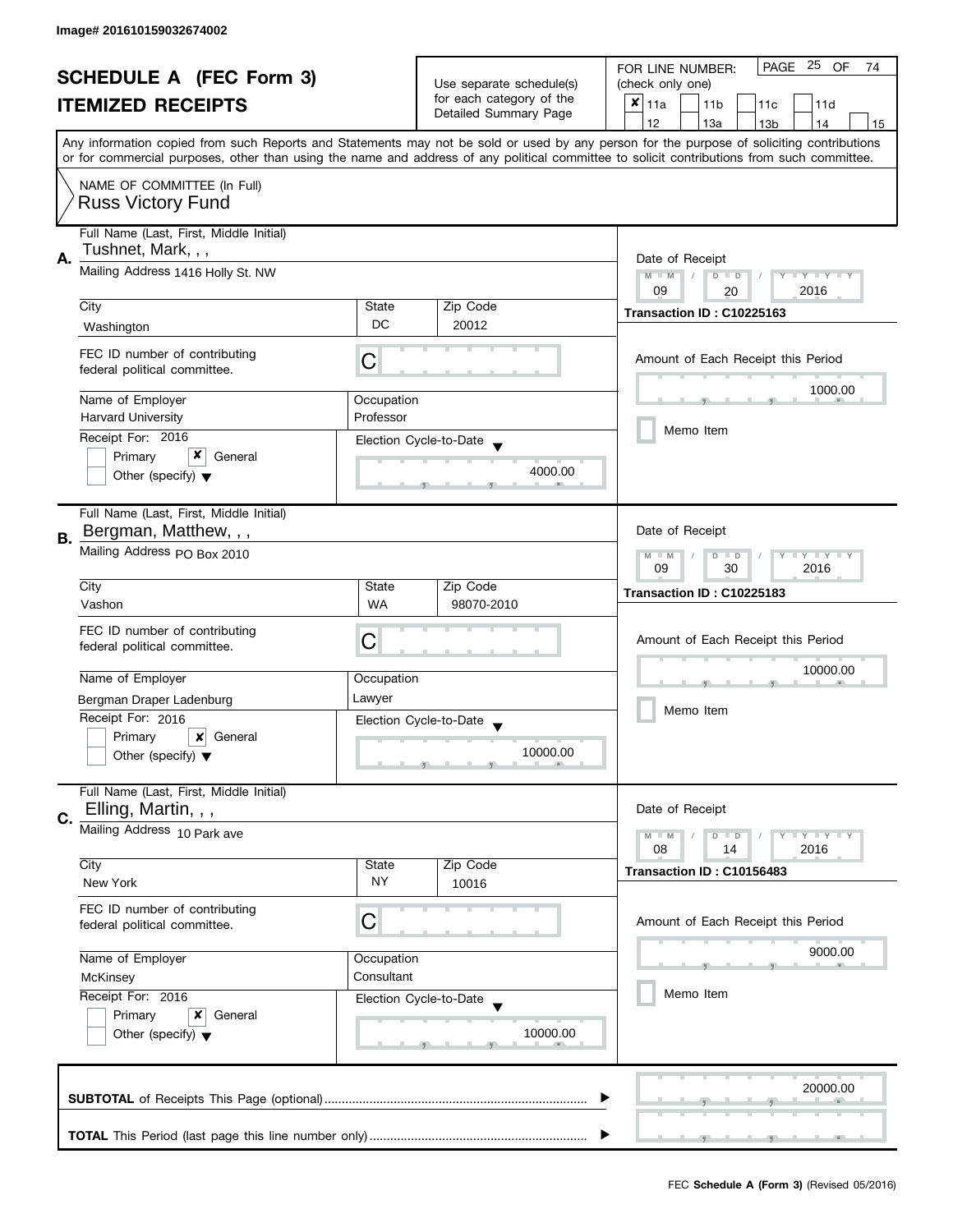| <b>SCHEDULE A (FEC Form 3)</b> |                                                                 |                    | PAGE 26 OF<br>FOR LINE NUMBER:<br>74              |                                                                                                                                            |
|--------------------------------|-----------------------------------------------------------------|--------------------|---------------------------------------------------|--------------------------------------------------------------------------------------------------------------------------------------------|
|                                |                                                                 |                    | Use separate schedule(s)                          | (check only one)                                                                                                                           |
|                                | <b>ITEMIZED RECEIPTS</b>                                        |                    | for each category of the<br>Detailed Summary Page | $x _{11a}$<br>11 <sub>b</sub><br>11c<br>11d                                                                                                |
|                                |                                                                 |                    |                                                   | 12<br>13a<br>13 <sub>b</sub><br>14<br>15                                                                                                   |
|                                |                                                                 |                    |                                                   | Any information copied from such Reports and Statements may not be sold or used by any person for the purpose of soliciting contributions  |
|                                |                                                                 |                    |                                                   | or for commercial purposes, other than using the name and address of any political committee to solicit contributions from such committee. |
|                                |                                                                 |                    |                                                   |                                                                                                                                            |
|                                | NAME OF COMMITTEE (In Full)                                     |                    |                                                   |                                                                                                                                            |
|                                | <b>Russ Victory Fund</b>                                        |                    |                                                   |                                                                                                                                            |
|                                | Full Name (Last, First, Middle Initial)                         |                    |                                                   |                                                                                                                                            |
|                                | Cohen, Stephen F, , ,                                           |                    |                                                   |                                                                                                                                            |
| Α.                             |                                                                 | Date of Receipt    |                                                   |                                                                                                                                            |
|                                | Mailing Address 340 Riverside Drive                             |                    |                                                   | $M - M$<br>$\sqrt{2}$<br>$D$ $D$<br>Y I Y I Y I Y                                                                                          |
|                                |                                                                 |                    |                                                   | 08<br>2016<br>20                                                                                                                           |
|                                | City                                                            | State              | Zip Code                                          | Transaction ID: C10157743                                                                                                                  |
|                                | New York                                                        | NY                 | 10025                                             |                                                                                                                                            |
|                                |                                                                 |                    |                                                   |                                                                                                                                            |
|                                | FEC ID number of contributing<br>federal political committee.   | С                  |                                                   | Amount of Each Receipt this Period                                                                                                         |
|                                |                                                                 |                    |                                                   |                                                                                                                                            |
|                                | Name of Employer                                                | Occupation         |                                                   | 2700.00                                                                                                                                    |
|                                | <b>NYU</b>                                                      | Professor          |                                                   |                                                                                                                                            |
|                                |                                                                 |                    |                                                   | Memo Item                                                                                                                                  |
|                                | Receipt For: 2016                                               |                    | Election Cycle-to-Date                            |                                                                                                                                            |
|                                | x<br>Primary<br>General                                         |                    |                                                   |                                                                                                                                            |
|                                | Other (specify) $\blacktriangledown$                            |                    | 2700.00                                           |                                                                                                                                            |
|                                |                                                                 |                    |                                                   |                                                                                                                                            |
|                                | Full Name (Last, First, Middle Initial)                         |                    |                                                   |                                                                                                                                            |
| В.                             | Shimshak, Stephen, , ,                                          |                    |                                                   | Date of Receipt                                                                                                                            |
|                                | Mailing Address 40 East 83rd St. Apt. 9-W                       |                    |                                                   | $Y - Y - Y$<br>$M - M$                                                                                                                     |
|                                |                                                                 |                    |                                                   | D<br>$\Box$<br>2016<br>08<br>25                                                                                                            |
|                                | City                                                            | State              | Zip Code                                          |                                                                                                                                            |
|                                | New York                                                        | <b>NY</b>          | 10028                                             | Transaction ID: C10158523                                                                                                                  |
|                                |                                                                 |                    |                                                   |                                                                                                                                            |
|                                | FEC ID number of contributing                                   |                    |                                                   | Amount of Each Receipt this Period                                                                                                         |
|                                | federal political committee.                                    | С                  |                                                   |                                                                                                                                            |
|                                |                                                                 |                    |                                                   | 500.00                                                                                                                                     |
|                                | Name of Employer                                                | Occupation         |                                                   |                                                                                                                                            |
|                                | Paul Weiss Rifkind Wharton & Garrison                           | Attorney           |                                                   |                                                                                                                                            |
|                                | Receipt For: 2016                                               |                    | Election Cycle-to-Date                            | Memo Item                                                                                                                                  |
|                                | Primary<br>×<br>General                                         |                    |                                                   |                                                                                                                                            |
|                                | Other (specify) $\blacktriangledown$                            |                    | 1500.00                                           |                                                                                                                                            |
|                                |                                                                 |                    |                                                   |                                                                                                                                            |
|                                | Full Name (Last, First, Middle Initial)                         |                    |                                                   |                                                                                                                                            |
|                                | Schloss, Robert, , ,                                            |                    |                                                   | Date of Receipt                                                                                                                            |
| C.                             | Mailing Address 151 Holbrook Ln                                 |                    |                                                   |                                                                                                                                            |
|                                |                                                                 |                    |                                                   | $M - M$<br>$\bot$ $\gamma$ $\bot$ $\gamma$ $\bot$ $\gamma$<br>D<br>$\blacksquare$                                                          |
|                                | City                                                            |                    | Zip Code                                          | 08<br>31<br>2016                                                                                                                           |
|                                |                                                                 | State<br><b>NY</b> |                                                   | Transaction ID: C10158533                                                                                                                  |
|                                | <b>Briarcliff Manor</b>                                         |                    | 10510                                             |                                                                                                                                            |
|                                | FEC ID number of contributing                                   |                    |                                                   |                                                                                                                                            |
|                                | federal political committee.                                    | C                  |                                                   | Amount of Each Receipt this Period                                                                                                         |
|                                |                                                                 |                    |                                                   |                                                                                                                                            |
|                                | Name of Employer                                                | Occupation         |                                                   | 2000.00                                                                                                                                    |
|                                | <b>IBM</b>                                                      | Software Engineer  |                                                   |                                                                                                                                            |
|                                | Receipt For: 2016                                               |                    | Election Cycle-to-Date                            | Memo Item                                                                                                                                  |
|                                | Primary<br>x<br>General<br>Other (specify) $\blacktriangledown$ |                    |                                                   |                                                                                                                                            |
|                                |                                                                 |                    | 2000.00                                           |                                                                                                                                            |
|                                |                                                                 |                    |                                                   |                                                                                                                                            |
|                                |                                                                 |                    |                                                   |                                                                                                                                            |
|                                |                                                                 |                    |                                                   |                                                                                                                                            |
|                                |                                                                 |                    |                                                   | 5200.00                                                                                                                                    |
|                                |                                                                 |                    |                                                   |                                                                                                                                            |
|                                |                                                                 |                    |                                                   |                                                                                                                                            |
|                                |                                                                 |                    |                                                   |                                                                                                                                            |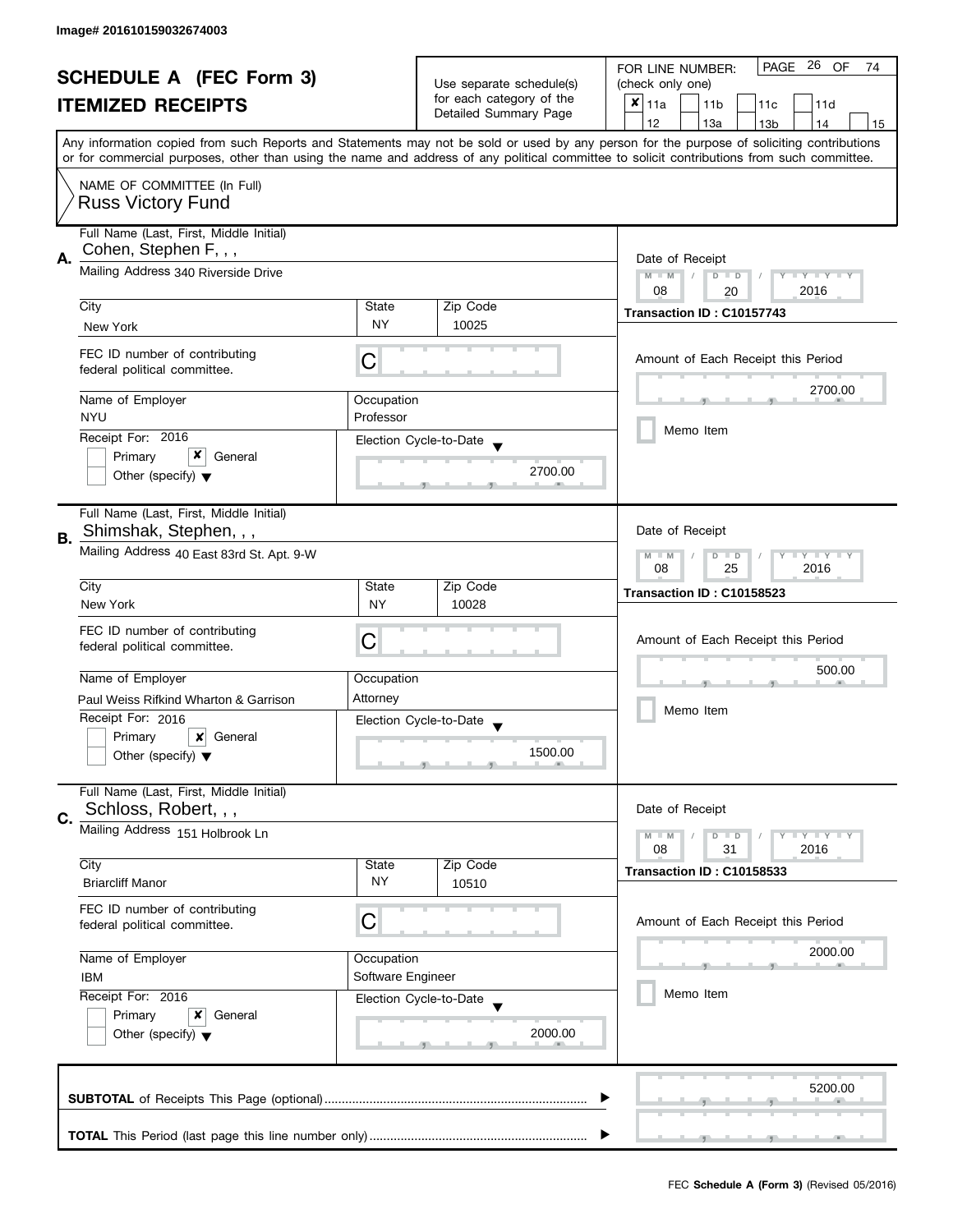| <b>SCHEDULE A (FEC Form 3)</b> |                                                                                                                                                                              |                                                         | PAGE 27 OF<br>FOR LINE NUMBER:<br>74              |                                                                                                                                            |  |  |
|--------------------------------|------------------------------------------------------------------------------------------------------------------------------------------------------------------------------|---------------------------------------------------------|---------------------------------------------------|--------------------------------------------------------------------------------------------------------------------------------------------|--|--|
|                                |                                                                                                                                                                              | Use separate schedule(s)                                | (check only one)                                  |                                                                                                                                            |  |  |
|                                | <b>ITEMIZED RECEIPTS</b>                                                                                                                                                     |                                                         | for each category of the<br>Detailed Summary Page | $x _{11a}$<br>11 <sub>b</sub><br>11c<br>11d                                                                                                |  |  |
|                                |                                                                                                                                                                              |                                                         |                                                   | 12<br>13a<br>13 <sub>b</sub><br>14<br>15                                                                                                   |  |  |
|                                | Any information copied from such Reports and Statements may not be sold or used by any person for the purpose of soliciting contributions                                    |                                                         |                                                   |                                                                                                                                            |  |  |
|                                |                                                                                                                                                                              |                                                         |                                                   | or for commercial purposes, other than using the name and address of any political committee to solicit contributions from such committee. |  |  |
|                                | NAME OF COMMITTEE (In Full)<br><b>Russ Victory Fund</b>                                                                                                                      |                                                         |                                                   |                                                                                                                                            |  |  |
|                                |                                                                                                                                                                              |                                                         |                                                   |                                                                                                                                            |  |  |
|                                | Full Name (Last, First, Middle Initial)                                                                                                                                      |                                                         |                                                   |                                                                                                                                            |  |  |
| А.                             | Nitze, Heidi, , ,                                                                                                                                                            |                                                         |                                                   | Date of Receipt                                                                                                                            |  |  |
|                                | Mailing Address 1 W 72nd Street                                                                                                                                              | $M - M$<br>$\sqrt{2}$<br>$D$ $D$<br>Y I Y I Y I Y<br>09 |                                                   |                                                                                                                                            |  |  |
|                                | Apt. 96<br>City                                                                                                                                                              | State                                                   | Zip Code                                          | 2016<br>19                                                                                                                                 |  |  |
|                                | New York                                                                                                                                                                     | <b>NY</b>                                               | 10023                                             | Transaction ID: C10186134                                                                                                                  |  |  |
|                                |                                                                                                                                                                              |                                                         |                                                   |                                                                                                                                            |  |  |
|                                | FEC ID number of contributing<br>federal political committee.                                                                                                                | С                                                       |                                                   | Amount of Each Receipt this Period                                                                                                         |  |  |
|                                |                                                                                                                                                                              |                                                         |                                                   | 500.00                                                                                                                                     |  |  |
|                                | Name of Employer                                                                                                                                                             | Occupation                                              |                                                   |                                                                                                                                            |  |  |
|                                | Self Employed<br>Receipt For: 2016                                                                                                                                           | Artist                                                  |                                                   | Memo Item                                                                                                                                  |  |  |
|                                | x<br>Primary<br>General                                                                                                                                                      |                                                         | Election Cycle-to-Date                            |                                                                                                                                            |  |  |
|                                | Other (specify) $\blacktriangledown$                                                                                                                                         |                                                         | 500.00                                            |                                                                                                                                            |  |  |
|                                |                                                                                                                                                                              |                                                         |                                                   |                                                                                                                                            |  |  |
|                                | Full Name (Last, First, Middle Initial)                                                                                                                                      |                                                         |                                                   |                                                                                                                                            |  |  |
| В.                             | Hoffman, Rena, , ,                                                                                                                                                           | Date of Receipt                                         |                                                   |                                                                                                                                            |  |  |
|                                | Mailing Address 784 park avenue apt 7b                                                                                                                                       | $Y = Y + Y$<br>$M - M$<br>D<br>$\Box$                   |                                                   |                                                                                                                                            |  |  |
|                                | City                                                                                                                                                                         | Zip Code<br>State                                       |                                                   | 2016<br>09<br>12                                                                                                                           |  |  |
|                                | New York                                                                                                                                                                     | <b>NY</b>                                               | 10021                                             | Transaction ID: C10225144                                                                                                                  |  |  |
|                                | FEC ID number of contributing                                                                                                                                                |                                                         |                                                   |                                                                                                                                            |  |  |
|                                | federal political committee.                                                                                                                                                 | С                                                       |                                                   | Amount of Each Receipt this Period                                                                                                         |  |  |
|                                |                                                                                                                                                                              |                                                         |                                                   | 2700.00                                                                                                                                    |  |  |
|                                | Name of Employer                                                                                                                                                             | Occupation                                              |                                                   |                                                                                                                                            |  |  |
|                                | Not employed                                                                                                                                                                 | Not employed                                            |                                                   | Memo Item                                                                                                                                  |  |  |
|                                | Receipt For: 2016<br>Primary                                                                                                                                                 |                                                         | Election Cycle-to-Date                            |                                                                                                                                            |  |  |
|                                | ×<br>General<br>Other (specify) $\blacktriangledown$                                                                                                                         |                                                         | 2700.00                                           |                                                                                                                                            |  |  |
|                                |                                                                                                                                                                              |                                                         |                                                   |                                                                                                                                            |  |  |
|                                | Full Name (Last, First, Middle Initial)                                                                                                                                      |                                                         |                                                   |                                                                                                                                            |  |  |
| C.                             | Zieve, Edward, R.,,                                                                                                                                                          |                                                         |                                                   | Date of Receipt                                                                                                                            |  |  |
|                                | Mailing Address PO Box 327                                                                                                                                                   |                                                         |                                                   | $M - M$<br>$Y + Y + Y$<br>D<br>$\blacksquare$                                                                                              |  |  |
|                                | City                                                                                                                                                                         | State                                                   | Zip Code                                          | 09<br>2016<br>14                                                                                                                           |  |  |
|                                | <b>Elkhart Lake</b>                                                                                                                                                          | WI                                                      | 53020-0327                                        | Transaction ID: C10225094                                                                                                                  |  |  |
|                                | FEC ID number of contributing                                                                                                                                                |                                                         |                                                   |                                                                                                                                            |  |  |
|                                | federal political committee.                                                                                                                                                 | C                                                       |                                                   | Amount of Each Receipt this Period                                                                                                         |  |  |
|                                |                                                                                                                                                                              |                                                         |                                                   | 5000.00                                                                                                                                    |  |  |
|                                | Name of Employer<br>Occupation<br>Manufacturer<br>Kees Inc<br>Receipt For: 2016<br>Election Cycle-to-Date<br>Primary<br>x<br>General<br>Other (specify) $\blacktriangledown$ |                                                         |                                                   |                                                                                                                                            |  |  |
|                                |                                                                                                                                                                              |                                                         |                                                   | Memo Item                                                                                                                                  |  |  |
|                                |                                                                                                                                                                              |                                                         |                                                   |                                                                                                                                            |  |  |
|                                |                                                                                                                                                                              |                                                         | 9000.00                                           |                                                                                                                                            |  |  |
|                                |                                                                                                                                                                              |                                                         |                                                   |                                                                                                                                            |  |  |
|                                |                                                                                                                                                                              |                                                         |                                                   |                                                                                                                                            |  |  |
|                                |                                                                                                                                                                              |                                                         |                                                   | 8200.00                                                                                                                                    |  |  |
|                                |                                                                                                                                                                              |                                                         |                                                   |                                                                                                                                            |  |  |
|                                |                                                                                                                                                                              |                                                         |                                                   |                                                                                                                                            |  |  |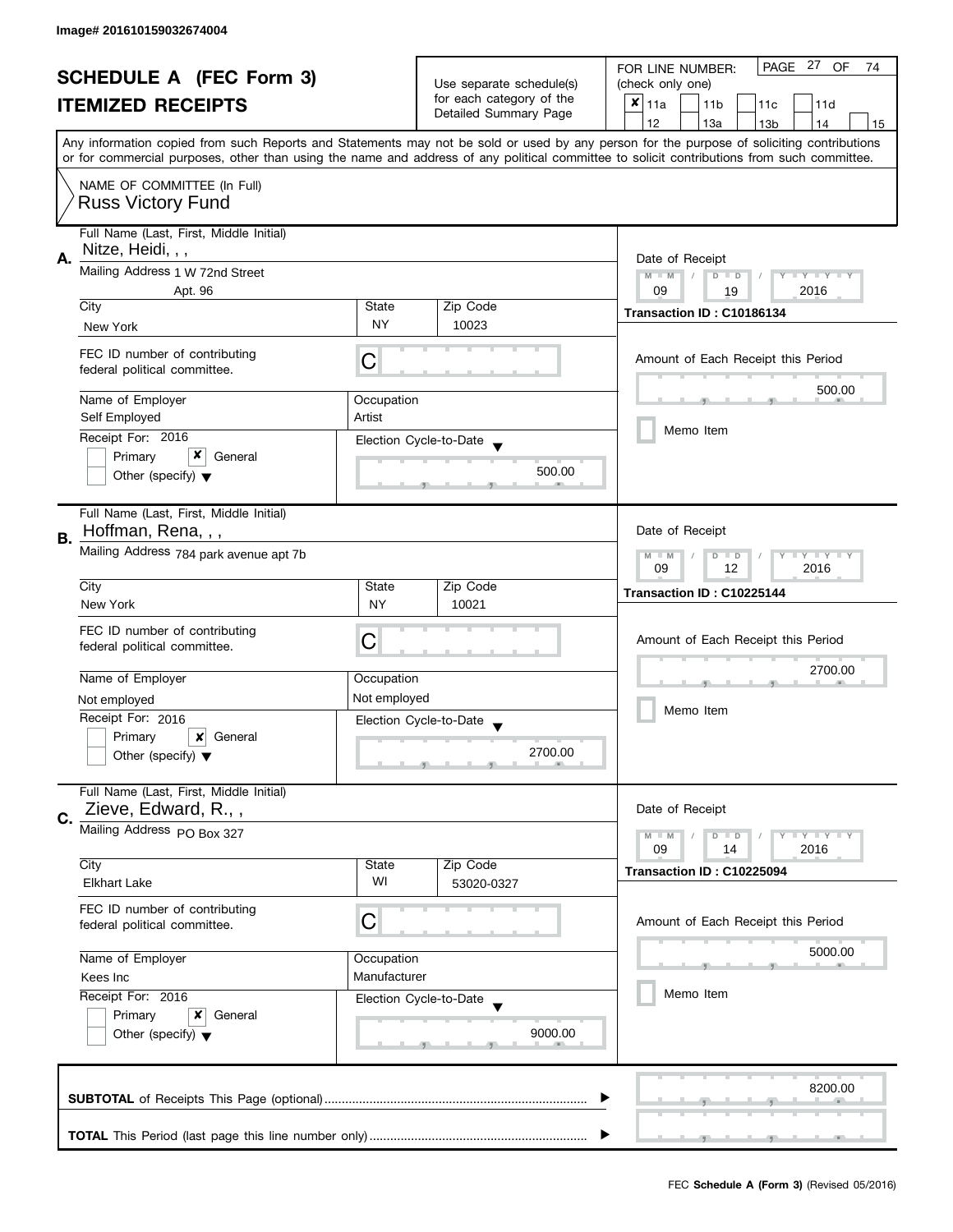| <b>SCHEDULE A (FEC Form 3)</b> |                                                                                                                                                                                                                                                                                         |                                                   | PAGE 28 OF<br>FOR LINE NUMBER:<br>74 |                                             |  |
|--------------------------------|-----------------------------------------------------------------------------------------------------------------------------------------------------------------------------------------------------------------------------------------------------------------------------------------|---------------------------------------------------|--------------------------------------|---------------------------------------------|--|
|                                |                                                                                                                                                                                                                                                                                         | Use separate schedule(s)                          | (check only one)                     |                                             |  |
|                                | <b>ITEMIZED RECEIPTS</b>                                                                                                                                                                                                                                                                |                                                   | for each category of the             | $x _{11a}$<br>11 <sub>b</sub><br>11c<br>11d |  |
|                                |                                                                                                                                                                                                                                                                                         |                                                   | Detailed Summary Page                | 12<br>13a<br>13 <sub>b</sub><br>14<br>15    |  |
|                                | Any information copied from such Reports and Statements may not be sold or used by any person for the purpose of soliciting contributions<br>or for commercial purposes, other than using the name and address of any political committee to solicit contributions from such committee. |                                                   |                                      |                                             |  |
|                                |                                                                                                                                                                                                                                                                                         |                                                   |                                      |                                             |  |
|                                | NAME OF COMMITTEE (In Full)                                                                                                                                                                                                                                                             |                                                   |                                      |                                             |  |
|                                | <b>Russ Victory Fund</b>                                                                                                                                                                                                                                                                |                                                   |                                      |                                             |  |
|                                | Full Name (Last, First, Middle Initial)                                                                                                                                                                                                                                                 |                                                   |                                      |                                             |  |
| А.                             | Walsh, Patricia, , ,                                                                                                                                                                                                                                                                    | Date of Receipt                                   |                                      |                                             |  |
|                                | Mailing Address 1130 N. Lake Shore Dr                                                                                                                                                                                                                                                   |                                                   |                                      | $M - M$<br>$D$ $D$<br>Y TY TY TY            |  |
|                                |                                                                                                                                                                                                                                                                                         |                                                   |                                      | 09<br>2016<br>30                            |  |
|                                | City                                                                                                                                                                                                                                                                                    | State                                             | Zip Code                             | Transaction ID: C10225104                   |  |
|                                | Chicago                                                                                                                                                                                                                                                                                 | IL                                                | 60611                                |                                             |  |
|                                | FEC ID number of contributing                                                                                                                                                                                                                                                           | C                                                 |                                      | Amount of Each Receipt this Period          |  |
|                                | federal political committee.                                                                                                                                                                                                                                                            |                                                   |                                      |                                             |  |
|                                | Name of Employer                                                                                                                                                                                                                                                                        | Occupation                                        |                                      | 1000.00                                     |  |
|                                | None                                                                                                                                                                                                                                                                                    | Homemaker                                         |                                      |                                             |  |
|                                | Receipt For: 2016                                                                                                                                                                                                                                                                       |                                                   | Election Cycle-to-Date               | Memo Item                                   |  |
|                                | x<br>Primary<br>General                                                                                                                                                                                                                                                                 |                                                   |                                      |                                             |  |
|                                | Other (specify) $\blacktriangledown$                                                                                                                                                                                                                                                    |                                                   | 1000.00                              |                                             |  |
|                                |                                                                                                                                                                                                                                                                                         |                                                   |                                      |                                             |  |
|                                | Full Name (Last, First, Middle Initial)<br>Rutherford, Danilyn, , ,                                                                                                                                                                                                                     |                                                   |                                      | Date of Receipt                             |  |
| В.                             |                                                                                                                                                                                                                                                                                         |                                                   |                                      |                                             |  |
|                                | Mailing Address 245 Ocean View Avenue                                                                                                                                                                                                                                                   | Y LY LY<br>$M - M$<br>$D$ $D$<br>09<br>2016<br>01 |                                      |                                             |  |
|                                | City                                                                                                                                                                                                                                                                                    | State                                             | Zip Code                             | Transaction ID: C10225114                   |  |
|                                | Santa Cruz                                                                                                                                                                                                                                                                              | CA                                                | 95062                                |                                             |  |
|                                | FEC ID number of contributing                                                                                                                                                                                                                                                           |                                                   |                                      |                                             |  |
|                                | federal political committee.                                                                                                                                                                                                                                                            | C                                                 |                                      | Amount of Each Receipt this Period          |  |
|                                |                                                                                                                                                                                                                                                                                         |                                                   |                                      | 300.00                                      |  |
|                                | Name of Employer                                                                                                                                                                                                                                                                        | Occupation                                        |                                      |                                             |  |
|                                | <b>UC Santa Cruz</b><br>Receipt For: 2016                                                                                                                                                                                                                                               |                                                   | Professor of Anthropology            | Memo Item                                   |  |
|                                | Primary<br>$\boldsymbol{\mathsf{x}}$<br>General                                                                                                                                                                                                                                         |                                                   | Election Cycle-to-Date               |                                             |  |
|                                | Other (specify) $\blacktriangledown$                                                                                                                                                                                                                                                    |                                                   | 300.00                               |                                             |  |
|                                |                                                                                                                                                                                                                                                                                         |                                                   |                                      |                                             |  |
|                                | Full Name (Last, First, Middle Initial)                                                                                                                                                                                                                                                 |                                                   |                                      |                                             |  |
| C.                             | Cohen, Betty, , ,                                                                                                                                                                                                                                                                       |                                                   |                                      | Date of Receipt                             |  |
|                                | Mailing Address 100 Riverside Blvd                                                                                                                                                                                                                                                      |                                                   |                                      | $M - M$<br>$Y \perp Y \perp Y$<br>$D$ $D$   |  |
|                                | Apt 15D<br>City                                                                                                                                                                                                                                                                         | State                                             | Zip Code                             | 2016<br>09<br>13                            |  |
|                                | New York                                                                                                                                                                                                                                                                                | NY.                                               | 10069-0421                           | Transaction ID: C10225154                   |  |
|                                |                                                                                                                                                                                                                                                                                         |                                                   |                                      |                                             |  |
|                                | FEC ID number of contributing<br>federal political committee.                                                                                                                                                                                                                           | С                                                 |                                      | Amount of Each Receipt this Period          |  |
|                                |                                                                                                                                                                                                                                                                                         |                                                   |                                      |                                             |  |
|                                | Name of Employer<br>Occupation                                                                                                                                                                                                                                                          |                                                   |                                      | 5400.00                                     |  |
|                                | BETTY COHEN MEDIA CONSULTING                                                                                                                                                                                                                                                            | CONSULTANT                                        |                                      |                                             |  |
|                                | Receipt For: 2016                                                                                                                                                                                                                                                                       |                                                   | Election Cycle-to-Date               | Memo Item                                   |  |
|                                | General<br>Primary<br>x                                                                                                                                                                                                                                                                 |                                                   |                                      |                                             |  |
|                                | Other (specify) $\blacktriangledown$                                                                                                                                                                                                                                                    |                                                   | 5900.00                              |                                             |  |
|                                |                                                                                                                                                                                                                                                                                         |                                                   |                                      |                                             |  |
|                                |                                                                                                                                                                                                                                                                                         |                                                   |                                      | 6700.00                                     |  |
|                                |                                                                                                                                                                                                                                                                                         |                                                   |                                      |                                             |  |
|                                |                                                                                                                                                                                                                                                                                         |                                                   |                                      |                                             |  |
|                                |                                                                                                                                                                                                                                                                                         |                                                   |                                      |                                             |  |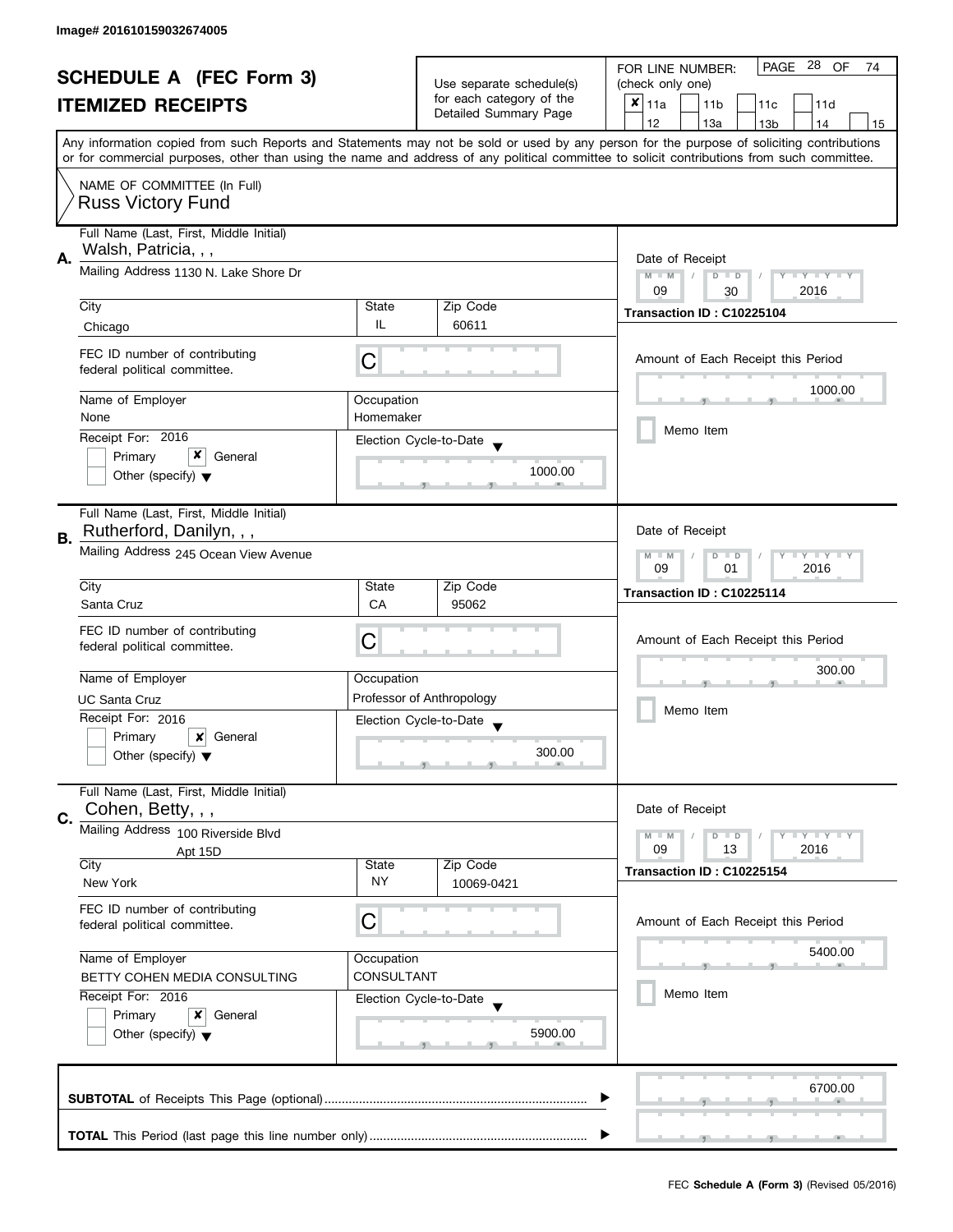| <b>SCHEDULE A (FEC Form 3)</b> |                                                               |                                                                               | PAGE 29 OF<br>FOR LINE NUMBER:<br>74                     |                                                                                                                                                                                                                                                                                         |  |
|--------------------------------|---------------------------------------------------------------|-------------------------------------------------------------------------------|----------------------------------------------------------|-----------------------------------------------------------------------------------------------------------------------------------------------------------------------------------------------------------------------------------------------------------------------------------------|--|
| <b>ITEMIZED RECEIPTS</b>       |                                                               | Use separate schedule(s)<br>for each category of the<br>Detailed Summary Page | (check only one)                                         |                                                                                                                                                                                                                                                                                         |  |
|                                |                                                               |                                                                               | $\boldsymbol{x}$<br>11a<br>11 <sub>b</sub><br>11c<br>11d |                                                                                                                                                                                                                                                                                         |  |
|                                |                                                               |                                                                               |                                                          | 12<br>13a<br>14<br>15<br>13 <sub>b</sub>                                                                                                                                                                                                                                                |  |
|                                |                                                               |                                                                               |                                                          | Any information copied from such Reports and Statements may not be sold or used by any person for the purpose of soliciting contributions<br>or for commercial purposes, other than using the name and address of any political committee to solicit contributions from such committee. |  |
|                                | NAME OF COMMITTEE (In Full)                                   |                                                                               |                                                          |                                                                                                                                                                                                                                                                                         |  |
|                                | <b>Russ Victory Fund</b>                                      |                                                                               |                                                          |                                                                                                                                                                                                                                                                                         |  |
|                                | Full Name (Last, First, Middle Initial)                       |                                                                               |                                                          |                                                                                                                                                                                                                                                                                         |  |
| А.                             | Hornor, John, , ,                                             | Date of Receipt                                                               |                                                          |                                                                                                                                                                                                                                                                                         |  |
|                                | Mailing Address 46 Ladyslipper Ln                             | $M - M$<br>$D$ $D$<br>$Y - Y - Y - Y$<br>2016<br>09                           |                                                          |                                                                                                                                                                                                                                                                                         |  |
|                                | City                                                          | State                                                                         | Zip Code                                                 | 26                                                                                                                                                                                                                                                                                      |  |
|                                | Florence                                                      | <b>MA</b>                                                                     | 01062-9735                                               | Transaction ID: C10225164                                                                                                                                                                                                                                                               |  |
|                                |                                                               |                                                                               |                                                          |                                                                                                                                                                                                                                                                                         |  |
|                                | FEC ID number of contributing<br>federal political committee. | С                                                                             |                                                          | Amount of Each Receipt this Period                                                                                                                                                                                                                                                      |  |
|                                | Name of Employer                                              | Occupation                                                                    |                                                          | 2700.00                                                                                                                                                                                                                                                                                 |  |
|                                | Retired                                                       | Retired                                                                       |                                                          |                                                                                                                                                                                                                                                                                         |  |
|                                | Receipt For: 2016                                             |                                                                               | Election Cycle-to-Date                                   | Memo Item                                                                                                                                                                                                                                                                               |  |
|                                | x<br>Primary<br>General                                       |                                                                               | 2700.00                                                  |                                                                                                                                                                                                                                                                                         |  |
|                                | Other (specify) $\blacktriangledown$                          |                                                                               |                                                          |                                                                                                                                                                                                                                                                                         |  |
|                                | Full Name (Last, First, Middle Initial)                       |                                                                               |                                                          |                                                                                                                                                                                                                                                                                         |  |
| В.                             | Attanasio, Mark, , ,                                          |                                                                               |                                                          | Date of Receipt                                                                                                                                                                                                                                                                         |  |
|                                | Mailing Address 16130 Ventura Blvd Ste 320                    | $T$ $Y$ $T$ $Y$ $T$ $Y$<br>$M - M$<br>$D$ $D$<br>2016                         |                                                          |                                                                                                                                                                                                                                                                                         |  |
|                                | City                                                          | State                                                                         | Zip Code                                                 | 09<br>30                                                                                                                                                                                                                                                                                |  |
|                                | Encino                                                        | CA                                                                            | 91436                                                    | Transaction ID: C10225174                                                                                                                                                                                                                                                               |  |
|                                | FEC ID number of contributing                                 |                                                                               |                                                          |                                                                                                                                                                                                                                                                                         |  |
|                                | federal political committee.                                  | С                                                                             |                                                          | Amount of Each Receipt this Period                                                                                                                                                                                                                                                      |  |
|                                | Name of Employer                                              | Occupation                                                                    |                                                          | 12700.00                                                                                                                                                                                                                                                                                |  |
|                                | <b>Crescent Capital Group</b>                                 | Investor                                                                      |                                                          |                                                                                                                                                                                                                                                                                         |  |
|                                | Receipt For: 2016                                             |                                                                               |                                                          | Memo Item                                                                                                                                                                                                                                                                               |  |
|                                | Primary<br>×<br>General                                       |                                                                               | Election Cycle-to-Date<br>$\overline{\mathbf{v}}$        |                                                                                                                                                                                                                                                                                         |  |
|                                | Other (specify) $\blacktriangledown$                          |                                                                               | 12700.00                                                 |                                                                                                                                                                                                                                                                                         |  |
|                                |                                                               |                                                                               |                                                          |                                                                                                                                                                                                                                                                                         |  |
|                                | Full Name (Last, First, Middle Initial)                       |                                                                               |                                                          |                                                                                                                                                                                                                                                                                         |  |
| C.                             | Renwick, Suzette, E.,,                                        |                                                                               |                                                          | Date of Receipt                                                                                                                                                                                                                                                                         |  |
|                                | Mailing Address 3108 Mac Harley Lane                          |                                                                               |                                                          | $Y = Y = Y$<br>$M - M$<br>$D$ $D$<br>09<br>29<br>2016                                                                                                                                                                                                                                   |  |
|                                | City                                                          | State                                                                         | Zip Code                                                 |                                                                                                                                                                                                                                                                                         |  |
|                                | La Crosse                                                     | WI                                                                            | 54601                                                    | Transaction ID: C10225184                                                                                                                                                                                                                                                               |  |
|                                | FEC ID number of contributing                                 |                                                                               |                                                          |                                                                                                                                                                                                                                                                                         |  |
|                                | federal political committee.                                  | C                                                                             |                                                          | Amount of Each Receipt this Period                                                                                                                                                                                                                                                      |  |
|                                | Name of Employer                                              | Occupation                                                                    |                                                          | 700.00                                                                                                                                                                                                                                                                                  |  |
|                                | Not employed                                                  | Not employed                                                                  |                                                          |                                                                                                                                                                                                                                                                                         |  |
|                                | Receipt For: 2016                                             |                                                                               | Election Cycle-to-Date                                   | Memo Item                                                                                                                                                                                                                                                                               |  |
|                                | Primary<br>x<br>General                                       |                                                                               |                                                          |                                                                                                                                                                                                                                                                                         |  |
|                                | Other (specify) $\blacktriangledown$                          |                                                                               | 1200.00                                                  |                                                                                                                                                                                                                                                                                         |  |
|                                |                                                               |                                                                               |                                                          |                                                                                                                                                                                                                                                                                         |  |
|                                |                                                               |                                                                               |                                                          | 16100.00                                                                                                                                                                                                                                                                                |  |
|                                |                                                               |                                                                               |                                                          |                                                                                                                                                                                                                                                                                         |  |
|                                |                                                               |                                                                               |                                                          |                                                                                                                                                                                                                                                                                         |  |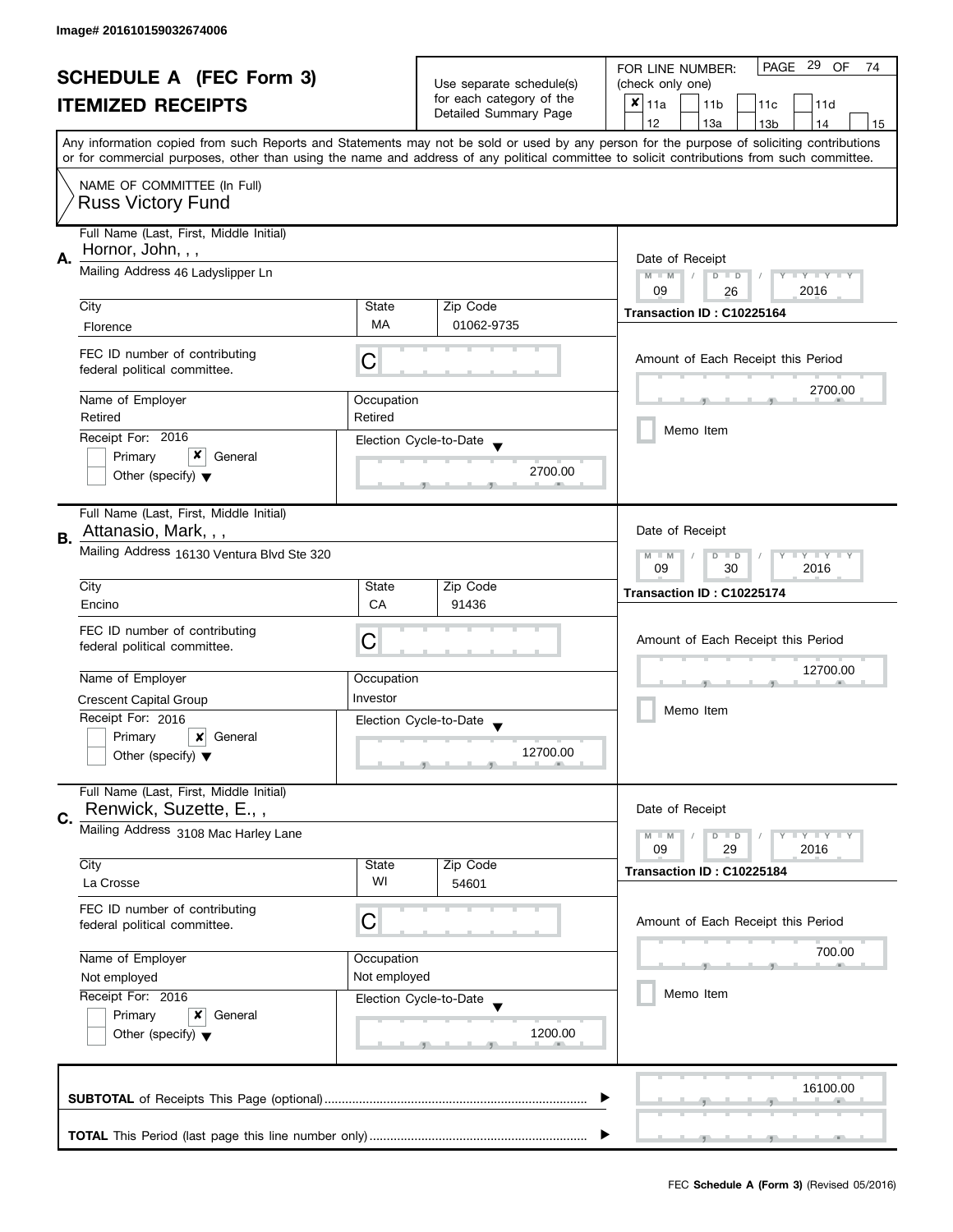| <b>SCHEDULE A (FEC Form 3)</b> |                                                                                |                                                                              |                                                   | PAGE 30 OF<br>FOR LINE NUMBER:<br>74                                                                                                                                                                                                                                                    |
|--------------------------------|--------------------------------------------------------------------------------|------------------------------------------------------------------------------|---------------------------------------------------|-----------------------------------------------------------------------------------------------------------------------------------------------------------------------------------------------------------------------------------------------------------------------------------------|
|                                |                                                                                | Use separate schedule(s)                                                     | (check only one)                                  |                                                                                                                                                                                                                                                                                         |
|                                | <b>ITEMIZED RECEIPTS</b>                                                       |                                                                              | for each category of the<br>Detailed Summary Page | $x _{11a}$<br>11 <sub>b</sub><br>11c<br>11d                                                                                                                                                                                                                                             |
|                                |                                                                                |                                                                              |                                                   | 12<br>13a<br>14<br>13 <sub>b</sub><br>15                                                                                                                                                                                                                                                |
|                                |                                                                                |                                                                              |                                                   | Any information copied from such Reports and Statements may not be sold or used by any person for the purpose of soliciting contributions<br>or for commercial purposes, other than using the name and address of any political committee to solicit contributions from such committee. |
|                                |                                                                                |                                                                              |                                                   |                                                                                                                                                                                                                                                                                         |
|                                | NAME OF COMMITTEE (In Full)<br><b>Russ Victory Fund</b>                        |                                                                              |                                                   |                                                                                                                                                                                                                                                                                         |
|                                | Full Name (Last, First, Middle Initial)<br>Gottlieb, Howard, , ,               |                                                                              |                                                   |                                                                                                                                                                                                                                                                                         |
| Α.                             | Mailing Address 8340 Lincoln Ave STE 215                                       | Date of Receipt<br>$Y - Y - Y - Y$<br>$M - M$<br>$D$ $D$<br>07<br>2016<br>05 |                                                   |                                                                                                                                                                                                                                                                                         |
|                                | City                                                                           | State                                                                        | Zip Code                                          |                                                                                                                                                                                                                                                                                         |
|                                | Skokie                                                                         | IL                                                                           | 60077                                             | Transaction ID: C10102314                                                                                                                                                                                                                                                               |
|                                | FEC ID number of contributing<br>federal political committee.                  | C                                                                            |                                                   | Amount of Each Receipt this Period                                                                                                                                                                                                                                                      |
|                                | Name of Employer                                                               | Occupation                                                                   |                                                   | 3000.00                                                                                                                                                                                                                                                                                 |
|                                | Retired                                                                        | Retired                                                                      |                                                   |                                                                                                                                                                                                                                                                                         |
|                                | Receipt For: 2016                                                              |                                                                              | Election Cycle-to-Date                            | Memo Item                                                                                                                                                                                                                                                                               |
|                                | Primary<br>General<br>×                                                        |                                                                              |                                                   |                                                                                                                                                                                                                                                                                         |
|                                | Other (specify) $\blacktriangledown$                                           |                                                                              | 3000.00                                           |                                                                                                                                                                                                                                                                                         |
| В.                             | Full Name (Last, First, Middle Initial)<br>Simas, Shelia, , ,                  |                                                                              |                                                   | Date of Receipt                                                                                                                                                                                                                                                                         |
|                                | Mailing Address 1940 Diamond St                                                | Y LY LY<br>$M - M$<br>$D$ $D$<br>07<br>21<br>2016                            |                                                   |                                                                                                                                                                                                                                                                                         |
|                                | City                                                                           | State                                                                        | Zip Code                                          | Transaction ID: C10135744                                                                                                                                                                                                                                                               |
|                                | San Marcos                                                                     | CA                                                                           | 92078                                             |                                                                                                                                                                                                                                                                                         |
|                                | FEC ID number of contributing<br>federal political committee.                  | С                                                                            |                                                   | Amount of Each Receipt this Period                                                                                                                                                                                                                                                      |
|                                | Name of Employer                                                               | Occupation                                                                   |                                                   | 1000.00                                                                                                                                                                                                                                                                                 |
|                                | Self                                                                           | Homemaker                                                                    |                                                   |                                                                                                                                                                                                                                                                                         |
|                                | Receipt For: 2016                                                              |                                                                              | Election Cycle-to-Date                            | Memo Item                                                                                                                                                                                                                                                                               |
|                                | Primary<br>General<br>x                                                        |                                                                              |                                                   |                                                                                                                                                                                                                                                                                         |
|                                | Other (specify) $\blacktriangledown$                                           |                                                                              | 1000.00                                           |                                                                                                                                                                                                                                                                                         |
| C.                             | Full Name (Last, First, Middle Initial)<br>Breslow, Stephanie, , ,             |                                                                              |                                                   | Date of Receipt                                                                                                                                                                                                                                                                         |
|                                | Mailing Address 7 Hubert St #9A                                                |                                                                              |                                                   | $M - M$<br>$Y \perp Y \perp Y$<br>$D$ $D$<br>07<br>2016<br>19                                                                                                                                                                                                                           |
|                                | City                                                                           | State                                                                        | Zip Code                                          | Transaction ID: C10136304                                                                                                                                                                                                                                                               |
|                                | New York                                                                       | NY.                                                                          | 10013                                             |                                                                                                                                                                                                                                                                                         |
|                                | FEC ID number of contributing<br>federal political committee.                  | C                                                                            |                                                   | Amount of Each Receipt this Period                                                                                                                                                                                                                                                      |
|                                | Name of Employer                                                               | Occupation                                                                   |                                                   | 1000.00                                                                                                                                                                                                                                                                                 |
|                                | Schulte, Roth & Zabel LLP                                                      | Attorney                                                                     |                                                   |                                                                                                                                                                                                                                                                                         |
|                                | Receipt For: 2016                                                              |                                                                              |                                                   | Memo Item                                                                                                                                                                                                                                                                               |
|                                | Primary<br>General<br>$\boldsymbol{x}$<br>Other (specify) $\blacktriangledown$ | Election Cycle-to-Date<br>1000.00                                            |                                                   |                                                                                                                                                                                                                                                                                         |
|                                |                                                                                |                                                                              |                                                   | 5000.00                                                                                                                                                                                                                                                                                 |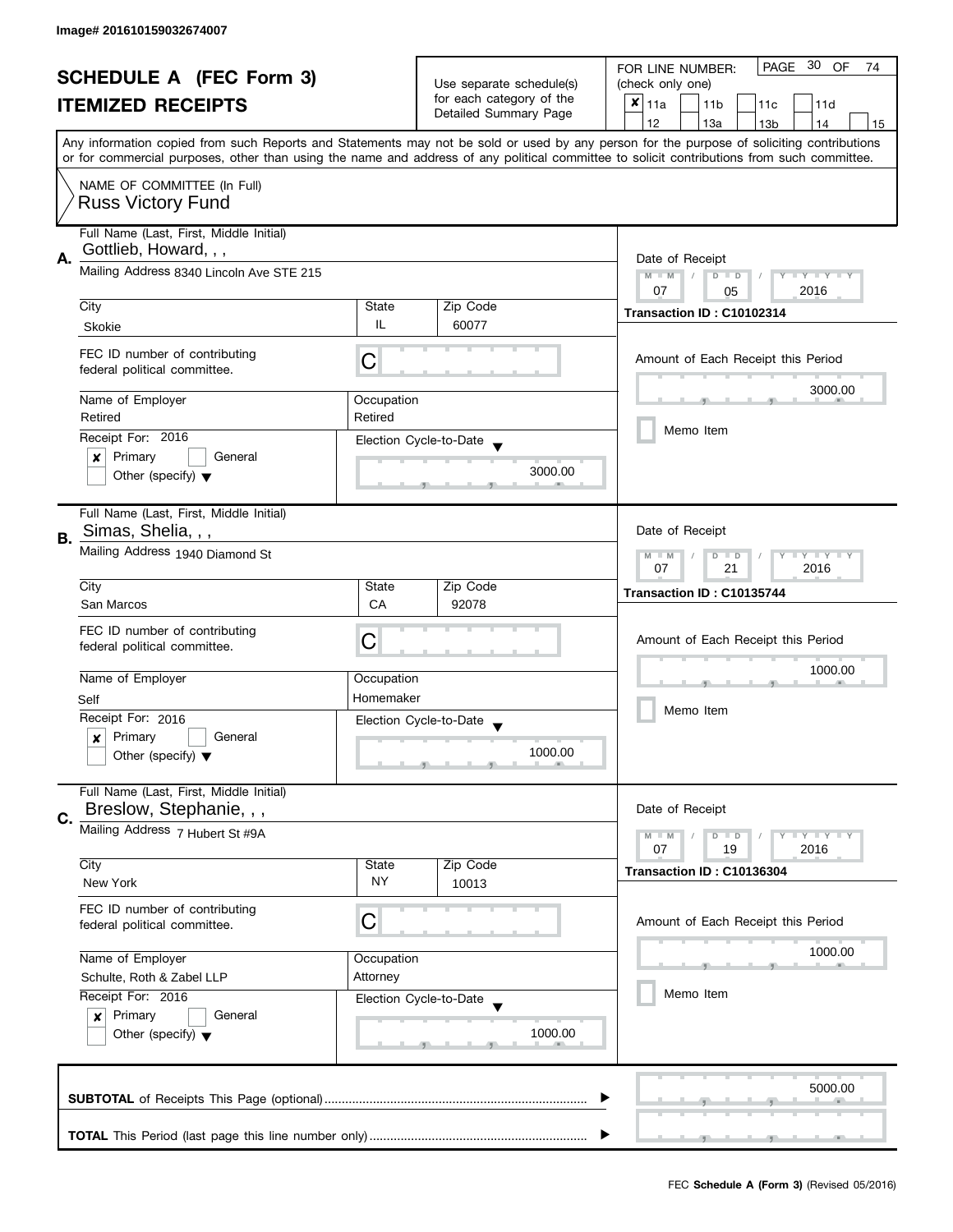|                                                            |                                                                     |                                                      |                                                   | PAGE 31<br>OF<br>FOR LINE NUMBER:<br>74                                                                                                                                                                                                                                                 |
|------------------------------------------------------------|---------------------------------------------------------------------|------------------------------------------------------|---------------------------------------------------|-----------------------------------------------------------------------------------------------------------------------------------------------------------------------------------------------------------------------------------------------------------------------------------------|
| <b>SCHEDULE A (FEC Form 3)</b><br><b>ITEMIZED RECEIPTS</b> |                                                                     |                                                      | Use separate schedule(s)                          | (check only one)                                                                                                                                                                                                                                                                        |
|                                                            |                                                                     |                                                      | for each category of the<br>Detailed Summary Page | $\overline{\mathbf{x}}$ 11a<br>11 <sub>b</sub><br>11c<br>11d                                                                                                                                                                                                                            |
|                                                            |                                                                     |                                                      |                                                   | 12<br>13a<br>13 <sub>b</sub><br>14<br>15                                                                                                                                                                                                                                                |
|                                                            |                                                                     |                                                      |                                                   | Any information copied from such Reports and Statements may not be sold or used by any person for the purpose of soliciting contributions<br>or for commercial purposes, other than using the name and address of any political committee to solicit contributions from such committee. |
|                                                            | NAME OF COMMITTEE (In Full)                                         |                                                      |                                                   |                                                                                                                                                                                                                                                                                         |
|                                                            | <b>Russ Victory Fund</b>                                            |                                                      |                                                   |                                                                                                                                                                                                                                                                                         |
| А.                                                         | Full Name (Last, First, Middle Initial)<br>Chefer, Natalia, , ,     |                                                      |                                                   | Date of Receipt                                                                                                                                                                                                                                                                         |
|                                                            | Mailing Address 321 Clinton Street                                  | Y TY TY TY<br>$M - M$<br>$D$ $D$<br>08<br>2016<br>31 |                                                   |                                                                                                                                                                                                                                                                                         |
|                                                            | City                                                                | State                                                | Zip Code                                          | Transaction ID: C10158534                                                                                                                                                                                                                                                               |
|                                                            | <b>Brooklyn</b>                                                     | <b>NY</b>                                            | 11231                                             |                                                                                                                                                                                                                                                                                         |
|                                                            | FEC ID number of contributing<br>federal political committee.       | С                                                    |                                                   | Amount of Each Receipt this Period                                                                                                                                                                                                                                                      |
|                                                            | Name of Employer                                                    | Occupation                                           |                                                   | 1000.00                                                                                                                                                                                                                                                                                 |
|                                                            | D. E. Shaw & Co.                                                    | Portfolio Manager                                    |                                                   |                                                                                                                                                                                                                                                                                         |
|                                                            | Receipt For: 2016                                                   |                                                      | Election Cycle-to-Date                            | Memo Item                                                                                                                                                                                                                                                                               |
|                                                            | Primary<br>General                                                  |                                                      |                                                   |                                                                                                                                                                                                                                                                                         |
|                                                            | Other (specify) $\blacktriangledown$                                |                                                      | 1000.00                                           |                                                                                                                                                                                                                                                                                         |
|                                                            | Full Name (Last, First, Middle Initial)<br>Porteous, Elizabeth, , , |                                                      |                                                   | Date of Receipt                                                                                                                                                                                                                                                                         |
| В.                                                         | Mailing Address 139 East 94th Street                                | $Y - Y - Y - Y - Y$<br>$M - M$<br>$D$ $D$            |                                                   |                                                                                                                                                                                                                                                                                         |
|                                                            |                                                                     | 09<br>01<br>2016                                     |                                                   |                                                                                                                                                                                                                                                                                         |
|                                                            | City                                                                | State                                                | Zip Code                                          | Transaction ID: C10225115                                                                                                                                                                                                                                                               |
|                                                            | New York                                                            | <b>NY</b>                                            | 10128                                             |                                                                                                                                                                                                                                                                                         |
|                                                            | FEC ID number of contributing                                       | C                                                    |                                                   | Amount of Each Receipt this Period                                                                                                                                                                                                                                                      |
|                                                            | federal political committee.                                        |                                                      |                                                   |                                                                                                                                                                                                                                                                                         |
|                                                            | Name of Employer                                                    | Occupation                                           |                                                   | 1000.00                                                                                                                                                                                                                                                                                 |
|                                                            | Not employed                                                        | Not employed                                         |                                                   |                                                                                                                                                                                                                                                                                         |
|                                                            | Receipt For: 2016                                                   |                                                      | Election Cycle-to-Date                            | Memo Item                                                                                                                                                                                                                                                                               |
|                                                            | Primary<br>×<br>General                                             |                                                      |                                                   |                                                                                                                                                                                                                                                                                         |
|                                                            | Other (specify) $\blacktriangledown$                                |                                                      | 1000.00                                           |                                                                                                                                                                                                                                                                                         |
| C.                                                         | Full Name (Last, First, Middle Initial)<br>Schumann, W. Ford, , ,   |                                                      |                                                   | Date of Receipt                                                                                                                                                                                                                                                                         |
|                                                            | Mailing Address 9612 E. Vereda Solana                               |                                                      |                                                   | Y I Y I Y I Y<br>$M - M$<br>$D$ $D$<br>2016<br>09<br>14                                                                                                                                                                                                                                 |
|                                                            | City                                                                | State                                                | Zip Code                                          | Transaction ID: C10225095                                                                                                                                                                                                                                                               |
|                                                            | Scottsdale                                                          | AZ                                                   | 85255                                             |                                                                                                                                                                                                                                                                                         |
|                                                            | FEC ID number of contributing<br>federal political committee.       | C                                                    |                                                   | Amount of Each Receipt this Period                                                                                                                                                                                                                                                      |
|                                                            | Name of Employer                                                    | Occupation                                           |                                                   | 2000.00                                                                                                                                                                                                                                                                                 |
|                                                            | Retired                                                             | Retired                                              |                                                   |                                                                                                                                                                                                                                                                                         |
|                                                            | Receipt For: 2016                                                   |                                                      | Election Cycle-to-Date                            | Memo Item                                                                                                                                                                                                                                                                               |
|                                                            | Primary<br>x<br>General                                             |                                                      |                                                   |                                                                                                                                                                                                                                                                                         |
|                                                            | Other (specify) $\blacktriangledown$                                |                                                      | 2000.00                                           |                                                                                                                                                                                                                                                                                         |
|                                                            |                                                                     |                                                      |                                                   | 4000.00                                                                                                                                                                                                                                                                                 |
|                                                            |                                                                     |                                                      |                                                   |                                                                                                                                                                                                                                                                                         |
|                                                            |                                                                     |                                                      |                                                   |                                                                                                                                                                                                                                                                                         |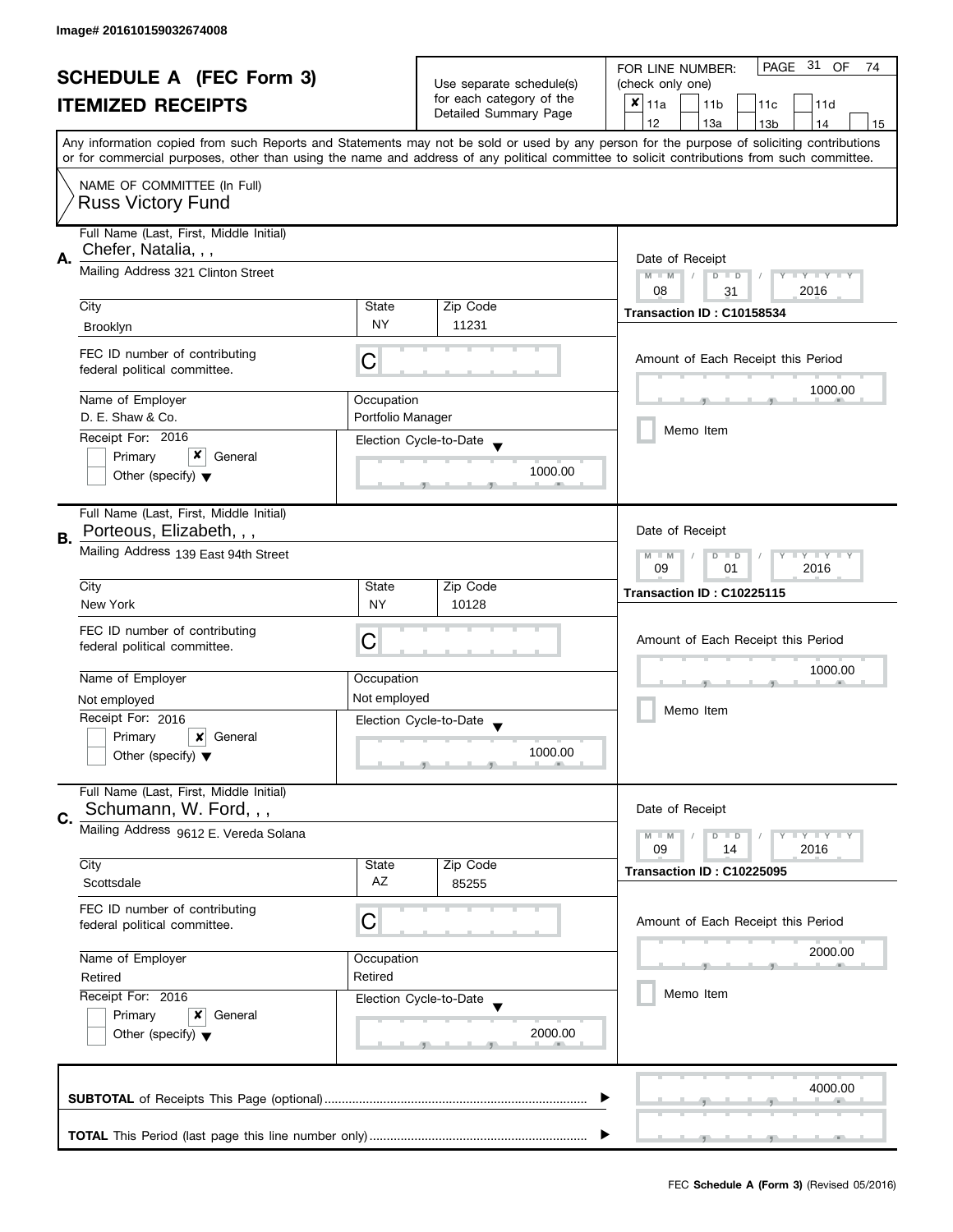| <b>SCHEDULE A (FEC Form 3)</b> |                                                                                                                                                                                                                                                                                         |                          | PAGE 32 OF<br>FOR LINE NUMBER:<br>74              |                                                         |  |  |  |
|--------------------------------|-----------------------------------------------------------------------------------------------------------------------------------------------------------------------------------------------------------------------------------------------------------------------------------------|--------------------------|---------------------------------------------------|---------------------------------------------------------|--|--|--|
|                                |                                                                                                                                                                                                                                                                                         | Use separate schedule(s) | (check only one)                                  |                                                         |  |  |  |
|                                | <b>ITEMIZED RECEIPTS</b>                                                                                                                                                                                                                                                                |                          | for each category of the<br>Detailed Summary Page | $x _{11a}$<br>11 <sub>b</sub><br>11c<br>11d             |  |  |  |
|                                |                                                                                                                                                                                                                                                                                         |                          |                                                   | 12<br>13a<br>13 <sub>b</sub><br>14<br>15                |  |  |  |
|                                | Any information copied from such Reports and Statements may not be sold or used by any person for the purpose of soliciting contributions<br>or for commercial purposes, other than using the name and address of any political committee to solicit contributions from such committee. |                          |                                                   |                                                         |  |  |  |
|                                |                                                                                                                                                                                                                                                                                         |                          |                                                   |                                                         |  |  |  |
|                                | NAME OF COMMITTEE (In Full)                                                                                                                                                                                                                                                             |                          |                                                   |                                                         |  |  |  |
|                                | <b>Russ Victory Fund</b>                                                                                                                                                                                                                                                                |                          |                                                   |                                                         |  |  |  |
|                                | Full Name (Last, First, Middle Initial)                                                                                                                                                                                                                                                 |                          |                                                   |                                                         |  |  |  |
|                                | Kvale, Katherine, , ,                                                                                                                                                                                                                                                                   | Date of Receipt          |                                                   |                                                         |  |  |  |
| Α.                             | Mailing Address 4402 Winnequah Road                                                                                                                                                                                                                                                     |                          |                                                   |                                                         |  |  |  |
|                                |                                                                                                                                                                                                                                                                                         |                          |                                                   | $M - M$<br>$D$ $D$<br>Y I Y I Y I Y<br>09<br>2016<br>30 |  |  |  |
|                                | City                                                                                                                                                                                                                                                                                    | State                    | Zip Code                                          | Transaction ID: C10225105                               |  |  |  |
|                                | Monona                                                                                                                                                                                                                                                                                  | WI                       | 53716                                             |                                                         |  |  |  |
|                                | FEC ID number of contributing                                                                                                                                                                                                                                                           |                          |                                                   |                                                         |  |  |  |
|                                | federal political committee.                                                                                                                                                                                                                                                            | С                        |                                                   | Amount of Each Receipt this Period                      |  |  |  |
|                                |                                                                                                                                                                                                                                                                                         |                          |                                                   | 500.00                                                  |  |  |  |
|                                | Name of Employer<br>WI DHS                                                                                                                                                                                                                                                              | Occupation               |                                                   |                                                         |  |  |  |
|                                |                                                                                                                                                                                                                                                                                         | Epidemiologist           |                                                   | Memo Item                                               |  |  |  |
|                                | Receipt For: 2016<br>x<br>Primary                                                                                                                                                                                                                                                       |                          | Election Cycle-to-Date                            |                                                         |  |  |  |
|                                | General<br>Other (specify) $\blacktriangledown$                                                                                                                                                                                                                                         |                          | 500.00                                            |                                                         |  |  |  |
|                                |                                                                                                                                                                                                                                                                                         |                          |                                                   |                                                         |  |  |  |
|                                | Full Name (Last, First, Middle Initial)                                                                                                                                                                                                                                                 |                          |                                                   |                                                         |  |  |  |
| В.                             | Shalala, Donna, , ,                                                                                                                                                                                                                                                                     |                          |                                                   | Date of Receipt                                         |  |  |  |
|                                | Mailing Address 60 Edgewater Drive                                                                                                                                                                                                                                                      |                          |                                                   | $Y - Y - Y$<br>$M - M$<br>D<br>$\Box$                   |  |  |  |
|                                | #16F                                                                                                                                                                                                                                                                                    | 2016<br>09<br>09         |                                                   |                                                         |  |  |  |
|                                | City                                                                                                                                                                                                                                                                                    | State                    | Zip Code                                          | Transaction ID: C10225135                               |  |  |  |
|                                | Miami                                                                                                                                                                                                                                                                                   | <b>FL</b>                | 33133                                             |                                                         |  |  |  |
|                                | FEC ID number of contributing                                                                                                                                                                                                                                                           |                          |                                                   |                                                         |  |  |  |
|                                | federal political committee.                                                                                                                                                                                                                                                            | C                        |                                                   | Amount of Each Receipt this Period                      |  |  |  |
|                                | Name of Employer                                                                                                                                                                                                                                                                        | Occupation               |                                                   | 1000.00                                                 |  |  |  |
|                                |                                                                                                                                                                                                                                                                                         | Professor                |                                                   |                                                         |  |  |  |
|                                | University of Miami<br>Receipt For: 2016                                                                                                                                                                                                                                                |                          |                                                   | Memo Item                                               |  |  |  |
|                                | Primary<br>x<br>General                                                                                                                                                                                                                                                                 |                          | Election Cycle-to-Date                            |                                                         |  |  |  |
|                                | Other (specify) $\blacktriangledown$                                                                                                                                                                                                                                                    |                          | 2000.00                                           |                                                         |  |  |  |
|                                |                                                                                                                                                                                                                                                                                         |                          |                                                   |                                                         |  |  |  |
|                                | Full Name (Last, First, Middle Initial)                                                                                                                                                                                                                                                 |                          |                                                   |                                                         |  |  |  |
| C.                             | Shabsin, Christopher, , ,                                                                                                                                                                                                                                                               |                          |                                                   | Date of Receipt                                         |  |  |  |
|                                | Mailing Address 39 Lexington Ave. #1                                                                                                                                                                                                                                                    |                          |                                                   | $M - M$<br>$Y - Y - Y$<br>D<br>$\blacksquare$           |  |  |  |
|                                |                                                                                                                                                                                                                                                                                         |                          |                                                   | 09<br>12<br>2016                                        |  |  |  |
|                                | City                                                                                                                                                                                                                                                                                    | State<br><b>MA</b>       | Zip Code                                          | Transaction ID: C10225145                               |  |  |  |
|                                | Somerville                                                                                                                                                                                                                                                                              |                          | 02144                                             |                                                         |  |  |  |
|                                | FEC ID number of contributing                                                                                                                                                                                                                                                           | C                        |                                                   | Amount of Each Receipt this Period                      |  |  |  |
|                                | federal political committee.                                                                                                                                                                                                                                                            |                          |                                                   |                                                         |  |  |  |
|                                | Name of Employer                                                                                                                                                                                                                                                                        | Occupation               |                                                   | 2700.00                                                 |  |  |  |
|                                | software engineer<br>Google Inc.<br>Receipt For: 2016                                                                                                                                                                                                                                   |                          |                                                   |                                                         |  |  |  |
|                                |                                                                                                                                                                                                                                                                                         |                          | Election Cycle-to-Date                            | Memo Item                                               |  |  |  |
|                                | Primary<br>x<br>General                                                                                                                                                                                                                                                                 |                          |                                                   |                                                         |  |  |  |
|                                | Other (specify) $\blacktriangledown$                                                                                                                                                                                                                                                    |                          | 2700.00                                           |                                                         |  |  |  |
|                                |                                                                                                                                                                                                                                                                                         |                          |                                                   |                                                         |  |  |  |
|                                |                                                                                                                                                                                                                                                                                         |                          |                                                   |                                                         |  |  |  |
|                                |                                                                                                                                                                                                                                                                                         |                          |                                                   | 4200.00                                                 |  |  |  |
|                                |                                                                                                                                                                                                                                                                                         |                          |                                                   |                                                         |  |  |  |
|                                |                                                                                                                                                                                                                                                                                         |                          |                                                   |                                                         |  |  |  |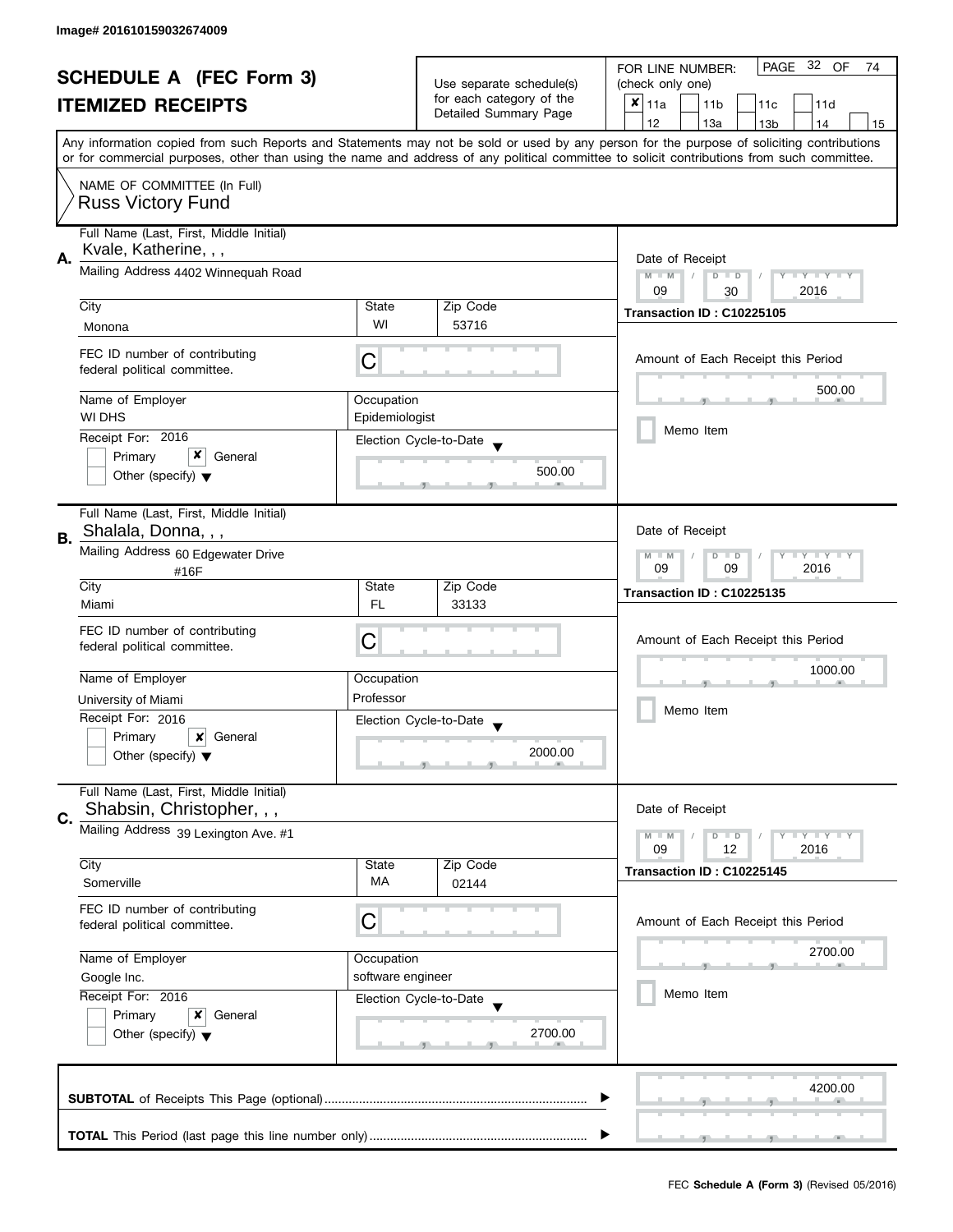| <b>SCHEDULE A (FEC Form 3)</b> |                                                               |                                                         | PAGE 33 OF<br>FOR LINE NUMBER:<br>74              |                                                                                                                                                                                                                                                                                         |
|--------------------------------|---------------------------------------------------------------|---------------------------------------------------------|---------------------------------------------------|-----------------------------------------------------------------------------------------------------------------------------------------------------------------------------------------------------------------------------------------------------------------------------------------|
|                                |                                                               | Use separate schedule(s)                                | (check only one)                                  |                                                                                                                                                                                                                                                                                         |
|                                | <b>ITEMIZED RECEIPTS</b>                                      |                                                         | for each category of the                          | ×<br>11a<br>11 <sub>b</sub><br>11c<br>11d                                                                                                                                                                                                                                               |
|                                |                                                               |                                                         | Detailed Summary Page                             | 12<br>13a<br>13 <sub>b</sub><br>14<br>15                                                                                                                                                                                                                                                |
|                                |                                                               |                                                         |                                                   | Any information copied from such Reports and Statements may not be sold or used by any person for the purpose of soliciting contributions<br>or for commercial purposes, other than using the name and address of any political committee to solicit contributions from such committee. |
|                                |                                                               |                                                         |                                                   |                                                                                                                                                                                                                                                                                         |
|                                | NAME OF COMMITTEE (In Full)<br><b>Russ Victory Fund</b>       |                                                         |                                                   |                                                                                                                                                                                                                                                                                         |
|                                | Full Name (Last, First, Middle Initial)<br>Preis, Sarah, , ,  |                                                         |                                                   |                                                                                                                                                                                                                                                                                         |
| А.                             | Mailing Address 134 R ST NE                                   |                                                         |                                                   | Date of Receipt<br>$M - M$<br>Y I Y I Y I Y<br>$D$ $D$<br>2016<br>09<br>19                                                                                                                                                                                                              |
|                                | City                                                          | State                                                   | Zip Code                                          |                                                                                                                                                                                                                                                                                         |
|                                | Washington                                                    | DC                                                      | 20002                                             | Transaction ID: C10225155                                                                                                                                                                                                                                                               |
|                                |                                                               |                                                         |                                                   |                                                                                                                                                                                                                                                                                         |
|                                | FEC ID number of contributing<br>federal political committee. | С                                                       |                                                   | Amount of Each Receipt this Period                                                                                                                                                                                                                                                      |
|                                | Name of Employer                                              | Occupation                                              |                                                   | 500.00                                                                                                                                                                                                                                                                                  |
|                                | <b>Consumer Financial Protection Bureau</b>                   | Sarah Preis                                             |                                                   |                                                                                                                                                                                                                                                                                         |
|                                | Receipt For: 2016                                             |                                                         | Election Cycle-to-Date                            | Memo Item                                                                                                                                                                                                                                                                               |
|                                | x<br>Primary<br>General                                       |                                                         |                                                   |                                                                                                                                                                                                                                                                                         |
|                                | Other (specify) $\blacktriangledown$                          |                                                         | 500.00                                            |                                                                                                                                                                                                                                                                                         |
|                                | Full Name (Last, First, Middle Initial)                       |                                                         |                                                   |                                                                                                                                                                                                                                                                                         |
|                                | McMillen, C. Thomas, , ,                                      |                                                         |                                                   | Date of Receipt                                                                                                                                                                                                                                                                         |
| В.                             | Mailing Address 1103 S Carolina Ave SE                        | <b>LYLYLY</b><br>$M - M$<br>$D$ $D$<br>26<br>2016<br>09 |                                                   |                                                                                                                                                                                                                                                                                         |
|                                | City                                                          | State                                                   | Zip Code                                          |                                                                                                                                                                                                                                                                                         |
|                                | Washington                                                    | DC                                                      | 20003                                             | Transaction ID: C10225165                                                                                                                                                                                                                                                               |
|                                |                                                               |                                                         |                                                   |                                                                                                                                                                                                                                                                                         |
|                                | FEC ID number of contributing                                 | С                                                       |                                                   | Amount of Each Receipt this Period                                                                                                                                                                                                                                                      |
|                                | federal political committee.                                  |                                                         |                                                   |                                                                                                                                                                                                                                                                                         |
|                                | Name of Employer                                              | Occupation                                              |                                                   | 500.00                                                                                                                                                                                                                                                                                  |
|                                |                                                               | President & CEO                                         |                                                   |                                                                                                                                                                                                                                                                                         |
|                                | Homeland Security Capital Corporation                         |                                                         |                                                   | Memo Item                                                                                                                                                                                                                                                                               |
|                                | Receipt For: 2016                                             |                                                         | Election Cycle-to-Date<br>$\overline{\mathbf{v}}$ |                                                                                                                                                                                                                                                                                         |
|                                | Primary<br>×<br>General                                       |                                                         | 500.00                                            |                                                                                                                                                                                                                                                                                         |
|                                | Other (specify) $\blacktriangledown$                          |                                                         |                                                   |                                                                                                                                                                                                                                                                                         |
|                                | Full Name (Last, First, Middle Initial)                       |                                                         |                                                   |                                                                                                                                                                                                                                                                                         |
| C.                             | Zurofsky, Adam, , ,                                           |                                                         |                                                   | Date of Receipt                                                                                                                                                                                                                                                                         |
|                                | Mailing Address 169 Hudson Street                             |                                                         |                                                   | <b>LY LY LY</b><br>$M - M$<br>$D$ $D$                                                                                                                                                                                                                                                   |
|                                |                                                               |                                                         |                                                   | 09<br>30<br>2016                                                                                                                                                                                                                                                                        |
|                                | City                                                          | State                                                   | Zip Code                                          | Transaction ID: C10225175                                                                                                                                                                                                                                                               |
|                                | New York                                                      | NY.                                                     | 10013                                             |                                                                                                                                                                                                                                                                                         |
|                                | FEC ID number of contributing                                 |                                                         |                                                   |                                                                                                                                                                                                                                                                                         |
|                                | federal political committee.                                  | C                                                       |                                                   | Amount of Each Receipt this Period                                                                                                                                                                                                                                                      |
|                                |                                                               |                                                         |                                                   |                                                                                                                                                                                                                                                                                         |
|                                | Name of Employer                                              | Occupation                                              |                                                   | 1000.00                                                                                                                                                                                                                                                                                 |
|                                | <b>AZ Squared</b>                                             | President                                               |                                                   |                                                                                                                                                                                                                                                                                         |
|                                | Receipt For: 2016                                             |                                                         | Election Cycle-to-Date                            | Memo Item                                                                                                                                                                                                                                                                               |
|                                | Primary<br>x<br>General                                       |                                                         |                                                   |                                                                                                                                                                                                                                                                                         |
|                                | Other (specify) $\blacktriangledown$                          |                                                         | 1000.00                                           |                                                                                                                                                                                                                                                                                         |
|                                |                                                               |                                                         |                                                   |                                                                                                                                                                                                                                                                                         |
|                                |                                                               |                                                         |                                                   |                                                                                                                                                                                                                                                                                         |
|                                |                                                               |                                                         |                                                   | 2000.00                                                                                                                                                                                                                                                                                 |
|                                |                                                               |                                                         |                                                   |                                                                                                                                                                                                                                                                                         |
|                                |                                                               |                                                         |                                                   |                                                                                                                                                                                                                                                                                         |
|                                |                                                               |                                                         |                                                   |                                                                                                                                                                                                                                                                                         |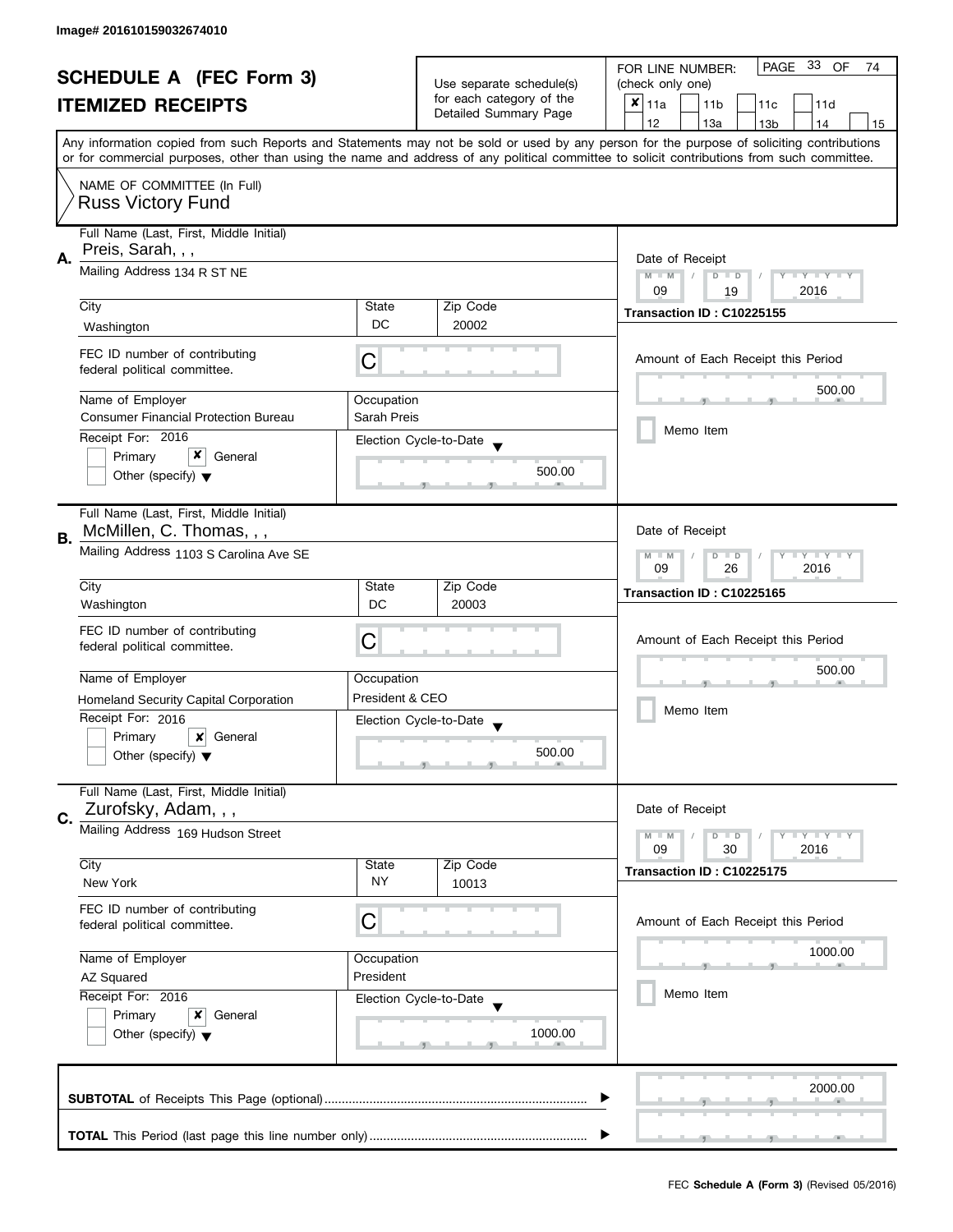| <b>SCHEDULE A (FEC Form 3)</b> |                                                                            | Use separate schedule(s)<br>for each category of the | PAGE 34 OF<br>FOR LINE NUMBER:<br>74               |                                                                                                                                                                                                                                                                                         |  |  |  |
|--------------------------------|----------------------------------------------------------------------------|------------------------------------------------------|----------------------------------------------------|-----------------------------------------------------------------------------------------------------------------------------------------------------------------------------------------------------------------------------------------------------------------------------------------|--|--|--|
|                                |                                                                            |                                                      | (check only one)                                   |                                                                                                                                                                                                                                                                                         |  |  |  |
|                                | <b>ITEMIZED RECEIPTS</b>                                                   |                                                      | Detailed Summary Page                              | $x _{11a}$<br>11 <sub>b</sub><br>11c<br>11d                                                                                                                                                                                                                                             |  |  |  |
|                                |                                                                            |                                                      |                                                    | 12<br>13a<br>13 <sub>b</sub><br>15<br>14                                                                                                                                                                                                                                                |  |  |  |
|                                |                                                                            |                                                      |                                                    | Any information copied from such Reports and Statements may not be sold or used by any person for the purpose of soliciting contributions<br>or for commercial purposes, other than using the name and address of any political committee to solicit contributions from such committee. |  |  |  |
|                                |                                                                            |                                                      |                                                    |                                                                                                                                                                                                                                                                                         |  |  |  |
|                                | NAME OF COMMITTEE (In Full)                                                |                                                      |                                                    |                                                                                                                                                                                                                                                                                         |  |  |  |
|                                | <b>Russ Victory Fund</b>                                                   |                                                      |                                                    |                                                                                                                                                                                                                                                                                         |  |  |  |
|                                | Full Name (Last, First, Middle Initial)                                    |                                                      |                                                    |                                                                                                                                                                                                                                                                                         |  |  |  |
| А.                             | Boskind, Paul, Alan,,                                                      |                                                      |                                                    | Date of Receipt                                                                                                                                                                                                                                                                         |  |  |  |
|                                | Mailing Address 247 West 46th Street PH2                                   | $M - M$<br>Y I Y I Y I Y<br>$\sqrt{2}$<br>$D$ $D$    |                                                    |                                                                                                                                                                                                                                                                                         |  |  |  |
|                                |                                                                            | 09<br>2016<br>30                                     |                                                    |                                                                                                                                                                                                                                                                                         |  |  |  |
|                                | City                                                                       | State                                                | Zip Code                                           | Transaction ID: C10225185                                                                                                                                                                                                                                                               |  |  |  |
|                                | New York                                                                   | <b>NY</b>                                            | 10036                                              |                                                                                                                                                                                                                                                                                         |  |  |  |
|                                | FEC ID number of contributing                                              |                                                      |                                                    | Amount of Each Receipt this Period                                                                                                                                                                                                                                                      |  |  |  |
|                                | federal political committee.                                               | С                                                    |                                                    |                                                                                                                                                                                                                                                                                         |  |  |  |
|                                |                                                                            |                                                      |                                                    | 1000.00                                                                                                                                                                                                                                                                                 |  |  |  |
|                                | Name of Employer<br>Deer Oaks Mental Health Assoc                          | Occupation<br>CEO                                    |                                                    |                                                                                                                                                                                                                                                                                         |  |  |  |
|                                | Receipt For: 2016                                                          |                                                      |                                                    | Memo Item                                                                                                                                                                                                                                                                               |  |  |  |
|                                | x<br>Primary<br>General                                                    |                                                      | Election Cycle-to-Date                             |                                                                                                                                                                                                                                                                                         |  |  |  |
|                                | Other (specify) $\blacktriangledown$                                       |                                                      | 1000.00                                            |                                                                                                                                                                                                                                                                                         |  |  |  |
|                                |                                                                            |                                                      |                                                    |                                                                                                                                                                                                                                                                                         |  |  |  |
|                                | Full Name (Last, First, Middle Initial)                                    |                                                      |                                                    |                                                                                                                                                                                                                                                                                         |  |  |  |
| В.                             | Sieroty, Alan, , ,                                                         |                                                      |                                                    | Date of Receipt                                                                                                                                                                                                                                                                         |  |  |  |
|                                | Mailing Address 6148 Wilshire Blvd                                         |                                                      |                                                    | $Y - Y - Y$<br>$M - M$<br>D<br>$\Box$                                                                                                                                                                                                                                                   |  |  |  |
|                                |                                                                            | 09<br>21<br>2016                                     |                                                    |                                                                                                                                                                                                                                                                                         |  |  |  |
|                                | City                                                                       | State                                                | Zip Code                                           | Transaction ID: C10186125                                                                                                                                                                                                                                                               |  |  |  |
|                                | Los Angeles                                                                | CA                                                   | 90048                                              |                                                                                                                                                                                                                                                                                         |  |  |  |
|                                | FEC ID number of contributing                                              | C                                                    |                                                    | Amount of Each Receipt this Period                                                                                                                                                                                                                                                      |  |  |  |
|                                | federal political committee.                                               |                                                      |                                                    |                                                                                                                                                                                                                                                                                         |  |  |  |
|                                | Name of Employer                                                           | Occupation                                           |                                                    | 1000.00                                                                                                                                                                                                                                                                                 |  |  |  |
|                                | <b>Information Requested</b><br>Information Requested<br>Receipt For: 2016 |                                                      |                                                    | Memo Item                                                                                                                                                                                                                                                                               |  |  |  |
|                                |                                                                            |                                                      | Election Cycle-to-Date<br>$\overline{\phantom{a}}$ |                                                                                                                                                                                                                                                                                         |  |  |  |
|                                | Primary<br>$\boldsymbol{x}$<br>General                                     |                                                      |                                                    |                                                                                                                                                                                                                                                                                         |  |  |  |
|                                | Other (specify) $\blacktriangledown$                                       |                                                      | 1000.00                                            |                                                                                                                                                                                                                                                                                         |  |  |  |
|                                |                                                                            |                                                      |                                                    |                                                                                                                                                                                                                                                                                         |  |  |  |
|                                | Full Name (Last, First, Middle Initial)<br>Duane, Tim, , ,                 |                                                      |                                                    | Date of Receipt                                                                                                                                                                                                                                                                         |  |  |  |
| C.                             |                                                                            |                                                      |                                                    |                                                                                                                                                                                                                                                                                         |  |  |  |
|                                | Mailing Address 1001 Ranch View Road                                       |                                                      |                                                    | $M - M$<br>$Y = Y + Y$<br>$\overline{D}$<br>$\blacksquare$<br>08<br>2016<br>31                                                                                                                                                                                                          |  |  |  |
|                                | City                                                                       | State                                                | Zip Code                                           | Transaction ID: C10158535                                                                                                                                                                                                                                                               |  |  |  |
|                                | Santa Cruz                                                                 | СA                                                   | 95064                                              |                                                                                                                                                                                                                                                                                         |  |  |  |
|                                | FEC ID number of contributing                                              |                                                      |                                                    |                                                                                                                                                                                                                                                                                         |  |  |  |
|                                | C<br>federal political committee.                                          |                                                      |                                                    | Amount of Each Receipt this Period                                                                                                                                                                                                                                                      |  |  |  |
|                                |                                                                            |                                                      |                                                    | 1000.00                                                                                                                                                                                                                                                                                 |  |  |  |
|                                | Name of Employer<br>Occupation                                             |                                                      |                                                    |                                                                                                                                                                                                                                                                                         |  |  |  |
|                                | University of California<br>Receipt For: 2016                              | Professor/Attorney/Consultant                        |                                                    | Memo Item                                                                                                                                                                                                                                                                               |  |  |  |
|                                | Primary<br>x<br>General                                                    | Election Cycle-to-Date                               |                                                    |                                                                                                                                                                                                                                                                                         |  |  |  |
|                                | Other (specify) $\blacktriangledown$                                       |                                                      | 1000.00                                            |                                                                                                                                                                                                                                                                                         |  |  |  |
|                                |                                                                            |                                                      |                                                    |                                                                                                                                                                                                                                                                                         |  |  |  |
|                                |                                                                            |                                                      |                                                    |                                                                                                                                                                                                                                                                                         |  |  |  |
| 3000.00                        |                                                                            |                                                      |                                                    |                                                                                                                                                                                                                                                                                         |  |  |  |
|                                |                                                                            |                                                      |                                                    |                                                                                                                                                                                                                                                                                         |  |  |  |
|                                |                                                                            |                                                      |                                                    |                                                                                                                                                                                                                                                                                         |  |  |  |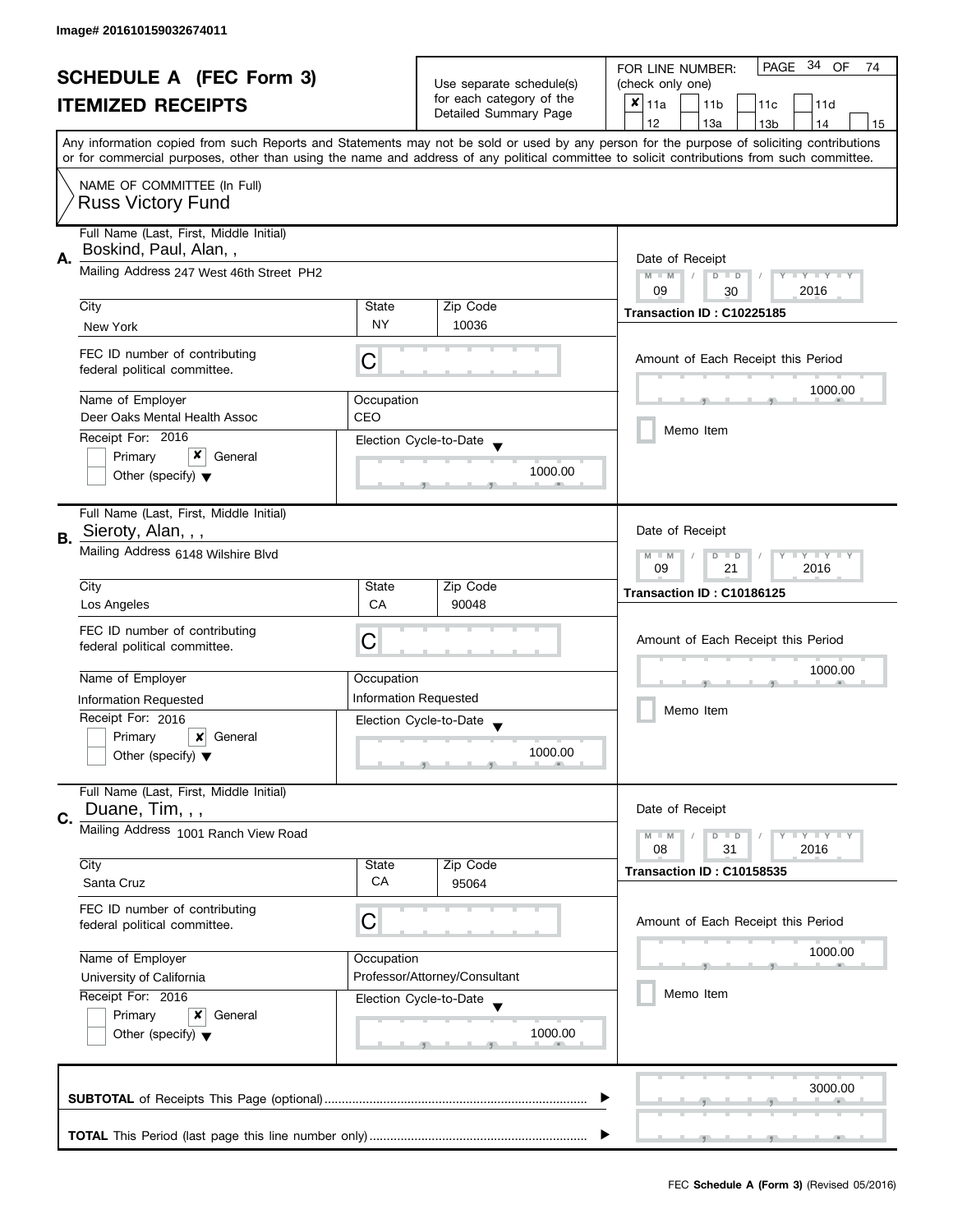| <b>SCHEDULE A (FEC Form 3)</b><br><b>ITEMIZED RECEIPTS</b> |                                                                  | Use separate schedule(s)<br>for each category of the<br>Detailed Summary Page | PAGE 35 OF<br>FOR LINE NUMBER:<br>74           |                                                                                                                                                                                                                                                                                         |  |
|------------------------------------------------------------|------------------------------------------------------------------|-------------------------------------------------------------------------------|------------------------------------------------|-----------------------------------------------------------------------------------------------------------------------------------------------------------------------------------------------------------------------------------------------------------------------------------------|--|
|                                                            |                                                                  |                                                                               | (check only one)                               |                                                                                                                                                                                                                                                                                         |  |
|                                                            |                                                                  |                                                                               | $x _{11a}$<br>11 <sub>b</sub><br>11d<br>11c    |                                                                                                                                                                                                                                                                                         |  |
|                                                            |                                                                  |                                                                               |                                                | 12<br>13a<br>13 <sub>b</sub><br>14<br>15                                                                                                                                                                                                                                                |  |
|                                                            |                                                                  |                                                                               |                                                | Any information copied from such Reports and Statements may not be sold or used by any person for the purpose of soliciting contributions<br>or for commercial purposes, other than using the name and address of any political committee to solicit contributions from such committee. |  |
|                                                            | NAME OF COMMITTEE (In Full)<br><b>Russ Victory Fund</b>          |                                                                               |                                                |                                                                                                                                                                                                                                                                                         |  |
|                                                            |                                                                  |                                                                               |                                                |                                                                                                                                                                                                                                                                                         |  |
|                                                            | Full Name (Last, First, Middle Initial)                          |                                                                               |                                                |                                                                                                                                                                                                                                                                                         |  |
| А.                                                         | Sellers, Joseph, , ,                                             |                                                                               |                                                | Date of Receipt                                                                                                                                                                                                                                                                         |  |
|                                                            | Mailing Address 2331 porter street NW                            | Y TY TY TY<br>$M - M$<br>$D$ $D$                                              |                                                |                                                                                                                                                                                                                                                                                         |  |
|                                                            |                                                                  | 2016<br>09<br>27                                                              |                                                |                                                                                                                                                                                                                                                                                         |  |
|                                                            | City                                                             | State                                                                         | Zip Code                                       | Transaction ID: C10225166                                                                                                                                                                                                                                                               |  |
|                                                            | Washington                                                       | DC                                                                            | 20008                                          |                                                                                                                                                                                                                                                                                         |  |
|                                                            | FEC ID number of contributing<br>federal political committee.    | C                                                                             |                                                | Amount of Each Receipt this Period                                                                                                                                                                                                                                                      |  |
|                                                            | Name of Employer                                                 | Occupation                                                                    |                                                | 1000.00                                                                                                                                                                                                                                                                                 |  |
|                                                            | cohen milstein sellers & toll pllc                               | attorney                                                                      |                                                |                                                                                                                                                                                                                                                                                         |  |
|                                                            | Receipt For: 2016                                                |                                                                               | Election Cycle-to-Date                         | Memo Item                                                                                                                                                                                                                                                                               |  |
|                                                            | x<br>Primary<br>General                                          |                                                                               |                                                |                                                                                                                                                                                                                                                                                         |  |
|                                                            | Other (specify) $\blacktriangledown$                             |                                                                               | 1000.00                                        |                                                                                                                                                                                                                                                                                         |  |
|                                                            | Full Name (Last, First, Middle Initial)                          |                                                                               |                                                |                                                                                                                                                                                                                                                                                         |  |
| В.                                                         | Matthews, David, , ,                                             |                                                                               |                                                | Date of Receipt                                                                                                                                                                                                                                                                         |  |
|                                                            | Mailing Address 2905 Sackett St.                                 |                                                                               |                                                | $Y - Y - Y - Y - Y$<br>$M - M$<br>$D$ $D$<br>21<br>2016<br>09                                                                                                                                                                                                                           |  |
|                                                            | City                                                             | State                                                                         | Zip Code                                       | Transaction ID: C10186116                                                                                                                                                                                                                                                               |  |
|                                                            | Houston                                                          | <b>TX</b>                                                                     | 77098                                          |                                                                                                                                                                                                                                                                                         |  |
|                                                            | FEC ID number of contributing<br>federal political committee.    | C                                                                             |                                                | Amount of Each Receipt this Period                                                                                                                                                                                                                                                      |  |
|                                                            | Name of Employer                                                 | Occupation                                                                    |                                                | 1000.00                                                                                                                                                                                                                                                                                 |  |
|                                                            | Matthews & Associates<br>Attorney<br>Receipt For: 2016           |                                                                               |                                                |                                                                                                                                                                                                                                                                                         |  |
|                                                            |                                                                  |                                                                               |                                                | Memo Item                                                                                                                                                                                                                                                                               |  |
|                                                            | Primary<br>x<br>General                                          |                                                                               | Election Cycle-to-Date<br>$\blacktriangledown$ |                                                                                                                                                                                                                                                                                         |  |
|                                                            | Other (specify) $\blacktriangledown$                             |                                                                               | 1000.00                                        |                                                                                                                                                                                                                                                                                         |  |
| C.                                                         | Full Name (Last, First, Middle Initial)<br>d'Adolf, Stuart, V.,, |                                                                               |                                                | Date of Receipt                                                                                                                                                                                                                                                                         |  |
|                                                            | Mailing Address 3210 Kendal Way                                  |                                                                               |                                                | $T$ $Y$ $T$ $Y$ $T$ $Y$<br>$M - M$<br>$D$ $D$                                                                                                                                                                                                                                           |  |
|                                                            |                                                                  |                                                                               |                                                | 09<br>21<br>2016                                                                                                                                                                                                                                                                        |  |
|                                                            | City                                                             | State                                                                         | Zip Code                                       | Transaction ID: C10186126                                                                                                                                                                                                                                                               |  |
|                                                            | Sleepy Hollow                                                    | NY                                                                            | 10591-1065                                     |                                                                                                                                                                                                                                                                                         |  |
|                                                            | FEC ID number of contributing<br>federal political committee.    | C                                                                             |                                                | Amount of Each Receipt this Period                                                                                                                                                                                                                                                      |  |
|                                                            | Name of Employer<br>Occupation                                   |                                                                               |                                                | 1000.00                                                                                                                                                                                                                                                                                 |  |
|                                                            | Retired                                                          | Retired                                                                       |                                                |                                                                                                                                                                                                                                                                                         |  |
|                                                            | Receipt For: 2016                                                |                                                                               | Election Cycle-to-Date                         | Memo Item                                                                                                                                                                                                                                                                               |  |
|                                                            | Primary<br>x<br>General                                          |                                                                               |                                                |                                                                                                                                                                                                                                                                                         |  |
|                                                            | Other (specify) $\blacktriangledown$                             |                                                                               | 1000.00                                        |                                                                                                                                                                                                                                                                                         |  |
|                                                            |                                                                  |                                                                               |                                                |                                                                                                                                                                                                                                                                                         |  |
|                                                            |                                                                  | 3000.00                                                                       |                                                |                                                                                                                                                                                                                                                                                         |  |
|                                                            |                                                                  |                                                                               |                                                |                                                                                                                                                                                                                                                                                         |  |
|                                                            |                                                                  |                                                                               |                                                |                                                                                                                                                                                                                                                                                         |  |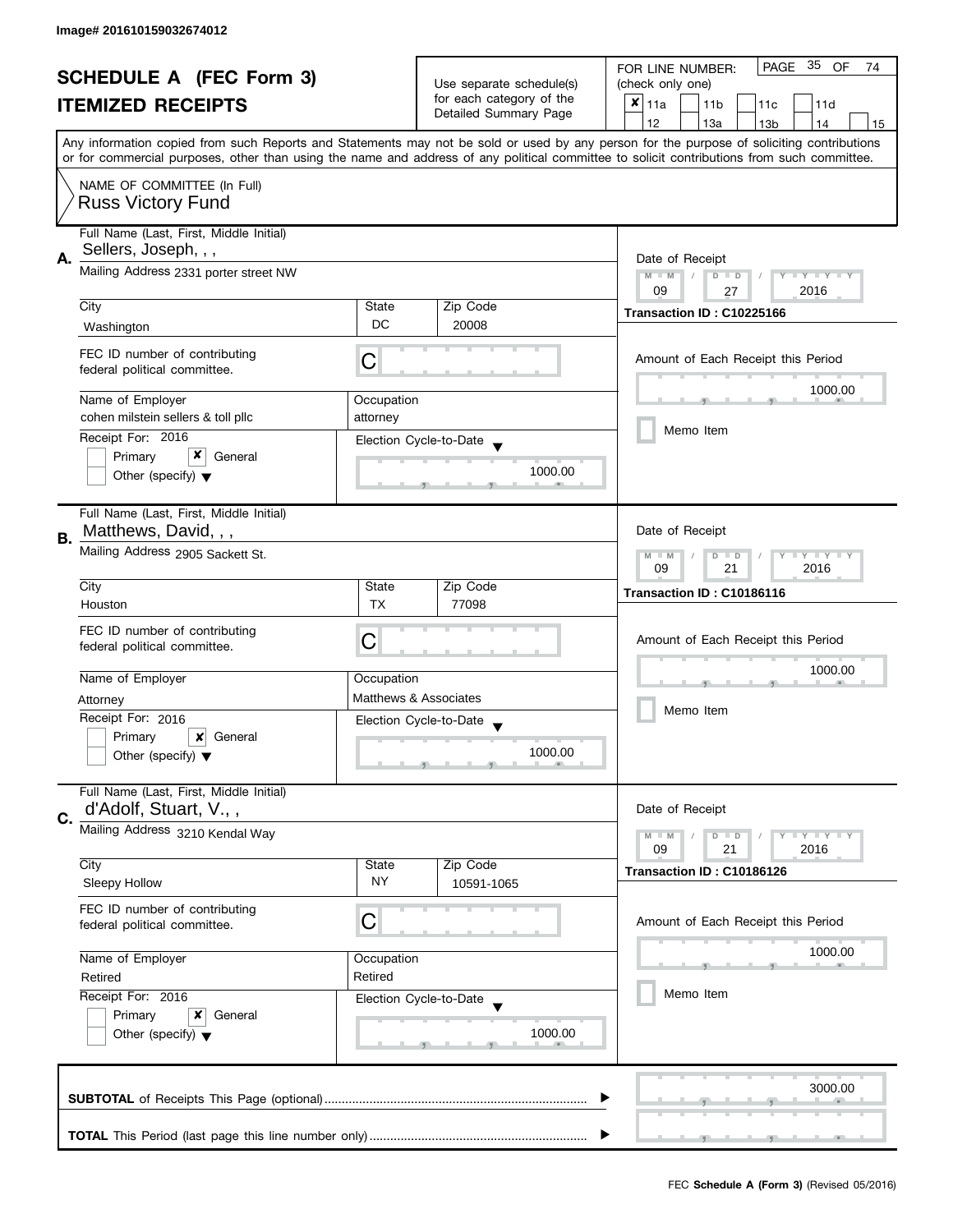| <b>SCHEDULE A (FEC Form 3)</b> |                                                                 | Use separate schedule(s)       | PAGE 36 OF<br>FOR LINE NUMBER:<br>74              |                                                                                                                                                                                                                                                                                         |  |  |
|--------------------------------|-----------------------------------------------------------------|--------------------------------|---------------------------------------------------|-----------------------------------------------------------------------------------------------------------------------------------------------------------------------------------------------------------------------------------------------------------------------------------------|--|--|
|                                |                                                                 |                                | (check only one)                                  |                                                                                                                                                                                                                                                                                         |  |  |
|                                | <b>ITEMIZED RECEIPTS</b>                                        |                                | for each category of the<br>Detailed Summary Page | $x _{11a}$<br>11 <sub>b</sub><br>11 <sub>c</sub><br>11d                                                                                                                                                                                                                                 |  |  |
|                                |                                                                 |                                |                                                   | 12<br>13a<br>13 <sub>b</sub><br>14<br>15                                                                                                                                                                                                                                                |  |  |
|                                |                                                                 |                                |                                                   | Any information copied from such Reports and Statements may not be sold or used by any person for the purpose of soliciting contributions<br>or for commercial purposes, other than using the name and address of any political committee to solicit contributions from such committee. |  |  |
|                                | NAME OF COMMITTEE (In Full)                                     |                                |                                                   |                                                                                                                                                                                                                                                                                         |  |  |
|                                | <b>Russ Victory Fund</b>                                        |                                |                                                   |                                                                                                                                                                                                                                                                                         |  |  |
|                                | Full Name (Last, First, Middle Initial)<br>Kinney, Douglas, , , |                                |                                                   |                                                                                                                                                                                                                                                                                         |  |  |
| А.                             | Mailing Address 920 E Deerpath Road                             |                                |                                                   | Date of Receipt<br>$M - M$<br>Y FY FY FY<br>$D$ $D$                                                                                                                                                                                                                                     |  |  |
|                                |                                                                 | 09<br>2016<br>15               |                                                   |                                                                                                                                                                                                                                                                                         |  |  |
|                                | City                                                            | State                          | Zip Code                                          | Transaction ID: C10225096                                                                                                                                                                                                                                                               |  |  |
|                                | Lake Forest                                                     | IL                             | 60045-2212                                        |                                                                                                                                                                                                                                                                                         |  |  |
|                                | FEC ID number of contributing<br>federal political committee.   | Ĉ                              |                                                   | Amount of Each Receipt this Period                                                                                                                                                                                                                                                      |  |  |
|                                | Name of Employer                                                | Occupation                     |                                                   | 1000.00                                                                                                                                                                                                                                                                                 |  |  |
|                                | Retired                                                         | Retired                        |                                                   | Memo Item                                                                                                                                                                                                                                                                               |  |  |
|                                | Receipt For: 2016<br>x<br>Primary<br>General                    |                                | Election Cycle-to-Date                            |                                                                                                                                                                                                                                                                                         |  |  |
|                                | Other (specify) $\blacktriangledown$                            |                                | 1000.00                                           |                                                                                                                                                                                                                                                                                         |  |  |
|                                | Full Name (Last, First, Middle Initial)                         |                                |                                                   |                                                                                                                                                                                                                                                                                         |  |  |
| В.                             | Khan, Shamus, , ,                                               |                                |                                                   | Date of Receipt                                                                                                                                                                                                                                                                         |  |  |
|                                | Mailing Address 368 W. 117th Street Apt 4A                      |                                |                                                   | $Y = Y + Y$<br>$D$ $D$<br>$M - M$<br>09<br>02<br>2016                                                                                                                                                                                                                                   |  |  |
|                                | City                                                            | State                          | Zip Code                                          | Transaction ID: C10225116                                                                                                                                                                                                                                                               |  |  |
|                                | New York                                                        | <b>NY</b>                      | 10026                                             |                                                                                                                                                                                                                                                                                         |  |  |
|                                | FEC ID number of contributing                                   |                                |                                                   |                                                                                                                                                                                                                                                                                         |  |  |
|                                | federal political committee.                                    | С                              |                                                   | Amount of Each Receipt this Period                                                                                                                                                                                                                                                      |  |  |
|                                |                                                                 |                                |                                                   | 500.00                                                                                                                                                                                                                                                                                  |  |  |
|                                |                                                                 | Name of Employer<br>Occupation |                                                   |                                                                                                                                                                                                                                                                                         |  |  |
|                                | Professor<br>Columbia University                                |                                |                                                   | Memo Item                                                                                                                                                                                                                                                                               |  |  |
|                                | Receipt For: 2016<br>Primary<br>x<br>General                    |                                | Election Cycle-to-Date                            |                                                                                                                                                                                                                                                                                         |  |  |
|                                | Other (specify) $\blacktriangledown$                            |                                | 500.00                                            |                                                                                                                                                                                                                                                                                         |  |  |
|                                |                                                                 |                                |                                                   |                                                                                                                                                                                                                                                                                         |  |  |
|                                | Full Name (Last, First, Middle Initial)                         |                                |                                                   | Date of Receipt                                                                                                                                                                                                                                                                         |  |  |
| C.                             |                                                                 | Baars, Jeffrey, , ,            |                                                   |                                                                                                                                                                                                                                                                                         |  |  |
|                                | Mailing Address 170 Winthrop Street                             |                                |                                                   | $M - M$<br>$Y - Y - Y$<br>$D$ $D$<br>09<br>2016<br>10                                                                                                                                                                                                                                   |  |  |
|                                | City                                                            | State                          | Zip Code                                          |                                                                                                                                                                                                                                                                                         |  |  |
|                                | Winthrop                                                        | <b>MA</b>                      | 02152                                             | Transaction ID: C10225136                                                                                                                                                                                                                                                               |  |  |
|                                | FEC ID number of contributing                                   |                                |                                                   |                                                                                                                                                                                                                                                                                         |  |  |
|                                | С<br>federal political committee.                               |                                |                                                   | Amount of Each Receipt this Period                                                                                                                                                                                                                                                      |  |  |
|                                | Name of Employer<br>Occupation                                  |                                |                                                   | 500.00                                                                                                                                                                                                                                                                                  |  |  |
|                                | Self-Employed                                                   |                                | <b>President Retail Hardware</b>                  |                                                                                                                                                                                                                                                                                         |  |  |
|                                | Receipt For: 2016                                               |                                | Election Cycle-to-Date                            | Memo Item                                                                                                                                                                                                                                                                               |  |  |
|                                | Primary<br>x<br>General<br>Other (specify) $\blacktriangledown$ |                                |                                                   |                                                                                                                                                                                                                                                                                         |  |  |
|                                |                                                                 |                                | 500.00                                            |                                                                                                                                                                                                                                                                                         |  |  |
|                                |                                                                 |                                |                                                   |                                                                                                                                                                                                                                                                                         |  |  |
|                                |                                                                 | 2000.00                        |                                                   |                                                                                                                                                                                                                                                                                         |  |  |
|                                |                                                                 |                                |                                                   |                                                                                                                                                                                                                                                                                         |  |  |
|                                |                                                                 |                                |                                                   |                                                                                                                                                                                                                                                                                         |  |  |
|                                |                                                                 |                                |                                                   |                                                                                                                                                                                                                                                                                         |  |  |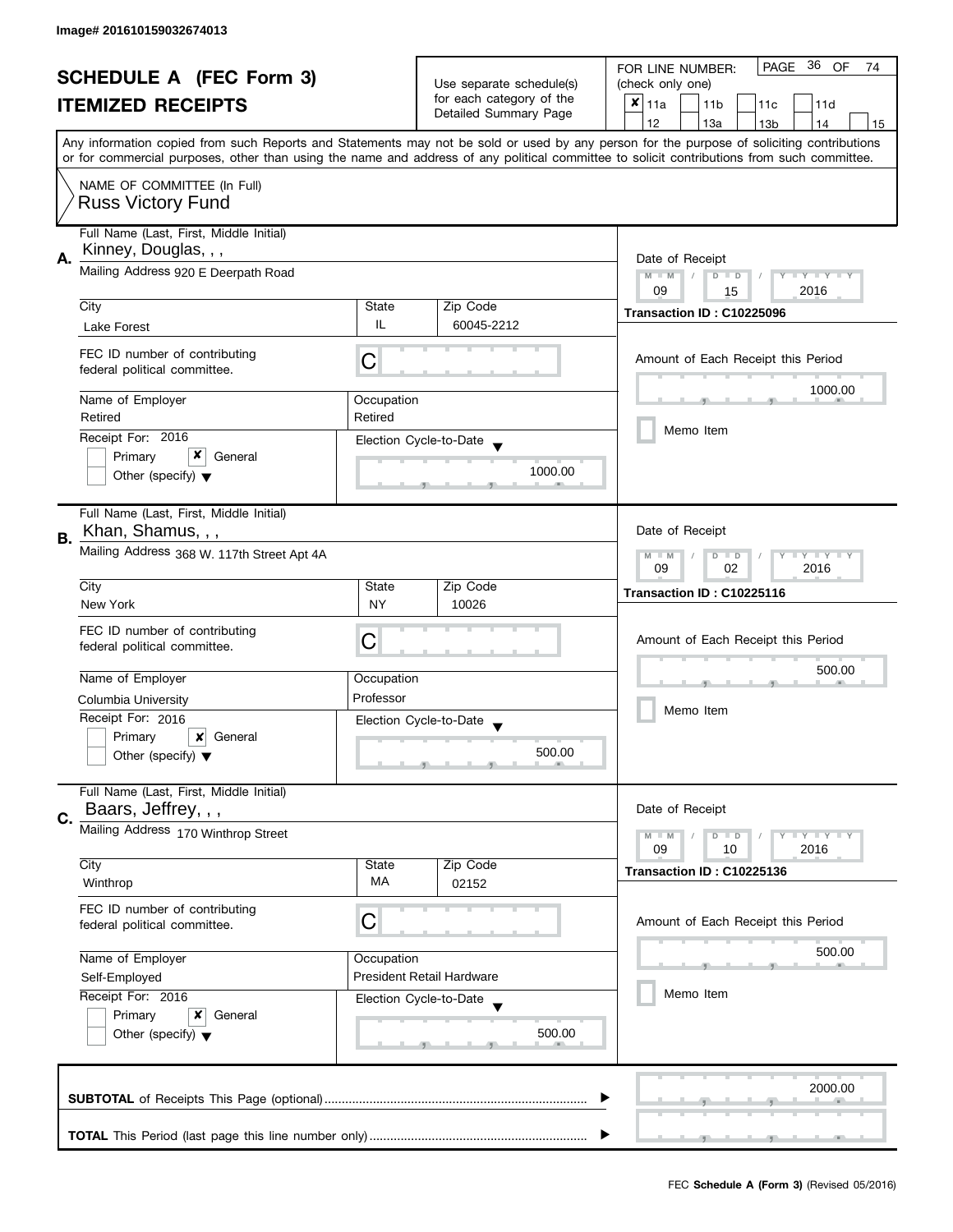|    | <b>SCHEDULE A (FEC Form 3)</b><br><b>ITEMIZED RECEIPTS</b>                                                                       |                                  | Use separate schedule(s)<br>for each category of the<br>Detailed Summary Page | PAGE 37 OF<br>FOR LINE NUMBER:<br>74<br>(check only one)<br>$\mathsf{x}$<br>11a<br>11 <sub>b</sub><br>11c<br>11d<br>12<br>13a<br>13 <sub>b</sub><br>14<br>15                                                                                                                            |  |  |  |  |
|----|----------------------------------------------------------------------------------------------------------------------------------|----------------------------------|-------------------------------------------------------------------------------|-----------------------------------------------------------------------------------------------------------------------------------------------------------------------------------------------------------------------------------------------------------------------------------------|--|--|--|--|
|    | NAME OF COMMITTEE (In Full)<br><b>Russ Victory Fund</b>                                                                          |                                  |                                                                               | Any information copied from such Reports and Statements may not be sold or used by any person for the purpose of soliciting contributions<br>or for commercial purposes, other than using the name and address of any political committee to solicit contributions from such committee. |  |  |  |  |
| А. | Full Name (Last, First, Middle Initial)<br>Orange, Wendy, , ,<br>Mailing Address 1434 Jefferson Ave<br>City                      | State                            | Zip Code                                                                      | Date of Receipt<br>Y TY TY TY<br>$M - M$<br>$D$ $D$<br>2016<br>09<br>13<br>Transaction ID: C10225146                                                                                                                                                                                    |  |  |  |  |
|    | Miami Beach<br>FEC ID number of contributing<br>federal political committee.<br>Name of Employer<br>Self Employed                | FL.<br>С<br>Occupation<br>Writer | 33139                                                                         | Amount of Each Receipt this Period<br>2000.00                                                                                                                                                                                                                                           |  |  |  |  |
|    | Receipt For: 2016<br>Primary<br>General<br>Other (specify) $\blacktriangledown$<br>Full Name (Last, First, Middle Initial)       |                                  | Election Cycle-to-Date<br>2000.00                                             | Memo Item                                                                                                                                                                                                                                                                               |  |  |  |  |
| В. | Ansin, Ronald, , ,<br>Mailing Address 132 Littleton Rd<br>City                                                                   | State                            | Zip Code                                                                      | Date of Receipt<br>$Y - Y - Y - Y - Y$<br>$M - M$<br>$D$ $D$<br>09<br>20<br>2016<br>Transaction ID: C10225156                                                                                                                                                                           |  |  |  |  |
|    | Harvard<br>FEC ID number of contributing<br>federal political committee.<br>Name of Employer                                     | MA<br>С<br>Occupation            | 01451-1426                                                                    | Amount of Each Receipt this Period<br>10000.00                                                                                                                                                                                                                                          |  |  |  |  |
|    | Retired<br>Receipt For: 2016<br>Primary<br>$\boldsymbol{x}$<br>General<br>Other (specify) $\blacktriangledown$                   | Retired                          | Election Cycle-to-Date<br>10000.00                                            | Memo Item                                                                                                                                                                                                                                                                               |  |  |  |  |
| C. | Full Name (Last, First, Middle Initial)<br>Kaplan, Woody, , ,<br>Mailing Address 2 Commonwealth Avenue<br>City                   | State                            | Zip Code                                                                      | Date of Receipt<br>Y TY TY TY<br>$M - M$<br>$D$ $D$<br>2016<br>09<br>30<br>Transaction ID: C10225186                                                                                                                                                                                    |  |  |  |  |
|    | <b>Boston</b><br>FEC ID number of contributing<br>federal political committee.                                                   | MA<br>С                          | 02116                                                                         | Amount of Each Receipt this Period                                                                                                                                                                                                                                                      |  |  |  |  |
|    | Name of Employer<br>Civil Liberties List<br>Receipt For: 2016<br>Primary<br>x<br>General<br>Other (specify) $\blacktriangledown$ | Occupation<br>Provocateur        | Election Cycle-to-Date<br>2600.00                                             | 2600.00<br>Memo Item                                                                                                                                                                                                                                                                    |  |  |  |  |
|    |                                                                                                                                  |                                  |                                                                               | 14600.00                                                                                                                                                                                                                                                                                |  |  |  |  |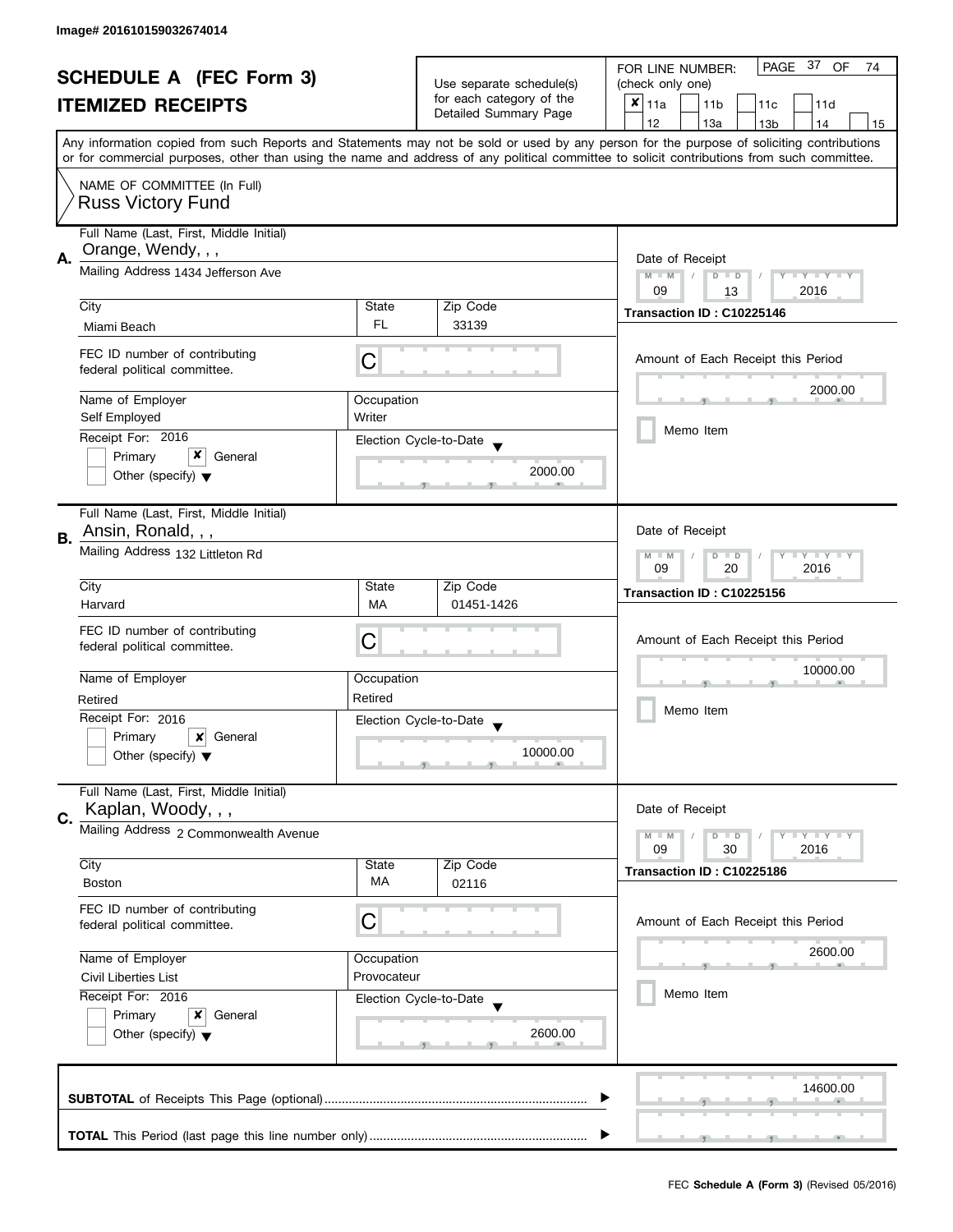| <b>SCHEDULE A (FEC Form 3)</b><br><b>ITEMIZED RECEIPTS</b> |                                                                                                                          |                                                   | 38<br>PAGE<br>OF<br>FOR LINE NUMBER:<br>74  |                                                                                                                                            |  |  |  |  |
|------------------------------------------------------------|--------------------------------------------------------------------------------------------------------------------------|---------------------------------------------------|---------------------------------------------|--------------------------------------------------------------------------------------------------------------------------------------------|--|--|--|--|
|                                                            |                                                                                                                          | Use separate schedule(s)                          | (check only one)                            |                                                                                                                                            |  |  |  |  |
|                                                            |                                                                                                                          | for each category of the<br>Detailed Summary Page | $x _{11a}$<br>11 <sub>b</sub><br>11c<br>11d |                                                                                                                                            |  |  |  |  |
|                                                            |                                                                                                                          |                                                   | 12<br>13a<br>13 <sub>b</sub><br>14<br>15    |                                                                                                                                            |  |  |  |  |
|                                                            |                                                                                                                          |                                                   |                                             | Any information copied from such Reports and Statements may not be sold or used by any person for the purpose of soliciting contributions  |  |  |  |  |
|                                                            |                                                                                                                          |                                                   |                                             | or for commercial purposes, other than using the name and address of any political committee to solicit contributions from such committee. |  |  |  |  |
|                                                            |                                                                                                                          |                                                   |                                             |                                                                                                                                            |  |  |  |  |
|                                                            | NAME OF COMMITTEE (In Full)                                                                                              |                                                   |                                             |                                                                                                                                            |  |  |  |  |
|                                                            | <b>Russ Victory Fund</b>                                                                                                 |                                                   |                                             |                                                                                                                                            |  |  |  |  |
|                                                            |                                                                                                                          |                                                   |                                             |                                                                                                                                            |  |  |  |  |
|                                                            | Full Name (Last, First, Middle Initial)                                                                                  |                                                   |                                             |                                                                                                                                            |  |  |  |  |
| А.                                                         | Berzin, Steven, , ,                                                                                                      |                                                   |                                             | Date of Receipt                                                                                                                            |  |  |  |  |
|                                                            | Mailing Address 137 W. 74th Street                                                                                       |                                                   |                                             | $M - M$<br>$D$ $D$<br>Y I Y I Y I Y<br>$\sqrt{2}$                                                                                          |  |  |  |  |
|                                                            |                                                                                                                          |                                                   |                                             | 08<br>2016<br>31                                                                                                                           |  |  |  |  |
|                                                            | City                                                                                                                     | State                                             | Zip Code                                    | Transaction ID: C10158536                                                                                                                  |  |  |  |  |
|                                                            | New York                                                                                                                 | NY                                                | 10023                                       |                                                                                                                                            |  |  |  |  |
|                                                            |                                                                                                                          |                                                   |                                             |                                                                                                                                            |  |  |  |  |
|                                                            | FEC ID number of contributing                                                                                            | С                                                 |                                             | Amount of Each Receipt this Period                                                                                                         |  |  |  |  |
|                                                            | federal political committee.                                                                                             |                                                   |                                             |                                                                                                                                            |  |  |  |  |
|                                                            |                                                                                                                          |                                                   |                                             | 10000.00                                                                                                                                   |  |  |  |  |
|                                                            | Name of Employer                                                                                                         | Occupation                                        |                                             |                                                                                                                                            |  |  |  |  |
|                                                            | Private Investor                                                                                                         | Retired                                           |                                             | Memo Item                                                                                                                                  |  |  |  |  |
|                                                            | Receipt For: 2016                                                                                                        |                                                   | Election Cycle-to-Date                      |                                                                                                                                            |  |  |  |  |
|                                                            | x<br>Primary<br>General                                                                                                  |                                                   |                                             |                                                                                                                                            |  |  |  |  |
|                                                            | Other (specify) $\blacktriangledown$                                                                                     |                                                   | 10000.00                                    |                                                                                                                                            |  |  |  |  |
|                                                            |                                                                                                                          |                                                   |                                             |                                                                                                                                            |  |  |  |  |
|                                                            | Full Name (Last, First, Middle Initial)                                                                                  |                                                   |                                             |                                                                                                                                            |  |  |  |  |
|                                                            | Fernbach MD MPH, Harvey, , ,                                                                                             |                                                   |                                             | Date of Receipt                                                                                                                            |  |  |  |  |
| В.                                                         |                                                                                                                          |                                                   |                                             |                                                                                                                                            |  |  |  |  |
|                                                            | Mailing Address 8600 Split Oak Circle                                                                                    |                                                   |                                             | $Y - Y - I$<br>$-M$<br>D<br>$\Box$                                                                                                         |  |  |  |  |
|                                                            |                                                                                                                          |                                                   |                                             | 09<br>21<br>2016                                                                                                                           |  |  |  |  |
|                                                            | City                                                                                                                     | State                                             | Zip Code                                    | Transaction ID: C10186127                                                                                                                  |  |  |  |  |
|                                                            | <b>Bethesda</b>                                                                                                          | <b>MD</b>                                         | 20817                                       |                                                                                                                                            |  |  |  |  |
|                                                            | FEC ID number of contributing                                                                                            |                                                   |                                             |                                                                                                                                            |  |  |  |  |
|                                                            | federal political committee.                                                                                             | C                                                 |                                             | Amount of Each Receipt this Period                                                                                                         |  |  |  |  |
|                                                            |                                                                                                                          |                                                   |                                             |                                                                                                                                            |  |  |  |  |
|                                                            | Name of Employer                                                                                                         | Occupation                                        |                                             | 1200.00                                                                                                                                    |  |  |  |  |
|                                                            | self                                                                                                                     | physician                                         |                                             | Memo Item                                                                                                                                  |  |  |  |  |
|                                                            | Receipt For: 2016                                                                                                        |                                                   |                                             |                                                                                                                                            |  |  |  |  |
|                                                            |                                                                                                                          |                                                   | Election Cycle-to-Date                      |                                                                                                                                            |  |  |  |  |
|                                                            | Primary<br>×<br>General                                                                                                  |                                                   | 2610.00                                     |                                                                                                                                            |  |  |  |  |
|                                                            | Other (specify) $\blacktriangledown$                                                                                     |                                                   |                                             |                                                                                                                                            |  |  |  |  |
|                                                            |                                                                                                                          |                                                   |                                             |                                                                                                                                            |  |  |  |  |
|                                                            | Full Name (Last, First, Middle Initial)                                                                                  |                                                   |                                             |                                                                                                                                            |  |  |  |  |
| C.                                                         | Earls, Mary, , ,                                                                                                         |                                                   |                                             | Date of Receipt                                                                                                                            |  |  |  |  |
|                                                            | Mailing Address 16 farrar street                                                                                         |                                                   |                                             | $M - M$<br>$Y \perp Y \perp Y$<br>$\overline{D}$<br>$\blacksquare$                                                                         |  |  |  |  |
|                                                            |                                                                                                                          |                                                   |                                             | 09<br>2016<br>10                                                                                                                           |  |  |  |  |
|                                                            | City                                                                                                                     | State                                             | Zip Code                                    | Transaction ID: C10225137                                                                                                                  |  |  |  |  |
|                                                            | cambridge                                                                                                                | <b>MA</b>                                         | 02138                                       |                                                                                                                                            |  |  |  |  |
|                                                            |                                                                                                                          |                                                   |                                             |                                                                                                                                            |  |  |  |  |
|                                                            | FEC ID number of contributing                                                                                            | C                                                 |                                             | Amount of Each Receipt this Period                                                                                                         |  |  |  |  |
|                                                            | federal political committee.                                                                                             |                                                   |                                             |                                                                                                                                            |  |  |  |  |
|                                                            | Name of Employer<br>Occupation<br>Professor<br><b>Harvard University</b><br>Receipt For: 2016<br>Primary<br>x<br>General |                                                   |                                             | 1000.00                                                                                                                                    |  |  |  |  |
|                                                            |                                                                                                                          |                                                   |                                             |                                                                                                                                            |  |  |  |  |
|                                                            |                                                                                                                          |                                                   |                                             |                                                                                                                                            |  |  |  |  |
|                                                            |                                                                                                                          |                                                   | Election Cycle-to-Date                      | Memo Item                                                                                                                                  |  |  |  |  |
|                                                            |                                                                                                                          |                                                   |                                             |                                                                                                                                            |  |  |  |  |
|                                                            | Other (specify) $\blacktriangledown$                                                                                     |                                                   | 1000.00                                     |                                                                                                                                            |  |  |  |  |
|                                                            |                                                                                                                          |                                                   |                                             |                                                                                                                                            |  |  |  |  |
|                                                            |                                                                                                                          |                                                   |                                             |                                                                                                                                            |  |  |  |  |
|                                                            |                                                                                                                          |                                                   |                                             | 12200.00                                                                                                                                   |  |  |  |  |
|                                                            |                                                                                                                          |                                                   |                                             |                                                                                                                                            |  |  |  |  |
|                                                            |                                                                                                                          |                                                   |                                             |                                                                                                                                            |  |  |  |  |
|                                                            |                                                                                                                          |                                                   |                                             |                                                                                                                                            |  |  |  |  |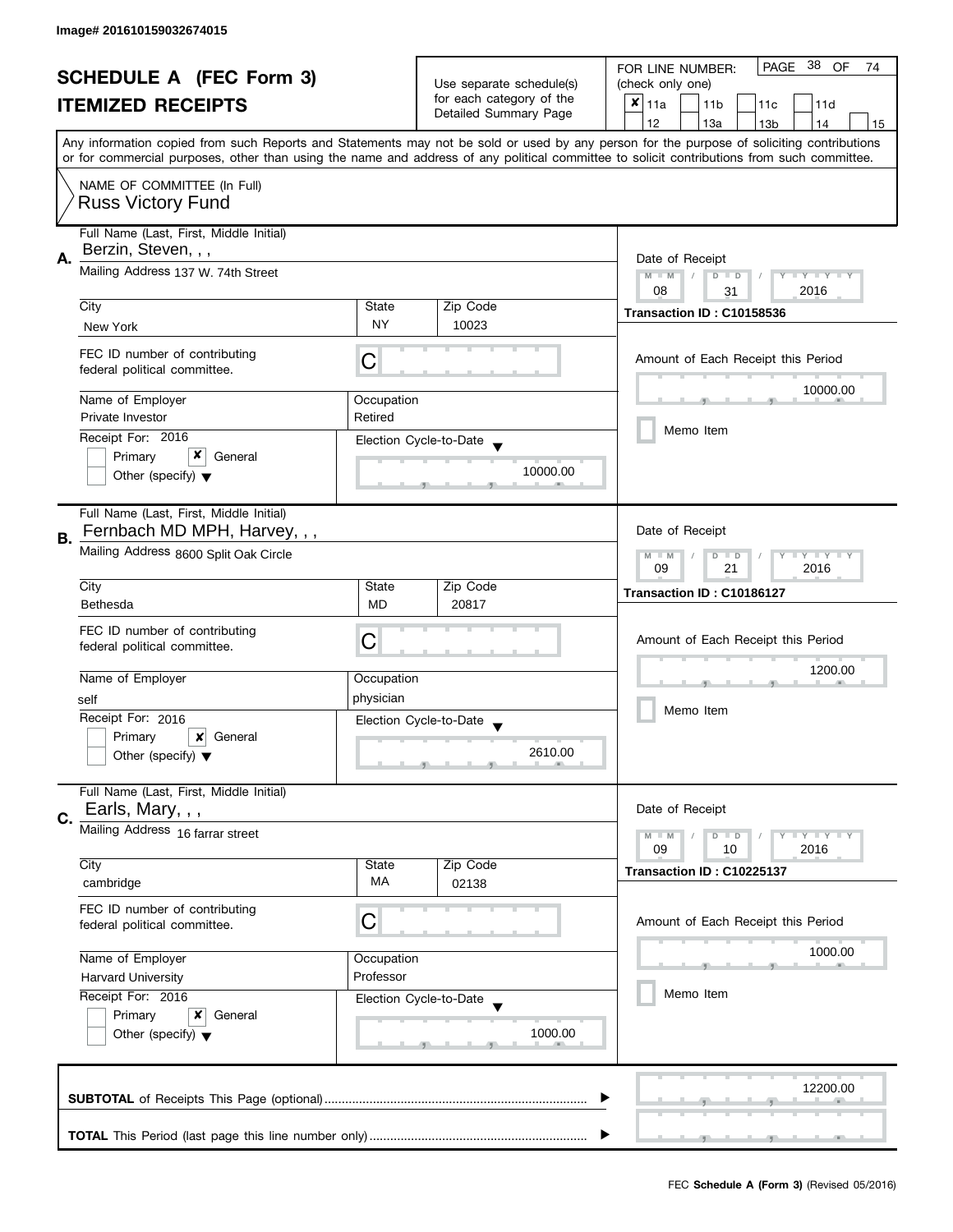| <b>SCHEDULE A (FEC Form 3)</b> |                                                                                                           |                                                      | -39<br>PAGE<br>OF<br>FOR LINE NUMBER:<br>74 |                                                                                                                                                                                                                                                                                         |  |  |  |  |  |
|--------------------------------|-----------------------------------------------------------------------------------------------------------|------------------------------------------------------|---------------------------------------------|-----------------------------------------------------------------------------------------------------------------------------------------------------------------------------------------------------------------------------------------------------------------------------------------|--|--|--|--|--|
| <b>ITEMIZED RECEIPTS</b>       |                                                                                                           | Use separate schedule(s)<br>for each category of the | (check only one)                            |                                                                                                                                                                                                                                                                                         |  |  |  |  |  |
|                                |                                                                                                           | Detailed Summary Page                                | $x _{11a}$<br>11 <sub>b</sub><br>11c<br>11d |                                                                                                                                                                                                                                                                                         |  |  |  |  |  |
|                                |                                                                                                           |                                                      |                                             | 12<br>13a<br>14<br>13 <sub>b</sub><br>15                                                                                                                                                                                                                                                |  |  |  |  |  |
|                                |                                                                                                           |                                                      |                                             | Any information copied from such Reports and Statements may not be sold or used by any person for the purpose of soliciting contributions<br>or for commercial purposes, other than using the name and address of any political committee to solicit contributions from such committee. |  |  |  |  |  |
|                                |                                                                                                           |                                                      |                                             |                                                                                                                                                                                                                                                                                         |  |  |  |  |  |
|                                | NAME OF COMMITTEE (In Full)                                                                               |                                                      |                                             |                                                                                                                                                                                                                                                                                         |  |  |  |  |  |
|                                | <b>Russ Victory Fund</b>                                                                                  |                                                      |                                             |                                                                                                                                                                                                                                                                                         |  |  |  |  |  |
|                                | Full Name (Last, First, Middle Initial)                                                                   |                                                      |                                             |                                                                                                                                                                                                                                                                                         |  |  |  |  |  |
|                                | Ho Chunk National Tribal Operations Account                                                               |                                                      |                                             |                                                                                                                                                                                                                                                                                         |  |  |  |  |  |
| А.                             | Mailing Address PO Box 640                                                                                |                                                      |                                             | Date of Receipt                                                                                                                                                                                                                                                                         |  |  |  |  |  |
|                                |                                                                                                           |                                                      |                                             | Y TY TY TY<br>$M - M$<br>$D$ $D$                                                                                                                                                                                                                                                        |  |  |  |  |  |
|                                | City                                                                                                      | State                                                | Zip Code                                    | 09<br>2016<br>23                                                                                                                                                                                                                                                                        |  |  |  |  |  |
|                                | <b>Black River Falls</b>                                                                                  | WI                                                   | 54615                                       | Transaction ID: C10225087                                                                                                                                                                                                                                                               |  |  |  |  |  |
|                                |                                                                                                           |                                                      |                                             |                                                                                                                                                                                                                                                                                         |  |  |  |  |  |
|                                | FEC ID number of contributing                                                                             | C                                                    |                                             | Amount of Each Receipt this Period                                                                                                                                                                                                                                                      |  |  |  |  |  |
|                                | federal political committee.                                                                              |                                                      |                                             |                                                                                                                                                                                                                                                                                         |  |  |  |  |  |
|                                | Name of Employer                                                                                          | Occupation                                           |                                             | 5000.00                                                                                                                                                                                                                                                                                 |  |  |  |  |  |
|                                |                                                                                                           |                                                      |                                             |                                                                                                                                                                                                                                                                                         |  |  |  |  |  |
|                                | Receipt For: 2016                                                                                         |                                                      | Election Cycle-to-Date                      | Memo Item                                                                                                                                                                                                                                                                               |  |  |  |  |  |
|                                | x<br>Primary<br>General                                                                                   |                                                      |                                             |                                                                                                                                                                                                                                                                                         |  |  |  |  |  |
|                                | Other (specify) $\blacktriangledown$                                                                      |                                                      | 5000.00                                     |                                                                                                                                                                                                                                                                                         |  |  |  |  |  |
|                                |                                                                                                           |                                                      |                                             |                                                                                                                                                                                                                                                                                         |  |  |  |  |  |
|                                | Full Name (Last, First, Middle Initial)                                                                   |                                                      |                                             |                                                                                                                                                                                                                                                                                         |  |  |  |  |  |
| В.                             | Maguire, Gregory, , ,                                                                                     |                                                      |                                             | Date of Receipt                                                                                                                                                                                                                                                                         |  |  |  |  |  |
|                                | Mailing Address 63 Upland Rd                                                                              |                                                      |                                             | Y I Y I Y I Y<br>$M - M$<br>$D$ $D$                                                                                                                                                                                                                                                     |  |  |  |  |  |
|                                |                                                                                                           | 09<br>12<br>2016                                     |                                             |                                                                                                                                                                                                                                                                                         |  |  |  |  |  |
|                                | City                                                                                                      | State                                                | Zip Code                                    | Transaction ID: C10225097                                                                                                                                                                                                                                                               |  |  |  |  |  |
|                                | Concord                                                                                                   | MA                                                   | 01742                                       |                                                                                                                                                                                                                                                                                         |  |  |  |  |  |
|                                | FEC ID number of contributing                                                                             | C                                                    |                                             | Amount of Each Receipt this Period                                                                                                                                                                                                                                                      |  |  |  |  |  |
|                                | federal political committee.                                                                              |                                                      |                                             |                                                                                                                                                                                                                                                                                         |  |  |  |  |  |
|                                | Name of Employer                                                                                          | Occupation                                           |                                             | 1000.00                                                                                                                                                                                                                                                                                 |  |  |  |  |  |
|                                | Self-Employed                                                                                             | Writer                                               |                                             | Memo Item                                                                                                                                                                                                                                                                               |  |  |  |  |  |
|                                | Receipt For: 2016                                                                                         |                                                      | Election Cycle-to-Date                      |                                                                                                                                                                                                                                                                                         |  |  |  |  |  |
|                                | Primary<br>×<br>General                                                                                   |                                                      |                                             |                                                                                                                                                                                                                                                                                         |  |  |  |  |  |
|                                | Other (specify) $\blacktriangledown$                                                                      |                                                      | 1000.00                                     |                                                                                                                                                                                                                                                                                         |  |  |  |  |  |
|                                |                                                                                                           |                                                      |                                             |                                                                                                                                                                                                                                                                                         |  |  |  |  |  |
|                                | Full Name (Last, First, Middle Initial)                                                                   |                                                      |                                             |                                                                                                                                                                                                                                                                                         |  |  |  |  |  |
| C.                             | Yttre, Nancy, D.,,                                                                                        |                                                      |                                             | Date of Receipt                                                                                                                                                                                                                                                                         |  |  |  |  |  |
|                                | Mailing Address 13485 Burlawn Parkway                                                                     |                                                      |                                             | $\bot$ $\gamma$ $\bot$ $\gamma$ $\bot$ $\gamma$<br>$M - M$<br>$D$ $D$                                                                                                                                                                                                                   |  |  |  |  |  |
|                                | City                                                                                                      | State                                                | Zip Code                                    | 09<br>30<br>2016                                                                                                                                                                                                                                                                        |  |  |  |  |  |
|                                | <b>Brookfield</b>                                                                                         | WI                                                   | 53005                                       | Transaction ID: C10225107                                                                                                                                                                                                                                                               |  |  |  |  |  |
|                                |                                                                                                           |                                                      |                                             |                                                                                                                                                                                                                                                                                         |  |  |  |  |  |
|                                | FEC ID number of contributing<br>federal political committee.                                             | C                                                    |                                             | Amount of Each Receipt this Period                                                                                                                                                                                                                                                      |  |  |  |  |  |
|                                |                                                                                                           |                                                      |                                             |                                                                                                                                                                                                                                                                                         |  |  |  |  |  |
|                                | Name of Employer<br>Occupation<br>retired teacher<br>none<br>Receipt For: 2016<br>Primary<br>x<br>General |                                                      |                                             | 2700.00                                                                                                                                                                                                                                                                                 |  |  |  |  |  |
|                                |                                                                                                           |                                                      |                                             |                                                                                                                                                                                                                                                                                         |  |  |  |  |  |
|                                |                                                                                                           |                                                      | Election Cycle-to-Date                      | Memo Item                                                                                                                                                                                                                                                                               |  |  |  |  |  |
|                                |                                                                                                           |                                                      |                                             |                                                                                                                                                                                                                                                                                         |  |  |  |  |  |
|                                | Other (specify) $\blacktriangledown$                                                                      |                                                      | 2700.00                                     |                                                                                                                                                                                                                                                                                         |  |  |  |  |  |
|                                |                                                                                                           |                                                      |                                             |                                                                                                                                                                                                                                                                                         |  |  |  |  |  |
|                                |                                                                                                           |                                                      |                                             | 8700.00                                                                                                                                                                                                                                                                                 |  |  |  |  |  |
|                                |                                                                                                           |                                                      |                                             |                                                                                                                                                                                                                                                                                         |  |  |  |  |  |
|                                |                                                                                                           |                                                      |                                             |                                                                                                                                                                                                                                                                                         |  |  |  |  |  |
|                                |                                                                                                           |                                                      |                                             |                                                                                                                                                                                                                                                                                         |  |  |  |  |  |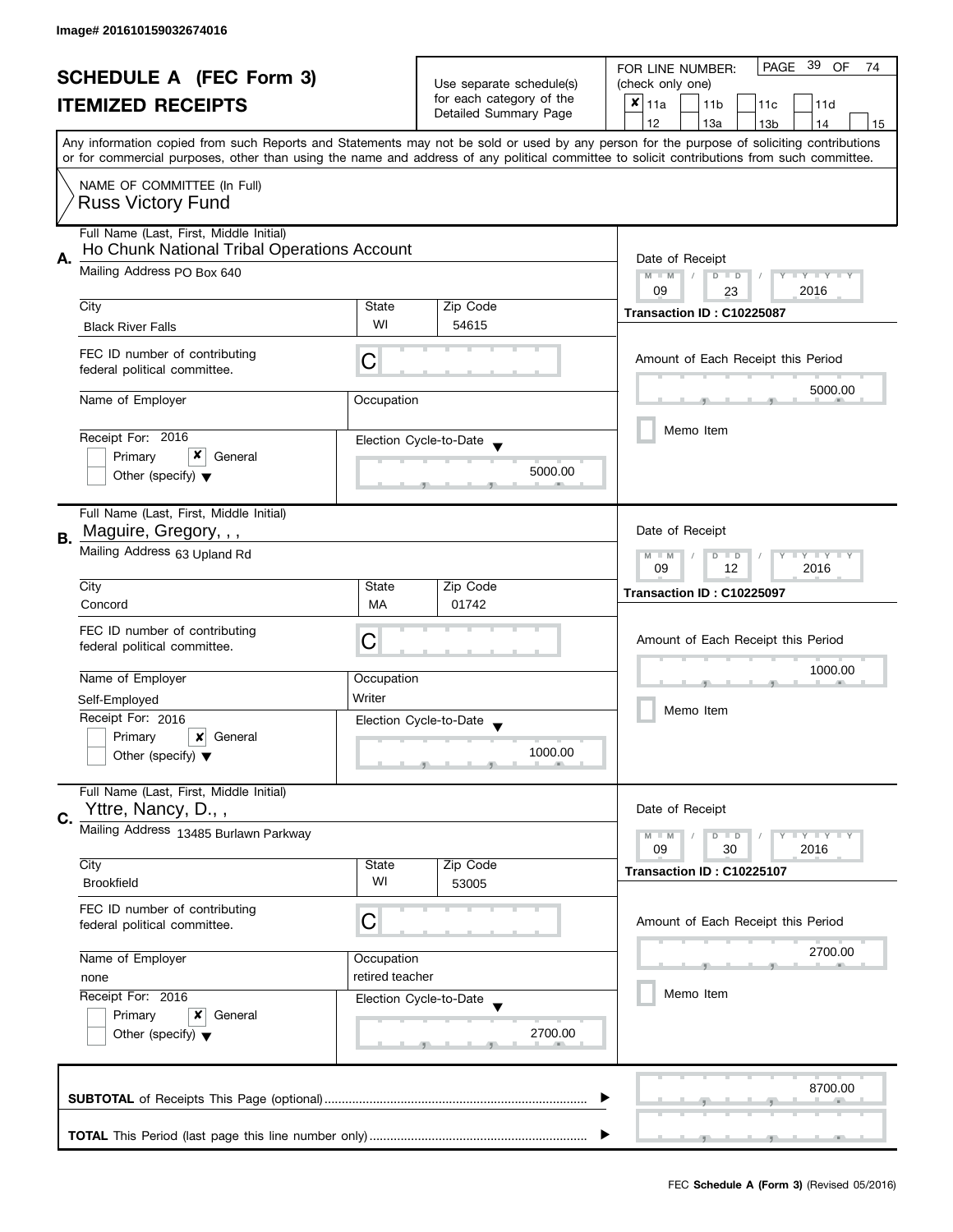| <b>SCHEDULE A (FEC Form 3)</b> |                                                                                                                                               |                                                   | 40<br>PAGE<br>OF<br>FOR LINE NUMBER:<br>74  |                                                                                                                                            |  |  |  |  |  |
|--------------------------------|-----------------------------------------------------------------------------------------------------------------------------------------------|---------------------------------------------------|---------------------------------------------|--------------------------------------------------------------------------------------------------------------------------------------------|--|--|--|--|--|
| <b>ITEMIZED RECEIPTS</b>       |                                                                                                                                               | Use separate schedule(s)                          | (check only one)                            |                                                                                                                                            |  |  |  |  |  |
|                                |                                                                                                                                               | for each category of the<br>Detailed Summary Page | $x _{11a}$<br>11 <sub>b</sub><br>11c<br>11d |                                                                                                                                            |  |  |  |  |  |
|                                |                                                                                                                                               |                                                   |                                             | 12<br>13a<br>13 <sub>b</sub><br>14<br>15                                                                                                   |  |  |  |  |  |
|                                |                                                                                                                                               |                                                   |                                             | Any information copied from such Reports and Statements may not be sold or used by any person for the purpose of soliciting contributions  |  |  |  |  |  |
|                                |                                                                                                                                               |                                                   |                                             | or for commercial purposes, other than using the name and address of any political committee to solicit contributions from such committee. |  |  |  |  |  |
|                                | NAME OF COMMITTEE (In Full)                                                                                                                   |                                                   |                                             |                                                                                                                                            |  |  |  |  |  |
|                                | <b>Russ Victory Fund</b>                                                                                                                      |                                                   |                                             |                                                                                                                                            |  |  |  |  |  |
|                                |                                                                                                                                               |                                                   |                                             |                                                                                                                                            |  |  |  |  |  |
|                                | Full Name (Last, First, Middle Initial)                                                                                                       |                                                   |                                             |                                                                                                                                            |  |  |  |  |  |
| А.                             | Oechsli, Christopher, , ,                                                                                                                     |                                                   |                                             | Date of Receipt                                                                                                                            |  |  |  |  |  |
|                                | Mailing Address 145 West 17th Street Apt. #6W                                                                                                 |                                                   |                                             | $M - M$<br>$\sqrt{2}$<br>$D$ $D$<br>$Y = Y = Y + Y$                                                                                        |  |  |  |  |  |
|                                |                                                                                                                                               |                                                   |                                             | 09<br>2016<br>07                                                                                                                           |  |  |  |  |  |
|                                | City                                                                                                                                          | State                                             | Zip Code                                    | Transaction ID: C10225127                                                                                                                  |  |  |  |  |  |
|                                | New York                                                                                                                                      | <b>NY</b>                                         | 10011                                       |                                                                                                                                            |  |  |  |  |  |
|                                | FEC ID number of contributing                                                                                                                 |                                                   |                                             |                                                                                                                                            |  |  |  |  |  |
|                                | federal political committee.                                                                                                                  | С                                                 |                                             | Amount of Each Receipt this Period                                                                                                         |  |  |  |  |  |
|                                |                                                                                                                                               |                                                   |                                             | 5400.00                                                                                                                                    |  |  |  |  |  |
|                                | Name of Employer                                                                                                                              | Occupation                                        |                                             |                                                                                                                                            |  |  |  |  |  |
|                                | <b>Atlantic Philanthropies</b>                                                                                                                | CEO                                               |                                             | Memo Item                                                                                                                                  |  |  |  |  |  |
|                                | Receipt For: 2016                                                                                                                             |                                                   | Election Cycle-to-Date                      |                                                                                                                                            |  |  |  |  |  |
|                                | x<br>Primary<br>General                                                                                                                       |                                                   |                                             |                                                                                                                                            |  |  |  |  |  |
|                                | Other (specify) $\blacktriangledown$                                                                                                          |                                                   | 5400.00                                     |                                                                                                                                            |  |  |  |  |  |
|                                |                                                                                                                                               |                                                   |                                             |                                                                                                                                            |  |  |  |  |  |
|                                | Full Name (Last, First, Middle Initial)                                                                                                       |                                                   |                                             |                                                                                                                                            |  |  |  |  |  |
| В.                             | Zubrensky, Ruth, J.,,                                                                                                                         |                                                   |                                             | Date of Receipt                                                                                                                            |  |  |  |  |  |
|                                | Mailing Address 3404 N Summit Ave                                                                                                             |                                                   |                                             | $Y = Y = Y$<br>$M - M$<br>D<br>$\Box$                                                                                                      |  |  |  |  |  |
|                                |                                                                                                                                               | 09<br>13<br>2016                                  |                                             |                                                                                                                                            |  |  |  |  |  |
|                                | City                                                                                                                                          | State                                             | Zip Code                                    | Transaction ID: C10225147                                                                                                                  |  |  |  |  |  |
|                                | Milwaukee                                                                                                                                     | WI                                                | 53211-2931                                  |                                                                                                                                            |  |  |  |  |  |
|                                | FEC ID number of contributing                                                                                                                 |                                                   |                                             |                                                                                                                                            |  |  |  |  |  |
|                                | federal political committee.                                                                                                                  | C                                                 |                                             | Amount of Each Receipt this Period                                                                                                         |  |  |  |  |  |
|                                |                                                                                                                                               |                                                   |                                             | 1000.00                                                                                                                                    |  |  |  |  |  |
|                                | Name of Employer                                                                                                                              | Occupation                                        |                                             |                                                                                                                                            |  |  |  |  |  |
|                                | N/A                                                                                                                                           | Retired                                           |                                             |                                                                                                                                            |  |  |  |  |  |
|                                | Receipt For: 2016                                                                                                                             |                                                   | Election Cycle-to-Date                      | Memo Item                                                                                                                                  |  |  |  |  |  |
|                                | Primary<br>x<br>General                                                                                                                       |                                                   |                                             |                                                                                                                                            |  |  |  |  |  |
|                                | Other (specify) $\blacktriangledown$                                                                                                          |                                                   | 1000.00                                     |                                                                                                                                            |  |  |  |  |  |
|                                |                                                                                                                                               |                                                   |                                             |                                                                                                                                            |  |  |  |  |  |
|                                | Full Name (Last, First, Middle Initial)                                                                                                       |                                                   |                                             |                                                                                                                                            |  |  |  |  |  |
| C.                             | Roche, Robert, , ,                                                                                                                            |                                                   |                                             | Date of Receipt                                                                                                                            |  |  |  |  |  |
|                                | Mailing Address 11225 Gammila Drive                                                                                                           |                                                   |                                             | Y LY LY<br>$M - M$<br>$D$ $D$                                                                                                              |  |  |  |  |  |
|                                |                                                                                                                                               |                                                   |                                             | 09<br>21<br>2016                                                                                                                           |  |  |  |  |  |
|                                | City                                                                                                                                          | State                                             | Zip Code                                    | Transaction ID: C10225157                                                                                                                  |  |  |  |  |  |
|                                | Las Vegas                                                                                                                                     | <b>NV</b>                                         | 89141                                       |                                                                                                                                            |  |  |  |  |  |
|                                | FEC ID number of contributing                                                                                                                 |                                                   |                                             |                                                                                                                                            |  |  |  |  |  |
|                                | federal political committee.                                                                                                                  | С                                                 |                                             | Amount of Each Receipt this Period                                                                                                         |  |  |  |  |  |
|                                |                                                                                                                                               |                                                   |                                             | 2000.00                                                                                                                                    |  |  |  |  |  |
|                                | Name of Employer<br>Occupation<br>Founder<br>Roche Enterprises Ltd.<br>Receipt For: 2016<br>Election Cycle-to-Date<br>Primary<br>x<br>General |                                                   |                                             |                                                                                                                                            |  |  |  |  |  |
|                                |                                                                                                                                               |                                                   |                                             |                                                                                                                                            |  |  |  |  |  |
|                                |                                                                                                                                               |                                                   |                                             | Memo Item                                                                                                                                  |  |  |  |  |  |
|                                |                                                                                                                                               |                                                   |                                             |                                                                                                                                            |  |  |  |  |  |
|                                | Other (specify) $\blacktriangledown$                                                                                                          |                                                   | 2000.00                                     |                                                                                                                                            |  |  |  |  |  |
|                                |                                                                                                                                               |                                                   |                                             |                                                                                                                                            |  |  |  |  |  |
|                                |                                                                                                                                               |                                                   |                                             |                                                                                                                                            |  |  |  |  |  |
|                                |                                                                                                                                               |                                                   |                                             | 8400.00                                                                                                                                    |  |  |  |  |  |
|                                |                                                                                                                                               |                                                   |                                             |                                                                                                                                            |  |  |  |  |  |
|                                |                                                                                                                                               |                                                   |                                             |                                                                                                                                            |  |  |  |  |  |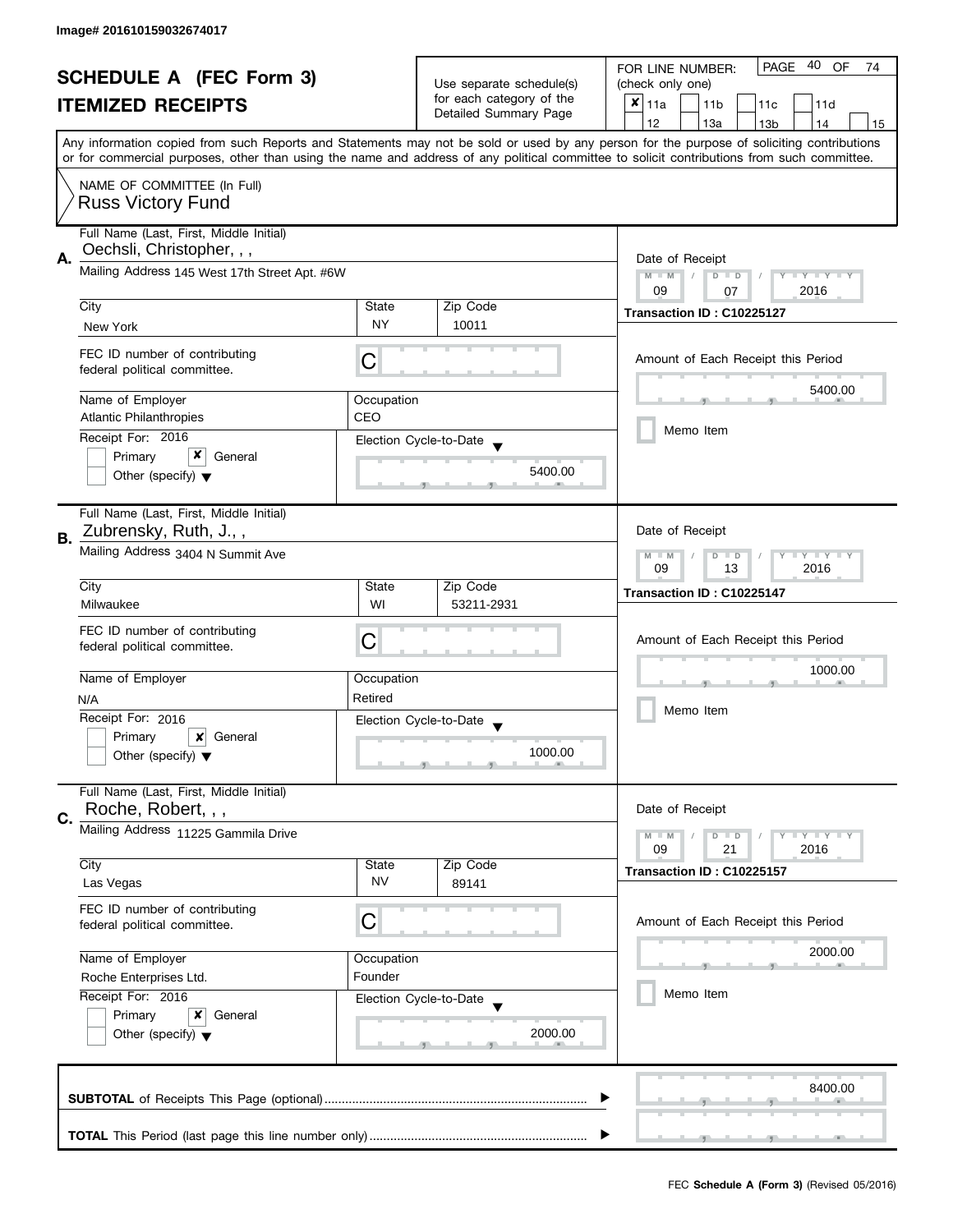| <b>SCHEDULE A (FEC Form 3)</b> |                                                                                                                                                                                                                                                                                         |                                          |                       |                                                      |  | PAGE 41 OF<br>FOR LINE NUMBER:<br>74 |               |  |                            |    |                 |                                    |  |    |
|--------------------------------|-----------------------------------------------------------------------------------------------------------------------------------------------------------------------------------------------------------------------------------------------------------------------------------------|------------------------------------------|-----------------------|------------------------------------------------------|--|--------------------------------------|---------------|--|----------------------------|----|-----------------|------------------------------------|--|----|
| <b>ITEMIZED RECEIPTS</b>       |                                                                                                                                                                                                                                                                                         |                                          |                       | Use separate schedule(s)<br>for each category of the |  | (check only one)                     |               |  |                            |    |                 |                                    |  |    |
|                                |                                                                                                                                                                                                                                                                                         |                                          | Detailed Summary Page |                                                      |  | ×                                    | 11a           |  | 11 <sub>b</sub>            |    | 11c             | 11d                                |  |    |
|                                |                                                                                                                                                                                                                                                                                         |                                          |                       |                                                      |  |                                      | 12            |  | 13a                        |    | 13 <sub>b</sub> | 14                                 |  | 15 |
|                                | Any information copied from such Reports and Statements may not be sold or used by any person for the purpose of soliciting contributions<br>or for commercial purposes, other than using the name and address of any political committee to solicit contributions from such committee. |                                          |                       |                                                      |  |                                      |               |  |                            |    |                 |                                    |  |    |
|                                | NAME OF COMMITTEE (In Full)                                                                                                                                                                                                                                                             |                                          |                       |                                                      |  |                                      |               |  |                            |    |                 |                                    |  |    |
|                                | <b>Russ Victory Fund</b>                                                                                                                                                                                                                                                                |                                          |                       |                                                      |  |                                      |               |  |                            |    |                 |                                    |  |    |
|                                | Full Name (Last, First, Middle Initial)<br>Sensenbrenner, Joeseph, , , Jr.                                                                                                                                                                                                              |                                          |                       |                                                      |  |                                      |               |  |                            |    |                 |                                    |  |    |
| А.                             | Mailing Address 818 Prospect Pl                                                                                                                                                                                                                                                         |                                          |                       |                                                      |  |                                      | $M - M$<br>09 |  | Date of Receipt<br>$D$ $D$ | 27 |                 | Y TY TY TY<br>2016                 |  |    |
|                                | City                                                                                                                                                                                                                                                                                    | State                                    |                       | Zip Code                                             |  |                                      |               |  | Transaction ID: C10225167  |    |                 |                                    |  |    |
|                                | Madison                                                                                                                                                                                                                                                                                 | WI                                       |                       | 53703-1568                                           |  |                                      |               |  |                            |    |                 |                                    |  |    |
|                                | FEC ID number of contributing<br>federal political committee.                                                                                                                                                                                                                           | C                                        |                       |                                                      |  |                                      |               |  |                            |    |                 | Amount of Each Receipt this Period |  |    |
|                                | Name of Employer                                                                                                                                                                                                                                                                        | Occupation                               |                       |                                                      |  |                                      |               |  |                            |    |                 | 10000.00                           |  |    |
|                                | Sensenbrenner Associates Inc                                                                                                                                                                                                                                                            | <b>Business</b>                          |                       |                                                      |  |                                      |               |  |                            |    |                 |                                    |  |    |
|                                | Receipt For: 2016                                                                                                                                                                                                                                                                       | Election Cycle-to-Date                   |                       |                                                      |  |                                      |               |  | Memo Item                  |    |                 |                                    |  |    |
|                                | Primary<br>General                                                                                                                                                                                                                                                                      |                                          |                       |                                                      |  |                                      |               |  |                            |    |                 |                                    |  |    |
|                                | Other (specify) $\blacktriangledown$                                                                                                                                                                                                                                                    |                                          |                       | 10000.00                                             |  |                                      |               |  |                            |    |                 |                                    |  |    |
|                                | Full Name (Last, First, Middle Initial)<br>Gruber, Nancy, , ,                                                                                                                                                                                                                           |                                          |                       |                                                      |  |                                      |               |  | Date of Receipt            |    |                 |                                    |  |    |
| <b>B.</b>                      |                                                                                                                                                                                                                                                                                         |                                          |                       |                                                      |  |                                      |               |  |                            |    |                 |                                    |  |    |
|                                | Mailing Address 7032 North Belmont Lane                                                                                                                                                                                                                                                 |                                          |                       |                                                      |  |                                      | $M - M$<br>09 |  | $D$ $D$                    | 30 |                 | $Y - Y - Y - Y - Y$<br>2016        |  |    |
|                                | City                                                                                                                                                                                                                                                                                    | State                                    |                       | Zip Code                                             |  |                                      |               |  | Transaction ID: C10225177  |    |                 |                                    |  |    |
|                                | <b>Fox Point</b>                                                                                                                                                                                                                                                                        | WI                                       |                       | 53217                                                |  |                                      |               |  |                            |    |                 |                                    |  |    |
|                                | FEC ID number of contributing                                                                                                                                                                                                                                                           |                                          |                       |                                                      |  |                                      |               |  |                            |    |                 |                                    |  |    |
|                                | federal political committee.                                                                                                                                                                                                                                                            | С                                        |                       |                                                      |  |                                      |               |  |                            |    |                 | Amount of Each Receipt this Period |  |    |
|                                |                                                                                                                                                                                                                                                                                         |                                          |                       |                                                      |  |                                      |               |  |                            |    |                 | 2500.00                            |  |    |
|                                | Name of Employer                                                                                                                                                                                                                                                                        | Occupation                               |                       |                                                      |  |                                      |               |  |                            |    |                 |                                    |  |    |
|                                | Self<br>Receipt For: 2016                                                                                                                                                                                                                                                               | Attorney                                 |                       |                                                      |  |                                      |               |  | Memo Item                  |    |                 |                                    |  |    |
|                                | Primary<br>$\boldsymbol{x}$<br>General                                                                                                                                                                                                                                                  | Election Cycle-to-Date                   |                       |                                                      |  |                                      |               |  |                            |    |                 |                                    |  |    |
|                                | Other (specify) $\blacktriangledown$                                                                                                                                                                                                                                                    |                                          |                       | 5000.00                                              |  |                                      |               |  |                            |    |                 |                                    |  |    |
|                                | Full Name (Last, First, Middle Initial)                                                                                                                                                                                                                                                 |                                          |                       |                                                      |  |                                      |               |  |                            |    |                 |                                    |  |    |
| C.                             | MacNeil, John, , ,                                                                                                                                                                                                                                                                      |                                          |                       |                                                      |  |                                      |               |  | Date of Receipt            |    |                 |                                    |  |    |
|                                | Mailing Address 65 Oxbow Rd                                                                                                                                                                                                                                                             |                                          |                       |                                                      |  |                                      | $M - M$       |  | $D$ $D$                    |    |                 | Y I Y I Y I Y                      |  |    |
|                                | City                                                                                                                                                                                                                                                                                    | State                                    |                       | Zip Code                                             |  |                                      | 09            |  | 30                         |    |                 | 2016                               |  |    |
|                                | Lincoln                                                                                                                                                                                                                                                                                 | МA                                       |                       | 01773                                                |  |                                      |               |  | Transaction ID: C10225187  |    |                 |                                    |  |    |
|                                | FEC ID number of contributing                                                                                                                                                                                                                                                           |                                          |                       |                                                      |  |                                      |               |  |                            |    |                 |                                    |  |    |
|                                | federal political committee.                                                                                                                                                                                                                                                            | C                                        |                       |                                                      |  |                                      |               |  |                            |    |                 | Amount of Each Receipt this Period |  |    |
|                                |                                                                                                                                                                                                                                                                                         |                                          |                       |                                                      |  | 1000.00                              |               |  |                            |    |                 |                                    |  |    |
|                                | Name of Employer                                                                                                                                                                                                                                                                        | Occupation<br><b>Commercial Producer</b> |                       |                                                      |  |                                      |               |  |                            |    |                 |                                    |  |    |
|                                | <b>Greenfield Production Services</b><br>Receipt For: 2016                                                                                                                                                                                                                              |                                          |                       |                                                      |  |                                      |               |  | Memo Item                  |    |                 |                                    |  |    |
|                                | Primary<br>x<br>General                                                                                                                                                                                                                                                                 | Election Cycle-to-Date                   |                       |                                                      |  |                                      |               |  |                            |    |                 |                                    |  |    |
|                                | Other (specify) $\blacktriangledown$                                                                                                                                                                                                                                                    |                                          |                       | 1000.00                                              |  |                                      |               |  |                            |    |                 |                                    |  |    |
|                                |                                                                                                                                                                                                                                                                                         |                                          |                       |                                                      |  |                                      |               |  |                            |    |                 |                                    |  |    |
|                                |                                                                                                                                                                                                                                                                                         |                                          |                       |                                                      |  |                                      |               |  |                            |    |                 | 13500.00                           |  |    |
|                                |                                                                                                                                                                                                                                                                                         |                                          |                       |                                                      |  |                                      |               |  |                            |    |                 |                                    |  |    |
|                                |                                                                                                                                                                                                                                                                                         |                                          |                       |                                                      |  |                                      |               |  |                            |    |                 |                                    |  |    |
|                                |                                                                                                                                                                                                                                                                                         |                                          |                       |                                                      |  |                                      |               |  |                            |    |                 |                                    |  |    |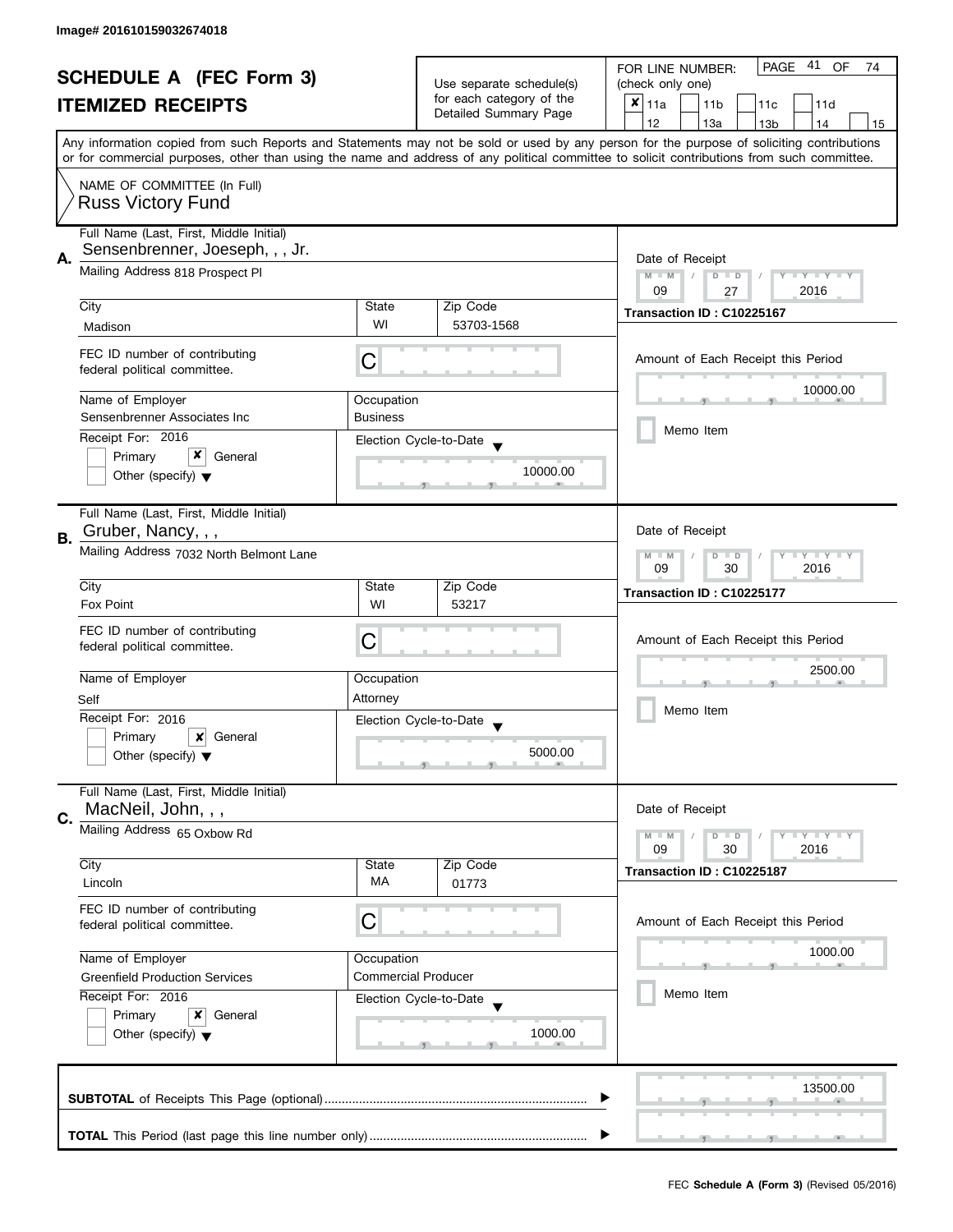| <b>SCHEDULE A (FEC Form 3)</b><br><b>ITEMIZED RECEIPTS</b> |                                                                                                                     |                                                   | PAGE 42 OF<br>FOR LINE NUMBER:<br>74                    |                                                                                                                                                                                                                                                                                         |  |  |  |
|------------------------------------------------------------|---------------------------------------------------------------------------------------------------------------------|---------------------------------------------------|---------------------------------------------------------|-----------------------------------------------------------------------------------------------------------------------------------------------------------------------------------------------------------------------------------------------------------------------------------------|--|--|--|
|                                                            |                                                                                                                     | Use separate schedule(s)                          | (check only one)                                        |                                                                                                                                                                                                                                                                                         |  |  |  |
|                                                            |                                                                                                                     | for each category of the<br>Detailed Summary Page | $x _{11a}$<br>11 <sub>b</sub><br>11 <sub>c</sub><br>11d |                                                                                                                                                                                                                                                                                         |  |  |  |
|                                                            |                                                                                                                     |                                                   |                                                         | 12<br>13a<br>13 <sub>b</sub><br>14<br>15                                                                                                                                                                                                                                                |  |  |  |
|                                                            |                                                                                                                     |                                                   |                                                         | Any information copied from such Reports and Statements may not be sold or used by any person for the purpose of soliciting contributions<br>or for commercial purposes, other than using the name and address of any political committee to solicit contributions from such committee. |  |  |  |
|                                                            | NAME OF COMMITTEE (In Full)                                                                                         |                                                   |                                                         |                                                                                                                                                                                                                                                                                         |  |  |  |
|                                                            | <b>Russ Victory Fund</b>                                                                                            |                                                   |                                                         |                                                                                                                                                                                                                                                                                         |  |  |  |
|                                                            | Full Name (Last, First, Middle Initial)<br>Johnson, William, , ,                                                    |                                                   |                                                         |                                                                                                                                                                                                                                                                                         |  |  |  |
| А.                                                         | Mailing Address 4804 Shoalwood Ave                                                                                  |                                                   |                                                         | Date of Receipt<br>$M - M$<br>$D$ $D$<br>Y I Y I Y I Y<br>$\sqrt{ }$<br>08<br>2016<br>25                                                                                                                                                                                                |  |  |  |
|                                                            | City                                                                                                                | State                                             | Zip Code                                                |                                                                                                                                                                                                                                                                                         |  |  |  |
|                                                            | Austin                                                                                                              | TX                                                | 78756                                                   | Transaction ID: C10158517                                                                                                                                                                                                                                                               |  |  |  |
|                                                            |                                                                                                                     |                                                   |                                                         |                                                                                                                                                                                                                                                                                         |  |  |  |
|                                                            | FEC ID number of contributing<br>federal political committee.                                                       | С                                                 |                                                         | Amount of Each Receipt this Period                                                                                                                                                                                                                                                      |  |  |  |
|                                                            | Name of Employer                                                                                                    | Occupation                                        |                                                         | 250.00                                                                                                                                                                                                                                                                                  |  |  |  |
|                                                            | <b>Broadway Technology</b>                                                                                          | Software Developer                                |                                                         |                                                                                                                                                                                                                                                                                         |  |  |  |
|                                                            | Receipt For: 2016                                                                                                   |                                                   | Election Cycle-to-Date                                  | Memo Item                                                                                                                                                                                                                                                                               |  |  |  |
|                                                            | x<br>Primary<br>General                                                                                             |                                                   |                                                         |                                                                                                                                                                                                                                                                                         |  |  |  |
|                                                            | Other (specify) $\blacktriangledown$                                                                                |                                                   | 250.00                                                  |                                                                                                                                                                                                                                                                                         |  |  |  |
|                                                            | Full Name (Last, First, Middle Initial)                                                                             |                                                   |                                                         |                                                                                                                                                                                                                                                                                         |  |  |  |
| В.                                                         | Davis, Anthony, , ,                                                                                                 |                                                   |                                                         | Date of Receipt                                                                                                                                                                                                                                                                         |  |  |  |
|                                                            | Mailing Address 727 Washington Street                                                                               |                                                   |                                                         | Y LY L<br>$M - M$<br>D<br>$\Box$<br>08<br>29<br>2016                                                                                                                                                                                                                                    |  |  |  |
|                                                            | City                                                                                                                | State                                             | Zip Code                                                | Transaction ID: C10158527                                                                                                                                                                                                                                                               |  |  |  |
|                                                            | New York                                                                                                            | <b>NY</b>                                         | 10014                                                   |                                                                                                                                                                                                                                                                                         |  |  |  |
|                                                            | FEC ID number of contributing                                                                                       |                                                   |                                                         |                                                                                                                                                                                                                                                                                         |  |  |  |
|                                                            | federal political committee.                                                                                        | С                                                 |                                                         | Amount of Each Receipt this Period                                                                                                                                                                                                                                                      |  |  |  |
|                                                            | Name of Employer                                                                                                    | Occupation                                        |                                                         | 2700.00                                                                                                                                                                                                                                                                                 |  |  |  |
|                                                            | Inherent Group LLC                                                                                                  | CEO                                               |                                                         | Memo Item                                                                                                                                                                                                                                                                               |  |  |  |
|                                                            | Receipt For: 2016                                                                                                   |                                                   |                                                         |                                                                                                                                                                                                                                                                                         |  |  |  |
|                                                            | Primary<br>×<br>General                                                                                             |                                                   | Election Cycle-to-Date                                  |                                                                                                                                                                                                                                                                                         |  |  |  |
|                                                            | Other (specify) $\blacktriangledown$                                                                                |                                                   | 2700.00                                                 |                                                                                                                                                                                                                                                                                         |  |  |  |
|                                                            | Full Name (Last, First, Middle Initial)                                                                             |                                                   |                                                         |                                                                                                                                                                                                                                                                                         |  |  |  |
| C.                                                         | Berzin, Ann, , ,                                                                                                    |                                                   |                                                         | Date of Receipt                                                                                                                                                                                                                                                                         |  |  |  |
|                                                            | Mailing Address 137 W 74th Street                                                                                   |                                                   |                                                         | $\bot$ $\gamma$ $\bot$ $\gamma$ $\bot$ $\gamma$<br>$M - M$<br>D<br>$\blacksquare$<br>08<br>31<br>2016                                                                                                                                                                                   |  |  |  |
|                                                            | City                                                                                                                | State                                             | Zip Code                                                |                                                                                                                                                                                                                                                                                         |  |  |  |
|                                                            | New York                                                                                                            | <b>NY</b>                                         | 10023                                                   | Transaction ID: C10158537                                                                                                                                                                                                                                                               |  |  |  |
|                                                            | FEC ID number of contributing<br>federal political committee.                                                       | C                                                 |                                                         | Amount of Each Receipt this Period                                                                                                                                                                                                                                                      |  |  |  |
|                                                            | Name of Employer<br>Occupation<br><b>Corporate Director</b><br>Self<br>Receipt For: 2016<br>Primary<br>x<br>General |                                                   |                                                         |                                                                                                                                                                                                                                                                                         |  |  |  |
|                                                            |                                                                                                                     |                                                   |                                                         | 10000.00                                                                                                                                                                                                                                                                                |  |  |  |
|                                                            |                                                                                                                     |                                                   |                                                         |                                                                                                                                                                                                                                                                                         |  |  |  |
|                                                            |                                                                                                                     |                                                   | Election Cycle-to-Date                                  | Memo Item                                                                                                                                                                                                                                                                               |  |  |  |
|                                                            |                                                                                                                     |                                                   |                                                         |                                                                                                                                                                                                                                                                                         |  |  |  |
|                                                            | Other (specify) $\blacktriangledown$                                                                                |                                                   | 10000.00                                                |                                                                                                                                                                                                                                                                                         |  |  |  |
|                                                            |                                                                                                                     |                                                   |                                                         |                                                                                                                                                                                                                                                                                         |  |  |  |
|                                                            |                                                                                                                     |                                                   |                                                         | 12950.00                                                                                                                                                                                                                                                                                |  |  |  |
|                                                            |                                                                                                                     |                                                   |                                                         | $-1$                                                                                                                                                                                                                                                                                    |  |  |  |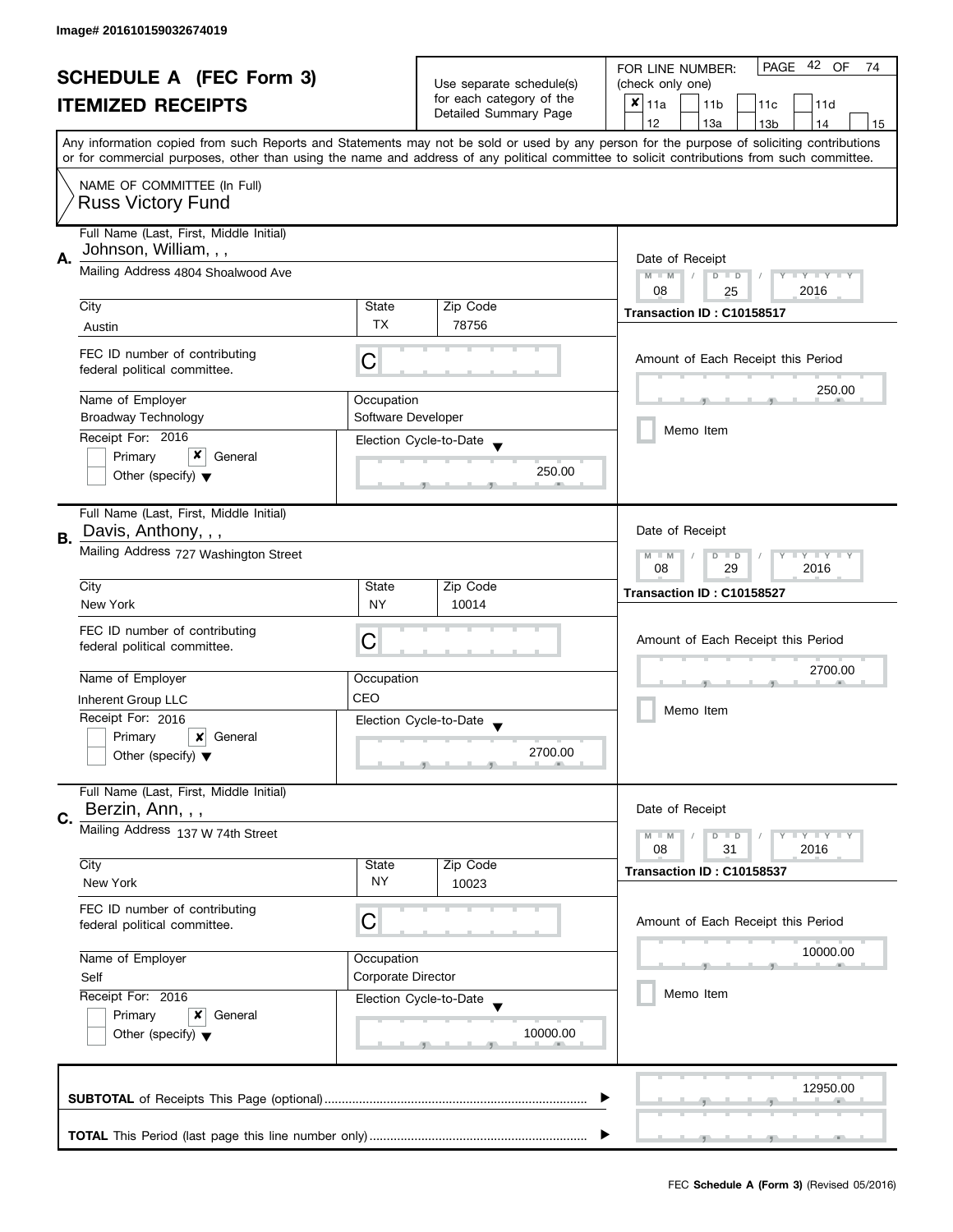| <b>SCHEDULE A (FEC Form 3)</b><br><b>ITEMIZED RECEIPTS</b> |                                                                                                                                       |                                                           | PAGE 43 OF<br>FOR LINE NUMBER:<br>74        |                                                                                                                                                                                                                                                                                         |  |  |  |
|------------------------------------------------------------|---------------------------------------------------------------------------------------------------------------------------------------|-----------------------------------------------------------|---------------------------------------------|-----------------------------------------------------------------------------------------------------------------------------------------------------------------------------------------------------------------------------------------------------------------------------------------|--|--|--|
|                                                            |                                                                                                                                       | Use separate schedule(s)                                  | (check only one)                            |                                                                                                                                                                                                                                                                                         |  |  |  |
|                                                            |                                                                                                                                       | for each category of the<br>Detailed Summary Page         | $x _{11a}$<br>11 <sub>b</sub><br>11c<br>11d |                                                                                                                                                                                                                                                                                         |  |  |  |
|                                                            |                                                                                                                                       |                                                           | 12<br>13a<br>13 <sub>b</sub><br>14<br>15    |                                                                                                                                                                                                                                                                                         |  |  |  |
|                                                            |                                                                                                                                       |                                                           |                                             | Any information copied from such Reports and Statements may not be sold or used by any person for the purpose of soliciting contributions<br>or for commercial purposes, other than using the name and address of any political committee to solicit contributions from such committee. |  |  |  |
|                                                            | NAME OF COMMITTEE (In Full)                                                                                                           |                                                           |                                             |                                                                                                                                                                                                                                                                                         |  |  |  |
|                                                            | <b>Russ Victory Fund</b>                                                                                                              |                                                           |                                             |                                                                                                                                                                                                                                                                                         |  |  |  |
|                                                            | Full Name (Last, First, Middle Initial)<br>Gruber, Nancy, , ,                                                                         |                                                           |                                             |                                                                                                                                                                                                                                                                                         |  |  |  |
| Α.                                                         | Mailing Address 7032 North Belmont Lane                                                                                               |                                                           |                                             | Date of Receipt<br>$M - M$<br>$\sqrt{2}$<br>$D$ $D$<br>Y I Y I Y I Y<br>09<br>2016                                                                                                                                                                                                      |  |  |  |
|                                                            | City                                                                                                                                  | State                                                     | Zip Code                                    | 30                                                                                                                                                                                                                                                                                      |  |  |  |
|                                                            | Fox Point                                                                                                                             | WI                                                        | 53217                                       | Transaction ID: C10225188                                                                                                                                                                                                                                                               |  |  |  |
|                                                            |                                                                                                                                       |                                                           |                                             |                                                                                                                                                                                                                                                                                         |  |  |  |
|                                                            | FEC ID number of contributing<br>federal political committee.                                                                         | С                                                         |                                             | Amount of Each Receipt this Period                                                                                                                                                                                                                                                      |  |  |  |
|                                                            | Name of Employer                                                                                                                      | Occupation                                                |                                             | 2500.00                                                                                                                                                                                                                                                                                 |  |  |  |
|                                                            | Self                                                                                                                                  | Attorney                                                  |                                             |                                                                                                                                                                                                                                                                                         |  |  |  |
|                                                            | Receipt For: 2016                                                                                                                     |                                                           | Election Cycle-to-Date                      | Memo Item                                                                                                                                                                                                                                                                               |  |  |  |
|                                                            | x<br>Primary<br>General                                                                                                               |                                                           |                                             |                                                                                                                                                                                                                                                                                         |  |  |  |
|                                                            | Other (specify) $\blacktriangledown$                                                                                                  |                                                           | 5000.00                                     |                                                                                                                                                                                                                                                                                         |  |  |  |
|                                                            | Full Name (Last, First, Middle Initial)                                                                                               |                                                           |                                             |                                                                                                                                                                                                                                                                                         |  |  |  |
| В.                                                         | Woleske, Joseph, , ,                                                                                                                  |                                                           |                                             | Date of Receipt                                                                                                                                                                                                                                                                         |  |  |  |
|                                                            | Mailing Address 536 Antelope Trl                                                                                                      | $Y - Y - Y$<br>$M - M$<br>D<br>$\Box$<br>2016<br>09<br>23 |                                             |                                                                                                                                                                                                                                                                                         |  |  |  |
|                                                            | City                                                                                                                                  | State                                                     | Zip Code                                    | Transaction ID: C10225088                                                                                                                                                                                                                                                               |  |  |  |
|                                                            | Green Bay                                                                                                                             | WI                                                        | 54313-5061                                  |                                                                                                                                                                                                                                                                                         |  |  |  |
|                                                            | FEC ID number of contributing                                                                                                         |                                                           |                                             |                                                                                                                                                                                                                                                                                         |  |  |  |
|                                                            | federal political committee.                                                                                                          | C                                                         |                                             | Amount of Each Receipt this Period                                                                                                                                                                                                                                                      |  |  |  |
|                                                            | Name of Employer                                                                                                                      | Occupation                                                |                                             | 2000.00                                                                                                                                                                                                                                                                                 |  |  |  |
|                                                            |                                                                                                                                       | Construction                                              |                                             |                                                                                                                                                                                                                                                                                         |  |  |  |
|                                                            | <b>Woleske Construction</b><br>Receipt For: 2016                                                                                      |                                                           |                                             | Memo Item                                                                                                                                                                                                                                                                               |  |  |  |
|                                                            | Primary<br>×<br>General                                                                                                               |                                                           | Election Cycle-to-Date                      |                                                                                                                                                                                                                                                                                         |  |  |  |
|                                                            | Other (specify) $\blacktriangledown$                                                                                                  |                                                           | 2000.00                                     |                                                                                                                                                                                                                                                                                         |  |  |  |
|                                                            |                                                                                                                                       |                                                           |                                             |                                                                                                                                                                                                                                                                                         |  |  |  |
|                                                            | Full Name (Last, First, Middle Initial)                                                                                               |                                                           |                                             |                                                                                                                                                                                                                                                                                         |  |  |  |
| C.                                                         | Holoubek, Verne, , ,                                                                                                                  |                                                           |                                             | Date of Receipt                                                                                                                                                                                                                                                                         |  |  |  |
|                                                            | Mailing Address 6545 Donegal Rd                                                                                                       |                                                           |                                             | $M - M$<br>$\bot$ $\gamma$ $\bot$ $\gamma$ $\bot$ $\gamma$<br>D<br>$\blacksquare$                                                                                                                                                                                                       |  |  |  |
|                                                            | City                                                                                                                                  | State                                                     | Zip Code                                    | 09<br>2016<br>01                                                                                                                                                                                                                                                                        |  |  |  |
|                                                            | Hartford                                                                                                                              | WI                                                        | 53027-8829                                  | Transaction ID: C10225098                                                                                                                                                                                                                                                               |  |  |  |
|                                                            |                                                                                                                                       |                                                           |                                             |                                                                                                                                                                                                                                                                                         |  |  |  |
|                                                            | FEC ID number of contributing<br>federal political committee.                                                                         | C                                                         |                                             | Amount of Each Receipt this Period                                                                                                                                                                                                                                                      |  |  |  |
|                                                            |                                                                                                                                       |                                                           |                                             |                                                                                                                                                                                                                                                                                         |  |  |  |
|                                                            | Name of Employer<br>Occupation<br>President<br>Terri and Verne Holoubek Family Founda<br>Receipt For: 2016<br>Primary<br>General<br>x |                                                           |                                             | 5400.00                                                                                                                                                                                                                                                                                 |  |  |  |
|                                                            |                                                                                                                                       |                                                           |                                             |                                                                                                                                                                                                                                                                                         |  |  |  |
|                                                            |                                                                                                                                       |                                                           | Election Cycle-to-Date                      | Memo Item                                                                                                                                                                                                                                                                               |  |  |  |
|                                                            |                                                                                                                                       |                                                           |                                             |                                                                                                                                                                                                                                                                                         |  |  |  |
|                                                            | Other (specify) $\blacktriangledown$                                                                                                  |                                                           | 5400.00                                     |                                                                                                                                                                                                                                                                                         |  |  |  |
|                                                            |                                                                                                                                       |                                                           |                                             |                                                                                                                                                                                                                                                                                         |  |  |  |
|                                                            |                                                                                                                                       |                                                           |                                             | 9900.00                                                                                                                                                                                                                                                                                 |  |  |  |
|                                                            |                                                                                                                                       |                                                           |                                             |                                                                                                                                                                                                                                                                                         |  |  |  |
|                                                            |                                                                                                                                       |                                                           |                                             |                                                                                                                                                                                                                                                                                         |  |  |  |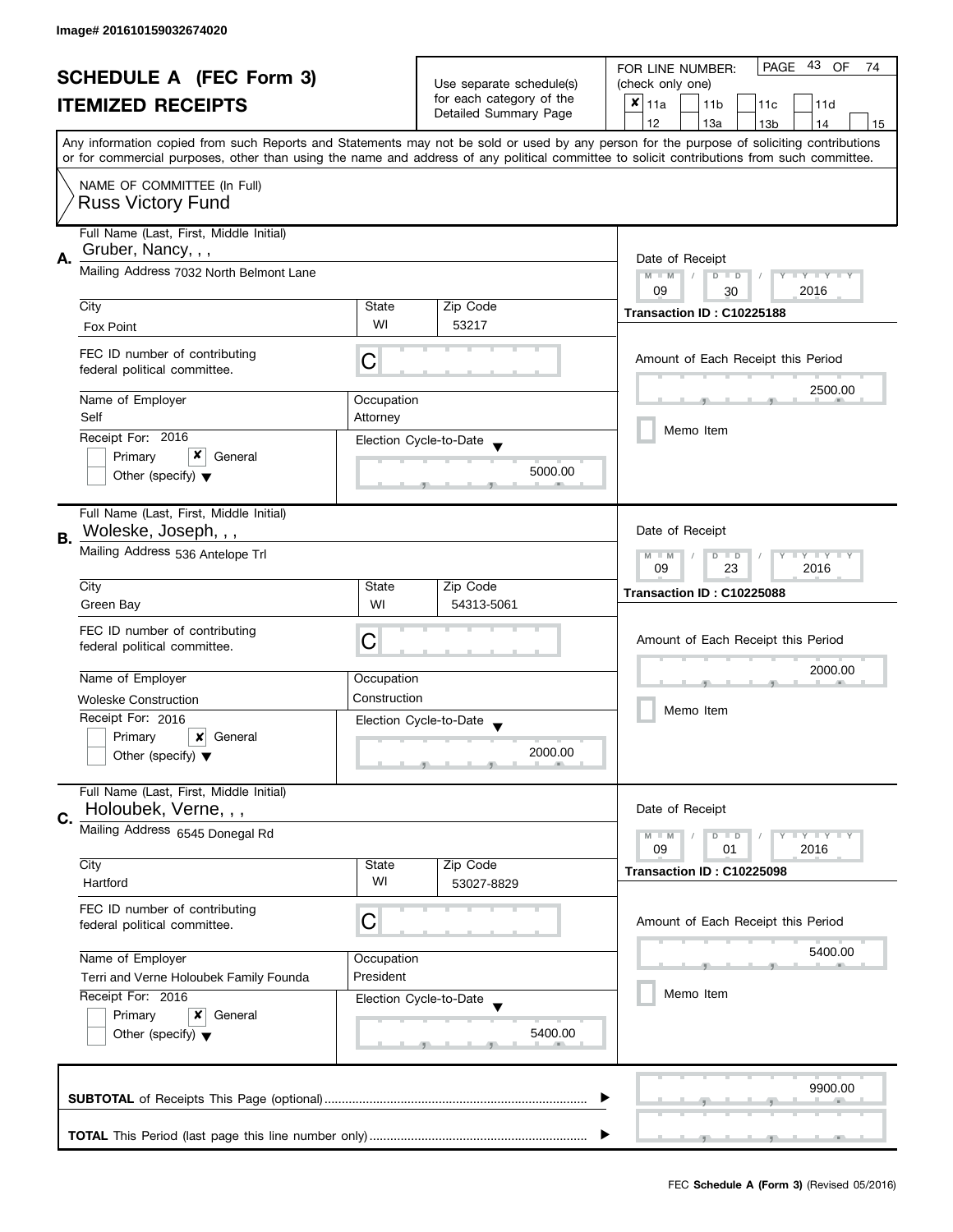| <b>SCHEDULE A (FEC Form 3)</b><br><b>ITEMIZED RECEIPTS</b> |                                                                                                                                           |                                                               | Use separate schedule(s)<br>for each category of the<br>Detailed Summary Page | PAGE 44 OF<br>FOR LINE NUMBER:<br>74<br>(check only one)<br>$x _{11a}$<br>11 <sub>b</sub><br>11d<br>11 <sub>c</sub>                                                                    |  |  |  |
|------------------------------------------------------------|-------------------------------------------------------------------------------------------------------------------------------------------|---------------------------------------------------------------|-------------------------------------------------------------------------------|----------------------------------------------------------------------------------------------------------------------------------------------------------------------------------------|--|--|--|
|                                                            | Any information copied from such Reports and Statements may not be sold or used by any person for the purpose of soliciting contributions |                                                               |                                                                               | 12<br>13a<br>13 <sub>b</sub><br>14<br>15<br>or for commercial purposes, other than using the name and address of any political committee to solicit contributions from such committee. |  |  |  |
|                                                            | NAME OF COMMITTEE (In Full)<br><b>Russ Victory Fund</b>                                                                                   |                                                               |                                                                               |                                                                                                                                                                                        |  |  |  |
| А.                                                         | Full Name (Last, First, Middle Initial)<br>Sampson, Linda Gale, Gale,,<br>Mailing Address 7000 N Barnett Ln                               |                                                               |                                                                               | Date of Receipt                                                                                                                                                                        |  |  |  |
|                                                            |                                                                                                                                           |                                                               |                                                                               | Y TY TY TY<br>$M - M$<br>$D$ $D$<br>2016<br>09<br>30                                                                                                                                   |  |  |  |
|                                                            | City                                                                                                                                      | State                                                         | Zip Code                                                                      | Transaction ID: C10225108                                                                                                                                                              |  |  |  |
|                                                            | Milwaukee                                                                                                                                 | WI                                                            | 53217                                                                         |                                                                                                                                                                                        |  |  |  |
|                                                            | FEC ID number of contributing<br>federal political committee.                                                                             | С                                                             |                                                                               | Amount of Each Receipt this Period                                                                                                                                                     |  |  |  |
|                                                            | Name of Employer                                                                                                                          | Occupation                                                    |                                                                               | 4000.00                                                                                                                                                                                |  |  |  |
|                                                            | Not employed                                                                                                                              | Not employed                                                  |                                                                               | Memo Item                                                                                                                                                                              |  |  |  |
|                                                            | Receipt For: 2016                                                                                                                         |                                                               | Election Cycle-to-Date                                                        |                                                                                                                                                                                        |  |  |  |
|                                                            | Primary<br>General<br>Other (specify) $\blacktriangledown$                                                                                |                                                               | 4000.00                                                                       |                                                                                                                                                                                        |  |  |  |
| В.                                                         | Full Name (Last, First, Middle Initial)<br>Friedman, Stephen, , ,                                                                         |                                                               |                                                                               | Date of Receipt                                                                                                                                                                        |  |  |  |
|                                                            | Mailing Address 857 Fifth Avenue                                                                                                          | $Y - Y - Y - Y - Y$<br>$M - M$<br>$D$ $D$<br>09<br>2016<br>06 |                                                                               |                                                                                                                                                                                        |  |  |  |
|                                                            | City                                                                                                                                      | State                                                         | Zip Code                                                                      | Transaction ID: C10225118                                                                                                                                                              |  |  |  |
|                                                            | New York                                                                                                                                  | <b>NY</b>                                                     | 10065                                                                         |                                                                                                                                                                                        |  |  |  |
|                                                            | FEC ID number of contributing<br>federal political committee.                                                                             | С                                                             |                                                                               | Amount of Each Receipt this Period                                                                                                                                                     |  |  |  |
|                                                            | Name of Employer                                                                                                                          | Occupation                                                    |                                                                               | 500.00<br>Memo Item                                                                                                                                                                    |  |  |  |
|                                                            | <b>Pace University</b>                                                                                                                    | Administrator                                                 |                                                                               |                                                                                                                                                                                        |  |  |  |
|                                                            | Receipt For: 2016                                                                                                                         |                                                               | Election Cycle-to-Date<br>$\overline{\phantom{a}}$                            |                                                                                                                                                                                        |  |  |  |
|                                                            | Primary<br>x<br>General<br>Other (specify) $\blacktriangledown$                                                                           |                                                               | 500.00                                                                        |                                                                                                                                                                                        |  |  |  |
| C.                                                         | Full Name (Last, First, Middle Initial)<br>Gardner, Samuel, , ,                                                                           |                                                               |                                                                               | Date of Receipt                                                                                                                                                                        |  |  |  |
|                                                            | Mailing Address 2900 North Braeswood Boulevard Apt                                                                                        |                                                               |                                                                               | Y I Y I Y I Y<br>$M - M$<br>$D$ $D$<br>2016<br>09<br>07                                                                                                                                |  |  |  |
|                                                            | City<br>Houston                                                                                                                           | State<br><b>TX</b>                                            | Zip Code<br>77025                                                             | Transaction ID: C10225128                                                                                                                                                              |  |  |  |
|                                                            | FEC ID number of contributing<br>federal political committee.                                                                             | C                                                             |                                                                               | Amount of Each Receipt this Period                                                                                                                                                     |  |  |  |
|                                                            | Name of Employer                                                                                                                          | Occupation                                                    |                                                                               | 250.00                                                                                                                                                                                 |  |  |  |
|                                                            | <b>United Way</b>                                                                                                                         |                                                               | Americorps Education                                                          |                                                                                                                                                                                        |  |  |  |
|                                                            | Receipt For: 2016<br>Primary<br>x<br>General<br>Other (specify) $\blacktriangledown$                                                      |                                                               | Election Cycle-to-Date<br>250.00                                              | Memo Item                                                                                                                                                                              |  |  |  |
|                                                            |                                                                                                                                           |                                                               |                                                                               | 4750.00                                                                                                                                                                                |  |  |  |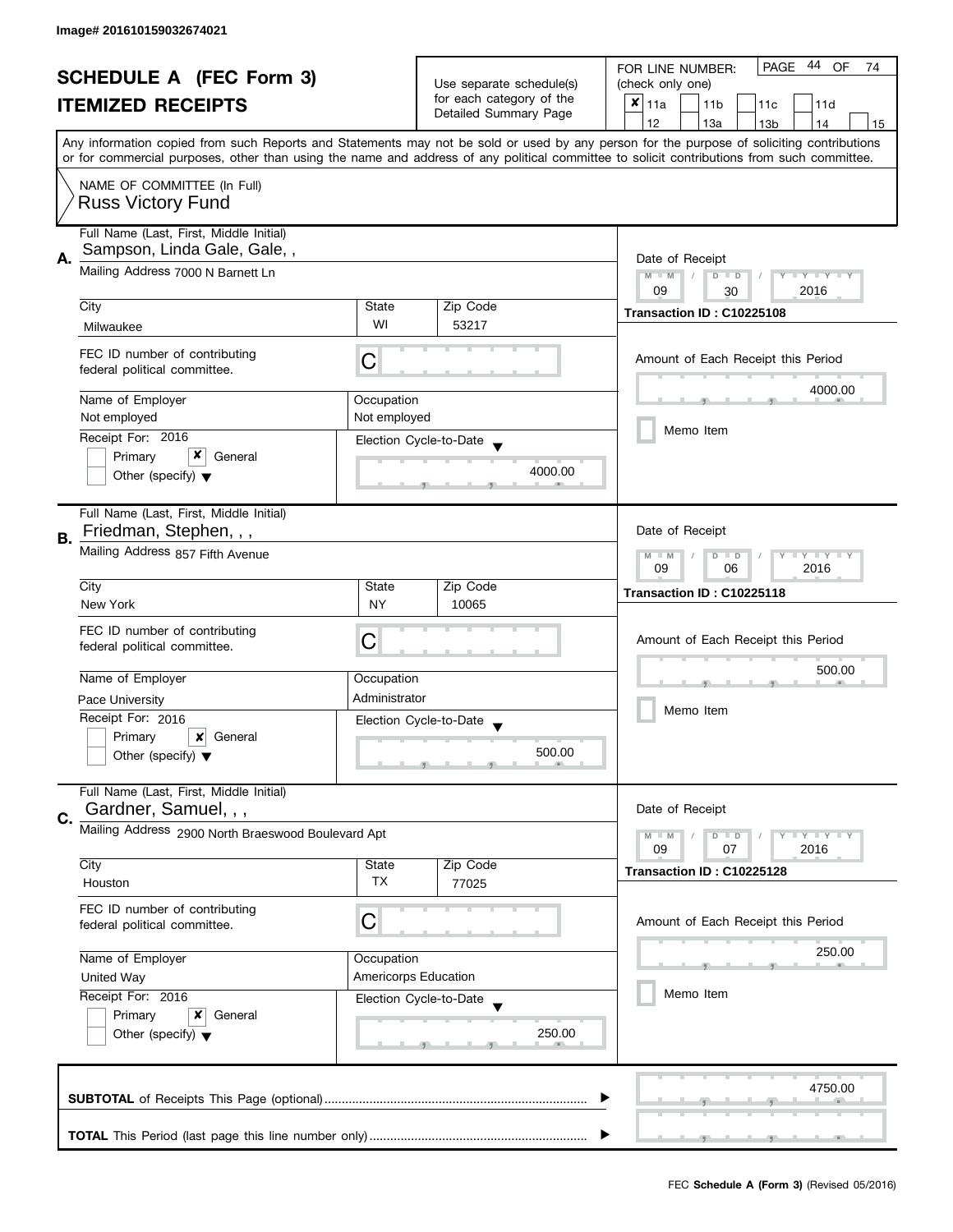| <b>SCHEDULE A (FEC Form 3)</b><br><b>ITEMIZED RECEIPTS</b> |                                                                                                                                              |                           | PAGE 45 OF<br>FOR LINE NUMBER:<br>74        |                                                                                                                                            |  |  |  |  |
|------------------------------------------------------------|----------------------------------------------------------------------------------------------------------------------------------------------|---------------------------|---------------------------------------------|--------------------------------------------------------------------------------------------------------------------------------------------|--|--|--|--|
|                                                            |                                                                                                                                              | Use separate schedule(s)  | (check only one)                            |                                                                                                                                            |  |  |  |  |
|                                                            |                                                                                                                                              | for each category of the  | $x _{11a}$<br>11 <sub>b</sub><br>11c<br>11d |                                                                                                                                            |  |  |  |  |
|                                                            |                                                                                                                                              | Detailed Summary Page     | 12<br>13a<br>13 <sub>b</sub><br>14<br>15    |                                                                                                                                            |  |  |  |  |
|                                                            |                                                                                                                                              |                           |                                             | Any information copied from such Reports and Statements may not be sold or used by any person for the purpose of soliciting contributions  |  |  |  |  |
|                                                            |                                                                                                                                              |                           |                                             | or for commercial purposes, other than using the name and address of any political committee to solicit contributions from such committee. |  |  |  |  |
|                                                            | NAME OF COMMITTEE (In Full)                                                                                                                  |                           |                                             |                                                                                                                                            |  |  |  |  |
|                                                            | <b>Russ Victory Fund</b>                                                                                                                     |                           |                                             |                                                                                                                                            |  |  |  |  |
|                                                            |                                                                                                                                              |                           |                                             |                                                                                                                                            |  |  |  |  |
|                                                            | Full Name (Last, First, Middle Initial)                                                                                                      |                           |                                             |                                                                                                                                            |  |  |  |  |
| Α.                                                         | Tucker, Donald, , ,                                                                                                                          |                           |                                             | Date of Receipt                                                                                                                            |  |  |  |  |
|                                                            | Mailing Address 6800 laverock ct                                                                                                             |                           |                                             | $M - M$<br>$D$ $D$<br>Y I Y I Y I Y<br>$\sqrt{ }$                                                                                          |  |  |  |  |
|                                                            |                                                                                                                                              |                           |                                             | 09<br>2016<br>10                                                                                                                           |  |  |  |  |
|                                                            | City                                                                                                                                         | State                     | Zip Code                                    | Transaction ID: C10225138                                                                                                                  |  |  |  |  |
|                                                            | Bethesda                                                                                                                                     | <b>MD</b>                 | 20817                                       |                                                                                                                                            |  |  |  |  |
|                                                            |                                                                                                                                              |                           |                                             |                                                                                                                                            |  |  |  |  |
|                                                            | FEC ID number of contributing                                                                                                                | С                         |                                             | Amount of Each Receipt this Period                                                                                                         |  |  |  |  |
|                                                            | federal political committee.                                                                                                                 |                           |                                             |                                                                                                                                            |  |  |  |  |
|                                                            | Name of Employer                                                                                                                             | Occupation                |                                             | 1000.00                                                                                                                                    |  |  |  |  |
|                                                            | <b>EDG Architects</b>                                                                                                                        | architect                 |                                             |                                                                                                                                            |  |  |  |  |
|                                                            | Receipt For: 2016                                                                                                                            |                           |                                             | Memo Item                                                                                                                                  |  |  |  |  |
|                                                            | x                                                                                                                                            |                           | Election Cycle-to-Date                      |                                                                                                                                            |  |  |  |  |
|                                                            | Primary<br>General                                                                                                                           |                           | 1000.00                                     |                                                                                                                                            |  |  |  |  |
|                                                            | Other (specify) $\blacktriangledown$                                                                                                         |                           |                                             |                                                                                                                                            |  |  |  |  |
|                                                            |                                                                                                                                              |                           |                                             |                                                                                                                                            |  |  |  |  |
|                                                            | Full Name (Last, First, Middle Initial)                                                                                                      |                           |                                             |                                                                                                                                            |  |  |  |  |
| В.                                                         | Mugar, Carolyn, , ,                                                                                                                          |                           |                                             | Date of Receipt                                                                                                                            |  |  |  |  |
|                                                            | Mailing Address 596 Franklin Street                                                                                                          |                           |                                             | $Y = Y + Y$<br>$M - M$<br>D<br>$\Box$                                                                                                      |  |  |  |  |
|                                                            |                                                                                                                                              |                           |                                             | 2016<br>09<br>14                                                                                                                           |  |  |  |  |
|                                                            | City                                                                                                                                         | State                     | Zip Code                                    | Transaction ID: C10225148                                                                                                                  |  |  |  |  |
|                                                            | Cambridge                                                                                                                                    | MA                        | 02139                                       |                                                                                                                                            |  |  |  |  |
|                                                            | FEC ID number of contributing                                                                                                                |                           |                                             |                                                                                                                                            |  |  |  |  |
|                                                            | federal political committee.                                                                                                                 | C                         |                                             | Amount of Each Receipt this Period                                                                                                         |  |  |  |  |
|                                                            |                                                                                                                                              |                           |                                             | 5000.00                                                                                                                                    |  |  |  |  |
|                                                            | Name of Employer                                                                                                                             | Occupation                |                                             |                                                                                                                                            |  |  |  |  |
|                                                            | Non profit org.                                                                                                                              | <b>Executive Director</b> |                                             | Memo Item                                                                                                                                  |  |  |  |  |
|                                                            | Receipt For: 2016                                                                                                                            |                           | Election Cycle-to-Date                      |                                                                                                                                            |  |  |  |  |
|                                                            | Primary<br>×<br>General                                                                                                                      |                           |                                             |                                                                                                                                            |  |  |  |  |
|                                                            | Other (specify) $\blacktriangledown$                                                                                                         |                           | 5000.00                                     |                                                                                                                                            |  |  |  |  |
|                                                            |                                                                                                                                              |                           |                                             |                                                                                                                                            |  |  |  |  |
|                                                            | Full Name (Last, First, Middle Initial)                                                                                                      |                           |                                             |                                                                                                                                            |  |  |  |  |
| C.                                                         | Barrer, Andrew, , ,                                                                                                                          |                           |                                             | Date of Receipt                                                                                                                            |  |  |  |  |
|                                                            | Mailing Address 315 Baltimore Dr NE                                                                                                          |                           |                                             | $M - M$<br>$Y + Y + Y$<br>$D$ $D$                                                                                                          |  |  |  |  |
|                                                            |                                                                                                                                              |                           |                                             | 09<br>23<br>2016                                                                                                                           |  |  |  |  |
|                                                            | City                                                                                                                                         | State                     | Zip Code                                    | Transaction ID: C10225158                                                                                                                  |  |  |  |  |
|                                                            | <b>Grand Rapids</b>                                                                                                                          | МI                        | 49503                                       |                                                                                                                                            |  |  |  |  |
|                                                            | FEC ID number of contributing                                                                                                                |                           |                                             |                                                                                                                                            |  |  |  |  |
|                                                            | federal political committee.                                                                                                                 | C                         |                                             | Amount of Each Receipt this Period                                                                                                         |  |  |  |  |
|                                                            |                                                                                                                                              |                           |                                             |                                                                                                                                            |  |  |  |  |
|                                                            | Name of Employer<br>Occupation<br>consultant<br>self<br>Receipt For: 2016<br>Primary<br>x<br>General<br>Other (specify) $\blacktriangledown$ |                           |                                             | 500.00                                                                                                                                     |  |  |  |  |
|                                                            |                                                                                                                                              |                           |                                             |                                                                                                                                            |  |  |  |  |
|                                                            |                                                                                                                                              |                           | Election Cycle-to-Date                      | Memo Item                                                                                                                                  |  |  |  |  |
|                                                            |                                                                                                                                              |                           |                                             |                                                                                                                                            |  |  |  |  |
|                                                            |                                                                                                                                              |                           | 500.00                                      |                                                                                                                                            |  |  |  |  |
|                                                            |                                                                                                                                              |                           |                                             |                                                                                                                                            |  |  |  |  |
|                                                            |                                                                                                                                              |                           |                                             |                                                                                                                                            |  |  |  |  |
|                                                            |                                                                                                                                              |                           |                                             | 6500.00                                                                                                                                    |  |  |  |  |
|                                                            |                                                                                                                                              |                           |                                             |                                                                                                                                            |  |  |  |  |
|                                                            |                                                                                                                                              |                           |                                             |                                                                                                                                            |  |  |  |  |
|                                                            |                                                                                                                                              |                           |                                             |                                                                                                                                            |  |  |  |  |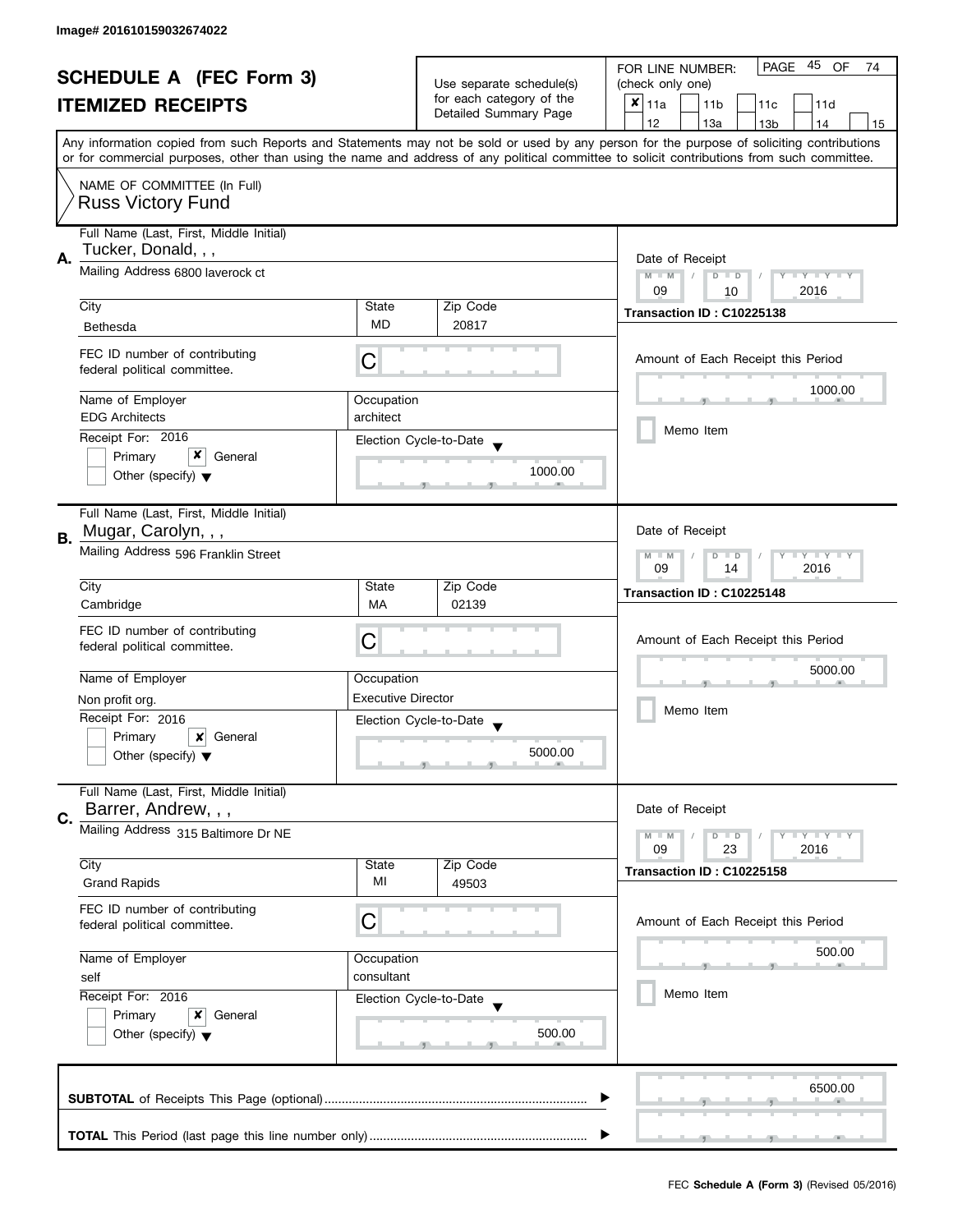| <b>SCHEDULE A (FEC Form 3)</b> |                                                                                                                                                            |                                                                                       | 46<br><b>PAGE</b><br>OF<br>FOR LINE NUMBER:<br>74       |                                                                                                                                                                                                                                                                                         |  |  |  |  |
|--------------------------------|------------------------------------------------------------------------------------------------------------------------------------------------------------|---------------------------------------------------------------------------------------|---------------------------------------------------------|-----------------------------------------------------------------------------------------------------------------------------------------------------------------------------------------------------------------------------------------------------------------------------------------|--|--|--|--|
| <b>ITEMIZED RECEIPTS</b>       |                                                                                                                                                            | Use separate schedule(s)<br>for each category of the                                  | (check only one)                                        |                                                                                                                                                                                                                                                                                         |  |  |  |  |
|                                |                                                                                                                                                            | Detailed Summary Page                                                                 | $x _{11a}$<br>11 <sub>b</sub><br>11 <sub>c</sub><br>11d |                                                                                                                                                                                                                                                                                         |  |  |  |  |
|                                |                                                                                                                                                            |                                                                                       | 12<br>13a<br>13 <sub>b</sub><br>14<br>15                |                                                                                                                                                                                                                                                                                         |  |  |  |  |
|                                |                                                                                                                                                            |                                                                                       |                                                         | Any information copied from such Reports and Statements may not be sold or used by any person for the purpose of soliciting contributions<br>or for commercial purposes, other than using the name and address of any political committee to solicit contributions from such committee. |  |  |  |  |
|                                | NAME OF COMMITTEE (In Full)                                                                                                                                |                                                                                       |                                                         |                                                                                                                                                                                                                                                                                         |  |  |  |  |
|                                | <b>Russ Victory Fund</b>                                                                                                                                   |                                                                                       |                                                         |                                                                                                                                                                                                                                                                                         |  |  |  |  |
|                                | Full Name (Last, First, Middle Initial)<br>Halamandaris, Val, , ,                                                                                          |                                                                                       |                                                         |                                                                                                                                                                                                                                                                                         |  |  |  |  |
| А.                             | Mailing Address 2699 Wild Holly Rd                                                                                                                         | Date of Receipt<br>$M - M$<br>$D$ $D$<br>Y FY FY FY<br>$\sqrt{2}$<br>09<br>2016<br>28 |                                                         |                                                                                                                                                                                                                                                                                         |  |  |  |  |
|                                | City                                                                                                                                                       | State                                                                                 | Zip Code                                                |                                                                                                                                                                                                                                                                                         |  |  |  |  |
|                                | Annapolis                                                                                                                                                  | <b>MD</b>                                                                             | 21403                                                   | Transaction ID: C10225168                                                                                                                                                                                                                                                               |  |  |  |  |
|                                | FEC ID number of contributing<br>federal political committee.                                                                                              | C                                                                                     |                                                         | Amount of Each Receipt this Period                                                                                                                                                                                                                                                      |  |  |  |  |
|                                | Name of Employer                                                                                                                                           | Occupation                                                                            |                                                         | 2700.00                                                                                                                                                                                                                                                                                 |  |  |  |  |
|                                | National Assoc for Home Care and Hospi                                                                                                                     | CEO                                                                                   |                                                         |                                                                                                                                                                                                                                                                                         |  |  |  |  |
|                                | Receipt For: 2016                                                                                                                                          |                                                                                       | Election Cycle-to-Date                                  | Memo Item                                                                                                                                                                                                                                                                               |  |  |  |  |
|                                | x<br>Primary<br>General                                                                                                                                    |                                                                                       |                                                         |                                                                                                                                                                                                                                                                                         |  |  |  |  |
|                                | Other (specify) $\blacktriangledown$                                                                                                                       |                                                                                       | 2700.00                                                 |                                                                                                                                                                                                                                                                                         |  |  |  |  |
|                                | Full Name (Last, First, Middle Initial)                                                                                                                    |                                                                                       |                                                         |                                                                                                                                                                                                                                                                                         |  |  |  |  |
| В.                             | Ambuel, Bruce, , ,                                                                                                                                         |                                                                                       |                                                         | Date of Receipt                                                                                                                                                                                                                                                                         |  |  |  |  |
|                                | Mailing Address 17570 Saint James Rd                                                                                                                       |                                                                                       |                                                         | $Y = Y + Y$<br>$D$ $D$<br>$M - M$<br>09<br>26<br>2016                                                                                                                                                                                                                                   |  |  |  |  |
|                                | City                                                                                                                                                       | State                                                                                 | Zip Code                                                | Transaction ID: C10225178                                                                                                                                                                                                                                                               |  |  |  |  |
|                                | <b>Brookfield</b>                                                                                                                                          | WI                                                                                    | 53045-2053                                              |                                                                                                                                                                                                                                                                                         |  |  |  |  |
|                                | FEC ID number of contributing                                                                                                                              |                                                                                       |                                                         |                                                                                                                                                                                                                                                                                         |  |  |  |  |
|                                | federal political committee.                                                                                                                               | C                                                                                     |                                                         | Amount of Each Receipt this Period                                                                                                                                                                                                                                                      |  |  |  |  |
|                                | Name of Employer                                                                                                                                           | Occupation                                                                            |                                                         | 550.00                                                                                                                                                                                                                                                                                  |  |  |  |  |
|                                | Medical College of Wisconsin                                                                                                                               | <b>Professor Emeritus</b>                                                             |                                                         | Memo Item                                                                                                                                                                                                                                                                               |  |  |  |  |
|                                | Receipt For: 2016                                                                                                                                          |                                                                                       | Election Cycle-to-Date                                  |                                                                                                                                                                                                                                                                                         |  |  |  |  |
|                                | Primary<br>x<br>General                                                                                                                                    |                                                                                       |                                                         |                                                                                                                                                                                                                                                                                         |  |  |  |  |
|                                | Other (specify) $\blacktriangledown$                                                                                                                       |                                                                                       | 550.00                                                  |                                                                                                                                                                                                                                                                                         |  |  |  |  |
|                                | Full Name (Last, First, Middle Initial)<br>Shalgian, Graham, D,,                                                                                           |                                                                                       |                                                         | Date of Receipt                                                                                                                                                                                                                                                                         |  |  |  |  |
| C.                             | Mailing Address 36 Talbot Rd                                                                                                                               |                                                                                       |                                                         |                                                                                                                                                                                                                                                                                         |  |  |  |  |
|                                |                                                                                                                                                            |                                                                                       |                                                         | $Y - Y - Y$<br>$M - M$<br>$D$ $D$<br>30<br>2016<br>09                                                                                                                                                                                                                                   |  |  |  |  |
|                                | City                                                                                                                                                       | State                                                                                 | Zip Code                                                | Transaction ID: C10354308                                                                                                                                                                                                                                                               |  |  |  |  |
|                                | <b>Braintree</b>                                                                                                                                           | <b>MA</b>                                                                             | 02184                                                   |                                                                                                                                                                                                                                                                                         |  |  |  |  |
|                                | FEC ID number of contributing<br>federal political committee.                                                                                              | С                                                                                     |                                                         | Amount of Each Receipt this Period                                                                                                                                                                                                                                                      |  |  |  |  |
|                                | Name of Employer<br>Occupation<br>Senior Vice President<br><b>RASKY BAERLEIN</b><br>Receipt For: 2016<br>Election Cycle-to-Date<br>Primary<br>x<br>General |                                                                                       |                                                         | 500.00                                                                                                                                                                                                                                                                                  |  |  |  |  |
|                                |                                                                                                                                                            |                                                                                       |                                                         |                                                                                                                                                                                                                                                                                         |  |  |  |  |
|                                |                                                                                                                                                            |                                                                                       |                                                         | Memo Item                                                                                                                                                                                                                                                                               |  |  |  |  |
|                                |                                                                                                                                                            |                                                                                       |                                                         |                                                                                                                                                                                                                                                                                         |  |  |  |  |
|                                | Other (specify) $\blacktriangledown$                                                                                                                       |                                                                                       | 500.00                                                  |                                                                                                                                                                                                                                                                                         |  |  |  |  |
|                                |                                                                                                                                                            |                                                                                       |                                                         |                                                                                                                                                                                                                                                                                         |  |  |  |  |
|                                |                                                                                                                                                            |                                                                                       |                                                         | 3750.00                                                                                                                                                                                                                                                                                 |  |  |  |  |
|                                |                                                                                                                                                            |                                                                                       |                                                         |                                                                                                                                                                                                                                                                                         |  |  |  |  |
|                                |                                                                                                                                                            |                                                                                       |                                                         |                                                                                                                                                                                                                                                                                         |  |  |  |  |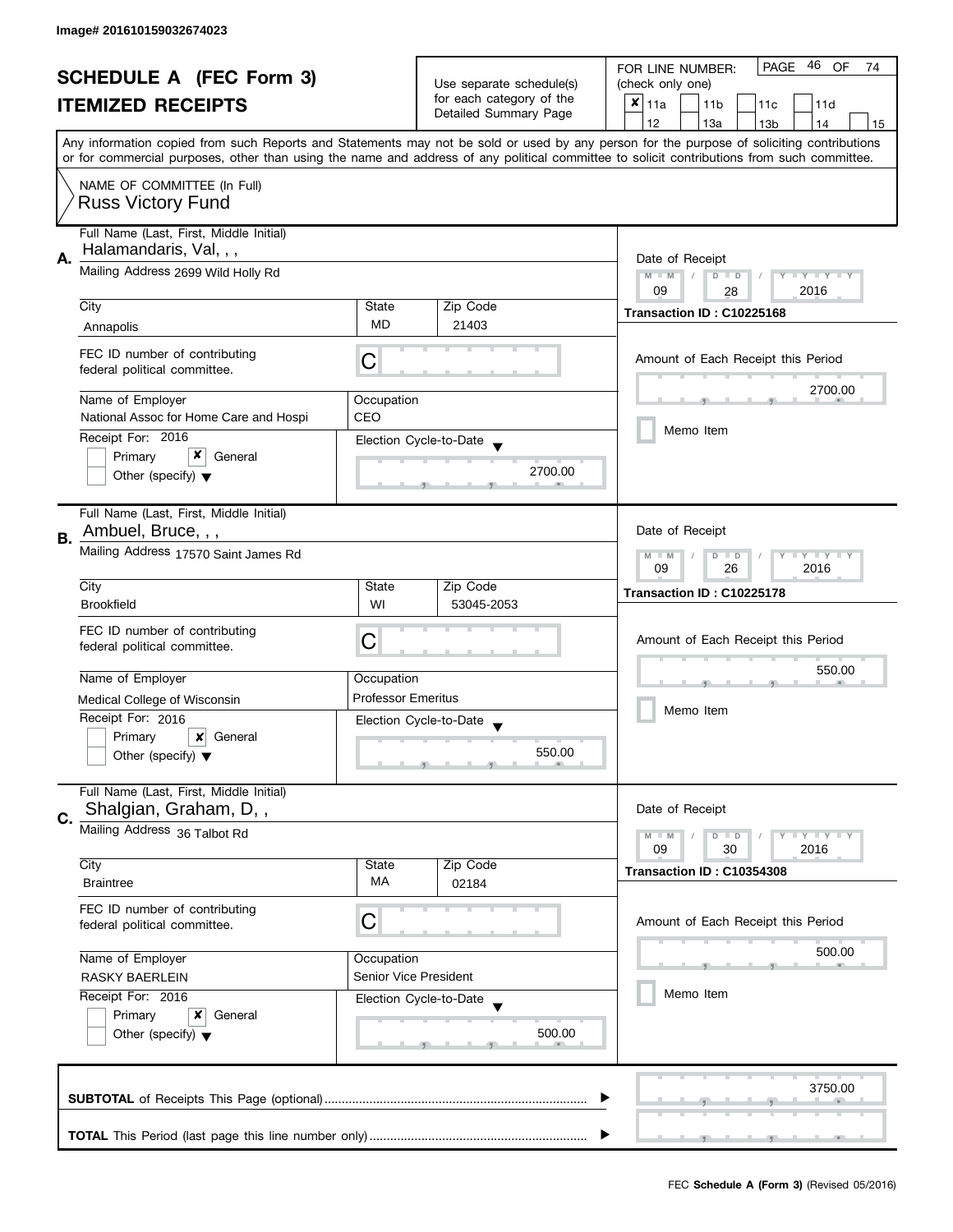| <b>SCHEDULE A (FEC Form 3)</b>                                                                                                                                                                                                                                                          |                                                                                        |                                                   | PAGE 47 OF<br>FOR LINE NUMBER:<br>74                    |                                                                                       |  |  |  |  |
|-----------------------------------------------------------------------------------------------------------------------------------------------------------------------------------------------------------------------------------------------------------------------------------------|----------------------------------------------------------------------------------------|---------------------------------------------------|---------------------------------------------------------|---------------------------------------------------------------------------------------|--|--|--|--|
| <b>ITEMIZED RECEIPTS</b>                                                                                                                                                                                                                                                                |                                                                                        | Use separate schedule(s)                          | (check only one)                                        |                                                                                       |  |  |  |  |
|                                                                                                                                                                                                                                                                                         |                                                                                        | for each category of the<br>Detailed Summary Page | $x _{11a}$<br>11 <sub>b</sub><br>11 <sub>c</sub><br>11d |                                                                                       |  |  |  |  |
|                                                                                                                                                                                                                                                                                         |                                                                                        |                                                   | 12<br>13a<br>13 <sub>b</sub><br>14<br>15                |                                                                                       |  |  |  |  |
| Any information copied from such Reports and Statements may not be sold or used by any person for the purpose of soliciting contributions<br>or for commercial purposes, other than using the name and address of any political committee to solicit contributions from such committee. |                                                                                        |                                                   |                                                         |                                                                                       |  |  |  |  |
|                                                                                                                                                                                                                                                                                         | NAME OF COMMITTEE (In Full)<br><b>Russ Victory Fund</b>                                |                                                   |                                                         |                                                                                       |  |  |  |  |
|                                                                                                                                                                                                                                                                                         | Full Name (Last, First, Middle Initial)<br>Parks, William, , ,                         |                                                   |                                                         |                                                                                       |  |  |  |  |
| А.                                                                                                                                                                                                                                                                                      | Mailing Address 1630 Pine Cone Rd.                                                     |                                                   |                                                         | Date of Receipt<br>$M - M$<br>$\sqrt{2}$<br>$D$ $D$<br>Y FY FY FY<br>09<br>2016<br>21 |  |  |  |  |
|                                                                                                                                                                                                                                                                                         | City                                                                                   | State                                             | Zip Code                                                |                                                                                       |  |  |  |  |
|                                                                                                                                                                                                                                                                                         | Moscow                                                                                 | ID                                                | 83843                                                   | Transaction ID: C10186118                                                             |  |  |  |  |
|                                                                                                                                                                                                                                                                                         | FEC ID number of contributing<br>federal political committee.                          | С                                                 |                                                         | Amount of Each Receipt this Period                                                    |  |  |  |  |
|                                                                                                                                                                                                                                                                                         | Name of Employer                                                                       | Occupation                                        |                                                         | 3000.00                                                                               |  |  |  |  |
|                                                                                                                                                                                                                                                                                         | NORTHWEST RIVER SUPPLIES                                                               |                                                   | <b>Founder and President</b>                            |                                                                                       |  |  |  |  |
|                                                                                                                                                                                                                                                                                         | Receipt For: 2016                                                                      |                                                   | Election Cycle-to-Date                                  | Memo Item                                                                             |  |  |  |  |
|                                                                                                                                                                                                                                                                                         | x<br>Primary<br>General                                                                |                                                   |                                                         |                                                                                       |  |  |  |  |
|                                                                                                                                                                                                                                                                                         | Other (specify) $\blacktriangledown$                                                   |                                                   | 3000.00                                                 |                                                                                       |  |  |  |  |
| В.                                                                                                                                                                                                                                                                                      | Full Name (Last, First, Middle Initial)<br>Hootkin, Steve, , ,                         |                                                   |                                                         | Date of Receipt                                                                       |  |  |  |  |
|                                                                                                                                                                                                                                                                                         | Mailing Address 47 Vestry Street Apt. 5N                                               |                                                   |                                                         | Y LY L<br>$M - M$<br>D<br>$\Box$<br>2016<br>08<br>22                                  |  |  |  |  |
|                                                                                                                                                                                                                                                                                         | City                                                                                   | State                                             | Zip Code                                                | Transaction ID: C10158508                                                             |  |  |  |  |
|                                                                                                                                                                                                                                                                                         | New York                                                                               | <b>NY</b>                                         | 10013                                                   |                                                                                       |  |  |  |  |
|                                                                                                                                                                                                                                                                                         | FEC ID number of contributing<br>federal political committee.                          | C                                                 |                                                         | Amount of Each Receipt this Period                                                    |  |  |  |  |
|                                                                                                                                                                                                                                                                                         | Name of Employer                                                                       | Occupation                                        |                                                         | 2700.00                                                                               |  |  |  |  |
|                                                                                                                                                                                                                                                                                         | Not employed                                                                           | Not employed                                      |                                                         | Memo Item                                                                             |  |  |  |  |
|                                                                                                                                                                                                                                                                                         | Receipt For: 2016                                                                      |                                                   | Election Cycle-to-Date                                  |                                                                                       |  |  |  |  |
|                                                                                                                                                                                                                                                                                         | Primary<br>×<br>General                                                                |                                                   |                                                         |                                                                                       |  |  |  |  |
|                                                                                                                                                                                                                                                                                         | Other (specify) $\blacktriangledown$                                                   |                                                   | 2700.00                                                 |                                                                                       |  |  |  |  |
| C.                                                                                                                                                                                                                                                                                      | Full Name (Last, First, Middle Initial)<br>Bradbury, Darcy, , ,                        |                                                   |                                                         | Date of Receipt                                                                       |  |  |  |  |
|                                                                                                                                                                                                                                                                                         | Mailing Address 1 Irving Place Apt. G9E                                                |                                                   |                                                         | $M - M$<br>$Y - Y - Y$<br>D<br>$\blacksquare$<br>08<br>29<br>2016                     |  |  |  |  |
|                                                                                                                                                                                                                                                                                         | City                                                                                   | State                                             | Zip Code                                                | Transaction ID: C10158528                                                             |  |  |  |  |
|                                                                                                                                                                                                                                                                                         | New York                                                                               | <b>NY</b>                                         | 10003                                                   |                                                                                       |  |  |  |  |
|                                                                                                                                                                                                                                                                                         | FEC ID number of contributing<br>federal political committee.                          | C                                                 |                                                         | Amount of Each Receipt this Period                                                    |  |  |  |  |
|                                                                                                                                                                                                                                                                                         | Name of Employer<br>Occupation<br>finance<br>the D. E. Shaw group<br>Receipt For: 2016 |                                                   |                                                         | 1000.00                                                                               |  |  |  |  |
|                                                                                                                                                                                                                                                                                         |                                                                                        |                                                   |                                                         |                                                                                       |  |  |  |  |
|                                                                                                                                                                                                                                                                                         |                                                                                        |                                                   | Election Cycle-to-Date                                  | Memo Item                                                                             |  |  |  |  |
| Primary<br>×<br>General<br>Other (specify) $\blacktriangledown$                                                                                                                                                                                                                         |                                                                                        | 1000.00                                           |                                                         |                                                                                       |  |  |  |  |
|                                                                                                                                                                                                                                                                                         |                                                                                        |                                                   |                                                         | 6700.00                                                                               |  |  |  |  |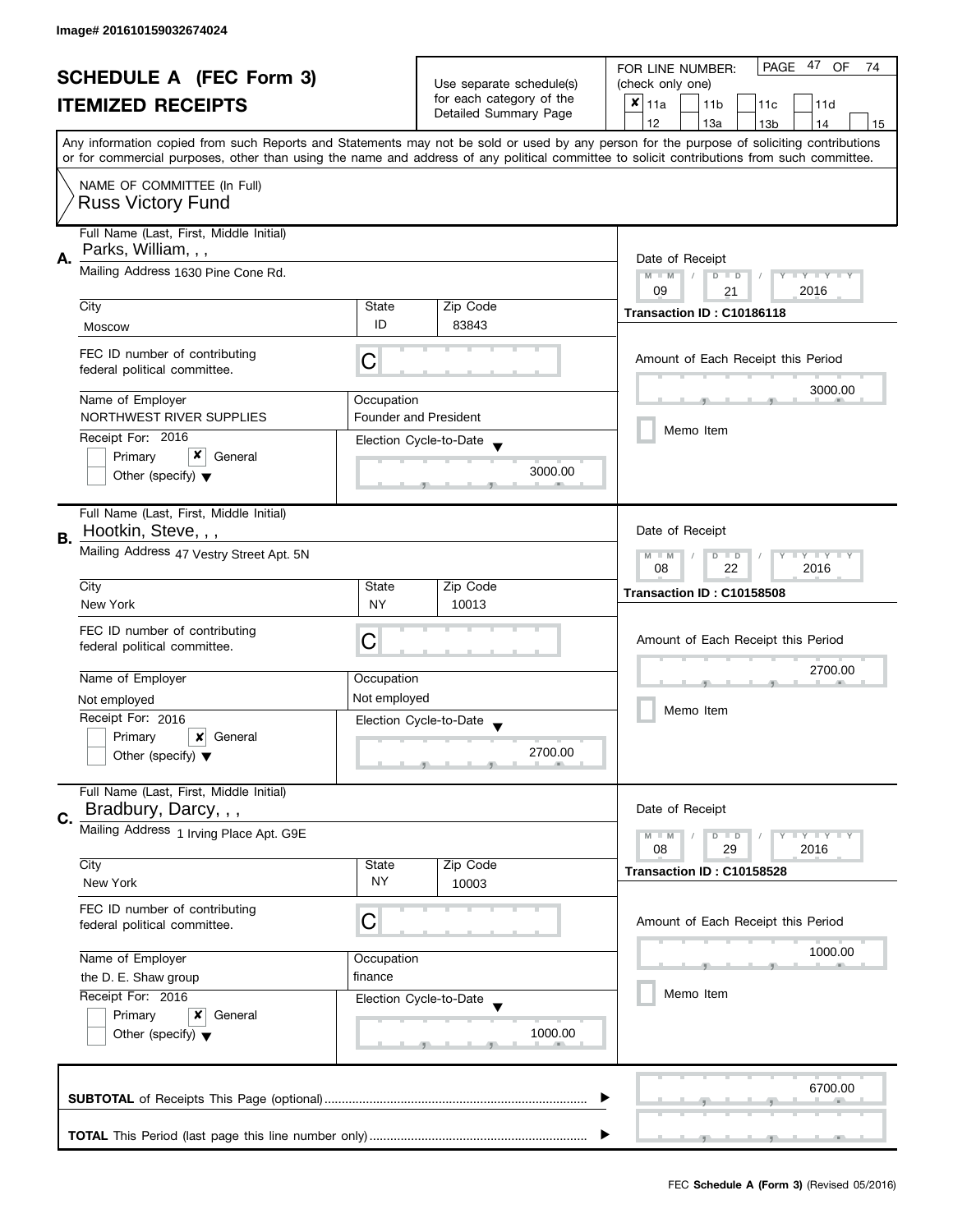| <b>SCHEDULE A (FEC Form 3)</b> |                                                                           |                                                       | 48<br><b>PAGE</b><br>OF<br>FOR LINE NUMBER:<br>74       |                                                                                                                                                                                                                                                                                         |  |  |  |  |
|--------------------------------|---------------------------------------------------------------------------|-------------------------------------------------------|---------------------------------------------------------|-----------------------------------------------------------------------------------------------------------------------------------------------------------------------------------------------------------------------------------------------------------------------------------------|--|--|--|--|
| <b>ITEMIZED RECEIPTS</b>       |                                                                           | Use separate schedule(s)                              | (check only one)                                        |                                                                                                                                                                                                                                                                                         |  |  |  |  |
|                                |                                                                           | for each category of the<br>Detailed Summary Page     | $x _{11a}$<br>11 <sub>b</sub><br>11d<br>11 <sub>c</sub> |                                                                                                                                                                                                                                                                                         |  |  |  |  |
|                                |                                                                           |                                                       | 12<br>13a<br>13 <sub>b</sub><br>14<br>15                |                                                                                                                                                                                                                                                                                         |  |  |  |  |
|                                |                                                                           |                                                       |                                                         | Any information copied from such Reports and Statements may not be sold or used by any person for the purpose of soliciting contributions<br>or for commercial purposes, other than using the name and address of any political committee to solicit contributions from such committee. |  |  |  |  |
|                                | NAME OF COMMITTEE (In Full)<br><b>Russ Victory Fund</b>                   |                                                       |                                                         |                                                                                                                                                                                                                                                                                         |  |  |  |  |
|                                | Full Name (Last, First, Middle Initial)<br>Macaulay, Stewart, , , Mr.     |                                                       |                                                         |                                                                                                                                                                                                                                                                                         |  |  |  |  |
| А.                             | Mailing Address 314 Shepard Ter                                           |                                                       |                                                         | Date of Receipt<br>$M - M$<br>$D$ $D$<br>Y FY FY FY<br>$\sqrt{2}$<br>09<br>2016<br>21                                                                                                                                                                                                   |  |  |  |  |
|                                | City                                                                      | State                                                 | Zip Code                                                |                                                                                                                                                                                                                                                                                         |  |  |  |  |
|                                | Madison                                                                   | WI                                                    | 53705-3618                                              | Transaction ID: C10186119                                                                                                                                                                                                                                                               |  |  |  |  |
|                                | FEC ID number of contributing<br>federal political committee.             | C                                                     |                                                         | Amount of Each Receipt this Period                                                                                                                                                                                                                                                      |  |  |  |  |
|                                | Name of Employer                                                          | Occupation                                            |                                                         | 1000.00                                                                                                                                                                                                                                                                                 |  |  |  |  |
|                                | Univ. Wisconsin-Madison (Law School)                                      | Professor                                             |                                                         |                                                                                                                                                                                                                                                                                         |  |  |  |  |
|                                | Receipt For: 2016                                                         |                                                       | Election Cycle-to-Date                                  | Memo Item                                                                                                                                                                                                                                                                               |  |  |  |  |
|                                | x<br>Primary<br>General                                                   |                                                       |                                                         |                                                                                                                                                                                                                                                                                         |  |  |  |  |
|                                | Other (specify) $\blacktriangledown$                                      |                                                       | 1000.00                                                 |                                                                                                                                                                                                                                                                                         |  |  |  |  |
| В.                             | Full Name (Last, First, Middle Initial)<br>Powell, Michael, , ,           |                                                       |                                                         | Date of Receipt                                                                                                                                                                                                                                                                         |  |  |  |  |
|                                | Mailing Address 6115 SE Salmon St                                         | $Y = Y + Y$<br>$M - M$<br>$D$ $D$<br>09<br>21<br>2016 |                                                         |                                                                                                                                                                                                                                                                                         |  |  |  |  |
|                                | City                                                                      | State                                                 | Zip Code                                                | Transaction ID: C10186129                                                                                                                                                                                                                                                               |  |  |  |  |
|                                | Portland                                                                  | <b>OR</b>                                             | 97215-2819                                              |                                                                                                                                                                                                                                                                                         |  |  |  |  |
|                                | FEC ID number of contributing<br>federal political committee.             | C                                                     |                                                         | Amount of Each Receipt this Period                                                                                                                                                                                                                                                      |  |  |  |  |
|                                | Name of Employer                                                          | Occupation                                            |                                                         | 5000.00                                                                                                                                                                                                                                                                                 |  |  |  |  |
|                                | <b>Powells Bookstore</b>                                                  | Owner                                                 |                                                         | Memo Item                                                                                                                                                                                                                                                                               |  |  |  |  |
|                                | Receipt For: 2016                                                         |                                                       | Election Cycle-to-Date                                  |                                                                                                                                                                                                                                                                                         |  |  |  |  |
|                                | Primary<br>General<br>x                                                   |                                                       |                                                         |                                                                                                                                                                                                                                                                                         |  |  |  |  |
|                                | Other (specify) $\blacktriangledown$                                      |                                                       | 5000.00                                                 |                                                                                                                                                                                                                                                                                         |  |  |  |  |
| C.                             | Full Name (Last, First, Middle Initial)<br>Reed, Doris, , ,               |                                                       |                                                         | Date of Receipt                                                                                                                                                                                                                                                                         |  |  |  |  |
|                                | Mailing Address 414 Crestwood Ct                                          |                                                       |                                                         | $Y - Y - Y$<br>$M - M$<br>D<br>$\Box$<br>2016<br>09<br>14                                                                                                                                                                                                                               |  |  |  |  |
|                                | City                                                                      | State                                                 | Zip Code                                                | Transaction ID: C10225089                                                                                                                                                                                                                                                               |  |  |  |  |
|                                | Endicott                                                                  | <b>NY</b>                                             | 13760-3323                                              |                                                                                                                                                                                                                                                                                         |  |  |  |  |
|                                | FEC ID number of contributing<br>federal political committee.             | С                                                     |                                                         | Amount of Each Receipt this Period                                                                                                                                                                                                                                                      |  |  |  |  |
|                                | Name of Employer<br>Occupation<br>retired<br>retired<br>Receipt For: 2016 |                                                       |                                                         | 250.00                                                                                                                                                                                                                                                                                  |  |  |  |  |
|                                |                                                                           |                                                       |                                                         |                                                                                                                                                                                                                                                                                         |  |  |  |  |
|                                |                                                                           |                                                       | Election Cycle-to-Date                                  | Memo Item                                                                                                                                                                                                                                                                               |  |  |  |  |
|                                | Primary<br>General<br>x                                                   |                                                       |                                                         |                                                                                                                                                                                                                                                                                         |  |  |  |  |
|                                | Other (specify) $\blacktriangledown$                                      |                                                       | 750.00                                                  |                                                                                                                                                                                                                                                                                         |  |  |  |  |
|                                |                                                                           |                                                       |                                                         | 6250.00                                                                                                                                                                                                                                                                                 |  |  |  |  |
|                                |                                                                           |                                                       |                                                         |                                                                                                                                                                                                                                                                                         |  |  |  |  |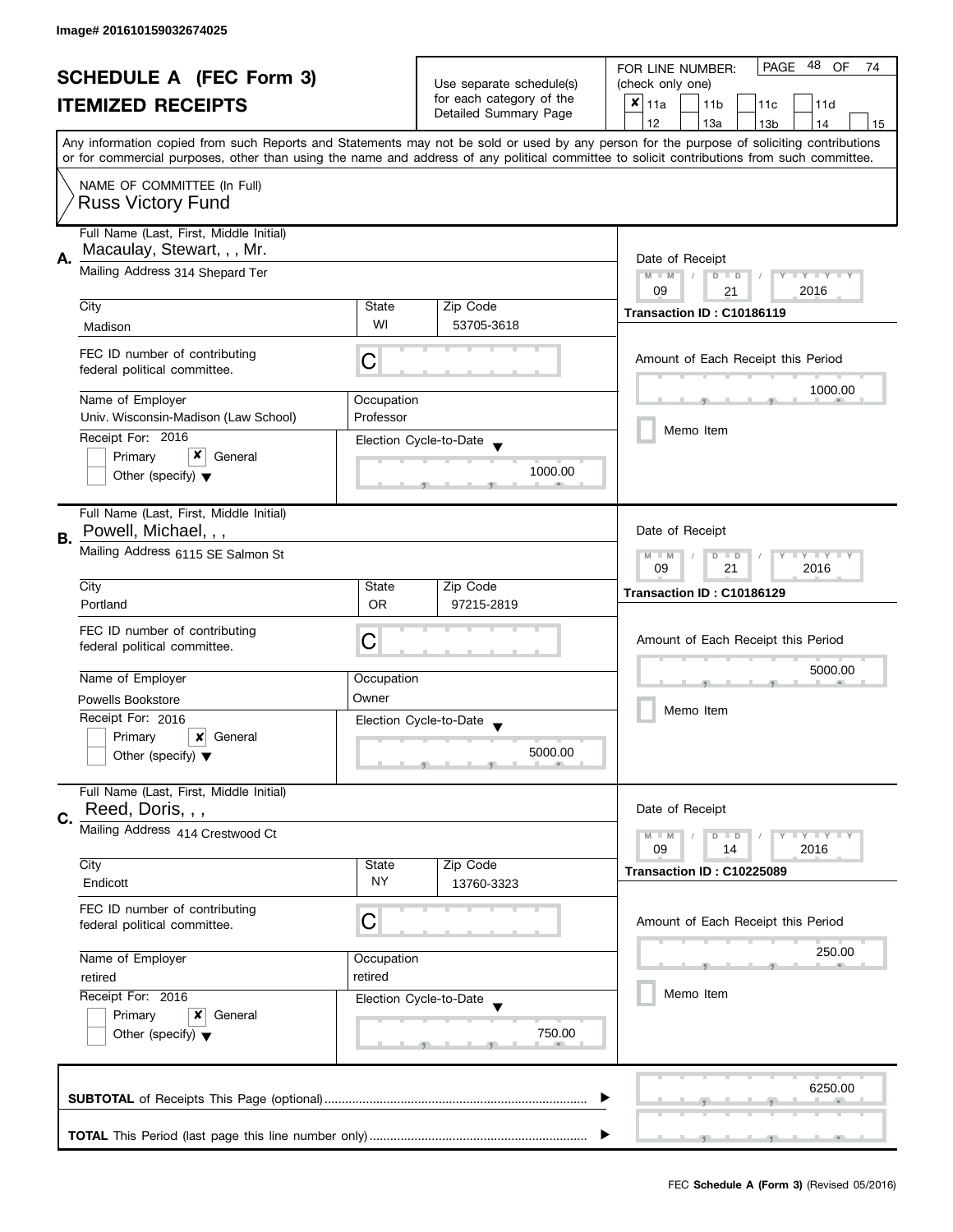| <b>SCHEDULE A (FEC Form 3)</b><br><b>ITEMIZED RECEIPTS</b> |                                                                                              |                                                   | PAGE 49 OF<br>FOR LINE NUMBER:<br>74        |                                                                                                                                            |  |  |  |  |
|------------------------------------------------------------|----------------------------------------------------------------------------------------------|---------------------------------------------------|---------------------------------------------|--------------------------------------------------------------------------------------------------------------------------------------------|--|--|--|--|
|                                                            |                                                                                              | Use separate schedule(s)                          | (check only one)                            |                                                                                                                                            |  |  |  |  |
|                                                            |                                                                                              | for each category of the<br>Detailed Summary Page | $x _{11a}$<br>11 <sub>b</sub><br>11c<br>11d |                                                                                                                                            |  |  |  |  |
|                                                            |                                                                                              |                                                   | 12<br>13a<br>13 <sub>b</sub><br>14<br>15    |                                                                                                                                            |  |  |  |  |
|                                                            |                                                                                              |                                                   |                                             | Any information copied from such Reports and Statements may not be sold or used by any person for the purpose of soliciting contributions  |  |  |  |  |
|                                                            |                                                                                              |                                                   |                                             | or for commercial purposes, other than using the name and address of any political committee to solicit contributions from such committee. |  |  |  |  |
|                                                            | NAME OF COMMITTEE (In Full)                                                                  |                                                   |                                             |                                                                                                                                            |  |  |  |  |
|                                                            | <b>Russ Victory Fund</b>                                                                     |                                                   |                                             |                                                                                                                                            |  |  |  |  |
|                                                            |                                                                                              |                                                   |                                             |                                                                                                                                            |  |  |  |  |
|                                                            | Full Name (Last, First, Middle Initial)                                                      |                                                   |                                             |                                                                                                                                            |  |  |  |  |
| Α.                                                         | Shaevel, William, , ,                                                                        |                                                   |                                             | Date of Receipt                                                                                                                            |  |  |  |  |
|                                                            | Mailing Address 241 Perkins St. Unit D502                                                    |                                                   |                                             | $M - M$<br>$\sqrt{2}$<br>$D$ $D$<br>Y I Y I Y I Y                                                                                          |  |  |  |  |
|                                                            |                                                                                              |                                                   |                                             | 09<br>2016<br>30                                                                                                                           |  |  |  |  |
|                                                            | City                                                                                         | State<br>MA                                       | Zip Code                                    | Transaction ID: C10225109                                                                                                                  |  |  |  |  |
|                                                            | Jamaica Plain                                                                                |                                                   | 02130                                       |                                                                                                                                            |  |  |  |  |
|                                                            | FEC ID number of contributing                                                                | C                                                 |                                             | Amount of Each Receipt this Period                                                                                                         |  |  |  |  |
|                                                            | federal political committee.                                                                 |                                                   |                                             |                                                                                                                                            |  |  |  |  |
|                                                            | Name of Employer                                                                             |                                                   |                                             | 250.00                                                                                                                                     |  |  |  |  |
|                                                            | <b>SHAEVEL &amp; KREMS</b>                                                                   | Occupation<br>Attorney                            |                                             |                                                                                                                                            |  |  |  |  |
|                                                            |                                                                                              |                                                   |                                             | Memo Item                                                                                                                                  |  |  |  |  |
|                                                            | Receipt For: 2016<br>x<br>General                                                            |                                                   | Election Cycle-to-Date                      |                                                                                                                                            |  |  |  |  |
|                                                            | Primary<br>Other (specify) $\blacktriangledown$                                              |                                                   | 250.00                                      |                                                                                                                                            |  |  |  |  |
|                                                            |                                                                                              |                                                   |                                             |                                                                                                                                            |  |  |  |  |
|                                                            | Full Name (Last, First, Middle Initial)                                                      |                                                   |                                             |                                                                                                                                            |  |  |  |  |
|                                                            | Gardner, Sonia, , ,                                                                          |                                                   |                                             | Date of Receipt                                                                                                                            |  |  |  |  |
| В.                                                         |                                                                                              |                                                   |                                             |                                                                                                                                            |  |  |  |  |
|                                                            | Mailing Address 399 Park Avenue 6th floor                                                    |                                                   |                                             | $Y - Y - Y$<br>$M - M$<br>D<br>$\Box$<br>2016<br>09<br>06                                                                                  |  |  |  |  |
|                                                            | City                                                                                         | Zip Code<br>State                                 |                                             |                                                                                                                                            |  |  |  |  |
|                                                            | New York                                                                                     | <b>NY</b>                                         | 10022                                       | Transaction ID: C10225119                                                                                                                  |  |  |  |  |
|                                                            |                                                                                              |                                                   |                                             |                                                                                                                                            |  |  |  |  |
|                                                            | FEC ID number of contributing<br>federal political committee.                                | C                                                 |                                             | Amount of Each Receipt this Period                                                                                                         |  |  |  |  |
|                                                            |                                                                                              |                                                   |                                             |                                                                                                                                            |  |  |  |  |
|                                                            | Name of Employer                                                                             | Occupation                                        |                                             | 2700.00                                                                                                                                    |  |  |  |  |
|                                                            | Avenue Capital Group                                                                         |                                                   | Senior Managing Partner                     | Memo Item                                                                                                                                  |  |  |  |  |
|                                                            | Receipt For: 2016                                                                            |                                                   | Election Cycle-to-Date                      |                                                                                                                                            |  |  |  |  |
|                                                            | Primary<br>×<br>General                                                                      |                                                   |                                             |                                                                                                                                            |  |  |  |  |
|                                                            | Other (specify) $\blacktriangledown$                                                         |                                                   | 2700.00                                     |                                                                                                                                            |  |  |  |  |
|                                                            |                                                                                              |                                                   |                                             |                                                                                                                                            |  |  |  |  |
|                                                            | Full Name (Last, First, Middle Initial)                                                      |                                                   |                                             |                                                                                                                                            |  |  |  |  |
| C.                                                         | Pitkin, Annabella, , ,                                                                       |                                                   |                                             | Date of Receipt                                                                                                                            |  |  |  |  |
|                                                            | Mailing Address 2 Charlton Street                                                            |                                                   |                                             | $M - M$<br>$Y - Y - Y$<br>$\blacksquare$                                                                                                   |  |  |  |  |
|                                                            |                                                                                              |                                                   |                                             | 09<br>2016<br>14                                                                                                                           |  |  |  |  |
|                                                            | City<br>New York                                                                             | State<br><b>NY</b>                                | Zip Code<br>10014                           | Transaction ID: C10225149                                                                                                                  |  |  |  |  |
|                                                            |                                                                                              |                                                   |                                             |                                                                                                                                            |  |  |  |  |
|                                                            | FEC ID number of contributing                                                                | C                                                 |                                             | Amount of Each Receipt this Period                                                                                                         |  |  |  |  |
|                                                            | federal political committee.                                                                 |                                                   |                                             |                                                                                                                                            |  |  |  |  |
|                                                            | Name of Employer                                                                             | Occupation                                        |                                             | 300.00                                                                                                                                     |  |  |  |  |
|                                                            | Academic<br>Lehigh<br>Receipt For: 2016<br>Election Cycle-to-Date<br>Primary<br>x<br>General |                                                   |                                             |                                                                                                                                            |  |  |  |  |
|                                                            |                                                                                              |                                                   |                                             | Memo Item                                                                                                                                  |  |  |  |  |
|                                                            |                                                                                              |                                                   |                                             |                                                                                                                                            |  |  |  |  |
|                                                            | Other (specify) $\blacktriangledown$                                                         |                                                   | 500.00                                      |                                                                                                                                            |  |  |  |  |
|                                                            |                                                                                              |                                                   |                                             |                                                                                                                                            |  |  |  |  |
|                                                            |                                                                                              |                                                   |                                             |                                                                                                                                            |  |  |  |  |
|                                                            |                                                                                              |                                                   |                                             | 3250.00                                                                                                                                    |  |  |  |  |
|                                                            |                                                                                              |                                                   |                                             |                                                                                                                                            |  |  |  |  |
|                                                            |                                                                                              |                                                   |                                             |                                                                                                                                            |  |  |  |  |
|                                                            |                                                                                              |                                                   |                                             |                                                                                                                                            |  |  |  |  |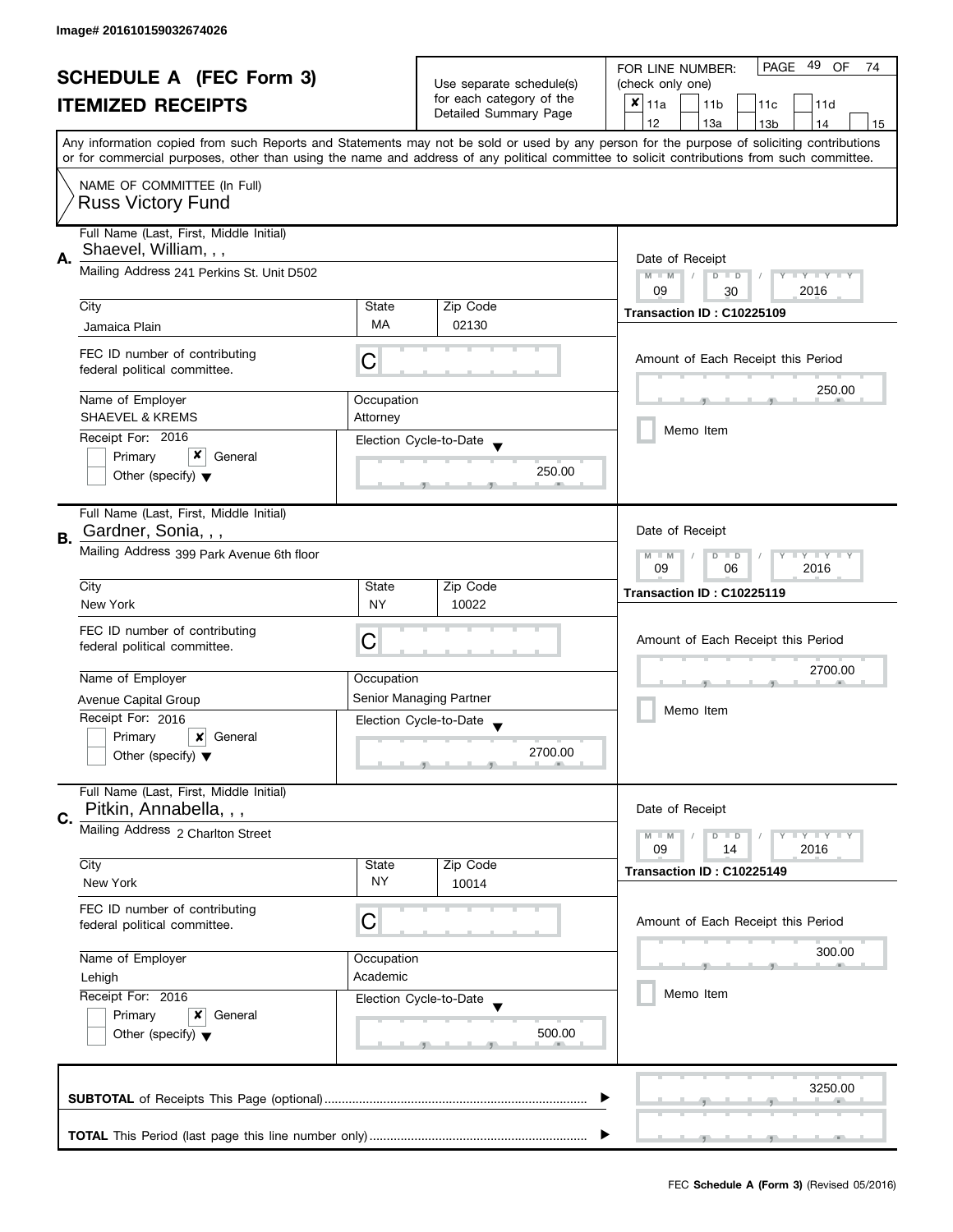| <b>SCHEDULE A (FEC Form 3)</b> |                                                                   |                                                      | PAGE 50 OF<br>FOR LINE NUMBER:<br>74 |                                                                                                                                                                                                                                                                                         |  |  |  |  |  |
|--------------------------------|-------------------------------------------------------------------|------------------------------------------------------|--------------------------------------|-----------------------------------------------------------------------------------------------------------------------------------------------------------------------------------------------------------------------------------------------------------------------------------------|--|--|--|--|--|
| <b>ITEMIZED RECEIPTS</b>       |                                                                   | Use separate schedule(s)<br>for each category of the | (check only one)                     |                                                                                                                                                                                                                                                                                         |  |  |  |  |  |
|                                |                                                                   |                                                      | Detailed Summary Page                | $x _{11a}$<br>11 <sub>b</sub><br>11c<br>11d                                                                                                                                                                                                                                             |  |  |  |  |  |
|                                |                                                                   |                                                      |                                      | 12<br>13a<br>14<br>13 <sub>b</sub><br>15                                                                                                                                                                                                                                                |  |  |  |  |  |
|                                |                                                                   |                                                      |                                      | Any information copied from such Reports and Statements may not be sold or used by any person for the purpose of soliciting contributions<br>or for commercial purposes, other than using the name and address of any political committee to solicit contributions from such committee. |  |  |  |  |  |
|                                |                                                                   |                                                      |                                      |                                                                                                                                                                                                                                                                                         |  |  |  |  |  |
|                                | NAME OF COMMITTEE (In Full)<br><b>Russ Victory Fund</b>           |                                                      |                                      |                                                                                                                                                                                                                                                                                         |  |  |  |  |  |
|                                |                                                                   |                                                      |                                      |                                                                                                                                                                                                                                                                                         |  |  |  |  |  |
|                                | Full Name (Last, First, Middle Initial)<br>Speckhard, Daniel, , , |                                                      |                                      |                                                                                                                                                                                                                                                                                         |  |  |  |  |  |
| А.                             |                                                                   |                                                      |                                      | Date of Receipt                                                                                                                                                                                                                                                                         |  |  |  |  |  |
|                                | Mailing Address 1646 Colonial Hills Drive                         |                                                      |                                      | $M - M$<br>$\sqrt{2}$<br>$D$ $D$<br>Y FY FY FY                                                                                                                                                                                                                                          |  |  |  |  |  |
|                                |                                                                   |                                                      |                                      | 09<br>2016<br>23                                                                                                                                                                                                                                                                        |  |  |  |  |  |
|                                | City                                                              | State                                                | Zip Code                             | Transaction ID: C10225159                                                                                                                                                                                                                                                               |  |  |  |  |  |
|                                | McLean                                                            | VA                                                   | 22102                                |                                                                                                                                                                                                                                                                                         |  |  |  |  |  |
|                                | FEC ID number of contributing                                     |                                                      |                                      |                                                                                                                                                                                                                                                                                         |  |  |  |  |  |
|                                | federal political committee.                                      | С                                                    |                                      | Amount of Each Receipt this Period                                                                                                                                                                                                                                                      |  |  |  |  |  |
|                                |                                                                   |                                                      |                                      | 500.00                                                                                                                                                                                                                                                                                  |  |  |  |  |  |
|                                | Name of Employer                                                  | Occupation                                           |                                      |                                                                                                                                                                                                                                                                                         |  |  |  |  |  |
|                                | Lutheran World Relief                                             | non-profit executive                                 |                                      | Memo Item                                                                                                                                                                                                                                                                               |  |  |  |  |  |
|                                | Receipt For: 2016                                                 |                                                      | Election Cycle-to-Date               |                                                                                                                                                                                                                                                                                         |  |  |  |  |  |
|                                | x<br>Primary<br>General                                           |                                                      |                                      |                                                                                                                                                                                                                                                                                         |  |  |  |  |  |
|                                | Other (specify) $\blacktriangledown$                              |                                                      | 500.00                               |                                                                                                                                                                                                                                                                                         |  |  |  |  |  |
|                                |                                                                   |                                                      |                                      |                                                                                                                                                                                                                                                                                         |  |  |  |  |  |
|                                | Full Name (Last, First, Middle Initial)                           |                                                      |                                      |                                                                                                                                                                                                                                                                                         |  |  |  |  |  |
| В.                             | Marttila, John, , ,                                               |                                                      |                                      | Date of Receipt                                                                                                                                                                                                                                                                         |  |  |  |  |  |
|                                | Mailing Address 65 east india row apt 25F                         |                                                      |                                      | Y LY LY<br>$M - M$<br>$D$ $D$                                                                                                                                                                                                                                                           |  |  |  |  |  |
|                                |                                                                   |                                                      |                                      | 09<br>28<br>2016                                                                                                                                                                                                                                                                        |  |  |  |  |  |
|                                | City                                                              | State                                                | Zip Code                             | Transaction ID: C10225169                                                                                                                                                                                                                                                               |  |  |  |  |  |
|                                | <b>Boston</b>                                                     | MA                                                   | 02110                                |                                                                                                                                                                                                                                                                                         |  |  |  |  |  |
|                                | FEC ID number of contributing                                     |                                                      |                                      |                                                                                                                                                                                                                                                                                         |  |  |  |  |  |
|                                | federal political committee.                                      | C                                                    |                                      | Amount of Each Receipt this Period                                                                                                                                                                                                                                                      |  |  |  |  |  |
|                                |                                                                   |                                                      |                                      | 500.00                                                                                                                                                                                                                                                                                  |  |  |  |  |  |
|                                | Name of Employer                                                  | Occupation                                           |                                      |                                                                                                                                                                                                                                                                                         |  |  |  |  |  |
|                                | Self                                                              | Consultant                                           |                                      | Memo Item                                                                                                                                                                                                                                                                               |  |  |  |  |  |
|                                | Receipt For: 2016                                                 |                                                      | Election Cycle-to-Date               |                                                                                                                                                                                                                                                                                         |  |  |  |  |  |
|                                | Primary<br>x<br>General                                           |                                                      |                                      |                                                                                                                                                                                                                                                                                         |  |  |  |  |  |
|                                | Other (specify) $\blacktriangledown$                              |                                                      | 500.00                               |                                                                                                                                                                                                                                                                                         |  |  |  |  |  |
|                                |                                                                   |                                                      |                                      |                                                                                                                                                                                                                                                                                         |  |  |  |  |  |
|                                | Full Name (Last, First, Middle Initial)                           |                                                      |                                      |                                                                                                                                                                                                                                                                                         |  |  |  |  |  |
| C.                             | Burns, Timothy, W.,,                                              |                                                      |                                      | Date of Receipt                                                                                                                                                                                                                                                                         |  |  |  |  |  |
|                                | Mailing Address 1370 Boundary Rd                                  |                                                      |                                      | <b>LYLYLY</b><br>$M - M$<br>$D$ $D$                                                                                                                                                                                                                                                     |  |  |  |  |  |
|                                |                                                                   |                                                      |                                      | 09<br>30<br>2016                                                                                                                                                                                                                                                                        |  |  |  |  |  |
|                                | City                                                              | State                                                | Zip Code                             | Transaction ID: C10225179                                                                                                                                                                                                                                                               |  |  |  |  |  |
|                                | Middleton                                                         | WI                                                   | 53562-3830                           |                                                                                                                                                                                                                                                                                         |  |  |  |  |  |
|                                | FEC ID number of contributing                                     |                                                      |                                      |                                                                                                                                                                                                                                                                                         |  |  |  |  |  |
|                                | federal political committee.                                      | С                                                    |                                      | Amount of Each Receipt this Period                                                                                                                                                                                                                                                      |  |  |  |  |  |
|                                |                                                                   |                                                      |                                      |                                                                                                                                                                                                                                                                                         |  |  |  |  |  |
|                                | Name of Employer                                                  | Occupation                                           |                                      | 2500.00                                                                                                                                                                                                                                                                                 |  |  |  |  |  |
|                                | Attorney<br>Perkins Coie<br>Receipt For: 2016                     |                                                      |                                      |                                                                                                                                                                                                                                                                                         |  |  |  |  |  |
|                                |                                                                   |                                                      | Election Cycle-to-Date               | Memo Item                                                                                                                                                                                                                                                                               |  |  |  |  |  |
|                                | Primary<br>x<br>General                                           |                                                      |                                      |                                                                                                                                                                                                                                                                                         |  |  |  |  |  |
|                                | Other (specify) $\blacktriangledown$                              |                                                      | 2500.00                              |                                                                                                                                                                                                                                                                                         |  |  |  |  |  |
|                                |                                                                   |                                                      |                                      |                                                                                                                                                                                                                                                                                         |  |  |  |  |  |
|                                |                                                                   |                                                      |                                      |                                                                                                                                                                                                                                                                                         |  |  |  |  |  |
|                                |                                                                   |                                                      |                                      | 3500.00                                                                                                                                                                                                                                                                                 |  |  |  |  |  |
|                                |                                                                   |                                                      |                                      |                                                                                                                                                                                                                                                                                         |  |  |  |  |  |
|                                |                                                                   |                                                      |                                      |                                                                                                                                                                                                                                                                                         |  |  |  |  |  |
|                                |                                                                   |                                                      |                                      |                                                                                                                                                                                                                                                                                         |  |  |  |  |  |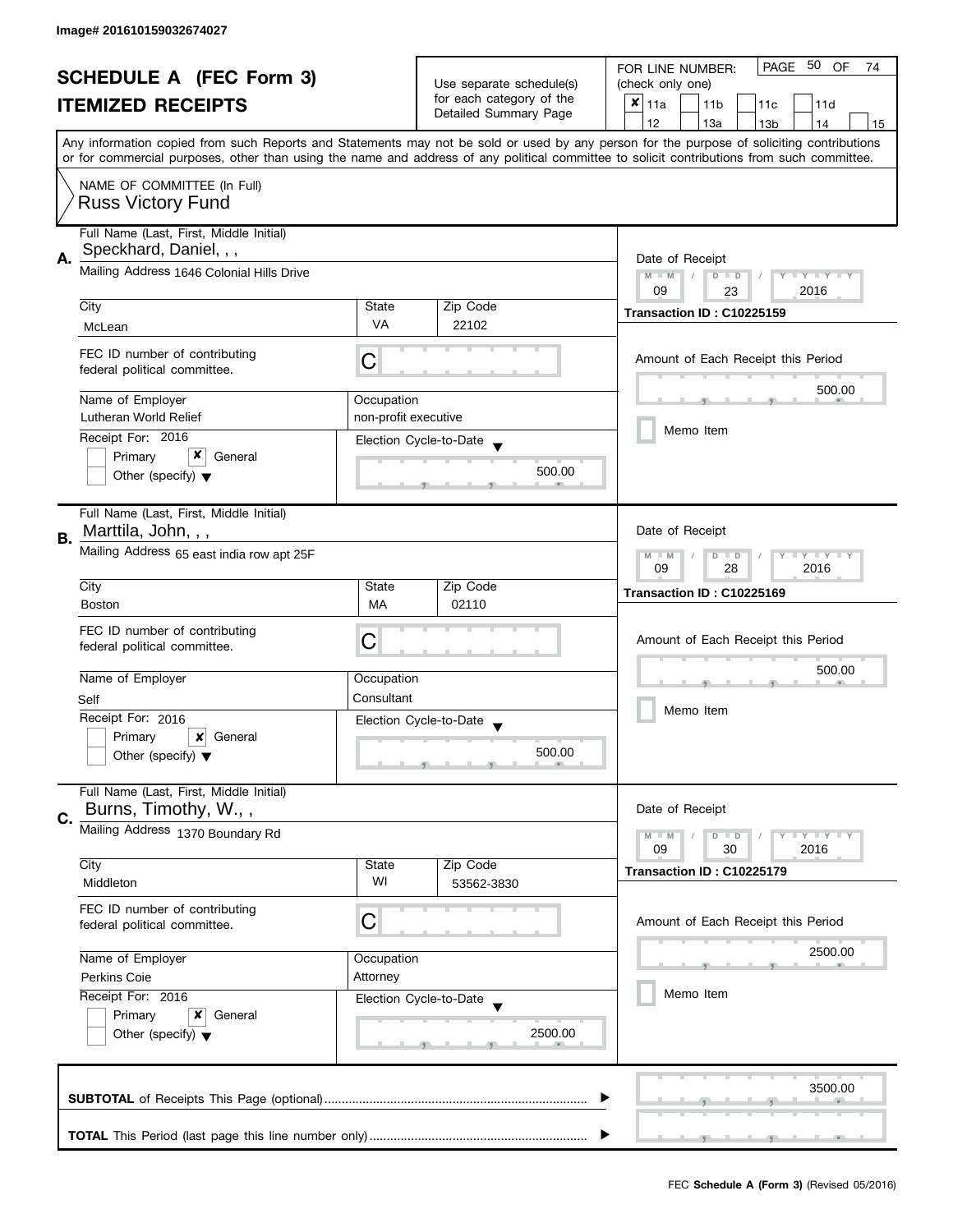| <b>SCHEDULE A (FEC Form 3)</b> |                                                                                                                               |                                                           | PAGE 51 OF<br>FOR LINE NUMBER:<br>74        |                                                                                                                                            |  |  |  |  |
|--------------------------------|-------------------------------------------------------------------------------------------------------------------------------|-----------------------------------------------------------|---------------------------------------------|--------------------------------------------------------------------------------------------------------------------------------------------|--|--|--|--|
|                                |                                                                                                                               |                                                           | Use separate schedule(s)                    | (check only one)                                                                                                                           |  |  |  |  |
| <b>ITEMIZED RECEIPTS</b>       |                                                                                                                               | for each category of the<br>Detailed Summary Page         | $x _{11a}$<br>11 <sub>b</sub><br>11c<br>11d |                                                                                                                                            |  |  |  |  |
|                                |                                                                                                                               |                                                           |                                             | 12<br>13a<br>13 <sub>b</sub><br>14<br>15                                                                                                   |  |  |  |  |
|                                |                                                                                                                               |                                                           |                                             | Any information copied from such Reports and Statements may not be sold or used by any person for the purpose of soliciting contributions  |  |  |  |  |
|                                |                                                                                                                               |                                                           |                                             | or for commercial purposes, other than using the name and address of any political committee to solicit contributions from such committee. |  |  |  |  |
|                                | NAME OF COMMITTEE (In Full)                                                                                                   |                                                           |                                             |                                                                                                                                            |  |  |  |  |
|                                | <b>Russ Victory Fund</b>                                                                                                      |                                                           |                                             |                                                                                                                                            |  |  |  |  |
|                                |                                                                                                                               |                                                           |                                             |                                                                                                                                            |  |  |  |  |
|                                | Full Name (Last, First, Middle Initial)                                                                                       |                                                           |                                             |                                                                                                                                            |  |  |  |  |
| А.                             | Bergman, Kim, , ,                                                                                                             |                                                           |                                             | Date of Receipt                                                                                                                            |  |  |  |  |
|                                | Mailing Address PO Box 2010                                                                                                   |                                                           |                                             | $M - M$<br>$\sqrt{2}$<br>$D$ $D$<br>Y I Y I Y I Y                                                                                          |  |  |  |  |
|                                |                                                                                                                               |                                                           |                                             | 09<br>2016<br>30                                                                                                                           |  |  |  |  |
|                                | City                                                                                                                          | State<br><b>WA</b>                                        | Zip Code                                    | Transaction ID: C10225189                                                                                                                  |  |  |  |  |
|                                | Vashon                                                                                                                        |                                                           | 98070                                       |                                                                                                                                            |  |  |  |  |
|                                | FEC ID number of contributing                                                                                                 | С                                                         |                                             | Amount of Each Receipt this Period                                                                                                         |  |  |  |  |
|                                | federal political committee.                                                                                                  |                                                           |                                             |                                                                                                                                            |  |  |  |  |
|                                | Name of Employer                                                                                                              | Occupation                                                |                                             | 10000.00                                                                                                                                   |  |  |  |  |
|                                | <b>BURNETT &amp; ASSOCIATES</b>                                                                                               | Appraiser                                                 |                                             |                                                                                                                                            |  |  |  |  |
|                                | Receipt For: 2016                                                                                                             |                                                           |                                             | Memo Item                                                                                                                                  |  |  |  |  |
|                                | x                                                                                                                             |                                                           | Election Cycle-to-Date                      |                                                                                                                                            |  |  |  |  |
|                                | Primary<br>General                                                                                                            |                                                           | 10000.00                                    |                                                                                                                                            |  |  |  |  |
|                                | Other (specify) $\blacktriangledown$                                                                                          |                                                           |                                             |                                                                                                                                            |  |  |  |  |
|                                | Full Name (Last, First, Middle Initial)                                                                                       |                                                           |                                             |                                                                                                                                            |  |  |  |  |
|                                | Ryan, Vincent, , ,                                                                                                            |                                                           |                                             | Date of Receipt                                                                                                                            |  |  |  |  |
| В.                             | Mailing Address 39 Beacon St                                                                                                  |                                                           |                                             |                                                                                                                                            |  |  |  |  |
|                                |                                                                                                                               | $Y = Y + Y$<br>$M - M$<br>D<br>$\Box$<br>2016<br>08<br>25 |                                             |                                                                                                                                            |  |  |  |  |
|                                | City                                                                                                                          | State                                                     | Zip Code                                    |                                                                                                                                            |  |  |  |  |
|                                | <b>Boston</b>                                                                                                                 | MA                                                        | 02108                                       | Transaction ID: C10158239                                                                                                                  |  |  |  |  |
|                                |                                                                                                                               |                                                           |                                             |                                                                                                                                            |  |  |  |  |
|                                | FEC ID number of contributing<br>federal political committee.                                                                 | C                                                         |                                             | Amount of Each Receipt this Period                                                                                                         |  |  |  |  |
|                                |                                                                                                                               |                                                           |                                             | 5000.00                                                                                                                                    |  |  |  |  |
|                                | Name of Employer                                                                                                              | Occupation                                                |                                             |                                                                                                                                            |  |  |  |  |
|                                | <b>Schooner Capital</b>                                                                                                       | Finance                                                   |                                             |                                                                                                                                            |  |  |  |  |
|                                | Receipt For: 2016                                                                                                             |                                                           | Election Cycle-to-Date                      | Memo Item                                                                                                                                  |  |  |  |  |
|                                | Primary<br>$\boldsymbol{x}$<br>General                                                                                        |                                                           |                                             |                                                                                                                                            |  |  |  |  |
|                                | Other (specify) $\blacktriangledown$                                                                                          |                                                           | 7700.00                                     |                                                                                                                                            |  |  |  |  |
|                                |                                                                                                                               |                                                           |                                             |                                                                                                                                            |  |  |  |  |
|                                | Full Name (Last, First, Middle Initial)                                                                                       |                                                           |                                             |                                                                                                                                            |  |  |  |  |
| C.                             | Rothstein, Sergio, , ,                                                                                                        |                                                           |                                             | Date of Receipt                                                                                                                            |  |  |  |  |
|                                | Mailing Address 241 Central Park west                                                                                         |                                                           |                                             | $M - M$<br>$\bot$ $\gamma$ $\bot$ $\gamma$ $\bot$ $\gamma$<br>D<br>$\blacksquare$                                                          |  |  |  |  |
|                                |                                                                                                                               |                                                           |                                             | 08<br>22<br>2016                                                                                                                           |  |  |  |  |
|                                | City                                                                                                                          | State                                                     | Zip Code                                    | Transaction ID: C10158509                                                                                                                  |  |  |  |  |
|                                | New York                                                                                                                      | <b>NY</b>                                                 | 10024                                       |                                                                                                                                            |  |  |  |  |
|                                | FEC ID number of contributing                                                                                                 | C                                                         |                                             |                                                                                                                                            |  |  |  |  |
|                                | federal political committee.                                                                                                  |                                                           |                                             | Amount of Each Receipt this Period                                                                                                         |  |  |  |  |
|                                |                                                                                                                               |                                                           |                                             | 1000.00                                                                                                                                    |  |  |  |  |
|                                | Name of Employer<br>Occupation<br>Not employed<br>Not employed<br>Receipt For: 2016<br>Election Cycle-to-Date<br>Primary<br>x |                                                           |                                             |                                                                                                                                            |  |  |  |  |
|                                |                                                                                                                               |                                                           |                                             | Memo Item                                                                                                                                  |  |  |  |  |
|                                |                                                                                                                               |                                                           |                                             |                                                                                                                                            |  |  |  |  |
|                                | General<br>Other (specify) $\blacktriangledown$                                                                               |                                                           | 1000.00                                     |                                                                                                                                            |  |  |  |  |
|                                |                                                                                                                               |                                                           |                                             |                                                                                                                                            |  |  |  |  |
|                                |                                                                                                                               |                                                           |                                             |                                                                                                                                            |  |  |  |  |
|                                |                                                                                                                               |                                                           |                                             | 16000.00                                                                                                                                   |  |  |  |  |
|                                |                                                                                                                               |                                                           |                                             |                                                                                                                                            |  |  |  |  |
|                                |                                                                                                                               |                                                           |                                             |                                                                                                                                            |  |  |  |  |
|                                |                                                                                                                               |                                                           |                                             |                                                                                                                                            |  |  |  |  |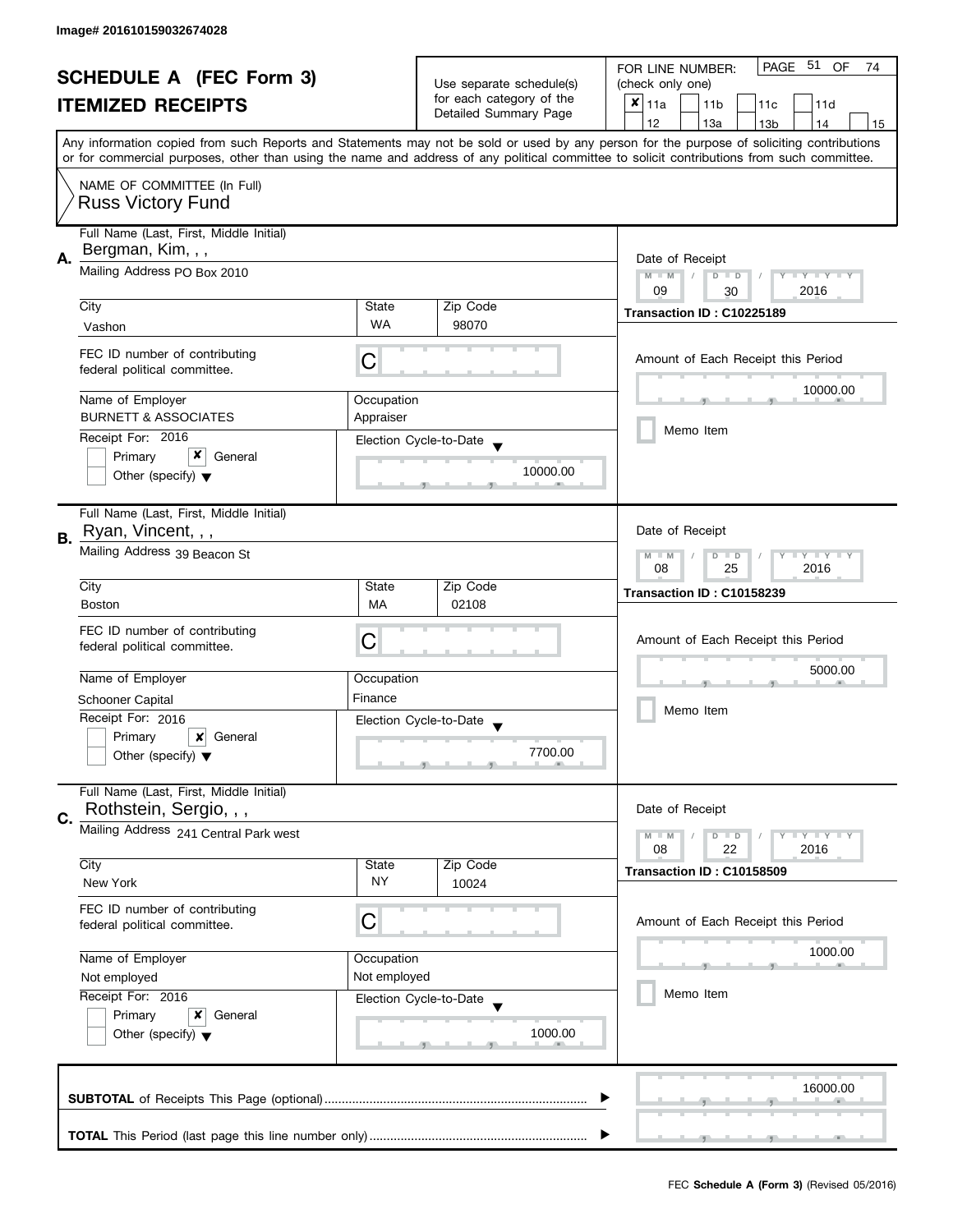| <b>SCHEDULE A (FEC Form 3)</b><br><b>ITEMIZED RECEIPTS</b> |                                                                                         |                                       | Use separate schedule(s)                                                                                                                  | PAGE 52 OF<br>74<br>FOR LINE NUMBER:<br>(check only one)                                                                                   |
|------------------------------------------------------------|-----------------------------------------------------------------------------------------|---------------------------------------|-------------------------------------------------------------------------------------------------------------------------------------------|--------------------------------------------------------------------------------------------------------------------------------------------|
|                                                            |                                                                                         | for each category of the              | $x _{11a}$<br>11 <sub>b</sub><br>11c<br>11d                                                                                               |                                                                                                                                            |
|                                                            |                                                                                         | Detailed Summary Page                 | 12<br>13a<br>13 <sub>b</sub><br>14<br>15                                                                                                  |                                                                                                                                            |
|                                                            |                                                                                         |                                       | Any information copied from such Reports and Statements may not be sold or used by any person for the purpose of soliciting contributions |                                                                                                                                            |
|                                                            |                                                                                         |                                       |                                                                                                                                           | or for commercial purposes, other than using the name and address of any political committee to solicit contributions from such committee. |
|                                                            |                                                                                         |                                       |                                                                                                                                           |                                                                                                                                            |
|                                                            | NAME OF COMMITTEE (In Full)                                                             |                                       |                                                                                                                                           |                                                                                                                                            |
|                                                            | <b>Russ Victory Fund</b>                                                                |                                       |                                                                                                                                           |                                                                                                                                            |
|                                                            | Full Name (Last, First, Middle Initial)                                                 |                                       |                                                                                                                                           |                                                                                                                                            |
| А.                                                         | Lambert, Sheila, , ,                                                                    |                                       |                                                                                                                                           | Date of Receipt                                                                                                                            |
|                                                            | Mailing Address 7 West 81st                                                             |                                       |                                                                                                                                           | $M - M$<br>$D$ $D$<br>$Y = Y + Y + Y$                                                                                                      |
|                                                            |                                                                                         |                                       |                                                                                                                                           | 08<br>2016<br>28                                                                                                                           |
|                                                            | City                                                                                    | State                                 | Zip Code                                                                                                                                  | Transaction ID: C10158519                                                                                                                  |
|                                                            | New York                                                                                | <b>NY</b>                             | 10024                                                                                                                                     |                                                                                                                                            |
|                                                            |                                                                                         |                                       |                                                                                                                                           |                                                                                                                                            |
|                                                            | FEC ID number of contributing<br>federal political committee.                           | С                                     |                                                                                                                                           | Amount of Each Receipt this Period                                                                                                         |
|                                                            |                                                                                         |                                       |                                                                                                                                           | 2700.00                                                                                                                                    |
|                                                            | Name of Employer                                                                        | Occupation                            |                                                                                                                                           |                                                                                                                                            |
|                                                            | none                                                                                    | retired                               |                                                                                                                                           |                                                                                                                                            |
|                                                            | Receipt For: 2016                                                                       |                                       | Election Cycle-to-Date                                                                                                                    | Memo Item                                                                                                                                  |
|                                                            | x<br>Primary<br>General                                                                 |                                       |                                                                                                                                           |                                                                                                                                            |
|                                                            | Other (specify) $\blacktriangledown$                                                    |                                       | 2700.00                                                                                                                                   |                                                                                                                                            |
|                                                            |                                                                                         |                                       |                                                                                                                                           |                                                                                                                                            |
|                                                            | Full Name (Last, First, Middle Initial)                                                 |                                       |                                                                                                                                           |                                                                                                                                            |
| В.                                                         | Crnkovic, Cedomir, , ,                                                                  |                                       |                                                                                                                                           | Date of Receipt                                                                                                                            |
|                                                            | Mailing Address 327 Central Park West Ph. CD                                            | $M - M$<br>$Y - Y - Y$<br>D<br>$\Box$ |                                                                                                                                           |                                                                                                                                            |
|                                                            |                                                                                         |                                       | 08<br>29<br>2016                                                                                                                          |                                                                                                                                            |
|                                                            | City                                                                                    | State                                 | Zip Code                                                                                                                                  | Transaction ID: C10158529                                                                                                                  |
|                                                            | New York                                                                                | <b>NY</b>                             | 10025                                                                                                                                     |                                                                                                                                            |
|                                                            | FEC ID number of contributing                                                           |                                       |                                                                                                                                           | Amount of Each Receipt this Period                                                                                                         |
|                                                            | federal political committee.                                                            | С                                     |                                                                                                                                           |                                                                                                                                            |
|                                                            | Name of Employer                                                                        | Occupation                            |                                                                                                                                           | 2700.00                                                                                                                                    |
|                                                            | D. E. Shaw & Co.                                                                        | finance                               |                                                                                                                                           |                                                                                                                                            |
|                                                            | Receipt For: 2016                                                                       |                                       |                                                                                                                                           | Memo Item                                                                                                                                  |
|                                                            |                                                                                         |                                       | Election Cycle-to-Date                                                                                                                    |                                                                                                                                            |
|                                                            | Primary<br>General<br>$\boldsymbol{\mathsf{x}}$<br>Other (specify) $\blacktriangledown$ |                                       | 2700.00                                                                                                                                   |                                                                                                                                            |
|                                                            |                                                                                         |                                       |                                                                                                                                           |                                                                                                                                            |
|                                                            | Full Name (Last, First, Middle Initial)                                                 |                                       |                                                                                                                                           |                                                                                                                                            |
|                                                            | Meyers, David, , ,                                                                      |                                       |                                                                                                                                           | Date of Receipt                                                                                                                            |
| C.                                                         | Mailing Address 116 Estabrook Road                                                      |                                       |                                                                                                                                           |                                                                                                                                            |
|                                                            |                                                                                         |                                       |                                                                                                                                           | $M - M$<br>$Y = Y -$<br>$D$ $D$<br>07<br>15<br>2016                                                                                        |
|                                                            | City                                                                                    | State                                 | Zip Code                                                                                                                                  | Transaction ID: C10135140A                                                                                                                 |
|                                                            | Concord                                                                                 | МA                                    | 01742                                                                                                                                     |                                                                                                                                            |
|                                                            | FEC ID number of contributing                                                           |                                       |                                                                                                                                           |                                                                                                                                            |
|                                                            | federal political committee.                                                            | С                                     |                                                                                                                                           | Amount of Each Receipt this Period                                                                                                         |
|                                                            |                                                                                         |                                       |                                                                                                                                           |                                                                                                                                            |
|                                                            | Name of Employer                                                                        | Occupation                            |                                                                                                                                           | 10000.00                                                                                                                                   |
|                                                            | Esatern Research Group                                                                  | consultant                            |                                                                                                                                           |                                                                                                                                            |
|                                                            | Receipt For: 2016                                                                       |                                       | Election Cycle-to-Date                                                                                                                    | Memo Item                                                                                                                                  |
|                                                            | Primary<br>General<br>$\boldsymbol{x}$                                                  |                                       |                                                                                                                                           |                                                                                                                                            |
|                                                            | Other (specify) $\blacktriangledown$                                                    |                                       | 10000.00                                                                                                                                  | * Earmarked Contribution: See Below xfer through                                                                                           |
|                                                            |                                                                                         |                                       |                                                                                                                                           | ActBlue                                                                                                                                    |
|                                                            |                                                                                         |                                       |                                                                                                                                           |                                                                                                                                            |
|                                                            |                                                                                         |                                       |                                                                                                                                           | 15400.00                                                                                                                                   |
|                                                            |                                                                                         |                                       |                                                                                                                                           |                                                                                                                                            |
|                                                            |                                                                                         |                                       |                                                                                                                                           |                                                                                                                                            |
|                                                            |                                                                                         |                                       |                                                                                                                                           |                                                                                                                                            |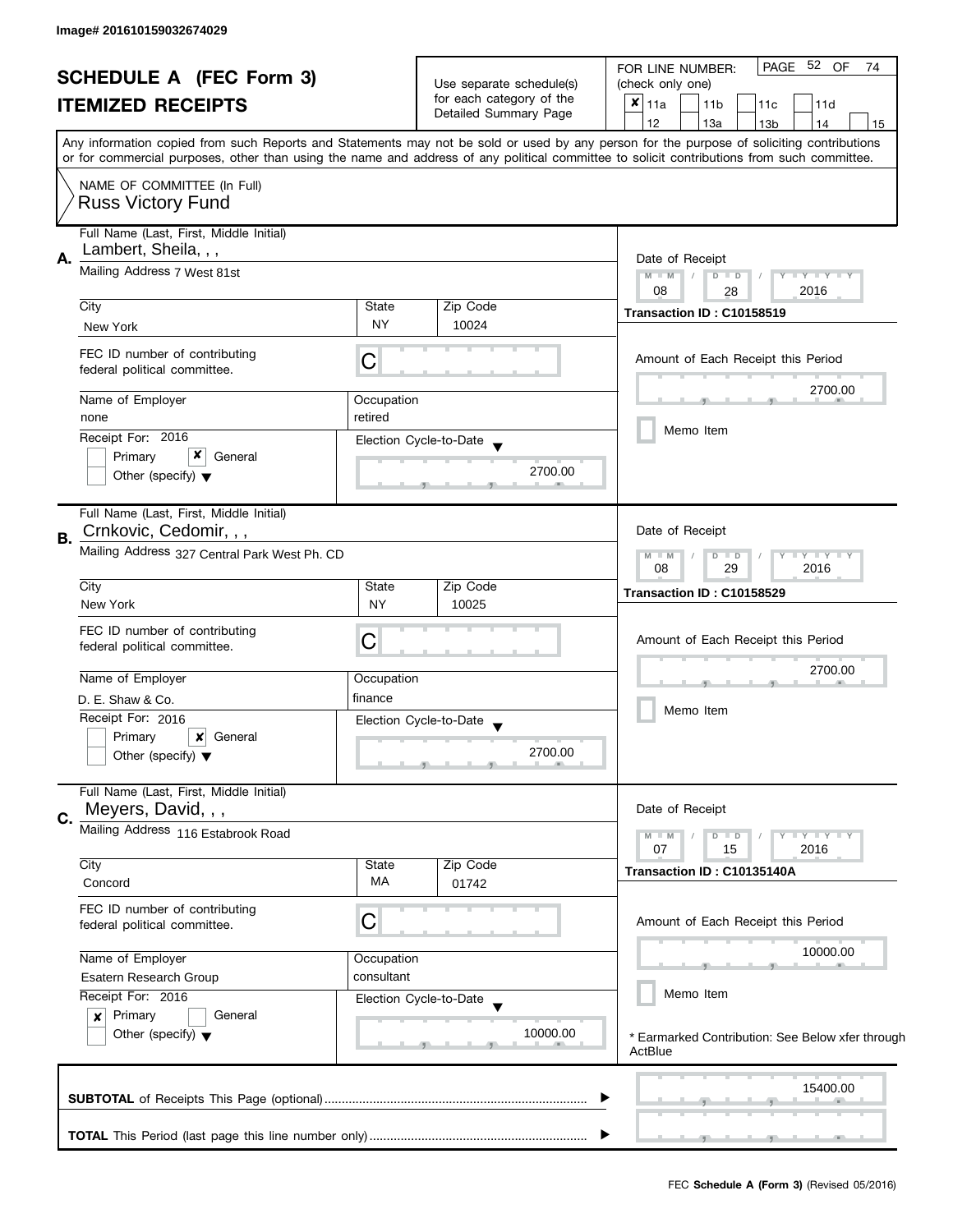| <b>SCHEDULE A (FEC Form 3)</b><br><b>ITEMIZED RECEIPTS</b> |                                                                                                                                                                                                                                                                                         |                          | Use separate schedule(s)           |            | PAGE 53 OF<br>74<br>FOR LINE NUMBER:<br>(check only one) |               |                 |               |                   |     |                                    |                                                         |                                                  |
|------------------------------------------------------------|-----------------------------------------------------------------------------------------------------------------------------------------------------------------------------------------------------------------------------------------------------------------------------------------|--------------------------|------------------------------------|------------|----------------------------------------------------------|---------------|-----------------|---------------|-------------------|-----|------------------------------------|---------------------------------------------------------|--------------------------------------------------|
|                                                            |                                                                                                                                                                                                                                                                                         | for each category of the |                                    | $x _{11a}$ |                                                          |               | 11 <sub>b</sub> |               |                   | 11c |                                    |                                                         |                                                  |
|                                                            |                                                                                                                                                                                                                                                                                         | Detailed Summary Page    |                                    |            |                                                          |               |                 |               |                   |     | 11d                                |                                                         |                                                  |
|                                                            |                                                                                                                                                                                                                                                                                         |                          |                                    |            | 12                                                       |               |                 | 13a           |                   |     | 13 <sub>b</sub>                    | 14                                                      | 15                                               |
|                                                            | Any information copied from such Reports and Statements may not be sold or used by any person for the purpose of soliciting contributions<br>or for commercial purposes, other than using the name and address of any political committee to solicit contributions from such committee. |                          |                                    |            |                                                          |               |                 |               |                   |     |                                    |                                                         |                                                  |
|                                                            | NAME OF COMMITTEE (In Full)<br><b>Russ Victory Fund</b>                                                                                                                                                                                                                                 |                          |                                    |            |                                                          |               |                 |               |                   |     |                                    |                                                         |                                                  |
|                                                            | Full Name (Last, First, Middle Initial)<br>ActBlue                                                                                                                                                                                                                                      |                          |                                    |            |                                                          |               |                 |               |                   |     |                                    |                                                         |                                                  |
| Α.                                                         | Mailing Address PO BOX 382110                                                                                                                                                                                                                                                           |                          |                                    |            |                                                          |               | Date of Receipt |               |                   |     |                                    |                                                         |                                                  |
|                                                            |                                                                                                                                                                                                                                                                                         |                          |                                    |            | $M - M$<br>07                                            |               |                 | $D$ $D$<br>15 |                   |     | $Y - Y - Y - Y - Y$<br>2016        |                                                         |                                                  |
|                                                            | City                                                                                                                                                                                                                                                                                    | State                    | Zip Code                           |            |                                                          |               |                 |               |                   |     | Transaction ID: C10135140AB        |                                                         |                                                  |
|                                                            | Cambridge                                                                                                                                                                                                                                                                               | MA                       | 02238                              |            |                                                          |               |                 |               |                   |     |                                    |                                                         |                                                  |
|                                                            | FEC ID number of contributing<br>federal political committee.                                                                                                                                                                                                                           | С                        |                                    |            |                                                          |               |                 |               |                   |     |                                    | Amount of Each Receipt this Period                      |                                                  |
|                                                            | Name of Employer                                                                                                                                                                                                                                                                        | Occupation               |                                    |            |                                                          |               |                 |               |                   |     |                                    | 10000.00                                                |                                                  |
|                                                            |                                                                                                                                                                                                                                                                                         |                          | Conduit total listed in Agg. field |            |                                                          |               |                 |               |                   |     |                                    |                                                         |                                                  |
|                                                            | Receipt For: 2016                                                                                                                                                                                                                                                                       |                          | Election Cycle-to-Date             |            | ×                                                        |               | Memo Item       |               |                   |     |                                    |                                                         |                                                  |
|                                                            | Primary<br>General<br>×                                                                                                                                                                                                                                                                 |                          |                                    |            |                                                          |               |                 |               |                   |     |                                    |                                                         |                                                  |
|                                                            | Other (specify) $\blacktriangledown$                                                                                                                                                                                                                                                    | 12010.00                 |                                    |            |                                                          |               | organization.   |               |                   |     |                                    |                                                         | Note: Above Contribution earmarked through this  |
| В.                                                         | Full Name (Last, First, Middle Initial)<br>Tushnet, Mark, , ,                                                                                                                                                                                                                           |                          |                                    |            |                                                          |               | Date of Receipt |               |                   |     |                                    |                                                         |                                                  |
|                                                            | Mailing Address 1416 Holly St. NW                                                                                                                                                                                                                                                       |                          |                                    |            |                                                          | $M - M$<br>07 |                 |               | D<br>$\Box$<br>06 |     |                                    | $\bot$ $\gamma$ $\bot$ $\gamma$ $\bot$ $\gamma$<br>2016 |                                                  |
|                                                            | City                                                                                                                                                                                                                                                                                    | State                    | Zip Code                           |            |                                                          |               |                 |               |                   |     | Transaction ID: C10102431A         |                                                         |                                                  |
|                                                            | Washington                                                                                                                                                                                                                                                                              | DC                       | 20012                              |            |                                                          |               |                 |               |                   |     |                                    |                                                         |                                                  |
|                                                            | FEC ID number of contributing                                                                                                                                                                                                                                                           | С                        |                                    |            |                                                          |               |                 |               |                   |     |                                    |                                                         |                                                  |
|                                                            | federal political committee.                                                                                                                                                                                                                                                            |                          |                                    |            |                                                          |               |                 |               |                   |     | Amount of Each Receipt this Period |                                                         |                                                  |
|                                                            | Name of Employer                                                                                                                                                                                                                                                                        |                          | Occupation                         |            |                                                          | 1000.00       |                 |               |                   |     |                                    |                                                         |                                                  |
|                                                            |                                                                                                                                                                                                                                                                                         | Professor                |                                    |            |                                                          |               |                 |               |                   |     |                                    |                                                         |                                                  |
|                                                            | <b>Harvard University</b><br>Receipt For: 2016                                                                                                                                                                                                                                          |                          |                                    |            |                                                          |               | Memo Item       |               |                   |     |                                    |                                                         |                                                  |
|                                                            | Primary<br>General<br>$\boldsymbol{x}$                                                                                                                                                                                                                                                  |                          | Election Cycle-to-Date             |            |                                                          |               |                 |               |                   |     |                                    |                                                         |                                                  |
|                                                            | Other (specify) $\blacktriangledown$                                                                                                                                                                                                                                                    |                          | 4000.00                            |            | ActBlue                                                  |               |                 |               |                   |     |                                    |                                                         | * Earmarked Contribution: See Below xfer through |
|                                                            | Full Name (Last, First, Middle Initial)<br>ActBlue                                                                                                                                                                                                                                      |                          |                                    |            |                                                          |               | Date of Receipt |               |                   |     |                                    |                                                         |                                                  |
| C.                                                         | Mailing Address PO BOX 382110                                                                                                                                                                                                                                                           |                          |                                    |            |                                                          | $M - M$<br>07 |                 |               | $D$ $D$<br>06     |     |                                    | $-\gamma + \gamma - \gamma$<br>2016                     |                                                  |
|                                                            | City                                                                                                                                                                                                                                                                                    | State                    | Zip Code                           |            |                                                          |               |                 |               |                   |     |                                    |                                                         |                                                  |
|                                                            | Cambridge                                                                                                                                                                                                                                                                               | MA                       | 02238                              |            |                                                          |               |                 |               |                   |     | Transaction ID: C10102431AB        |                                                         |                                                  |
|                                                            | FEC ID number of contributing<br>federal political committee.                                                                                                                                                                                                                           | C                        |                                    |            |                                                          |               |                 |               |                   |     |                                    | Amount of Each Receipt this Period                      |                                                  |
|                                                            |                                                                                                                                                                                                                                                                                         |                          |                                    |            |                                                          |               |                 |               |                   |     |                                    |                                                         |                                                  |
|                                                            | Name of Employer<br>Occupation                                                                                                                                                                                                                                                          |                          |                                    |            |                                                          |               |                 |               |                   |     |                                    | 1000.00                                                 |                                                  |
|                                                            |                                                                                                                                                                                                                                                                                         |                          | Conduit total listed in Agg. field |            |                                                          |               |                 |               |                   |     |                                    |                                                         |                                                  |
|                                                            | Receipt For: 2016                                                                                                                                                                                                                                                                       |                          | Election Cycle-to-Date             |            | ×                                                        |               | Memo Item       |               |                   |     |                                    |                                                         |                                                  |
|                                                            | Primary<br>General<br>$\boldsymbol{x}$<br>Other (specify) $\blacktriangledown$                                                                                                                                                                                                          | 12010.00                 |                                    |            |                                                          |               | organization.   |               |                   |     |                                    |                                                         | Note: Above Contribution earmarked through this  |
|                                                            |                                                                                                                                                                                                                                                                                         |                          |                                    |            |                                                          |               |                 |               |                   |     |                                    | 1000.00                                                 |                                                  |
|                                                            |                                                                                                                                                                                                                                                                                         |                          |                                    |            |                                                          |               |                 |               |                   |     |                                    |                                                         |                                                  |
|                                                            |                                                                                                                                                                                                                                                                                         |                          |                                    |            |                                                          |               |                 |               |                   |     |                                    |                                                         |                                                  |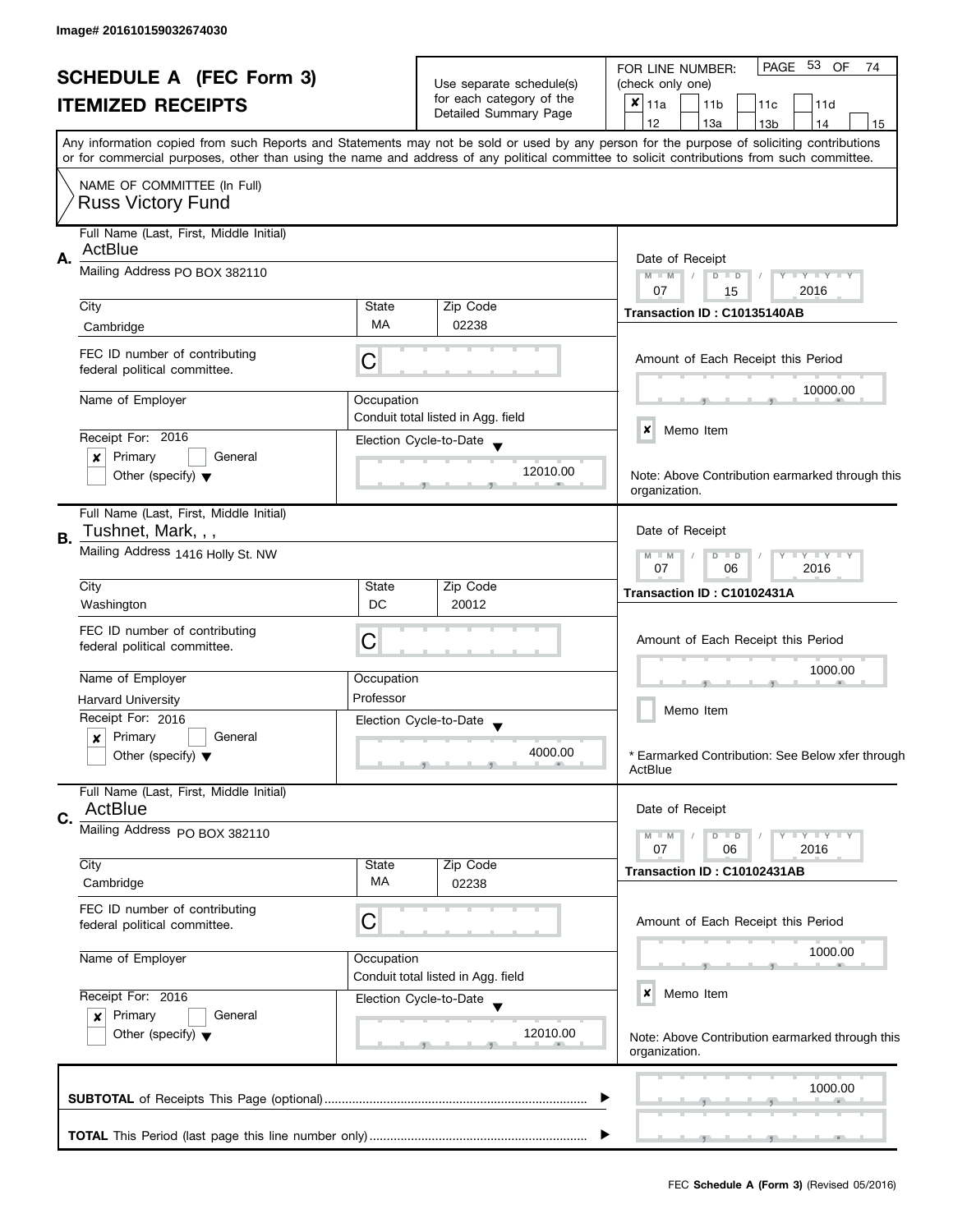| <b>SCHEDULE A (FEC Form 3)</b><br><b>ITEMIZED RECEIPTS</b> |                                                                         |                          | Use separate schedule(s)                    | PAGE 54 OF<br>74<br>FOR LINE NUMBER:<br>(check only one)                                                                                                                                                                                                                                |  |  |  |
|------------------------------------------------------------|-------------------------------------------------------------------------|--------------------------|---------------------------------------------|-----------------------------------------------------------------------------------------------------------------------------------------------------------------------------------------------------------------------------------------------------------------------------------------|--|--|--|
|                                                            |                                                                         | for each category of the | $x _{11a}$<br>11 <sub>b</sub><br>11c<br>11d |                                                                                                                                                                                                                                                                                         |  |  |  |
|                                                            |                                                                         | Detailed Summary Page    | 12<br>13a<br>13 <sub>b</sub><br>14<br>15    |                                                                                                                                                                                                                                                                                         |  |  |  |
|                                                            |                                                                         |                          |                                             |                                                                                                                                                                                                                                                                                         |  |  |  |
|                                                            |                                                                         |                          |                                             | Any information copied from such Reports and Statements may not be sold or used by any person for the purpose of soliciting contributions<br>or for commercial purposes, other than using the name and address of any political committee to solicit contributions from such committee. |  |  |  |
|                                                            | NAME OF COMMITTEE (In Full)<br><b>Russ Victory Fund</b>                 |                          |                                             |                                                                                                                                                                                                                                                                                         |  |  |  |
|                                                            |                                                                         |                          |                                             |                                                                                                                                                                                                                                                                                         |  |  |  |
|                                                            | Full Name (Last, First, Middle Initial)<br>Fernbach MD MPH, Harvey, , , |                          |                                             |                                                                                                                                                                                                                                                                                         |  |  |  |
| Α.                                                         |                                                                         |                          |                                             | Date of Receipt                                                                                                                                                                                                                                                                         |  |  |  |
|                                                            | Mailing Address 8600 Split Oak Circle                                   |                          |                                             | $M - M$<br>$D$ $D$<br>$Y - Y - Y - Y - Y$                                                                                                                                                                                                                                               |  |  |  |
|                                                            |                                                                         |                          |                                             | 07<br>2016<br>07                                                                                                                                                                                                                                                                        |  |  |  |
|                                                            | City                                                                    | State                    | Zip Code                                    | Transaction ID: C10102432A                                                                                                                                                                                                                                                              |  |  |  |
|                                                            | <b>Bethesda</b>                                                         | MD                       | 20817                                       |                                                                                                                                                                                                                                                                                         |  |  |  |
|                                                            | FEC ID number of contributing<br>federal political committee.           | С                        |                                             | Amount of Each Receipt this Period                                                                                                                                                                                                                                                      |  |  |  |
|                                                            | Name of Employer                                                        | Occupation               |                                             | 1010.00                                                                                                                                                                                                                                                                                 |  |  |  |
|                                                            | self                                                                    | physician                |                                             |                                                                                                                                                                                                                                                                                         |  |  |  |
|                                                            | Receipt For: 2016                                                       |                          |                                             | Memo Item                                                                                                                                                                                                                                                                               |  |  |  |
|                                                            |                                                                         |                          | Election Cycle-to-Date                      |                                                                                                                                                                                                                                                                                         |  |  |  |
|                                                            | ×<br>Primary<br>General                                                 |                          | 2610.00                                     |                                                                                                                                                                                                                                                                                         |  |  |  |
|                                                            | Other (specify) $\blacktriangledown$                                    |                          |                                             | * Earmarked Contribution: See Below xfer through<br>ActBlue                                                                                                                                                                                                                             |  |  |  |
|                                                            | Full Name (Last, First, Middle Initial)                                 |                          |                                             |                                                                                                                                                                                                                                                                                         |  |  |  |
| В.                                                         | ActBlue                                                                 |                          |                                             | Date of Receipt                                                                                                                                                                                                                                                                         |  |  |  |
|                                                            | Mailing Address PO BOX 382110                                           |                          |                                             | $Y - Y - Y - Y$<br>$M - M$<br>$D$ $D$<br>07<br>07<br>2016                                                                                                                                                                                                                               |  |  |  |
|                                                            | City                                                                    | State                    | Zip Code                                    | Transaction ID: C10102432AB                                                                                                                                                                                                                                                             |  |  |  |
|                                                            | Cambridge                                                               | MA                       | 02238                                       |                                                                                                                                                                                                                                                                                         |  |  |  |
|                                                            | FEC ID number of contributing                                           |                          |                                             |                                                                                                                                                                                                                                                                                         |  |  |  |
|                                                            | federal political committee.                                            | С                        |                                             | Amount of Each Receipt this Period                                                                                                                                                                                                                                                      |  |  |  |
|                                                            |                                                                         |                          |                                             |                                                                                                                                                                                                                                                                                         |  |  |  |
|                                                            | Name of Employer                                                        | Occupation               |                                             | 1010.00                                                                                                                                                                                                                                                                                 |  |  |  |
|                                                            |                                                                         |                          | Conduit total listed in Agg. field          |                                                                                                                                                                                                                                                                                         |  |  |  |
|                                                            | Receipt For: 2016                                                       |                          | Election Cycle-to-Date                      | ×<br>Memo Item                                                                                                                                                                                                                                                                          |  |  |  |
|                                                            | Primary<br>General<br>×                                                 |                          |                                             |                                                                                                                                                                                                                                                                                         |  |  |  |
|                                                            | Other (specify) $\blacktriangledown$                                    |                          | 12010.00                                    | Note: Above Contribution earmarked through this<br>organization.                                                                                                                                                                                                                        |  |  |  |
|                                                            | Full Name (Last, First, Middle Initial)                                 |                          |                                             |                                                                                                                                                                                                                                                                                         |  |  |  |
| C.                                                         |                                                                         |                          |                                             | Date of Receipt                                                                                                                                                                                                                                                                         |  |  |  |
|                                                            | <b>Mailing Address</b>                                                  |                          |                                             | $Y - Y - Y - Y$<br>$M - M$<br>$D$ $D$                                                                                                                                                                                                                                                   |  |  |  |
|                                                            |                                                                         |                          |                                             |                                                                                                                                                                                                                                                                                         |  |  |  |
|                                                            | City                                                                    | State                    | Zip Code                                    |                                                                                                                                                                                                                                                                                         |  |  |  |
|                                                            | FEC ID number of contributing<br>federal political committee.           | С                        |                                             | Amount of Each Receipt this Period                                                                                                                                                                                                                                                      |  |  |  |
|                                                            | Name of Employer                                                        | Occupation               |                                             |                                                                                                                                                                                                                                                                                         |  |  |  |
|                                                            |                                                                         |                          |                                             |                                                                                                                                                                                                                                                                                         |  |  |  |
|                                                            | Receipt For:                                                            |                          | Election Cycle-to-Date                      | Memo Item                                                                                                                                                                                                                                                                               |  |  |  |
|                                                            | Primary<br>General                                                      |                          |                                             |                                                                                                                                                                                                                                                                                         |  |  |  |
|                                                            | Other (specify) $\blacktriangledown$                                    |                          |                                             |                                                                                                                                                                                                                                                                                         |  |  |  |
|                                                            |                                                                         |                          |                                             |                                                                                                                                                                                                                                                                                         |  |  |  |
|                                                            |                                                                         |                          |                                             | 1010.00<br>▶                                                                                                                                                                                                                                                                            |  |  |  |
|                                                            |                                                                         |                          |                                             | 399334.05                                                                                                                                                                                                                                                                               |  |  |  |
|                                                            |                                                                         |                          |                                             |                                                                                                                                                                                                                                                                                         |  |  |  |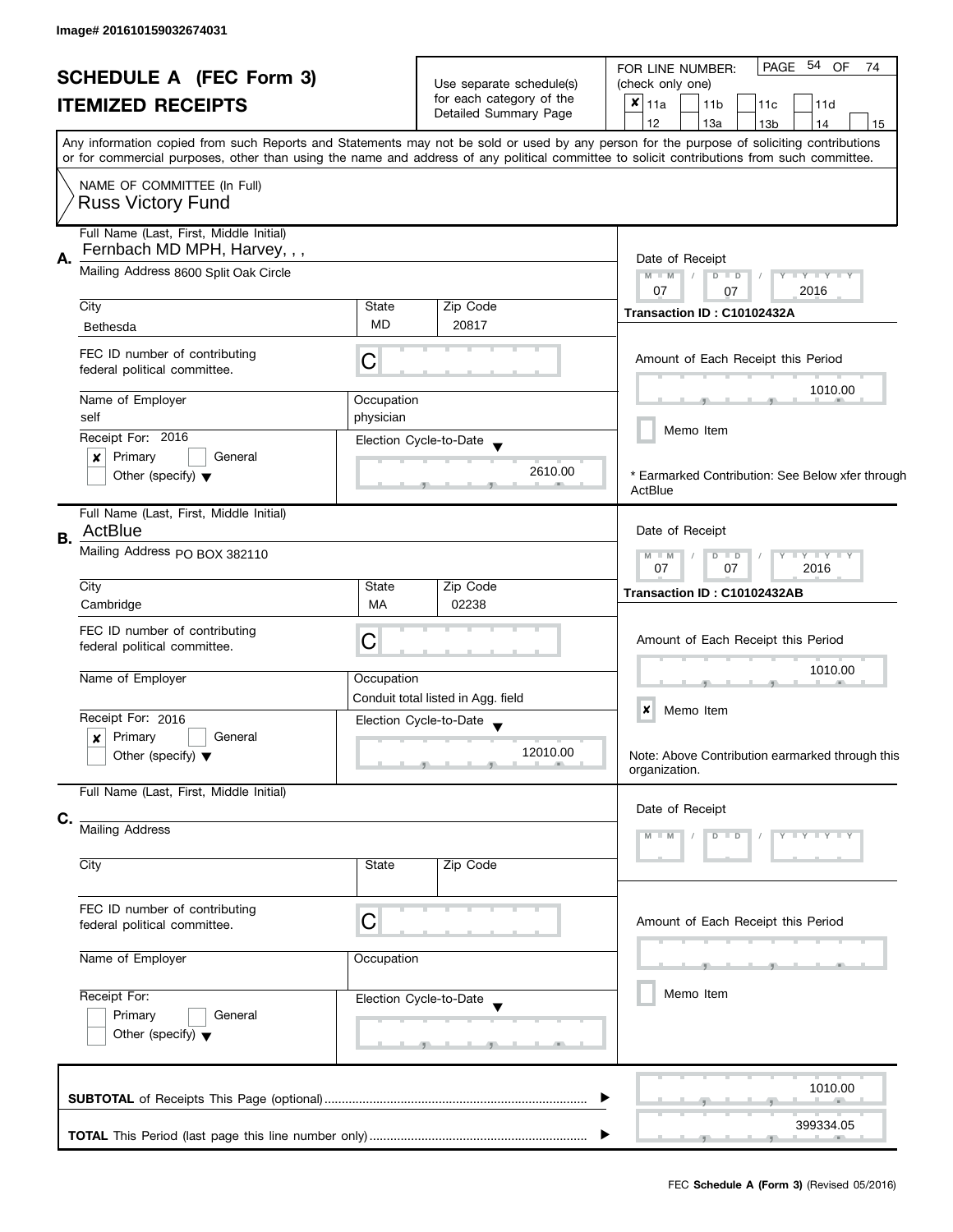| <b>SCHEDULE A (FEC Form 3)</b><br><b>ITEMIZED RECEIPTS</b> |                                                                 | Use separate schedule(s)           | PAGE 55 OF<br>FOR LINE NUMBER:<br>74<br>(check only one) |                                                                                                                                                                                                                                                                                         |  |  |  |  |
|------------------------------------------------------------|-----------------------------------------------------------------|------------------------------------|----------------------------------------------------------|-----------------------------------------------------------------------------------------------------------------------------------------------------------------------------------------------------------------------------------------------------------------------------------------|--|--|--|--|
|                                                            |                                                                 | for each category of the           | $x _{11c}$<br>11a<br>11 <sub>b</sub><br>11d              |                                                                                                                                                                                                                                                                                         |  |  |  |  |
|                                                            |                                                                 |                                    | Detailed Summary Page                                    |                                                                                                                                                                                                                                                                                         |  |  |  |  |
|                                                            |                                                                 |                                    |                                                          | 12<br>13a<br>13 <sub>b</sub><br>14<br>15                                                                                                                                                                                                                                                |  |  |  |  |
|                                                            |                                                                 |                                    |                                                          | Any information copied from such Reports and Statements may not be sold or used by any person for the purpose of soliciting contributions<br>or for commercial purposes, other than using the name and address of any political committee to solicit contributions from such committee. |  |  |  |  |
|                                                            | NAME OF COMMITTEE (In Full)                                     |                                    |                                                          |                                                                                                                                                                                                                                                                                         |  |  |  |  |
|                                                            | <b>Russ Victory Fund</b>                                        |                                    |                                                          |                                                                                                                                                                                                                                                                                         |  |  |  |  |
|                                                            | Full Name (Last, First, Middle Initial)                         |                                    |                                                          |                                                                                                                                                                                                                                                                                         |  |  |  |  |
| А.                                                         | Amalgamated Bank-PAC Contributions Account                      | Date of Receipt                    |                                                          |                                                                                                                                                                                                                                                                                         |  |  |  |  |
|                                                            | Mailing Address 275 7th Avenue                                  |                                    |                                                          | $M - M$<br>$D$ $D$<br>Y TY TY TY<br>2016<br>09<br>01                                                                                                                                                                                                                                    |  |  |  |  |
|                                                            | City                                                            | State                              | Zip Code                                                 | Transaction ID: C10225100                                                                                                                                                                                                                                                               |  |  |  |  |
|                                                            | New York                                                        | <b>NY</b>                          | 10001                                                    |                                                                                                                                                                                                                                                                                         |  |  |  |  |
|                                                            | FEC ID number of contributing<br>federal political committee.   | C                                  | C00379693                                                | Amount of Each Receipt this Period                                                                                                                                                                                                                                                      |  |  |  |  |
|                                                            | Name of Employer                                                | Occupation                         |                                                          | 5000.00                                                                                                                                                                                                                                                                                 |  |  |  |  |
|                                                            |                                                                 |                                    |                                                          |                                                                                                                                                                                                                                                                                         |  |  |  |  |
|                                                            | Receipt For: 2016<br>x                                          |                                    | Election Cycle-to-Date                                   | Memo Item                                                                                                                                                                                                                                                                               |  |  |  |  |
|                                                            | Primary<br>General<br>Other (specify) $\blacktriangledown$      |                                    | 5000.00                                                  |                                                                                                                                                                                                                                                                                         |  |  |  |  |
|                                                            |                                                                 |                                    |                                                          |                                                                                                                                                                                                                                                                                         |  |  |  |  |
|                                                            | Full Name (Last, First, Middle Initial)<br><b>Blue Hen PAC</b>  |                                    |                                                          | Date of Receipt                                                                                                                                                                                                                                                                         |  |  |  |  |
| В.                                                         |                                                                 |                                    |                                                          |                                                                                                                                                                                                                                                                                         |  |  |  |  |
|                                                            | Mailing Address PO Box 15293                                    |                                    | Y LY LY<br>$M - M$<br>$D$ $D$<br>07<br>07<br>2016        |                                                                                                                                                                                                                                                                                         |  |  |  |  |
|                                                            | City                                                            | State                              | Zip Code                                                 | Transaction ID: C10102320                                                                                                                                                                                                                                                               |  |  |  |  |
|                                                            | Washington                                                      | DC                                 | 20003                                                    |                                                                                                                                                                                                                                                                                         |  |  |  |  |
|                                                            | FEC ID number of contributing<br>federal political committee.   | Amount of Each Receipt this Period |                                                          |                                                                                                                                                                                                                                                                                         |  |  |  |  |
|                                                            | Name of Employer                                                | Occupation                         |                                                          | 5000.00                                                                                                                                                                                                                                                                                 |  |  |  |  |
|                                                            |                                                                 |                                    |                                                          |                                                                                                                                                                                                                                                                                         |  |  |  |  |
|                                                            | Receipt For: 2016                                               |                                    | Election Cycle-to-Date                                   | Memo Item                                                                                                                                                                                                                                                                               |  |  |  |  |
|                                                            | Primary<br>General<br>x<br>Other (specify) $\blacktriangledown$ |                                    | 5000.00                                                  |                                                                                                                                                                                                                                                                                         |  |  |  |  |
|                                                            |                                                                 |                                    |                                                          |                                                                                                                                                                                                                                                                                         |  |  |  |  |
|                                                            | Full Name (Last, First, Middle Initial)<br>M-PAC                |                                    |                                                          | Date of Receipt                                                                                                                                                                                                                                                                         |  |  |  |  |
| C.                                                         | Mailing Address 700 13th St NW                                  |                                    |                                                          |                                                                                                                                                                                                                                                                                         |  |  |  |  |
|                                                            | Ste 600                                                         |                                    |                                                          | $Y \perp Y \perp Y$<br>$M - M$<br>$D$ $D$<br>2016<br>09<br>30                                                                                                                                                                                                                           |  |  |  |  |
|                                                            | City                                                            | State<br>DC                        | Zip Code                                                 | Transaction ID: C10225111                                                                                                                                                                                                                                                               |  |  |  |  |
|                                                            | Washington                                                      |                                    | 20005-5998                                               |                                                                                                                                                                                                                                                                                         |  |  |  |  |
|                                                            | FEC ID number of contributing<br>federal political committee.   | C                                  | C00365270                                                | Amount of Each Receipt this Period                                                                                                                                                                                                                                                      |  |  |  |  |
|                                                            |                                                                 |                                    |                                                          | 5000.00                                                                                                                                                                                                                                                                                 |  |  |  |  |
|                                                            | Name of Employer<br>Occupation<br>Receipt For: 2016             |                                    |                                                          |                                                                                                                                                                                                                                                                                         |  |  |  |  |
|                                                            |                                                                 |                                    | Election Cycle-to-Date                                   | Memo Item                                                                                                                                                                                                                                                                               |  |  |  |  |
|                                                            | Primary<br>x<br>General                                         |                                    |                                                          |                                                                                                                                                                                                                                                                                         |  |  |  |  |
|                                                            | Other (specify) $\blacktriangledown$                            |                                    | 5000.00                                                  |                                                                                                                                                                                                                                                                                         |  |  |  |  |
|                                                            |                                                                 |                                    |                                                          |                                                                                                                                                                                                                                                                                         |  |  |  |  |
|                                                            |                                                                 |                                    |                                                          | 15000.00                                                                                                                                                                                                                                                                                |  |  |  |  |
|                                                            |                                                                 |                                    |                                                          |                                                                                                                                                                                                                                                                                         |  |  |  |  |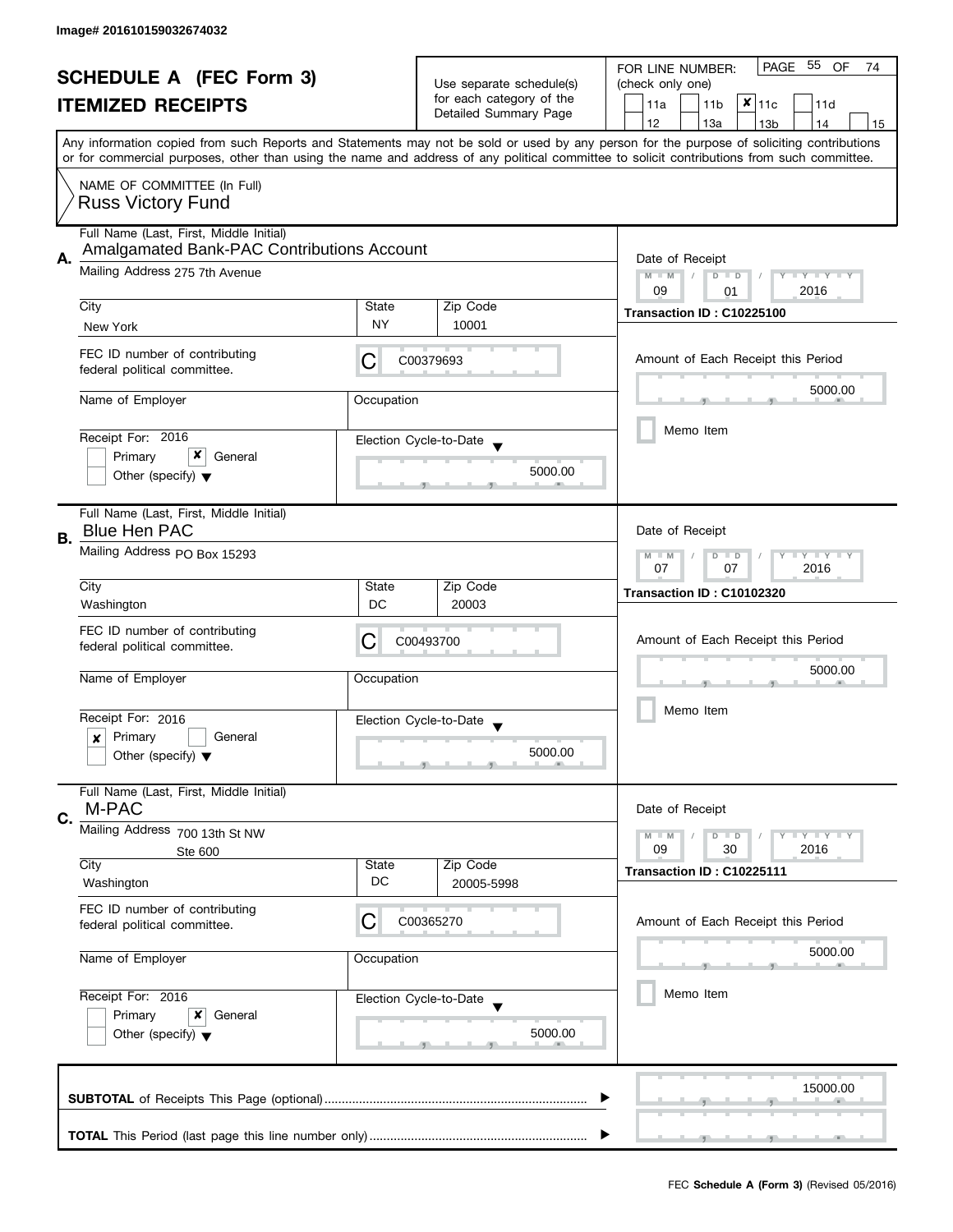| <b>SCHEDULE A (FEC Form 3)</b><br><b>ITEMIZED RECEIPTS</b> |                                                                                      |            | PAGE 56<br>OF<br>FOR LINE NUMBER:<br>74 |                                                                                                                                            |  |  |  |  |
|------------------------------------------------------------|--------------------------------------------------------------------------------------|------------|-----------------------------------------|--------------------------------------------------------------------------------------------------------------------------------------------|--|--|--|--|
|                                                            |                                                                                      |            | Use separate schedule(s)                | (check only one)                                                                                                                           |  |  |  |  |
|                                                            |                                                                                      |            | for each category of the                | $x _{11c}$<br>11a<br>11 <sub>b</sub><br>11d                                                                                                |  |  |  |  |
|                                                            |                                                                                      |            | Detailed Summary Page                   | 12<br>13a<br>13 <sub>b</sub><br>14<br>15                                                                                                   |  |  |  |  |
|                                                            |                                                                                      |            |                                         | Any information copied from such Reports and Statements may not be sold or used by any person for the purpose of soliciting contributions  |  |  |  |  |
|                                                            |                                                                                      |            |                                         | or for commercial purposes, other than using the name and address of any political committee to solicit contributions from such committee. |  |  |  |  |
|                                                            |                                                                                      |            |                                         |                                                                                                                                            |  |  |  |  |
|                                                            | NAME OF COMMITTEE (In Full)                                                          |            |                                         |                                                                                                                                            |  |  |  |  |
|                                                            | <b>Russ Victory Fund</b>                                                             |            |                                         |                                                                                                                                            |  |  |  |  |
|                                                            | Full Name (Last, First, Middle Initial)                                              |            |                                         |                                                                                                                                            |  |  |  |  |
|                                                            | Humane Society Legislative Fund                                                      |            |                                         |                                                                                                                                            |  |  |  |  |
| Α.                                                         | Mailing Address 2100 L STREET, NW                                                    |            |                                         | Date of Receipt<br>$M - M$                                                                                                                 |  |  |  |  |
|                                                            | SUITE 310                                                                            |            |                                         | Y TY TY TY<br>$D$ $D$<br>07<br>2016<br>12                                                                                                  |  |  |  |  |
|                                                            | City                                                                                 | State      | Zip Code                                |                                                                                                                                            |  |  |  |  |
|                                                            | <b>WASHINGTON</b>                                                                    | DC         | 20037                                   | Transaction ID: C10102321                                                                                                                  |  |  |  |  |
|                                                            |                                                                                      |            |                                         |                                                                                                                                            |  |  |  |  |
|                                                            | FEC ID number of contributing                                                        | С          | C00466813                               | Amount of Each Receipt this Period                                                                                                         |  |  |  |  |
|                                                            | federal political committee.                                                         |            |                                         |                                                                                                                                            |  |  |  |  |
|                                                            | Name of Employer                                                                     | Occupation |                                         | 5000.00                                                                                                                                    |  |  |  |  |
|                                                            |                                                                                      |            |                                         |                                                                                                                                            |  |  |  |  |
|                                                            | Receipt For: 2016                                                                    |            |                                         | Memo Item                                                                                                                                  |  |  |  |  |
|                                                            | Primary<br>General                                                                   |            | Election Cycle-to-Date                  |                                                                                                                                            |  |  |  |  |
|                                                            | x<br>Other (specify) $\blacktriangledown$                                            |            | 5000.00                                 |                                                                                                                                            |  |  |  |  |
|                                                            |                                                                                      |            |                                         |                                                                                                                                            |  |  |  |  |
|                                                            | Full Name (Last, First, Middle Initial)                                              |            |                                         |                                                                                                                                            |  |  |  |  |
|                                                            | Marty Meehan For Congress Committee                                                  |            |                                         | Date of Receipt                                                                                                                            |  |  |  |  |
| В.                                                         |                                                                                      |            |                                         |                                                                                                                                            |  |  |  |  |
|                                                            | Mailing Address 28 Johnson Rd                                                        |            |                                         | Y LY LY<br>$M - M$<br>$D$ $D$<br>2016<br>08<br>10                                                                                          |  |  |  |  |
|                                                            | City                                                                                 | State      | Zip Code                                |                                                                                                                                            |  |  |  |  |
|                                                            | Andover                                                                              | MA         | 01810-1712                              | Transaction ID: C10138772                                                                                                                  |  |  |  |  |
|                                                            |                                                                                      |            |                                         |                                                                                                                                            |  |  |  |  |
|                                                            | FEC ID number of contributing                                                        | С          | C00270041                               | Amount of Each Receipt this Period                                                                                                         |  |  |  |  |
|                                                            | federal political committee.                                                         |            |                                         |                                                                                                                                            |  |  |  |  |
|                                                            | Name of Employer                                                                     | Occupation |                                         | 7000.00                                                                                                                                    |  |  |  |  |
|                                                            |                                                                                      |            |                                         |                                                                                                                                            |  |  |  |  |
|                                                            | Receipt For: 2016                                                                    |            | Election Cycle-to-Date                  | Memo Item                                                                                                                                  |  |  |  |  |
|                                                            | Primary<br>$\boldsymbol{x}$<br>General                                               |            |                                         |                                                                                                                                            |  |  |  |  |
|                                                            | Other (specify) $\blacktriangledown$                                                 |            | 7000.00                                 |                                                                                                                                            |  |  |  |  |
|                                                            |                                                                                      |            |                                         |                                                                                                                                            |  |  |  |  |
|                                                            | Full Name (Last, First, Middle Initial)                                              |            |                                         |                                                                                                                                            |  |  |  |  |
|                                                            | <b>Friends of Schumer</b>                                                            |            |                                         | Date of Receipt                                                                                                                            |  |  |  |  |
| C.                                                         | Mailing Address 192 Lexington Ave                                                    |            |                                         | $Y \perp Y \perp Y$<br>$M - M$<br>$D$ $D$                                                                                                  |  |  |  |  |
|                                                            | Ste 1001                                                                             |            |                                         | 21<br>2016<br>09                                                                                                                           |  |  |  |  |
|                                                            | City                                                                                 | State      | Zip Code                                | Transaction ID: C10225112                                                                                                                  |  |  |  |  |
|                                                            | New York                                                                             | NY.        | 10016                                   |                                                                                                                                            |  |  |  |  |
|                                                            | FEC ID number of contributing                                                        |            |                                         |                                                                                                                                            |  |  |  |  |
|                                                            | federal political committee.                                                         | С          | C00346312                               | Amount of Each Receipt this Period                                                                                                         |  |  |  |  |
|                                                            |                                                                                      |            |                                         |                                                                                                                                            |  |  |  |  |
|                                                            | Name of Employer                                                                     | Occupation |                                         | 100000.00                                                                                                                                  |  |  |  |  |
|                                                            | Receipt For: 2016<br>Primary<br>General<br>x<br>Other (specify) $\blacktriangledown$ |            |                                         |                                                                                                                                            |  |  |  |  |
|                                                            |                                                                                      |            | Election Cycle-to-Date                  | Memo Item                                                                                                                                  |  |  |  |  |
|                                                            |                                                                                      |            |                                         |                                                                                                                                            |  |  |  |  |
|                                                            |                                                                                      |            | 100000.00                               |                                                                                                                                            |  |  |  |  |
|                                                            |                                                                                      |            |                                         |                                                                                                                                            |  |  |  |  |
|                                                            |                                                                                      |            |                                         |                                                                                                                                            |  |  |  |  |
|                                                            |                                                                                      |            |                                         | 112000.00                                                                                                                                  |  |  |  |  |
|                                                            |                                                                                      |            |                                         |                                                                                                                                            |  |  |  |  |
|                                                            |                                                                                      |            |                                         |                                                                                                                                            |  |  |  |  |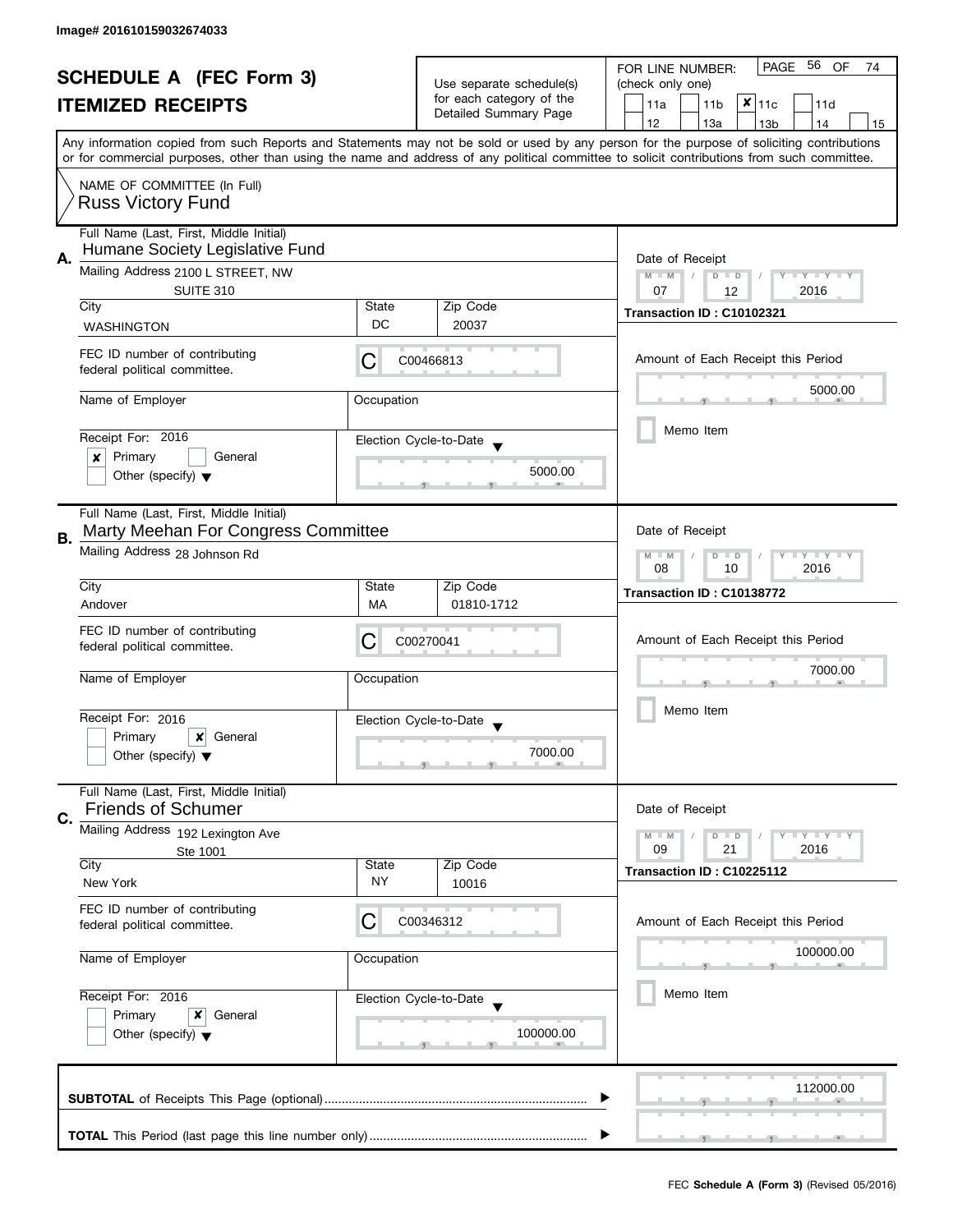| <b>SCHEDULE A (FEC Form 3)</b><br><b>ITEMIZED RECEIPTS</b> |                                                                                                             |                                                           | PAGE<br>57<br>OF<br>FOR LINE NUMBER:<br>74        |                                                                                                                                            |  |  |  |  |  |
|------------------------------------------------------------|-------------------------------------------------------------------------------------------------------------|-----------------------------------------------------------|---------------------------------------------------|--------------------------------------------------------------------------------------------------------------------------------------------|--|--|--|--|--|
|                                                            |                                                                                                             |                                                           | Use separate schedule(s)                          | (check only one)                                                                                                                           |  |  |  |  |  |
|                                                            |                                                                                                             |                                                           | for each category of the<br>Detailed Summary Page | $x _{11c}$<br>11a<br>11 <sub>b</sub><br>11d                                                                                                |  |  |  |  |  |
|                                                            |                                                                                                             |                                                           |                                                   | 12<br>13a<br>13 <sub>b</sub><br>14<br>15                                                                                                   |  |  |  |  |  |
|                                                            |                                                                                                             |                                                           |                                                   | Any information copied from such Reports and Statements may not be sold or used by any person for the purpose of soliciting contributions  |  |  |  |  |  |
|                                                            |                                                                                                             |                                                           |                                                   | or for commercial purposes, other than using the name and address of any political committee to solicit contributions from such committee. |  |  |  |  |  |
|                                                            | NAME OF COMMITTEE (In Full)                                                                                 |                                                           |                                                   |                                                                                                                                            |  |  |  |  |  |
|                                                            | <b>Russ Victory Fund</b>                                                                                    |                                                           |                                                   |                                                                                                                                            |  |  |  |  |  |
|                                                            |                                                                                                             |                                                           |                                                   |                                                                                                                                            |  |  |  |  |  |
|                                                            | Full Name (Last, First, Middle Initial)<br>INTERNATIONAL ALLIANCE OF THEATRICAL STAGE EMPLOYEES (I A T S E) |                                                           |                                                   |                                                                                                                                            |  |  |  |  |  |
| А.                                                         |                                                                                                             |                                                           |                                                   | Date of Receipt                                                                                                                            |  |  |  |  |  |
|                                                            | Mailing Address 1430 BROADWAY, 20TH FLOOR                                                                   |                                                           |                                                   | $M - M$<br>$\sqrt{2}$<br>$D$ $D$<br>Y I Y I Y I Y                                                                                          |  |  |  |  |  |
|                                                            |                                                                                                             |                                                           |                                                   | 09<br>2016<br>30                                                                                                                           |  |  |  |  |  |
|                                                            | City                                                                                                        | State                                                     | Zip Code                                          | Transaction ID: C10354302                                                                                                                  |  |  |  |  |  |
|                                                            | <b>NEW YORK</b>                                                                                             | <b>NY</b>                                                 | 10018                                             |                                                                                                                                            |  |  |  |  |  |
|                                                            | FEC ID number of contributing                                                                               |                                                           |                                                   |                                                                                                                                            |  |  |  |  |  |
|                                                            | federal political committee.                                                                                | С                                                         | C70005566                                         | Amount of Each Receipt this Period                                                                                                         |  |  |  |  |  |
|                                                            |                                                                                                             |                                                           |                                                   | 5000.00                                                                                                                                    |  |  |  |  |  |
|                                                            | Name of Employer                                                                                            | Occupation                                                |                                                   |                                                                                                                                            |  |  |  |  |  |
|                                                            |                                                                                                             |                                                           |                                                   |                                                                                                                                            |  |  |  |  |  |
|                                                            | Receipt For: 2016                                                                                           |                                                           | Election Cycle-to-Date                            | Memo Item                                                                                                                                  |  |  |  |  |  |
|                                                            | x<br>Primary<br>General                                                                                     |                                                           |                                                   |                                                                                                                                            |  |  |  |  |  |
|                                                            | Other (specify) $\blacktriangledown$                                                                        |                                                           | 5000.00                                           |                                                                                                                                            |  |  |  |  |  |
|                                                            |                                                                                                             |                                                           |                                                   |                                                                                                                                            |  |  |  |  |  |
|                                                            | Full Name (Last, First, Middle Initial)                                                                     |                                                           |                                                   |                                                                                                                                            |  |  |  |  |  |
|                                                            | Citizens For Joe Czarnezki                                                                                  |                                                           |                                                   | Date of Receipt                                                                                                                            |  |  |  |  |  |
| В.                                                         |                                                                                                             |                                                           |                                                   |                                                                                                                                            |  |  |  |  |  |
|                                                            | Mailing Address 7004 W Van Beck Ave.                                                                        | $T + Y = Y + Y$<br>$M - M$<br>$D$ $D$<br>09<br>2016<br>11 |                                                   |                                                                                                                                            |  |  |  |  |  |
|                                                            | City                                                                                                        |                                                           |                                                   |                                                                                                                                            |  |  |  |  |  |
|                                                            | Milwaukee                                                                                                   | State<br>WI                                               | Zip Code<br>53220-2434                            | Transaction ID: C10225134                                                                                                                  |  |  |  |  |  |
|                                                            |                                                                                                             |                                                           |                                                   |                                                                                                                                            |  |  |  |  |  |
|                                                            | FEC ID number of contributing                                                                               | Amount of Each Receipt this Period                        |                                                   |                                                                                                                                            |  |  |  |  |  |
|                                                            | federal political committee.                                                                                | С                                                         |                                                   | 200.00                                                                                                                                     |  |  |  |  |  |
|                                                            |                                                                                                             |                                                           |                                                   |                                                                                                                                            |  |  |  |  |  |
|                                                            | Name of Employer                                                                                            | Occupation                                                |                                                   |                                                                                                                                            |  |  |  |  |  |
|                                                            |                                                                                                             |                                                           |                                                   | Memo Item                                                                                                                                  |  |  |  |  |  |
|                                                            | Receipt For: 2016                                                                                           |                                                           | Election Cycle-to-Date                            |                                                                                                                                            |  |  |  |  |  |
|                                                            | Primary<br>$\boldsymbol{\mathsf{x}}$<br>General                                                             |                                                           |                                                   |                                                                                                                                            |  |  |  |  |  |
|                                                            | Other (specify) $\blacktriangledown$                                                                        |                                                           | 200.00                                            | Contribution made with permissible funds.                                                                                                  |  |  |  |  |  |
|                                                            |                                                                                                             |                                                           |                                                   |                                                                                                                                            |  |  |  |  |  |
|                                                            | Full Name (Last, First, Middle Initial)                                                                     |                                                           |                                                   |                                                                                                                                            |  |  |  |  |  |
| C.                                                         | <b>Prarie Political Action Committee</b>                                                                    |                                                           |                                                   | Date of Receipt                                                                                                                            |  |  |  |  |  |
|                                                            | Mailing Address PO Box 2002                                                                                 |                                                           |                                                   | $T - Y = T - Y$<br>$M - M$<br>$D$ $D$                                                                                                      |  |  |  |  |  |
|                                                            |                                                                                                             |                                                           |                                                   | 09<br>19<br>2016                                                                                                                           |  |  |  |  |  |
|                                                            | City                                                                                                        | State<br>IL                                               | Zip Code                                          | Transaction ID: C10186135                                                                                                                  |  |  |  |  |  |
|                                                            | Springfield                                                                                                 |                                                           | 62705                                             |                                                                                                                                            |  |  |  |  |  |
|                                                            | FEC ID number of contributing                                                                               |                                                           |                                                   |                                                                                                                                            |  |  |  |  |  |
|                                                            | federal political committee.                                                                                | С                                                         | C00347195                                         | Amount of Each Receipt this Period                                                                                                         |  |  |  |  |  |
|                                                            |                                                                                                             |                                                           |                                                   | 5000.00                                                                                                                                    |  |  |  |  |  |
|                                                            | Name of Employer                                                                                            | Occupation                                                |                                                   |                                                                                                                                            |  |  |  |  |  |
|                                                            |                                                                                                             |                                                           |                                                   |                                                                                                                                            |  |  |  |  |  |
|                                                            | Receipt For: 2016                                                                                           |                                                           | Election Cycle-to-Date                            | Memo Item                                                                                                                                  |  |  |  |  |  |
|                                                            | Primary<br>x<br>General                                                                                     |                                                           |                                                   |                                                                                                                                            |  |  |  |  |  |
|                                                            | Other (specify) $\blacktriangledown$                                                                        |                                                           | 5000.00                                           |                                                                                                                                            |  |  |  |  |  |
|                                                            |                                                                                                             |                                                           |                                                   |                                                                                                                                            |  |  |  |  |  |
|                                                            |                                                                                                             |                                                           |                                                   |                                                                                                                                            |  |  |  |  |  |
|                                                            |                                                                                                             |                                                           |                                                   | 10200.00                                                                                                                                   |  |  |  |  |  |
|                                                            |                                                                                                             |                                                           |                                                   |                                                                                                                                            |  |  |  |  |  |
|                                                            |                                                                                                             |                                                           |                                                   |                                                                                                                                            |  |  |  |  |  |
|                                                            |                                                                                                             |                                                           |                                                   |                                                                                                                                            |  |  |  |  |  |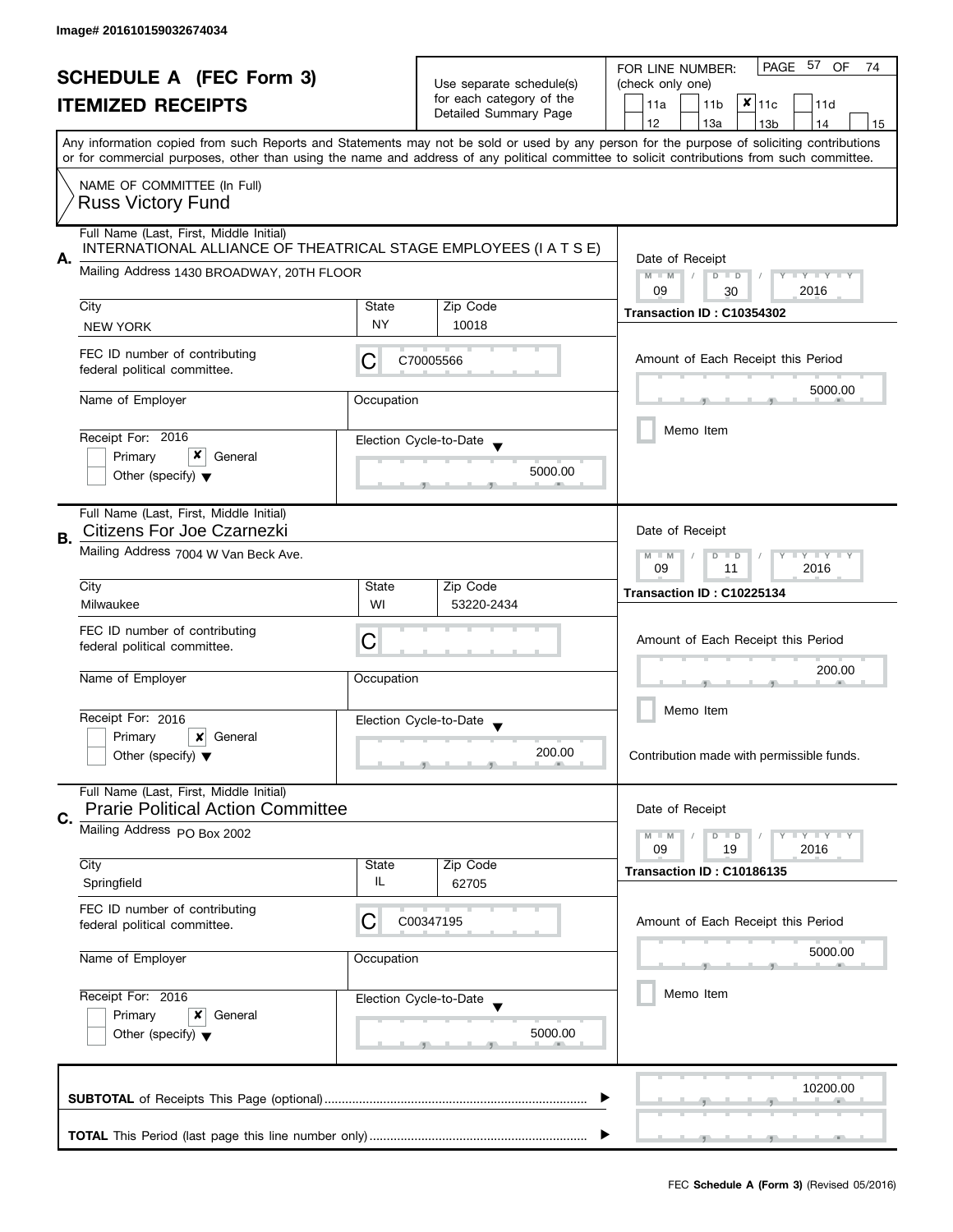| <b>SCHEDULE A (FEC Form 3)</b><br><b>ITEMIZED RECEIPTS</b> |                                                                           |                                        |                                                      | PAGE<br>58<br>OF<br>FOR LINE NUMBER:<br>74                                                                                                                                                                                                                                              |  |  |  |  |  |
|------------------------------------------------------------|---------------------------------------------------------------------------|----------------------------------------|------------------------------------------------------|-----------------------------------------------------------------------------------------------------------------------------------------------------------------------------------------------------------------------------------------------------------------------------------------|--|--|--|--|--|
|                                                            |                                                                           |                                        | Use separate schedule(s)<br>for each category of the | (check only one)                                                                                                                                                                                                                                                                        |  |  |  |  |  |
|                                                            |                                                                           |                                        | Detailed Summary Page                                | $x _{11c}$<br>11a<br>11 <sub>b</sub><br>11d                                                                                                                                                                                                                                             |  |  |  |  |  |
|                                                            |                                                                           |                                        |                                                      | 12<br>13a<br>14<br>13 <sub>b</sub><br>15                                                                                                                                                                                                                                                |  |  |  |  |  |
|                                                            |                                                                           |                                        |                                                      | Any information copied from such Reports and Statements may not be sold or used by any person for the purpose of soliciting contributions<br>or for commercial purposes, other than using the name and address of any political committee to solicit contributions from such committee. |  |  |  |  |  |
|                                                            | NAME OF COMMITTEE (In Full)                                               |                                        |                                                      |                                                                                                                                                                                                                                                                                         |  |  |  |  |  |
|                                                            | <b>Russ Victory Fund</b>                                                  |                                        |                                                      |                                                                                                                                                                                                                                                                                         |  |  |  |  |  |
|                                                            |                                                                           |                                        |                                                      |                                                                                                                                                                                                                                                                                         |  |  |  |  |  |
|                                                            | Full Name (Last, First, Middle Initial)<br>United Mine Workers of America |                                        |                                                      |                                                                                                                                                                                                                                                                                         |  |  |  |  |  |
| А.                                                         | Mailing Address 18354 Quantico Gateway Dr                                 |                                        |                                                      | Date of Receipt                                                                                                                                                                                                                                                                         |  |  |  |  |  |
|                                                            | Ste 200                                                                   |                                        |                                                      | $M - M$<br>$D$ $D$<br>Y TY TY TY<br>2016<br>09<br>30                                                                                                                                                                                                                                    |  |  |  |  |  |
|                                                            | City                                                                      | State                                  | Zip Code                                             |                                                                                                                                                                                                                                                                                         |  |  |  |  |  |
|                                                            | Triangle                                                                  | VA                                     | 22172-1779                                           | Transaction ID: C10225106                                                                                                                                                                                                                                                               |  |  |  |  |  |
|                                                            |                                                                           |                                        |                                                      |                                                                                                                                                                                                                                                                                         |  |  |  |  |  |
|                                                            | FEC ID number of contributing<br>federal political committee.             | C                                      | C00013342                                            | Amount of Each Receipt this Period                                                                                                                                                                                                                                                      |  |  |  |  |  |
|                                                            |                                                                           |                                        |                                                      | 2500.00                                                                                                                                                                                                                                                                                 |  |  |  |  |  |
|                                                            | Name of Employer                                                          | Occupation                             |                                                      |                                                                                                                                                                                                                                                                                         |  |  |  |  |  |
|                                                            |                                                                           |                                        |                                                      | Memo Item                                                                                                                                                                                                                                                                               |  |  |  |  |  |
|                                                            | Receipt For: 2016                                                         |                                        | Election Cycle-to-Date                               |                                                                                                                                                                                                                                                                                         |  |  |  |  |  |
|                                                            | x<br>Primary<br>General                                                   |                                        | 2500.00                                              |                                                                                                                                                                                                                                                                                         |  |  |  |  |  |
|                                                            | Other (specify) $\blacktriangledown$                                      |                                        |                                                      |                                                                                                                                                                                                                                                                                         |  |  |  |  |  |
|                                                            | Full Name (Last, First, Middle Initial)                                   |                                        |                                                      |                                                                                                                                                                                                                                                                                         |  |  |  |  |  |
|                                                            | Carpenters Legislative Improvement Committee                              |                                        |                                                      | Date of Receipt                                                                                                                                                                                                                                                                         |  |  |  |  |  |
| В.                                                         | Mailing Address 101 Constitution Ave NW                                   |                                        |                                                      | Y LY LY                                                                                                                                                                                                                                                                                 |  |  |  |  |  |
|                                                            | FI 10                                                                     | $M - M$<br>$D$ $D$<br>05<br>2016<br>07 |                                                      |                                                                                                                                                                                                                                                                                         |  |  |  |  |  |
|                                                            | City                                                                      | State                                  | Zip Code                                             | Transaction ID: C10102316                                                                                                                                                                                                                                                               |  |  |  |  |  |
|                                                            | Washington                                                                | DC                                     | 20001-2153                                           |                                                                                                                                                                                                                                                                                         |  |  |  |  |  |
|                                                            | FEC ID number of contributing                                             |                                        |                                                      |                                                                                                                                                                                                                                                                                         |  |  |  |  |  |
|                                                            | federal political committee.                                              | С                                      | C00001016                                            | Amount of Each Receipt this Period                                                                                                                                                                                                                                                      |  |  |  |  |  |
|                                                            |                                                                           |                                        |                                                      | 5000.00                                                                                                                                                                                                                                                                                 |  |  |  |  |  |
|                                                            | Name of Employer                                                          | Occupation                             |                                                      |                                                                                                                                                                                                                                                                                         |  |  |  |  |  |
|                                                            |                                                                           |                                        |                                                      | Memo Item                                                                                                                                                                                                                                                                               |  |  |  |  |  |
|                                                            | Receipt For: 2016<br>Primary<br>General<br>x                              |                                        | Election Cycle-to-Date                               |                                                                                                                                                                                                                                                                                         |  |  |  |  |  |
|                                                            | Other (specify) $\blacktriangledown$                                      |                                        | 5000.00                                              |                                                                                                                                                                                                                                                                                         |  |  |  |  |  |
|                                                            |                                                                           |                                        |                                                      |                                                                                                                                                                                                                                                                                         |  |  |  |  |  |
|                                                            | Full Name (Last, First, Middle Initial)                                   |                                        |                                                      |                                                                                                                                                                                                                                                                                         |  |  |  |  |  |
| C.                                                         | <b>Friends of Maria</b>                                                   |                                        |                                                      | Date of Receipt                                                                                                                                                                                                                                                                         |  |  |  |  |  |
|                                                            | Mailing Address PO Box 12740                                              |                                        |                                                      | $M - M$<br>$Y \perp Y \perp Y$<br>$D$ $D$                                                                                                                                                                                                                                               |  |  |  |  |  |
|                                                            |                                                                           |                                        |                                                      | 09<br>30<br>2016                                                                                                                                                                                                                                                                        |  |  |  |  |  |
|                                                            | City                                                                      | State<br>WA                            | Zip Code                                             | Transaction ID: C10354297                                                                                                                                                                                                                                                               |  |  |  |  |  |
|                                                            | Seattle                                                                   |                                        | 98111                                                |                                                                                                                                                                                                                                                                                         |  |  |  |  |  |
|                                                            | FEC ID number of contributing                                             | C                                      | C00349506                                            | Amount of Each Receipt this Period                                                                                                                                                                                                                                                      |  |  |  |  |  |
|                                                            | federal political committee.                                              |                                        |                                                      |                                                                                                                                                                                                                                                                                         |  |  |  |  |  |
|                                                            | Name of Employer                                                          | Occupation                             |                                                      | 10000.00                                                                                                                                                                                                                                                                                |  |  |  |  |  |
|                                                            |                                                                           |                                        |                                                      |                                                                                                                                                                                                                                                                                         |  |  |  |  |  |
|                                                            | Receipt For: 2016                                                         |                                        | Election Cycle-to-Date                               | Memo Item                                                                                                                                                                                                                                                                               |  |  |  |  |  |
|                                                            | Primary<br>x<br>General                                                   |                                        |                                                      |                                                                                                                                                                                                                                                                                         |  |  |  |  |  |
|                                                            | Other (specify) $\blacktriangledown$                                      |                                        | 10000.00                                             |                                                                                                                                                                                                                                                                                         |  |  |  |  |  |
|                                                            |                                                                           |                                        |                                                      |                                                                                                                                                                                                                                                                                         |  |  |  |  |  |
|                                                            |                                                                           |                                        |                                                      |                                                                                                                                                                                                                                                                                         |  |  |  |  |  |
|                                                            |                                                                           |                                        |                                                      | 17500.00                                                                                                                                                                                                                                                                                |  |  |  |  |  |
|                                                            |                                                                           |                                        |                                                      |                                                                                                                                                                                                                                                                                         |  |  |  |  |  |
|                                                            |                                                                           |                                        |                                                      |                                                                                                                                                                                                                                                                                         |  |  |  |  |  |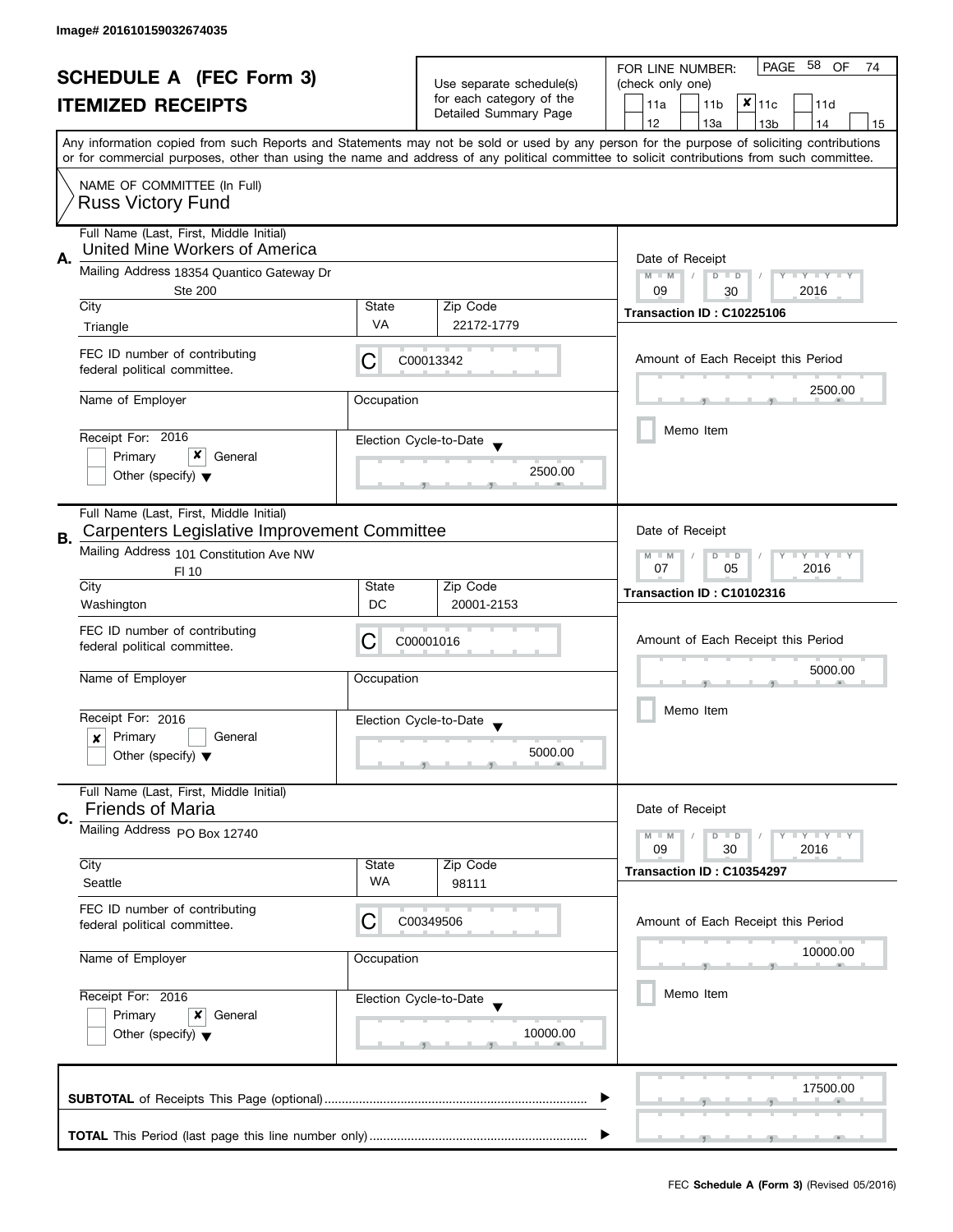| <b>SCHEDULE A (FEC Form 3)</b><br><b>ITEMIZED RECEIPTS</b> |                                                               |                          | PAGE 59 OF<br>FOR LINE NUMBER:<br>74 |                                                                                                                                            |  |  |  |
|------------------------------------------------------------|---------------------------------------------------------------|--------------------------|--------------------------------------|--------------------------------------------------------------------------------------------------------------------------------------------|--|--|--|
|                                                            |                                                               | Use separate schedule(s) | (check only one)                     |                                                                                                                                            |  |  |  |
|                                                            |                                                               |                          | for each category of the             | $x _{11c}$<br>11a<br>11 <sub>b</sub><br>11d                                                                                                |  |  |  |
|                                                            |                                                               |                          | Detailed Summary Page                | 12<br>13a<br>13 <sub>b</sub><br>14<br>15                                                                                                   |  |  |  |
|                                                            |                                                               |                          |                                      | Any information copied from such Reports and Statements may not be sold or used by any person for the purpose of soliciting contributions  |  |  |  |
|                                                            |                                                               |                          |                                      | or for commercial purposes, other than using the name and address of any political committee to solicit contributions from such committee. |  |  |  |
|                                                            |                                                               |                          |                                      |                                                                                                                                            |  |  |  |
|                                                            | NAME OF COMMITTEE (In Full)                                   |                          |                                      |                                                                                                                                            |  |  |  |
|                                                            | <b>Russ Victory Fund</b>                                      |                          |                                      |                                                                                                                                            |  |  |  |
|                                                            | Full Name (Last, First, Middle Initial)                       |                          |                                      |                                                                                                                                            |  |  |  |
|                                                            | American Congress of Obstetricians and Gynecologists PAC      |                          |                                      |                                                                                                                                            |  |  |  |
| А.                                                         | Mailing Address 409 12th St SW                                |                          |                                      | Date of Receipt                                                                                                                            |  |  |  |
|                                                            |                                                               |                          |                                      | $M - M$<br>$D$ $D$<br>Y I Y I Y I Y                                                                                                        |  |  |  |
|                                                            | City                                                          | State                    | Zip Code                             | 09<br>2016<br>30                                                                                                                           |  |  |  |
|                                                            |                                                               | DC                       |                                      | Transaction ID: C10354307                                                                                                                  |  |  |  |
|                                                            | Washington                                                    |                          | 20024                                |                                                                                                                                            |  |  |  |
|                                                            | FEC ID number of contributing                                 |                          |                                      | Amount of Each Receipt this Period                                                                                                         |  |  |  |
|                                                            | federal political committee.                                  | C                        | C00364158                            |                                                                                                                                            |  |  |  |
|                                                            |                                                               |                          |                                      | 3500.00                                                                                                                                    |  |  |  |
|                                                            | Name of Employer                                              | Occupation               |                                      |                                                                                                                                            |  |  |  |
|                                                            |                                                               |                          |                                      | Memo Item                                                                                                                                  |  |  |  |
|                                                            | Receipt For: 2016                                             |                          | Election Cycle-to-Date               |                                                                                                                                            |  |  |  |
|                                                            | x<br>Primary<br>General                                       |                          |                                      |                                                                                                                                            |  |  |  |
|                                                            | Other (specify) $\blacktriangledown$                          |                          | 3500.00                              |                                                                                                                                            |  |  |  |
|                                                            |                                                               |                          |                                      |                                                                                                                                            |  |  |  |
|                                                            | Full Name (Last, First, Middle Initial)                       |                          |                                      |                                                                                                                                            |  |  |  |
| В.                                                         | <b>UFCW Active Ballot Club</b>                                |                          |                                      | Date of Receipt                                                                                                                            |  |  |  |
|                                                            | Mailing Address 1775 K St NW                                  |                          |                                      | $Y - Y - Y$<br>$M - M$<br>D<br>$\Box$                                                                                                      |  |  |  |
|                                                            |                                                               |                          |                                      | 2016<br>09<br>01                                                                                                                           |  |  |  |
|                                                            | City                                                          | State                    | Zip Code                             | Transaction ID: C10225099                                                                                                                  |  |  |  |
|                                                            | Washington                                                    | DC                       | 20006-1228                           |                                                                                                                                            |  |  |  |
|                                                            |                                                               |                          |                                      |                                                                                                                                            |  |  |  |
|                                                            | FEC ID number of contributing<br>federal political committee. | C                        | C00002766                            | Amount of Each Receipt this Period                                                                                                         |  |  |  |
|                                                            |                                                               |                          |                                      |                                                                                                                                            |  |  |  |
|                                                            | Name of Employer                                              | Occupation               |                                      | 5000.00                                                                                                                                    |  |  |  |
|                                                            |                                                               |                          |                                      |                                                                                                                                            |  |  |  |
|                                                            | Receipt For: 2016                                             |                          | Election Cycle-to-Date               | Memo Item                                                                                                                                  |  |  |  |
|                                                            | Primary<br>×<br>General                                       |                          |                                      |                                                                                                                                            |  |  |  |
|                                                            | Other (specify) $\blacktriangledown$                          |                          | 5000.00                              |                                                                                                                                            |  |  |  |
|                                                            |                                                               |                          |                                      |                                                                                                                                            |  |  |  |
|                                                            | Full Name (Last, First, Middle Initial)                       |                          |                                      |                                                                                                                                            |  |  |  |
|                                                            | End Citizens United Political Action Committee                |                          |                                      | Date of Receipt                                                                                                                            |  |  |  |
| C.                                                         | Mailing Address 1050 17th St NW                               |                          |                                      |                                                                                                                                            |  |  |  |
|                                                            |                                                               |                          |                                      | $M - M$<br>$\bot$ $\gamma$ $\bot$ $\gamma$ $\bot$ $\gamma$<br>D<br>$\blacksquare$<br>09<br>30                                              |  |  |  |
|                                                            | <b>Ste 590</b><br>City                                        | State                    | Zip Code                             | 2016                                                                                                                                       |  |  |  |
|                                                            | Washington                                                    | DC                       | 20036-5592                           | Transaction ID: C10354299                                                                                                                  |  |  |  |
|                                                            |                                                               |                          |                                      |                                                                                                                                            |  |  |  |
|                                                            | FEC ID number of contributing                                 | C                        | C00573261                            | Amount of Each Receipt this Period                                                                                                         |  |  |  |
|                                                            | federal political committee.                                  |                          |                                      |                                                                                                                                            |  |  |  |
|                                                            |                                                               | Occupation               |                                      | 5000.00                                                                                                                                    |  |  |  |
|                                                            | Name of Employer                                              |                          |                                      |                                                                                                                                            |  |  |  |
|                                                            | Receipt For: 2016                                             |                          |                                      | Memo Item                                                                                                                                  |  |  |  |
|                                                            | x<br>General                                                  |                          | Election Cycle-to-Date               |                                                                                                                                            |  |  |  |
|                                                            | Primary                                                       |                          | 5000.00                              |                                                                                                                                            |  |  |  |
|                                                            | Other (specify) $\blacktriangledown$                          |                          |                                      | contribution not earmarked for any purpose                                                                                                 |  |  |  |
|                                                            |                                                               |                          |                                      |                                                                                                                                            |  |  |  |
|                                                            |                                                               |                          |                                      | 13500.00                                                                                                                                   |  |  |  |
|                                                            |                                                               |                          |                                      |                                                                                                                                            |  |  |  |
|                                                            |                                                               |                          |                                      | 168200.00                                                                                                                                  |  |  |  |
|                                                            |                                                               |                          |                                      |                                                                                                                                            |  |  |  |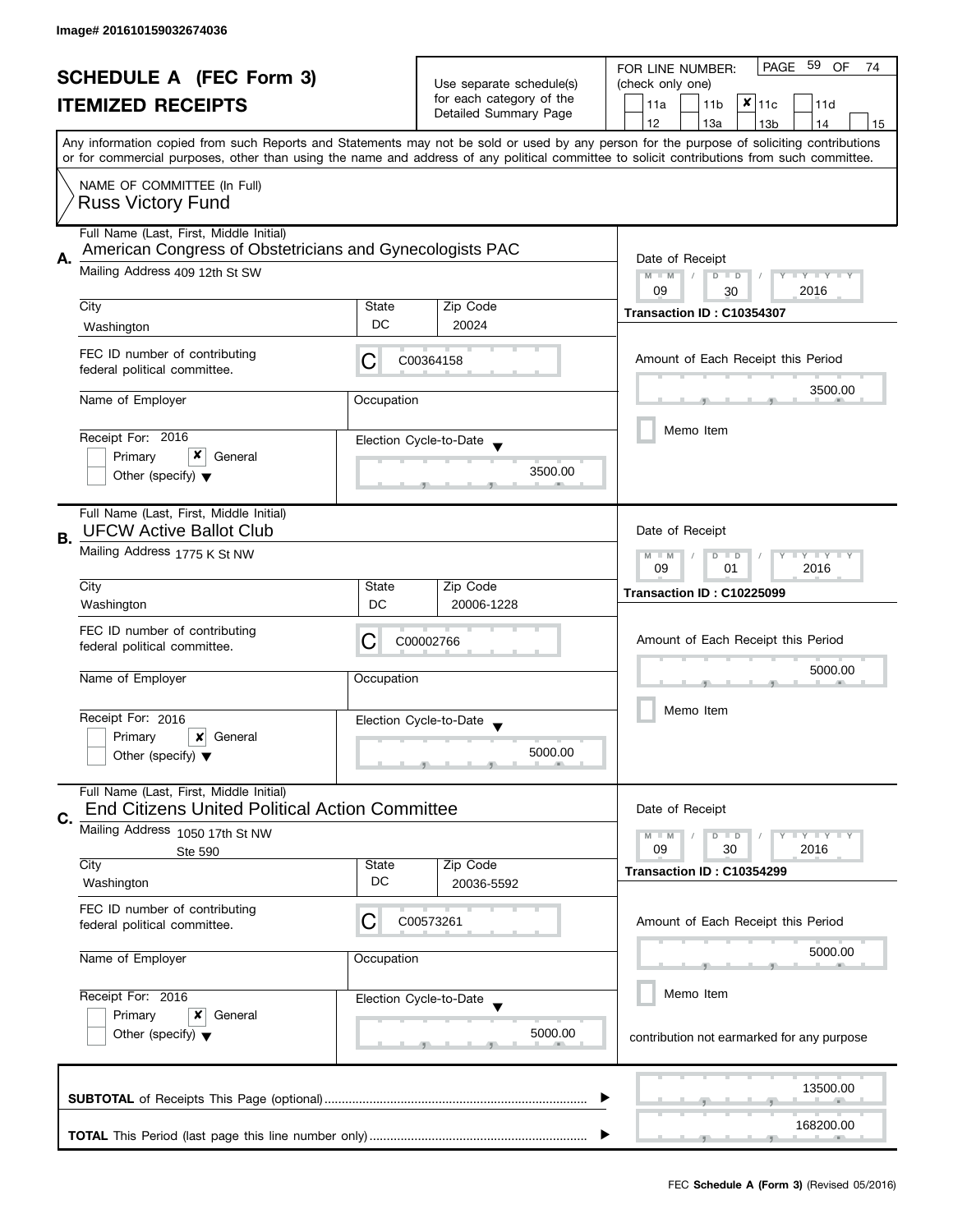|           | <b>SCHEDULE B</b> (FEC Form 3)<br><b>ITEMIZED DISBURSEMENTS</b><br>Any information copied from such Reports and Statements may not be sold or used by any person for the purpose of soliciting contributions |                                                                      | Use separate schedule(s)<br>for each category of the<br>Detailed Summary Page |                   | PAGE 60<br>74<br>OF<br>FOR LINE NUMBER:<br>(check only one)<br>$\pmb{\times}$<br>17<br>18<br>19a<br>19b<br>20 <sub>c</sub><br>21<br>20a<br>20 <sub>b</sub>                                                                                                                                             |
|-----------|--------------------------------------------------------------------------------------------------------------------------------------------------------------------------------------------------------------|----------------------------------------------------------------------|-------------------------------------------------------------------------------|-------------------|--------------------------------------------------------------------------------------------------------------------------------------------------------------------------------------------------------------------------------------------------------------------------------------------------------|
|           | or for commercial purposes, other than using the name and address of any political committee to solicit contributions from such committee.<br>NAME OF COMMITTEE (In Full)<br><b>Russ Victory Fund</b>        |                                                                      |                                                                               |                   |                                                                                                                                                                                                                                                                                                        |
|           | Full Name (Last, First, Middle Initial)<br>A. ActBlue<br>Mailing Address PO BOX 382110                                                                                                                       |                                                                      |                                                                               |                   | Date of Disbursement<br>$T - Y = T - Y$<br>$M - M$<br>$D$ $D$<br>07<br>24<br>2016                                                                                                                                                                                                                      |
|           | City<br>Cambridge<br>Purpose of Disbursement<br>ActBlue Fees                                                                                                                                                 | State<br>MA                                                          | Zip Code<br>02238                                                             |                   | <b>FEC Identification Number</b><br>Ĉ                                                                                                                                                                                                                                                                  |
|           | Candidate Name<br>Office Sought:<br>House<br>Senate<br>x<br>President<br>District:<br>State:                                                                                                                 | Disbursement For:<br>Primary<br>Other (specify) $\blacktriangledown$ | 2016<br>General                                                               | Category/<br>Type | Amount of Each Disbursement this Period<br>39.50<br>Transaction ID: D780267<br>Memo Item                                                                                                                                                                                                               |
| <b>B.</b> | Full Name (Last, First, Middle Initial)<br>ActBlue<br>Mailing Address PO BOX 382110                                                                                                                          |                                                                      |                                                                               |                   | Date of Disbursement<br>$Y$ $Y$ $Y$<br>$M$ =<br>D<br>M<br>D<br>31<br>2016<br>07                                                                                                                                                                                                                        |
|           | City<br>Cambridge<br>Purpose of Disbursement<br><b>ActBlue Fees</b><br>Candidate Name                                                                                                                        | State<br>МA                                                          | Zip Code<br>02238                                                             | Category/         | <b>FEC Identification Number</b><br>С<br>Amount of Each Disbursement this Period                                                                                                                                                                                                                       |
|           | Disbursement For:<br>Office Sought:<br>House<br>Senate<br>$\mathbf{x}$<br>President<br>State:<br>District:                                                                                                   | Primary<br>Other (specify) $\blacktriangledown$                      | 2016<br>General                                                               | Type              | 395.00<br><u>and the state of the state of the state of the state of the state of the state of the state of the state of the state of the state of the state of the state of the state of the state of the state of the state of the state</u><br><b>AND A</b><br>Transaction ID: D780732<br>Memo Item |
|           | Full Name (Last, First, Middle Initial)<br>c. ActBlue<br>Mailing Address PO BOX 382110                                                                                                                       |                                                                      |                                                                               |                   | Date of Disbursement<br>$Y$ $Y$ $Y$<br>M<br>M<br>D<br>$\mathsf D$<br>2016<br>07<br>10                                                                                                                                                                                                                  |
|           | City<br>Cambridge<br>Purpose of Disbursement<br><b>ActBlue Fees</b>                                                                                                                                          | State<br><b>MA</b>                                                   | Zip Code<br>02238                                                             |                   | <b>FEC Identification Number</b><br>С                                                                                                                                                                                                                                                                  |
|           | Candidate Name<br>Office Sought:<br>House<br>Senate<br>×<br>President<br>State:<br>District:                                                                                                                 | Disbursement For: 2016<br>Primary<br>Other (specify)                 | General                                                                       | Category/<br>Type | Amount of Each Disbursement this Period<br>79.40<br><b>CONTRACTOR</b><br>Transaction ID: D780827<br>Memo Item                                                                                                                                                                                          |
|           |                                                                                                                                                                                                              |                                                                      |                                                                               |                   | 513.90                                                                                                                                                                                                                                                                                                 |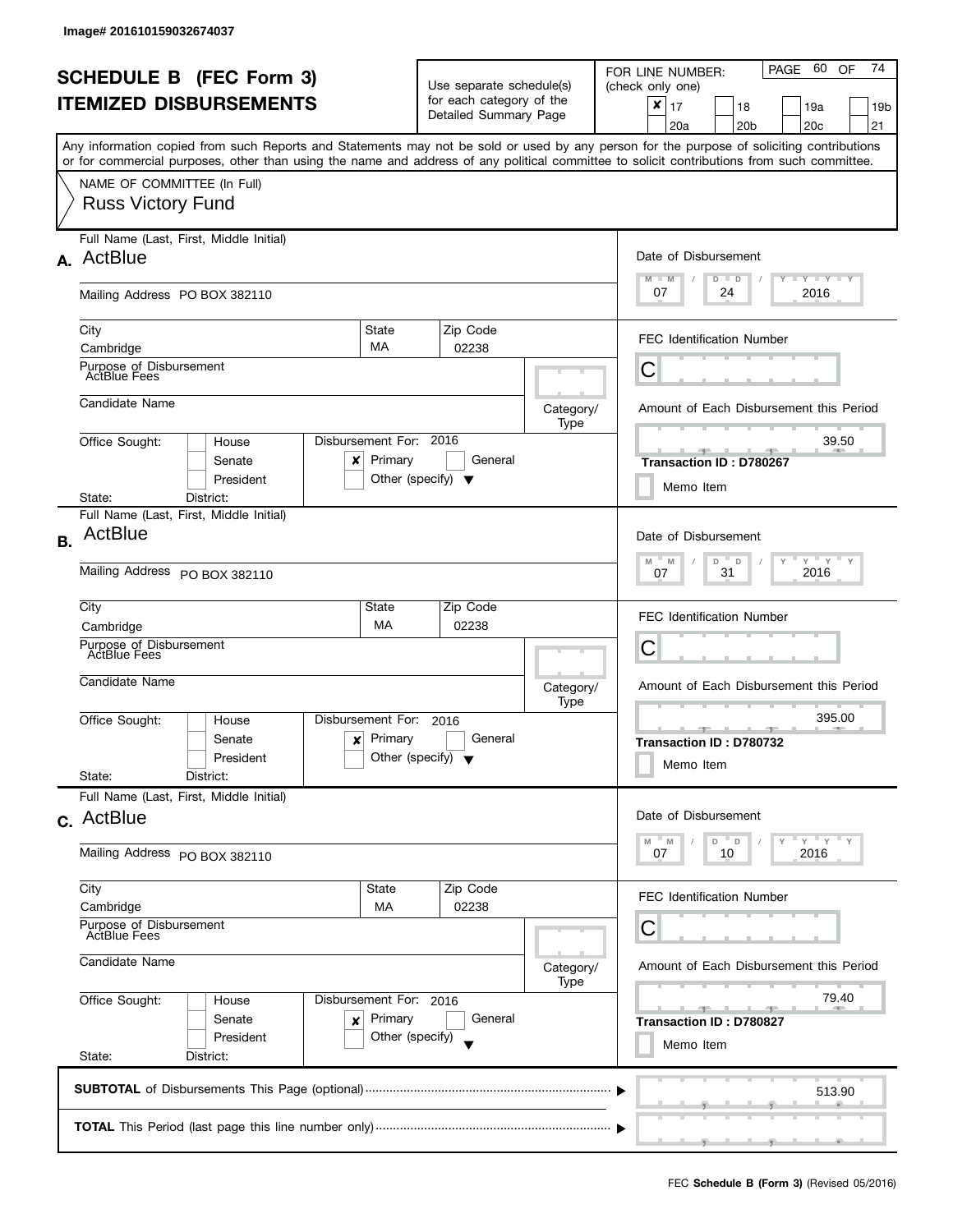| <b>SCHEDULE B (FEC Form 3)</b><br><b>ITEMIZED DISBURSEMENTS</b><br>Any information copied from such Reports and Statements may not be sold or used by any person for the purpose of soliciting contributions<br>or for commercial purposes, other than using the name and address of any political committee to solicit contributions from such committee. |                                                                                                              |                                                 | Use separate schedule(s)<br>for each category of the<br>Detailed Summary Page |                                                                                    | 74<br>PAGE 61<br>OF<br>FOR LINE NUMBER:<br>(check only one)<br>$\pmb{\times}$<br>17<br>18<br>19a<br>19b<br>20 <sub>b</sub><br>20 <sub>c</sub><br>21<br>20a |  |  |
|------------------------------------------------------------------------------------------------------------------------------------------------------------------------------------------------------------------------------------------------------------------------------------------------------------------------------------------------------------|--------------------------------------------------------------------------------------------------------------|-------------------------------------------------|-------------------------------------------------------------------------------|------------------------------------------------------------------------------------|------------------------------------------------------------------------------------------------------------------------------------------------------------|--|--|
|                                                                                                                                                                                                                                                                                                                                                            | NAME OF COMMITTEE (In Full)<br><b>Russ Victory Fund</b>                                                      |                                                 |                                                                               |                                                                                    |                                                                                                                                                            |  |  |
|                                                                                                                                                                                                                                                                                                                                                            | Full Name (Last, First, Middle Initial)<br>A. ActBlue<br>Mailing Address PO BOX 382110                       |                                                 |                                                                               |                                                                                    | Date of Disbursement<br>$M - M$<br>$T$ $Y$ $T$ $Y$ $T$ $Y$<br>$D$ $D$<br>08<br>2016<br>18                                                                  |  |  |
|                                                                                                                                                                                                                                                                                                                                                            | <b>State</b><br>City<br>MA<br>Cambridge<br>Purpose of Disbursement                                           |                                                 | Zip Code<br>02238                                                             |                                                                                    | <b>FEC Identification Number</b>                                                                                                                           |  |  |
|                                                                                                                                                                                                                                                                                                                                                            | <b>ActBlue Fees</b><br>Candidate Name                                                                        |                                                 |                                                                               | Category/                                                                          | Ĉ<br>Amount of Each Disbursement this Period                                                                                                               |  |  |
|                                                                                                                                                                                                                                                                                                                                                            | Disbursement For: 2016<br>Office Sought:<br>House<br>Senate<br>President<br>District:<br>State:              | Primary<br>Other (specify) $\blacktriangledown$ | x<br>General                                                                  | Type                                                                               | 395.00<br><b>SPACE 1979</b><br>Transaction ID: D781274<br>Memo Item                                                                                        |  |  |
| <b>B.</b>                                                                                                                                                                                                                                                                                                                                                  | Full Name (Last, First, Middle Initial)<br>ActBlue<br>Mailing Address PO BOX 382110                          |                                                 |                                                                               | Date of Disbursement<br>$Y = Y = Y$<br>$M - M$<br>$D$ $D$<br>Y<br>2016<br>28<br>08 |                                                                                                                                                            |  |  |
|                                                                                                                                                                                                                                                                                                                                                            | City<br>State<br>MA<br>Cambridge<br>Purpose of Disbursement<br><b>ActBlue Fees</b>                           |                                                 | Zip Code<br>02238                                                             |                                                                                    | <b>FEC Identification Number</b><br>С                                                                                                                      |  |  |
|                                                                                                                                                                                                                                                                                                                                                            | Candidate Name<br>Disbursement For:<br>Office Sought:<br>House<br>Senate<br>President<br>State:<br>District: | Primary<br>Other (specify) $\blacktriangledown$ | 2016<br>General<br>×                                                          | Category/<br>Type                                                                  | Amount of Each Disbursement this Period<br>1365.73<br>$-1$<br><b>Transaction ID: D781457</b><br>Memo Item                                                  |  |  |
|                                                                                                                                                                                                                                                                                                                                                            | Full Name (Last, First, Middle Initial)<br>c. ActBlue<br>Mailing Address PO BOX 382110                       |                                                 |                                                                               |                                                                                    | Date of Disbursement<br>$Y + Y + Y$<br>M<br>M<br>D<br>- D<br>31<br>2016<br>08                                                                              |  |  |
|                                                                                                                                                                                                                                                                                                                                                            | City<br>State<br>Cambridge<br>МA<br>Purpose of Disbursement<br><b>ActBlue Fees</b><br>Candidate Name         | Zip Code<br>02238                               | Category/<br>Type                                                             | FEC Identification Number<br>С<br>Amount of Each Disbursement this Period          |                                                                                                                                                            |  |  |
|                                                                                                                                                                                                                                                                                                                                                            | Office Sought:<br>Disbursement For: 2016<br>House<br>Senate<br>President<br>State:<br>District:              | Primary<br>Other (specify)                      | General<br>×                                                                  |                                                                                    | 1453.60<br>Transaction ID: D782372<br>Memo Item                                                                                                            |  |  |
|                                                                                                                                                                                                                                                                                                                                                            |                                                                                                              | 3214.33                                         |                                                                               |                                                                                    |                                                                                                                                                            |  |  |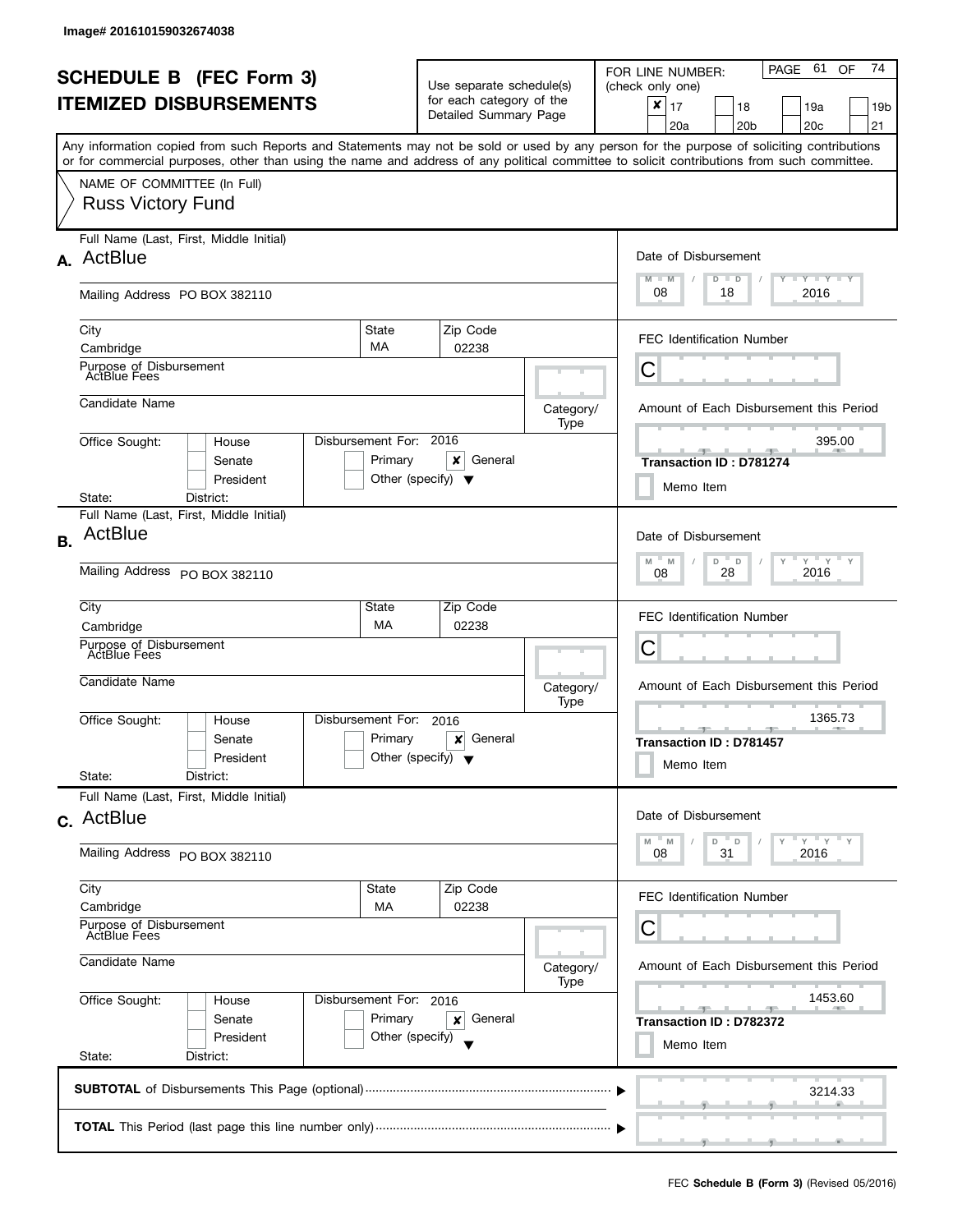| <b>SCHEDULE B (FEC Form 3)</b><br><b>ITEMIZED DISBURSEMENTS</b> |                                                                                                                                                                                                                                                                                         |                                                                 | Use separate schedule(s)<br>for each category of the<br>Detailed Summary Page |                   | PAGE 62 OF<br>74<br>FOR LINE NUMBER:<br>(check only one)<br>$\boldsymbol{x}$<br>17<br>18<br>19a<br>19b<br>20 <sub>b</sub><br>20 <sub>c</sub><br>21<br>20a |
|-----------------------------------------------------------------|-----------------------------------------------------------------------------------------------------------------------------------------------------------------------------------------------------------------------------------------------------------------------------------------|-----------------------------------------------------------------|-------------------------------------------------------------------------------|-------------------|-----------------------------------------------------------------------------------------------------------------------------------------------------------|
|                                                                 | Any information copied from such Reports and Statements may not be sold or used by any person for the purpose of soliciting contributions<br>or for commercial purposes, other than using the name and address of any political committee to solicit contributions from such committee. |                                                                 |                                                                               |                   |                                                                                                                                                           |
|                                                                 | NAME OF COMMITTEE (In Full)<br><b>Russ Victory Fund</b>                                                                                                                                                                                                                                 |                                                                 |                                                                               |                   |                                                                                                                                                           |
|                                                                 | Full Name (Last, First, Middle Initial)<br>A. ActBlue                                                                                                                                                                                                                                   |                                                                 |                                                                               |                   | Date of Disbursement<br><b>TEY LY LY</b><br>$M - M$<br>$D$ $D$                                                                                            |
|                                                                 | Mailing Address PO BOX 382110                                                                                                                                                                                                                                                           |                                                                 |                                                                               |                   | 09<br>04<br>2016                                                                                                                                          |
|                                                                 | State<br>City<br>MA<br>Cambridge                                                                                                                                                                                                                                                        |                                                                 | Zip Code<br>02238                                                             |                   | <b>FEC Identification Number</b>                                                                                                                          |
|                                                                 | Purpose of Disbursement<br><b>ActBlue Fees</b>                                                                                                                                                                                                                                          |                                                                 |                                                                               |                   | С                                                                                                                                                         |
|                                                                 | Candidate Name                                                                                                                                                                                                                                                                          |                                                                 |                                                                               | Category/<br>Type | Amount of Each Disbursement this Period                                                                                                                   |
|                                                                 | Disbursement For: 2016<br>Office Sought:<br>House<br>Senate<br>President                                                                                                                                                                                                                | Primary<br>Other (specify) $\blacktriangledown$                 | ×<br>General                                                                  |                   | 75.05<br>JL.<br>a.<br>Transaction ID: D782415<br>Memo Item                                                                                                |
|                                                                 | District:<br>State:<br>Full Name (Last, First, Middle Initial)                                                                                                                                                                                                                          |                                                                 |                                                                               |                   |                                                                                                                                                           |
| <b>B.</b>                                                       | ActBlue                                                                                                                                                                                                                                                                                 |                                                                 |                                                                               |                   | Date of Disbursement                                                                                                                                      |
|                                                                 | Mailing Address PO BOX 382110                                                                                                                                                                                                                                                           | $Y$ $Y$<br>$M - M$<br>D<br>$\mathsf D$<br>Υ<br>2016<br>18<br>09 |                                                                               |                   |                                                                                                                                                           |
|                                                                 | City<br>State<br>МA<br>Cambridge                                                                                                                                                                                                                                                        |                                                                 | Zip Code<br>02238                                                             |                   | <b>FEC Identification Number</b>                                                                                                                          |
|                                                                 | Purpose of Disbursement<br>ActBlue Fees                                                                                                                                                                                                                                                 |                                                                 |                                                                               |                   | С                                                                                                                                                         |
|                                                                 | Candidate Name                                                                                                                                                                                                                                                                          |                                                                 |                                                                               | Category/<br>Type | Amount of Each Disbursement this Period                                                                                                                   |
|                                                                 | Disbursement For:<br>Office Sought:<br>House<br>Senate<br>President                                                                                                                                                                                                                     | Primary<br>Other (specify) $\blacktriangledown$                 | 2016<br>General<br>×                                                          |                   | 1370.65<br>$-1$<br>Transaction ID: D782418<br>Memo Item                                                                                                   |
|                                                                 | State:<br>District:<br>Full Name (Last, First, Middle Initial)                                                                                                                                                                                                                          |                                                                 |                                                                               |                   |                                                                                                                                                           |
|                                                                 | c. ActBlue                                                                                                                                                                                                                                                                              |                                                                 |                                                                               |                   | Date of Disbursement<br>$Y'$ $Y'$                                                                                                                         |
|                                                                 | Mailing Address PO BOX 382110                                                                                                                                                                                                                                                           |                                                                 |                                                                               |                   | $\overline{a}$<br>M<br>- M<br>D<br>25<br>2016<br>09                                                                                                       |
|                                                                 | City<br>State<br>Cambridge<br>MA                                                                                                                                                                                                                                                        |                                                                 | Zip Code<br>02238                                                             |                   | FEC Identification Number                                                                                                                                 |
|                                                                 | Purpose of Disbursement<br>ActBlue Fees                                                                                                                                                                                                                                                 |                                                                 |                                                                               |                   | С                                                                                                                                                         |
|                                                                 | Candidate Name                                                                                                                                                                                                                                                                          |                                                                 |                                                                               | Category/<br>Type | Amount of Each Disbursement this Period                                                                                                                   |
|                                                                 | Office Sought:<br>Disbursement For: 2016<br>House<br>Senate<br>President                                                                                                                                                                                                                | Primary<br>Other (specify)                                      | General<br>×                                                                  |                   | 770.25<br>$-2$<br>Transaction ID: D819769                                                                                                                 |
|                                                                 | State:<br>District:                                                                                                                                                                                                                                                                     |                                                                 |                                                                               |                   | Memo Item                                                                                                                                                 |
|                                                                 |                                                                                                                                                                                                                                                                                         |                                                                 |                                                                               |                   | 2215.95                                                                                                                                                   |
|                                                                 |                                                                                                                                                                                                                                                                                         |                                                                 |                                                                               |                   |                                                                                                                                                           |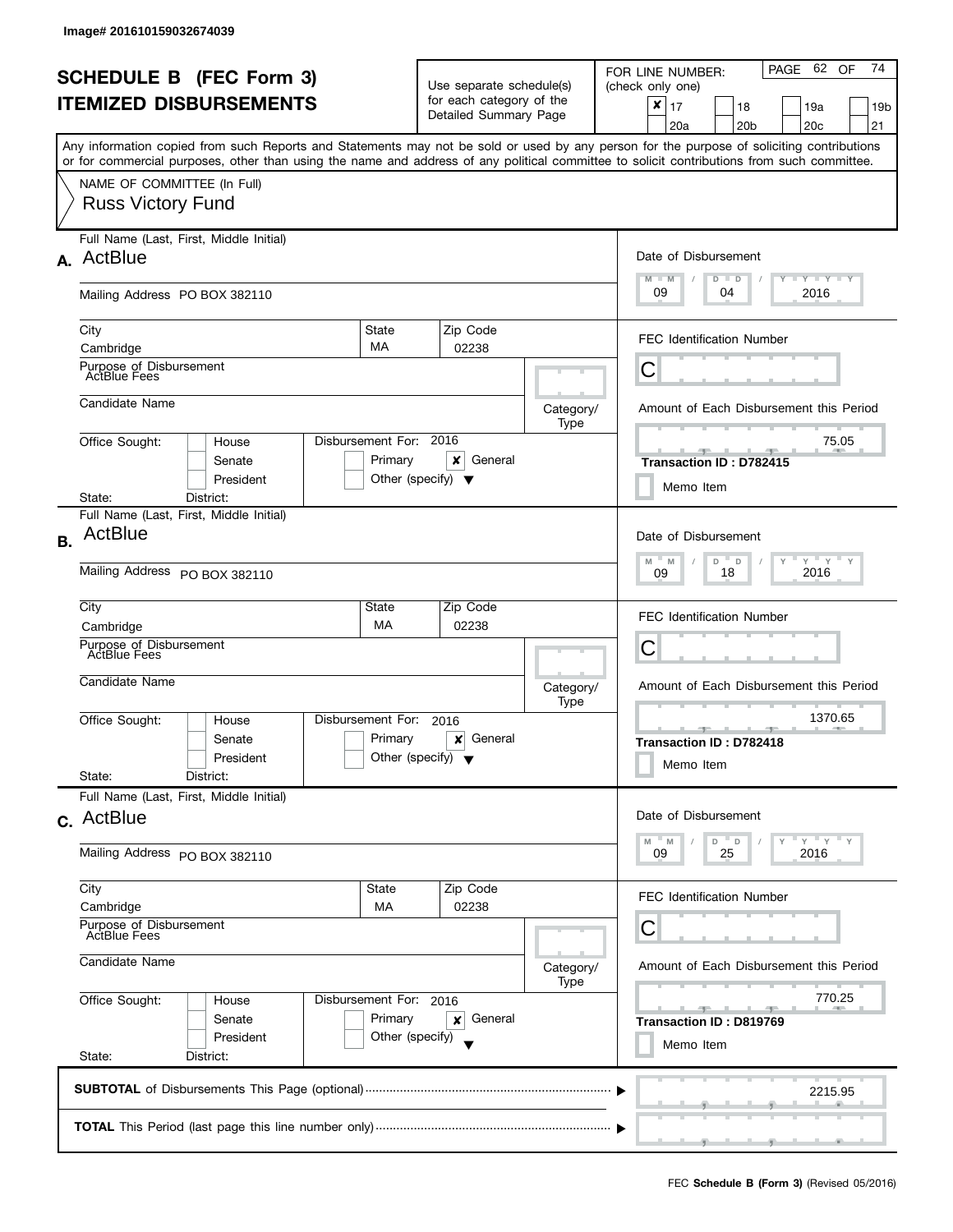| <b>SCHEDULE B (FEC Form 3)</b><br><b>ITEMIZED DISBURSEMENTS</b> |                                                                                                                                                                                                                                                                                                                        |                                                 | Use separate schedule(s)<br>for each category of the<br>Detailed Summary Page |                   | PAGE 63<br>74<br>OF<br>FOR LINE NUMBER:<br>(check only one)<br>$\boldsymbol{x}$<br>17<br>18<br>19a<br>19b<br>20 <sub>b</sub><br>20 <sub>c</sub><br>21<br>20a |  |  |
|-----------------------------------------------------------------|------------------------------------------------------------------------------------------------------------------------------------------------------------------------------------------------------------------------------------------------------------------------------------------------------------------------|-------------------------------------------------|-------------------------------------------------------------------------------|-------------------|--------------------------------------------------------------------------------------------------------------------------------------------------------------|--|--|
|                                                                 | Any information copied from such Reports and Statements may not be sold or used by any person for the purpose of soliciting contributions<br>or for commercial purposes, other than using the name and address of any political committee to solicit contributions from such committee.<br>NAME OF COMMITTEE (In Full) |                                                 |                                                                               |                   |                                                                                                                                                              |  |  |
|                                                                 | <b>Russ Victory Fund</b>                                                                                                                                                                                                                                                                                               |                                                 |                                                                               |                   |                                                                                                                                                              |  |  |
|                                                                 | Full Name (Last, First, Middle Initial)<br>A. ActBlue                                                                                                                                                                                                                                                                  |                                                 |                                                                               |                   | Date of Disbursement<br>$T - Y = Y + Y$<br>$M - M$<br>$D$ $D$                                                                                                |  |  |
|                                                                 | Mailing Address PO BOX 382110                                                                                                                                                                                                                                                                                          |                                                 |                                                                               |                   | 09<br>11<br>2016                                                                                                                                             |  |  |
|                                                                 | State<br>City<br>MA<br>Cambridge                                                                                                                                                                                                                                                                                       |                                                 | Zip Code<br>02238                                                             |                   | <b>FEC Identification Number</b>                                                                                                                             |  |  |
|                                                                 | Purpose of Disbursement<br><b>ActBlue Fees</b>                                                                                                                                                                                                                                                                         |                                                 |                                                                               |                   | С                                                                                                                                                            |  |  |
|                                                                 | Candidate Name                                                                                                                                                                                                                                                                                                         |                                                 |                                                                               | Category/<br>Type | Amount of Each Disbursement this Period                                                                                                                      |  |  |
|                                                                 | Disbursement For: 2016<br>Office Sought:<br>House<br>Senate<br>President                                                                                                                                                                                                                                               | Primary<br>Other (specify) $\blacktriangledown$ | ×<br>General                                                                  |                   | 1461.32<br>Transaction ID: D820160<br>Memo Item                                                                                                              |  |  |
|                                                                 | District:<br>State:<br>Full Name (Last, First, Middle Initial)                                                                                                                                                                                                                                                         |                                                 |                                                                               |                   |                                                                                                                                                              |  |  |
| <b>B.</b>                                                       | ActBlue                                                                                                                                                                                                                                                                                                                |                                                 |                                                                               |                   | Date of Disbursement<br>$Y$ $Y$<br>$\overline{\phantom{a}}$<br>M<br>$-M$<br>D<br>Υ                                                                           |  |  |
|                                                                 | Mailing Address PO BOX 382110                                                                                                                                                                                                                                                                                          |                                                 |                                                                               |                   |                                                                                                                                                              |  |  |
|                                                                 | City<br>State<br>МA<br>Cambridge                                                                                                                                                                                                                                                                                       |                                                 | Zip Code<br>02238                                                             |                   | <b>FEC Identification Number</b>                                                                                                                             |  |  |
|                                                                 | Purpose of Disbursement<br>Actblue fees                                                                                                                                                                                                                                                                                |                                                 |                                                                               |                   | С                                                                                                                                                            |  |  |
|                                                                 | Candidate Name                                                                                                                                                                                                                                                                                                         |                                                 |                                                                               | Category/<br>Type | Amount of Each Disbursement this Period                                                                                                                      |  |  |
|                                                                 | Disbursement For:<br>Office Sought:<br>House<br>Senate<br>President                                                                                                                                                                                                                                                    | Primary<br>Other (specify) $\blacktriangledown$ | 2016<br>General<br>×                                                          |                   | 3098.82<br>$-1$<br>Transaction ID: D820161<br>Memo Item                                                                                                      |  |  |
|                                                                 | State:<br>District:<br>Full Name (Last, First, Middle Initial)                                                                                                                                                                                                                                                         |                                                 |                                                                               |                   |                                                                                                                                                              |  |  |
|                                                                 | c. ActBlue                                                                                                                                                                                                                                                                                                             |                                                 |                                                                               |                   | Date of Disbursement<br>$Y'$ $Y'$<br>$\overline{a}$<br>M<br>- M<br>D                                                                                         |  |  |
|                                                                 | Mailing Address PO BOX 382110                                                                                                                                                                                                                                                                                          |                                                 |                                                                               |                   | 25<br>2016<br>08                                                                                                                                             |  |  |
|                                                                 | City<br>State<br>Cambridge<br>MA                                                                                                                                                                                                                                                                                       |                                                 | Zip Code<br>02238                                                             |                   | FEC Identification Number                                                                                                                                    |  |  |
|                                                                 | Purpose of Disbursement<br>ActBlue Fees                                                                                                                                                                                                                                                                                |                                                 |                                                                               |                   | С                                                                                                                                                            |  |  |
|                                                                 | Candidate Name                                                                                                                                                                                                                                                                                                         |                                                 |                                                                               | Category/<br>Type | Amount of Each Disbursement this Period                                                                                                                      |  |  |
|                                                                 | Office Sought:<br>Disbursement For: 2016<br>House<br>Senate<br>President                                                                                                                                                                                                                                               | Primary<br>Other (specify)                      | General<br>×                                                                  |                   | 1104.03<br>$-1$<br>Transaction ID: D821570                                                                                                                   |  |  |
|                                                                 | State:<br>District:                                                                                                                                                                                                                                                                                                    | Memo Item                                       |                                                                               |                   |                                                                                                                                                              |  |  |
|                                                                 |                                                                                                                                                                                                                                                                                                                        |                                                 |                                                                               |                   | 5664.17                                                                                                                                                      |  |  |
|                                                                 |                                                                                                                                                                                                                                                                                                                        |                                                 |                                                                               |                   |                                                                                                                                                              |  |  |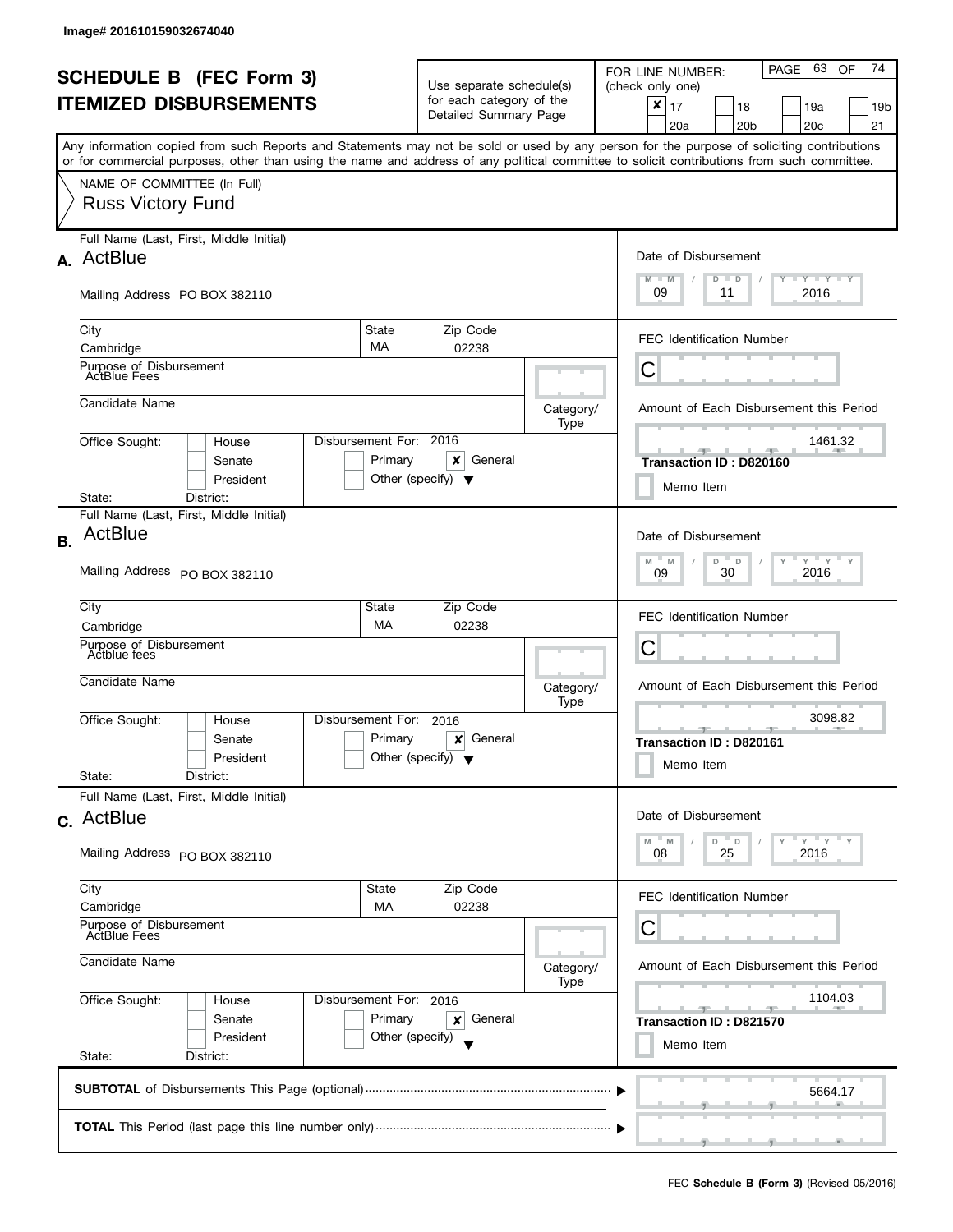|                               | <b>SCHEDULE B (FEC Form 3)</b>                                                                                                                                                                                                                                                          |                                                                                            | Use separate schedule(s) |                   | PAGE 64<br>74<br>OF<br>FOR LINE NUMBER:<br>(check only one)        |  |
|-------------------------------|-----------------------------------------------------------------------------------------------------------------------------------------------------------------------------------------------------------------------------------------------------------------------------------------|--------------------------------------------------------------------------------------------|--------------------------|-------------------|--------------------------------------------------------------------|--|
| <b>ITEMIZED DISBURSEMENTS</b> |                                                                                                                                                                                                                                                                                         |                                                                                            | for each category of the |                   | ×                                                                  |  |
|                               |                                                                                                                                                                                                                                                                                         |                                                                                            | Detailed Summary Page    |                   | 17<br>18<br>19a<br>19b<br>20 <sub>b</sub><br>20 <sub>c</sub><br>21 |  |
|                               |                                                                                                                                                                                                                                                                                         |                                                                                            |                          |                   | 20a                                                                |  |
|                               | Any information copied from such Reports and Statements may not be sold or used by any person for the purpose of soliciting contributions<br>or for commercial purposes, other than using the name and address of any political committee to solicit contributions from such committee. |                                                                                            |                          |                   |                                                                    |  |
|                               | NAME OF COMMITTEE (In Full)                                                                                                                                                                                                                                                             |                                                                                            |                          |                   |                                                                    |  |
|                               | <b>Russ Victory Fund</b>                                                                                                                                                                                                                                                                |                                                                                            |                          |                   |                                                                    |  |
|                               |                                                                                                                                                                                                                                                                                         |                                                                                            |                          |                   |                                                                    |  |
|                               | Full Name (Last, First, Middle Initial)                                                                                                                                                                                                                                                 |                                                                                            |                          |                   |                                                                    |  |
|                               | A. ActBlue                                                                                                                                                                                                                                                                              |                                                                                            |                          |                   | Date of Disbursement                                               |  |
|                               |                                                                                                                                                                                                                                                                                         |                                                                                            |                          |                   | Y TY TY TY<br>$M - M$<br>$D$ $D$                                   |  |
|                               | Mailing Address PO BOX 382110                                                                                                                                                                                                                                                           |                                                                                            |                          |                   | 07<br>21<br>2016                                                   |  |
|                               |                                                                                                                                                                                                                                                                                         |                                                                                            |                          |                   |                                                                    |  |
|                               | City                                                                                                                                                                                                                                                                                    | State<br>MA                                                                                | Zip Code                 |                   | <b>FEC Identification Number</b>                                   |  |
|                               | Cambridge<br>Purpose of Disbursement                                                                                                                                                                                                                                                    |                                                                                            | 02238                    |                   |                                                                    |  |
|                               | <b>ActBlue Fees</b>                                                                                                                                                                                                                                                                     |                                                                                            |                          |                   | С                                                                  |  |
|                               | Candidate Name                                                                                                                                                                                                                                                                          |                                                                                            |                          |                   |                                                                    |  |
|                               |                                                                                                                                                                                                                                                                                         |                                                                                            |                          | Category/<br>Type | Amount of Each Disbursement this Period                            |  |
|                               | Office Sought:<br>House                                                                                                                                                                                                                                                                 | Disbursement For: 2016                                                                     |                          |                   | 395.00                                                             |  |
|                               | Senate<br>x                                                                                                                                                                                                                                                                             | Primary                                                                                    | General                  |                   | Transaction ID: D821601                                            |  |
|                               | President                                                                                                                                                                                                                                                                               | Other (specify) $\blacktriangledown$                                                       |                          |                   | Memo Item                                                          |  |
|                               | District:<br>State:                                                                                                                                                                                                                                                                     |                                                                                            |                          |                   |                                                                    |  |
|                               | Full Name (Last, First, Middle Initial)                                                                                                                                                                                                                                                 |                                                                                            |                          |                   |                                                                    |  |
| <b>B.</b>                     | Intuit                                                                                                                                                                                                                                                                                  |                                                                                            |                          |                   | Date of Disbursement                                               |  |
|                               |                                                                                                                                                                                                                                                                                         | $\cdots$ $\gamma$ $\cdots$ $\gamma$ $\cdots$ $\gamma$<br>Y<br>M<br>- M<br>D<br>$\mathsf D$ |                          |                   |                                                                    |  |
|                               | Mailing Address 2632 Marine Way                                                                                                                                                                                                                                                         | 2016<br>11<br>07                                                                           |                          |                   |                                                                    |  |
|                               | City                                                                                                                                                                                                                                                                                    | State                                                                                      | Zip Code                 |                   |                                                                    |  |
|                               | <b>Mountain View</b>                                                                                                                                                                                                                                                                    | CA                                                                                         | 94043-1126               |                   | <b>FEC Identification Number</b>                                   |  |
|                               | Purpose of Disbursement<br><b>Accounting Software</b>                                                                                                                                                                                                                                   |                                                                                            |                          |                   | С                                                                  |  |
|                               |                                                                                                                                                                                                                                                                                         |                                                                                            |                          |                   |                                                                    |  |
|                               | Candidate Name                                                                                                                                                                                                                                                                          |                                                                                            |                          | Category/         | Amount of Each Disbursement this Period                            |  |
|                               | Disbursement For:                                                                                                                                                                                                                                                                       |                                                                                            | 2016                     | Type              | 31.20                                                              |  |
|                               | Office Sought:<br>House<br>Senate<br>x                                                                                                                                                                                                                                                  | Primary                                                                                    | General                  |                   | _______________________________                                    |  |
|                               | President                                                                                                                                                                                                                                                                               | Other (specify) $\blacktriangledown$                                                       |                          |                   | Transaction ID: D821588                                            |  |
|                               | State:<br>District:                                                                                                                                                                                                                                                                     |                                                                                            |                          |                   | Memo Item                                                          |  |
|                               | Full Name (Last, First, Middle Initial)                                                                                                                                                                                                                                                 |                                                                                            |                          |                   |                                                                    |  |
|                               | c. Intuit                                                                                                                                                                                                                                                                               |                                                                                            |                          |                   | Date of Disbursement                                               |  |
|                               |                                                                                                                                                                                                                                                                                         |                                                                                            |                          |                   | $-$ Y<br>Y<br>D<br>- D<br>M<br>M                                   |  |
|                               | Mailing Address 2632 Marine Way                                                                                                                                                                                                                                                         |                                                                                            |                          |                   | 12<br>2016<br>07                                                   |  |
|                               |                                                                                                                                                                                                                                                                                         |                                                                                            |                          |                   |                                                                    |  |
|                               | City<br><b>Mountain View</b>                                                                                                                                                                                                                                                            | State<br>CA                                                                                | Zip Code<br>94043-1126   |                   | FEC Identification Number                                          |  |
|                               | Purpose of Disbursement                                                                                                                                                                                                                                                                 |                                                                                            |                          |                   | С                                                                  |  |
|                               | <b>Accounting Software</b>                                                                                                                                                                                                                                                              |                                                                                            |                          |                   |                                                                    |  |
|                               | Candidate Name                                                                                                                                                                                                                                                                          |                                                                                            |                          | Category/         | Amount of Each Disbursement this Period                            |  |
|                               |                                                                                                                                                                                                                                                                                         |                                                                                            |                          | Type              |                                                                    |  |
|                               | Office Sought:<br>Disbursement For: 2016<br>House                                                                                                                                                                                                                                       |                                                                                            |                          |                   | 21.56<br>كالمستقرب                                                 |  |
|                               | Senate<br>×                                                                                                                                                                                                                                                                             | Primary                                                                                    | General                  |                   | Transaction ID: D821589                                            |  |
|                               | President                                                                                                                                                                                                                                                                               | Other (specify)                                                                            |                          |                   | Memo Item                                                          |  |
|                               | State:<br>District:                                                                                                                                                                                                                                                                     |                                                                                            |                          |                   |                                                                    |  |
|                               |                                                                                                                                                                                                                                                                                         |                                                                                            |                          |                   | 447.76                                                             |  |
|                               |                                                                                                                                                                                                                                                                                         |                                                                                            |                          |                   |                                                                    |  |
|                               |                                                                                                                                                                                                                                                                                         |                                                                                            |                          |                   |                                                                    |  |
|                               |                                                                                                                                                                                                                                                                                         |                                                                                            |                          |                   |                                                                    |  |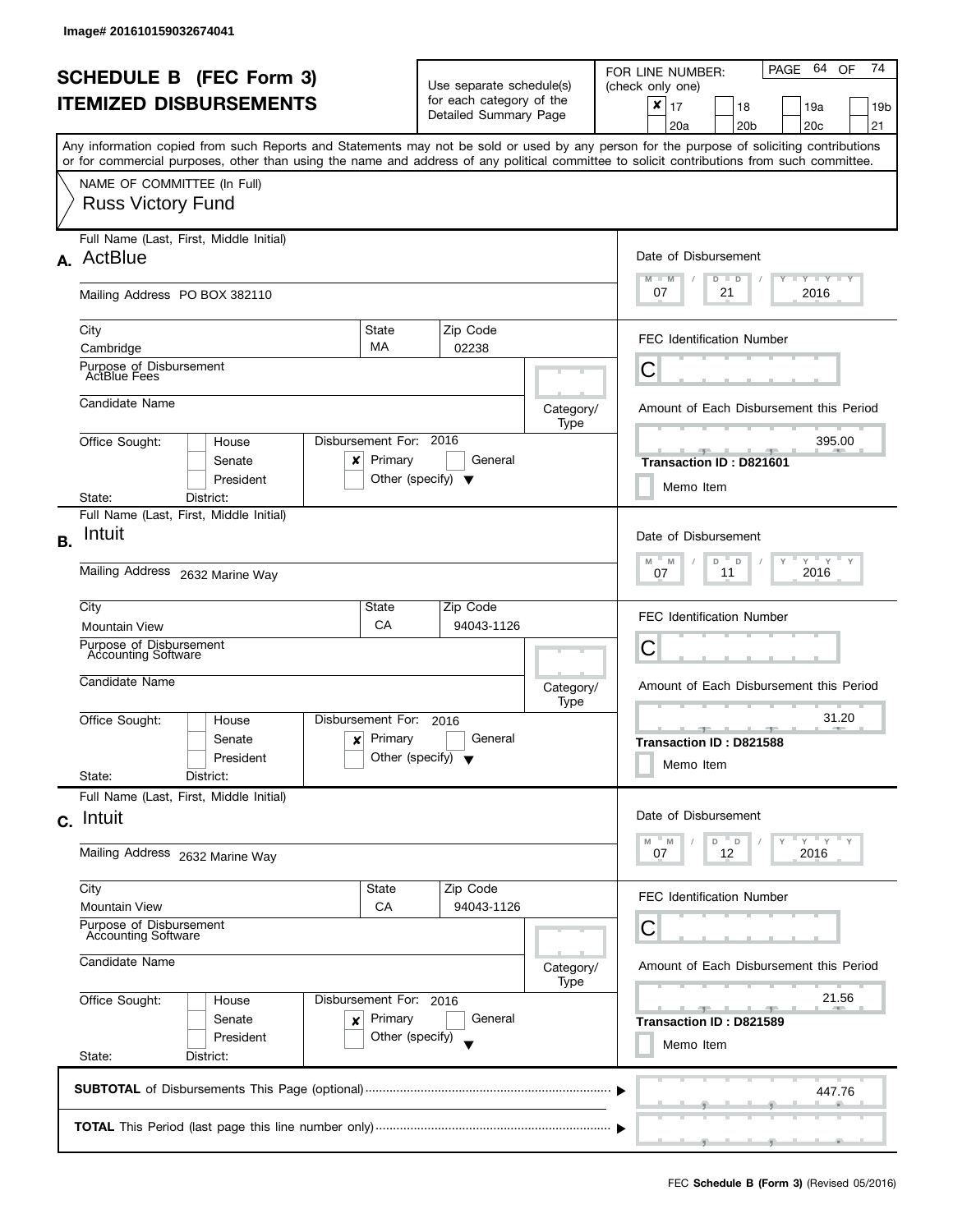|    | <b>SCHEDULE B</b> (FEC Form 3)<br><b>ITEMIZED DISBURSEMENTS</b><br>or for commercial purposes, other than using the name and address of any political committee to solicit contributions from such committee. |                                   | Use separate schedule(s)<br>for each category of the<br>Detailed Summary Page |                                                                              | 74<br>PAGE 65<br>OF<br>FOR LINE NUMBER:<br>(check only one)<br>$\pmb{\times}$<br>17<br>18<br>19a<br>19b<br>20 <sub>b</sub><br>20 <sub>c</sub><br>21<br>20a<br>Any information copied from such Reports and Statements may not be sold or used by any person for the purpose of soliciting contributions |
|----|---------------------------------------------------------------------------------------------------------------------------------------------------------------------------------------------------------------|-----------------------------------|-------------------------------------------------------------------------------|------------------------------------------------------------------------------|---------------------------------------------------------------------------------------------------------------------------------------------------------------------------------------------------------------------------------------------------------------------------------------------------------|
|    | NAME OF COMMITTEE (In Full)<br><b>Russ Victory Fund</b>                                                                                                                                                       |                                   |                                                                               |                                                                              |                                                                                                                                                                                                                                                                                                         |
| А. | Full Name (Last, First, Middle Initial)<br>Intuit                                                                                                                                                             |                                   |                                                                               | Date of Disbursement<br>$M - M$<br>$T$ $Y$ $T$ $Y$ $T$ $Y$<br>$D$ $D$        |                                                                                                                                                                                                                                                                                                         |
|    | Mailing Address 2632 Marine Way                                                                                                                                                                               |                                   |                                                                               |                                                                              | 08<br>11<br>2016                                                                                                                                                                                                                                                                                        |
|    | City<br><b>Mountain View</b>                                                                                                                                                                                  | State<br>CA                       | Zip Code<br>94043-1126                                                        |                                                                              | <b>FEC Identification Number</b>                                                                                                                                                                                                                                                                        |
|    | Purpose of Disbursement<br><b>Accounting Software</b>                                                                                                                                                         |                                   |                                                                               |                                                                              | Ĉ                                                                                                                                                                                                                                                                                                       |
|    | Candidate Name                                                                                                                                                                                                |                                   |                                                                               | Category/<br>Type                                                            | Amount of Each Disbursement this Period                                                                                                                                                                                                                                                                 |
|    | Office Sought:<br>House<br>Senate<br>President                                                                                                                                                                | Disbursement For: 2016<br>Primary | ×<br>General<br>Other (specify) $\blacktriangledown$                          |                                                                              | 31.20<br>$-1 - 1 - 25$<br>一<br>Transaction ID: D821590<br>Memo Item                                                                                                                                                                                                                                     |
|    | District:<br>State:                                                                                                                                                                                           |                                   |                                                                               |                                                                              |                                                                                                                                                                                                                                                                                                         |
| В. | Full Name (Last, First, Middle Initial)<br>Intuit                                                                                                                                                             |                                   |                                                                               | Date of Disbursement<br>$Y$ $Y$ $Y$<br>M<br>Υ<br>$\mathsf{Y}$<br>M<br>D<br>D |                                                                                                                                                                                                                                                                                                         |
|    | Mailing Address 2632 Marine Way<br>City                                                                                                                                                                       | State                             |                                                                               |                                                                              | 2016<br>13<br>08                                                                                                                                                                                                                                                                                        |
|    | <b>Mountain View</b>                                                                                                                                                                                          | CA                                | Zip Code<br>94043-1126                                                        |                                                                              | FEC Identification Number                                                                                                                                                                                                                                                                               |
|    | Purpose of Disbursement<br><b>Accounting Software</b>                                                                                                                                                         |                                   |                                                                               |                                                                              | С                                                                                                                                                                                                                                                                                                       |
|    | Candidate Name                                                                                                                                                                                                |                                   |                                                                               | Category/<br>Type                                                            | Amount of Each Disbursement this Period                                                                                                                                                                                                                                                                 |
|    | Office Sought:<br>House<br>Senate<br>President<br>State:<br>District:                                                                                                                                         | Disbursement For:<br>Primary      | 2016<br>General<br>×<br>Other (specify) $\blacktriangledown$                  |                                                                              | 21.56<br>$-1$<br>Transaction ID: D821591<br>Memo Item                                                                                                                                                                                                                                                   |
|    | Full Name (Last, First, Middle Initial)                                                                                                                                                                       |                                   |                                                                               |                                                                              |                                                                                                                                                                                                                                                                                                         |
|    | c. Intuit                                                                                                                                                                                                     |                                   |                                                                               |                                                                              | Date of Disbursement<br>"ү "ү "ү                                                                                                                                                                                                                                                                        |
|    | Mailing Address 2632 Marine Way                                                                                                                                                                               |                                   |                                                                               |                                                                              | $-M$<br>M<br>D<br>$\mathbb D$<br>09<br>11<br>2016                                                                                                                                                                                                                                                       |
|    | City<br><b>Mountain View</b>                                                                                                                                                                                  | State<br>CA                       | Zip Code<br>94043-1126                                                        |                                                                              | FEC Identification Number                                                                                                                                                                                                                                                                               |
|    | Purpose of Disbursement<br><b>Accounting Software</b>                                                                                                                                                         |                                   |                                                                               |                                                                              | С                                                                                                                                                                                                                                                                                                       |
|    | Candidate Name                                                                                                                                                                                                |                                   |                                                                               | Category/<br>Type                                                            | Amount of Each Disbursement this Period<br>31.20                                                                                                                                                                                                                                                        |
|    | Office Sought:<br>House<br>Senate                                                                                                                                                                             | Disbursement For: 2016<br>Primary | General<br>×                                                                  |                                                                              | $-1$<br>Transaction ID: D821592                                                                                                                                                                                                                                                                         |
|    | President<br>State:<br>District:                                                                                                                                                                              | Other (specify)                   |                                                                               |                                                                              | Memo Item                                                                                                                                                                                                                                                                                               |
|    |                                                                                                                                                                                                               |                                   |                                                                               |                                                                              | 83.96                                                                                                                                                                                                                                                                                                   |
|    |                                                                                                                                                                                                               |                                   |                                                                               |                                                                              |                                                                                                                                                                                                                                                                                                         |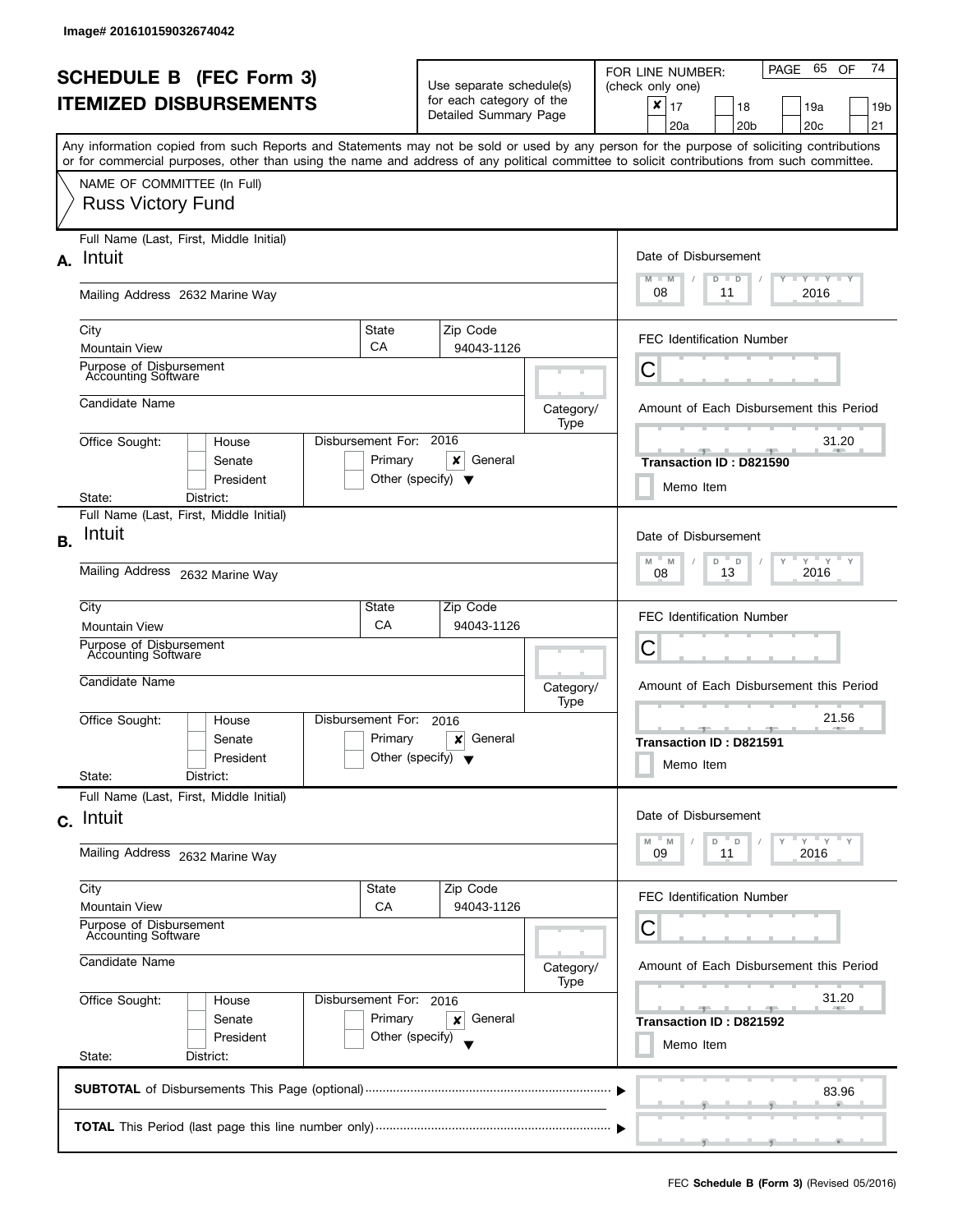| <b>SCHEDULE B (FEC Form 3)</b><br><b>ITEMIZED DISBURSEMENTS</b> |                                                                                                                                                                                                       |                                                                    | Use separate schedule(s)<br>for each category of the<br>Detailed Summary Page |                   | PAGE 66<br>74<br>OF<br>FOR LINE NUMBER:<br>(check only one)<br>$\boldsymbol{x}$<br>17<br>18<br>19a<br>19b |
|-----------------------------------------------------------------|-------------------------------------------------------------------------------------------------------------------------------------------------------------------------------------------------------|--------------------------------------------------------------------|-------------------------------------------------------------------------------|-------------------|-----------------------------------------------------------------------------------------------------------|
|                                                                 | Any information copied from such Reports and Statements may not be sold or used by any person for the purpose of soliciting contributions                                                             |                                                                    |                                                                               |                   | 20 <sub>b</sub><br>20 <sub>c</sub><br>21<br>20a                                                           |
|                                                                 | or for commercial purposes, other than using the name and address of any political committee to solicit contributions from such committee.<br>NAME OF COMMITTEE (In Full)<br><b>Russ Victory Fund</b> |                                                                    |                                                                               |                   |                                                                                                           |
| А.                                                              | Full Name (Last, First, Middle Initial)<br>Intuit                                                                                                                                                     |                                                                    |                                                                               |                   | Date of Disbursement<br>$T - Y = Y + Y$<br>$M - M$<br>$D$ $D$                                             |
|                                                                 | Mailing Address 2632 Marine Way                                                                                                                                                                       |                                                                    |                                                                               |                   | 09<br>12<br>2016                                                                                          |
|                                                                 | State<br>City<br>CA<br><b>Mountain View</b>                                                                                                                                                           |                                                                    | Zip Code<br>94043-1126                                                        |                   | <b>FEC Identification Number</b>                                                                          |
|                                                                 | Purpose of Disbursement<br>Accounting Software                                                                                                                                                        |                                                                    |                                                                               |                   | С                                                                                                         |
|                                                                 | Candidate Name                                                                                                                                                                                        |                                                                    |                                                                               | Category/<br>Type | Amount of Each Disbursement this Period                                                                   |
|                                                                 | Disbursement For: 2016<br>Office Sought:<br>House<br>Senate<br>President                                                                                                                              | Primary<br>Other (specify) $\blacktriangledown$                    | x<br>General                                                                  |                   | 26.95<br>J.<br>Transaction ID: D821593<br>Memo Item                                                       |
|                                                                 | District:<br>State:<br>Full Name (Last, First, Middle Initial)                                                                                                                                        |                                                                    |                                                                               |                   |                                                                                                           |
| <b>B.</b>                                                       | <b>Summit Credit Union</b>                                                                                                                                                                            |                                                                    |                                                                               |                   | Date of Disbursement                                                                                      |
|                                                                 | Mailing Address PO Box 8046                                                                                                                                                                           | $Y$ $Y$ $Y$<br>M<br>D<br>$\mathsf D$<br>Υ<br>M<br>21<br>2016<br>09 |                                                                               |                   |                                                                                                           |
|                                                                 | City<br>State<br>Madison                                                                                                                                                                              | WI                                                                 | Zip Code<br>53708-8046                                                        |                   | <b>FEC Identification Number</b>                                                                          |
|                                                                 | Purpose of Disbursement<br><b>Bank Fees</b>                                                                                                                                                           |                                                                    |                                                                               |                   | С                                                                                                         |
|                                                                 | Candidate Name                                                                                                                                                                                        |                                                                    |                                                                               | Category/<br>Type | Amount of Each Disbursement this Period                                                                   |
|                                                                 | Disbursement For:<br>Office Sought:<br>House<br>Senate<br>President<br>State:<br>District:                                                                                                            | Primary<br>Other (specify) $\blacktriangledown$                    | 2016<br>General<br>×                                                          |                   | 10.00<br><b>Transaction ID: D821586</b><br>Memo Item                                                      |
|                                                                 | Full Name (Last, First, Middle Initial)                                                                                                                                                               |                                                                    |                                                                               |                   |                                                                                                           |
|                                                                 | c. Summit Credit Union                                                                                                                                                                                |                                                                    |                                                                               |                   | Date of Disbursement<br>" γ " γ "<br>$^{\circ}$ D<br>" M<br>D<br>M                                        |
|                                                                 | Mailing Address PO Box 8046                                                                                                                                                                           |                                                                    |                                                                               |                   | 30<br>2016<br>09                                                                                          |
|                                                                 | City<br>Madison                                                                                                                                                                                       | State<br>WI                                                        | Zip Code<br>53708-8046                                                        |                   | <b>FEC Identification Number</b>                                                                          |
|                                                                 | Purpose of Disbursement<br>Bank Fees                                                                                                                                                                  |                                                                    |                                                                               |                   | С                                                                                                         |
| Candidate Name                                                  |                                                                                                                                                                                                       |                                                                    |                                                                               | Category/<br>Type | Amount of Each Disbursement this Period                                                                   |
|                                                                 | Office Sought:<br>Disbursement For: 2016<br>House<br>Senate<br>President                                                                                                                              | Primary<br>Other (specify)                                         | General<br>×                                                                  |                   | 5.00<br>كالمستقرقة<br>$-1$<br>Transaction ID: D821587                                                     |
|                                                                 | State:<br>District:                                                                                                                                                                                   | Memo Item                                                          |                                                                               |                   |                                                                                                           |
|                                                                 |                                                                                                                                                                                                       |                                                                    |                                                                               |                   | 41.95                                                                                                     |
|                                                                 |                                                                                                                                                                                                       |                                                                    |                                                                               |                   |                                                                                                           |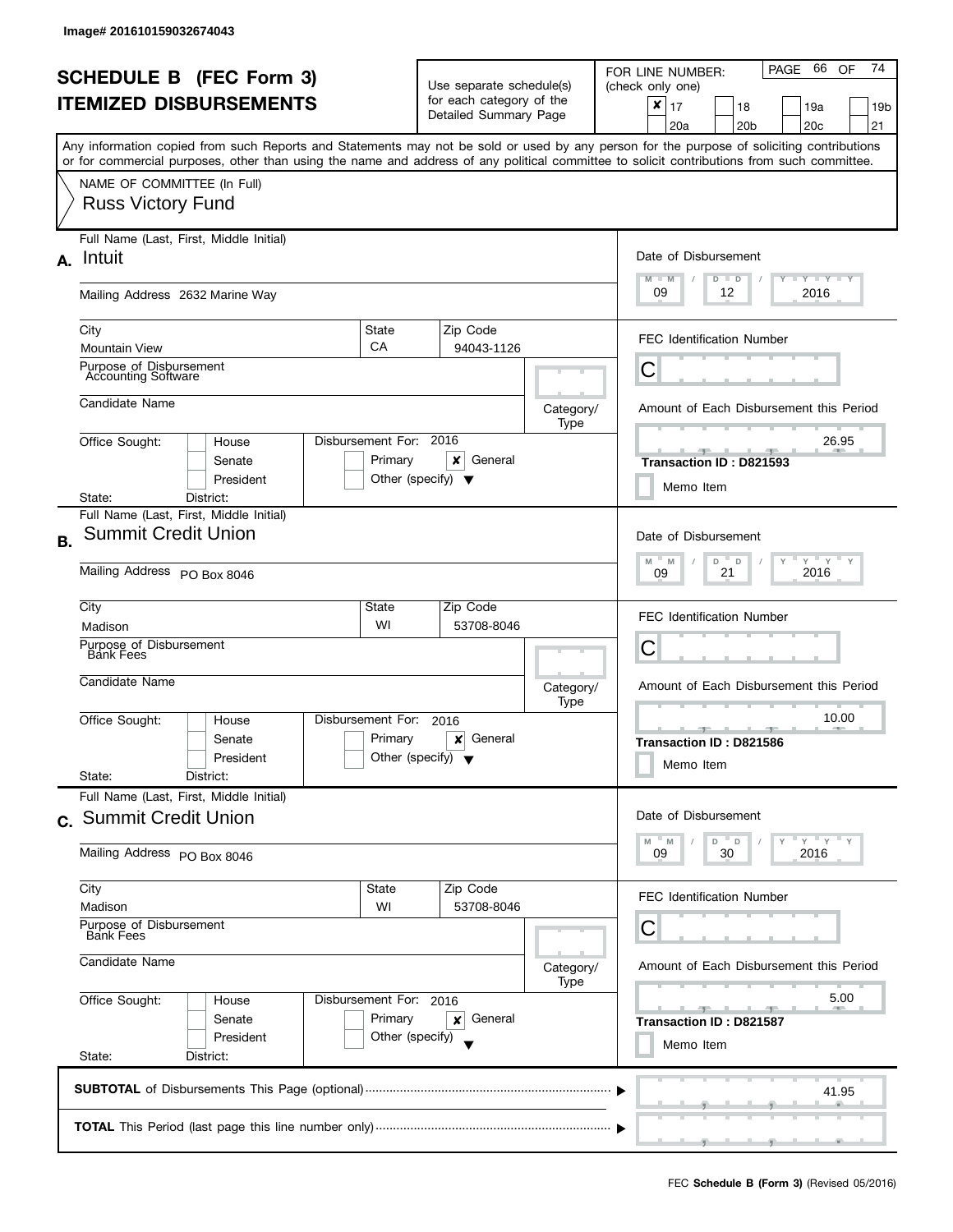|                               | <b>SCHEDULE B</b> (FEC Form 3)                                                                                                                       |                                                      |  |                                                      |                                                                                              |                        | PAGE 67<br>74<br>OF<br>FOR LINE NUMBER:                        |                                                                                                                                                                                                                                                                                         |  |
|-------------------------------|------------------------------------------------------------------------------------------------------------------------------------------------------|------------------------------------------------------|--|------------------------------------------------------|----------------------------------------------------------------------------------------------|------------------------|----------------------------------------------------------------|-----------------------------------------------------------------------------------------------------------------------------------------------------------------------------------------------------------------------------------------------------------------------------------------|--|
| <b>ITEMIZED DISBURSEMENTS</b> |                                                                                                                                                      |                                                      |  | Use separate schedule(s)<br>for each category of the |                                                                                              |                        | (check only one)<br>$\boldsymbol{x}$<br>17<br>18<br>19a<br>19b |                                                                                                                                                                                                                                                                                         |  |
|                               |                                                                                                                                                      |                                                      |  |                                                      | Detailed Summary Page                                                                        |                        |                                                                | 20 <sub>c</sub><br>21<br>20a<br>20 <sub>b</sub>                                                                                                                                                                                                                                         |  |
|                               |                                                                                                                                                      |                                                      |  |                                                      |                                                                                              |                        |                                                                | Any information copied from such Reports and Statements may not be sold or used by any person for the purpose of soliciting contributions<br>or for commercial purposes, other than using the name and address of any political committee to solicit contributions from such committee. |  |
|                               | NAME OF COMMITTEE (In Full)                                                                                                                          |                                                      |  |                                                      |                                                                                              |                        |                                                                |                                                                                                                                                                                                                                                                                         |  |
|                               | <b>Russ Victory Fund</b>                                                                                                                             |                                                      |  |                                                      |                                                                                              |                        |                                                                |                                                                                                                                                                                                                                                                                         |  |
|                               | A. Beck, Andrew, , ,                                                                                                                                 | Full Name (Last, First, Middle Initial)              |  |                                                      |                                                                                              |                        |                                                                | Date of Disbursement                                                                                                                                                                                                                                                                    |  |
|                               | Mailing Address 169 Hudson St.                                                                                                                       |                                                      |  |                                                      |                                                                                              |                        |                                                                | $\Box$ $\gamma$ $\Box$ $\gamma$ $\Box$ $\gamma$<br>$M - M$<br>$D$ $D$<br>09<br>09<br>2016                                                                                                                                                                                               |  |
|                               | City<br>New York                                                                                                                                     |                                                      |  | State<br><b>NY</b>                                   |                                                                                              | Zip Code<br>10013      |                                                                | <b>FEC Identification Number</b>                                                                                                                                                                                                                                                        |  |
|                               | Purpose of Disbursement<br>Catering for Fundraiser                                                                                                   |                                                      |  |                                                      |                                                                                              |                        |                                                                | C                                                                                                                                                                                                                                                                                       |  |
|                               | Candidate Name                                                                                                                                       |                                                      |  |                                                      |                                                                                              |                        | Category/<br>Type                                              | Amount of Each Disbursement this Period                                                                                                                                                                                                                                                 |  |
|                               | Office Sought:                                                                                                                                       | House<br>Senate                                      |  | Disbursement For:<br>Primary                         | 2016                                                                                         | x<br>General           |                                                                | 3632.05                                                                                                                                                                                                                                                                                 |  |
|                               |                                                                                                                                                      | President                                            |  | Other (specify) $\blacktriangledown$                 |                                                                                              |                        |                                                                | Transaction ID: D820162<br>* In-Kind Received<br>Memo Item                                                                                                                                                                                                                              |  |
|                               | State:                                                                                                                                               | District:<br>Full Name (Last, First, Middle Initial) |  |                                                      |                                                                                              |                        |                                                                |                                                                                                                                                                                                                                                                                         |  |
| <b>B.</b>                     | Abdoo, Joan, , ,                                                                                                                                     |                                                      |  |                                                      |                                                                                              |                        |                                                                | Date of Disbursement<br>$Y$ $Y$ $Y$                                                                                                                                                                                                                                                     |  |
|                               | Mailing Address 923 E Kilbourn Ave<br><b>Unit 1502</b>                                                                                               |                                                      |  |                                                      |                                                                                              |                        | M<br>D<br>D<br>M<br>2016<br>24<br>09                           |                                                                                                                                                                                                                                                                                         |  |
|                               | City<br>Milwaukee                                                                                                                                    |                                                      |  | State<br>WI                                          |                                                                                              | Zip Code<br>53202-3980 |                                                                | <b>FEC Identification Number</b>                                                                                                                                                                                                                                                        |  |
|                               | Purpose of Disbursement                                                                                                                              | Venue and Catering Cost for Fundraiser               |  |                                                      |                                                                                              |                        |                                                                | С                                                                                                                                                                                                                                                                                       |  |
|                               | Candidate Name                                                                                                                                       |                                                      |  |                                                      | Category/<br>Type<br>2016<br>Primary<br>General<br>×<br>Other (specify) $\blacktriangledown$ |                        |                                                                | Amount of Each Disbursement this Period                                                                                                                                                                                                                                                 |  |
|                               | Office Sought:                                                                                                                                       | House                                                |  | Disbursement For:                                    |                                                                                              |                        |                                                                | 291.00<br><u>______</u><br><b>AND A</b>                                                                                                                                                                                                                                                 |  |
|                               |                                                                                                                                                      | Senate<br>President                                  |  |                                                      |                                                                                              |                        |                                                                | Transaction ID: D821599<br>* In-Kind Received<br>Memo Item                                                                                                                                                                                                                              |  |
|                               | State:                                                                                                                                               | District:                                            |  |                                                      |                                                                                              |                        |                                                                |                                                                                                                                                                                                                                                                                         |  |
|                               | c. Russ for Wisconsin                                                                                                                                | Full Name (Last, First, Middle Initial)              |  |                                                      |                                                                                              |                        |                                                                | Date of Disbursement                                                                                                                                                                                                                                                                    |  |
|                               | Mailing Address PO Box 620061                                                                                                                        |                                                      |  |                                                      |                                                                                              |                        |                                                                | $Y = Y$<br>M<br>D<br>D<br>M<br>2016<br>09<br>14                                                                                                                                                                                                                                         |  |
|                               | City<br>Middleton                                                                                                                                    |                                                      |  | State<br>WI                                          |                                                                                              | Zip Code<br>53562      |                                                                | <b>FEC Identification Number</b>                                                                                                                                                                                                                                                        |  |
|                               | Purpose of Disbursement<br>Reimbursement - See memo<br>Candidate Name<br>Feingold, Russ, , Mr.,<br>Office Sought:<br>Disbursement For: 2016<br>House |                                                      |  |                                                      |                                                                                              |                        |                                                                | C00578013                                                                                                                                                                                                                                                                               |  |
|                               |                                                                                                                                                      |                                                      |  |                                                      |                                                                                              | Category/<br>Type      | Amount of Each Disbursement this Period                        |                                                                                                                                                                                                                                                                                         |  |
|                               |                                                                                                                                                      |                                                      |  |                                                      |                                                                                              |                        |                                                                | 235.00                                                                                                                                                                                                                                                                                  |  |
|                               |                                                                                                                                                      | Senate<br>x                                          |  | Primary                                              |                                                                                              | General<br>×           |                                                                | <u>and the second second second</u><br>Transaction ID: D821580                                                                                                                                                                                                                          |  |
|                               | President<br>Other (specify)<br>State:<br>WI<br>District:                                                                                            |                                                      |  |                                                      |                                                                                              |                        | Memo Item                                                      |                                                                                                                                                                                                                                                                                         |  |
|                               |                                                                                                                                                      |                                                      |  |                                                      |                                                                                              |                        |                                                                | 4158.05                                                                                                                                                                                                                                                                                 |  |
|                               |                                                                                                                                                      |                                                      |  |                                                      |                                                                                              |                        |                                                                |                                                                                                                                                                                                                                                                                         |  |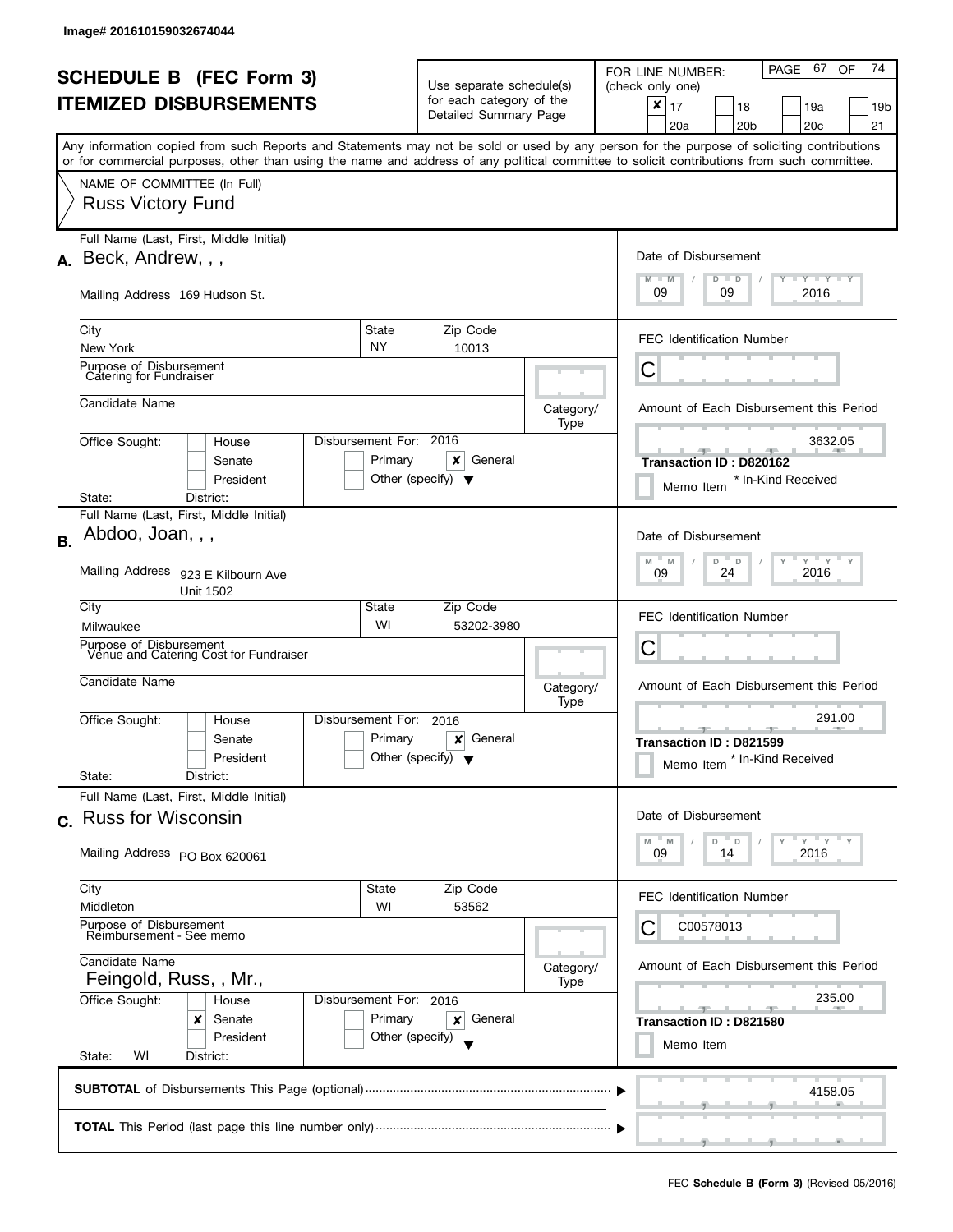|                | <b>SCHEDULE B</b> (FEC Form 3)<br><b>ITEMIZED DISBURSEMENTS</b><br>Any information copied from such Reports and Statements may not be sold or used by any person for the purpose of soliciting contributions |                                                 | Use separate schedule(s)<br>for each category of the<br>Detailed Summary Page |                   | 74<br>PAGE 68<br>OF<br>FOR LINE NUMBER:<br>(check only one)<br>$\pmb{\times}$<br>17<br>18<br>19a<br>19b<br>20 <sub>b</sub><br>20 <sub>c</sub><br>21<br>20a |
|----------------|--------------------------------------------------------------------------------------------------------------------------------------------------------------------------------------------------------------|-------------------------------------------------|-------------------------------------------------------------------------------|-------------------|------------------------------------------------------------------------------------------------------------------------------------------------------------|
|                | or for commercial purposes, other than using the name and address of any political committee to solicit contributions from such committee.<br>NAME OF COMMITTEE (In Full)<br><b>Russ Victory Fund</b>        |                                                 |                                                                               |                   |                                                                                                                                                            |
|                | Full Name (Last, First, Middle Initial)<br>A. USPS                                                                                                                                                           |                                                 |                                                                               |                   | Date of Disbursement<br>$M - M$<br>$T$ $Y$ $T$ $Y$ $T$ $Y$<br>$D$ $D$                                                                                      |
|                | Mailing Address 475 Lenfant Plz SW<br>City                                                                                                                                                                   | State                                           | Zip Code                                                                      |                   | 06<br>01<br>2016                                                                                                                                           |
|                | Washington<br>Purpose of Disbursement<br>Postage                                                                                                                                                             | DC                                              | 20260-0004                                                                    |                   | <b>FEC Identification Number</b><br>C                                                                                                                      |
|                | Candidate Name                                                                                                                                                                                               |                                                 |                                                                               | Category/<br>Type | Amount of Each Disbursement this Period                                                                                                                    |
|                | Office Sought:<br>House<br>Senate<br>President                                                                                                                                                               | Disbursement For:<br>Primary                    | General<br>Other (specify) $\blacktriangledown$                               |                   | 235.00<br><b>SPACE AND SPACE</b><br>Transaction ID: D821581<br>$\boldsymbol{\mathsf{x}}$<br>Memo Item                                                      |
|                | District:<br>State:<br>Full Name (Last, First, Middle Initial)                                                                                                                                               |                                                 |                                                                               |                   |                                                                                                                                                            |
| B <sub>1</sub> | Coffey, Colleen, , ,                                                                                                                                                                                         |                                                 |                                                                               |                   | Date of Disbursement<br>$Y$ $Y$ $Y$<br>M<br>Υ<br>M<br>D<br>D                                                                                               |
|                | Mailing Address 161 Savin Hill Ave                                                                                                                                                                           |                                                 |                                                                               |                   | 2016<br>14<br>09                                                                                                                                           |
|                | City<br>Dorchester<br>Purpose of Disbursement                                                                                                                                                                | State<br>MA                                     | Zip Code<br>02125-1017                                                        |                   | <b>FEC Identification Number</b>                                                                                                                           |
|                | Reimbursement-See memo                                                                                                                                                                                       |                                                 |                                                                               |                   | С                                                                                                                                                          |
|                | Candidate Name                                                                                                                                                                                               |                                                 |                                                                               | Category/<br>Type | Amount of Each Disbursement this Period                                                                                                                    |
|                | Office Sought:<br>House<br>Senate<br>President<br>State:<br>District:                                                                                                                                        | Disbursement For:<br>Primary                    | General<br>Other (specify) $\blacktriangledown$                               |                   | 994.44<br>$-1$<br>Transaction ID: D821594<br>Memo Item                                                                                                     |
| $\mathbf{C}$ . | Full Name (Last, First, Middle Initial)<br><b>Element New York Times Square West</b>                                                                                                                         |                                                 |                                                                               |                   | Date of Disbursement                                                                                                                                       |
|                | Mailing Address 311 West 39th Street                                                                                                                                                                         |                                                 |                                                                               |                   | $Y = Y = Y$<br>M<br>$-M$<br>D<br>$\mathsf D$<br>09<br>12<br>2016                                                                                           |
|                | City<br>New York                                                                                                                                                                                             | State<br>NY                                     | Zip Code<br>10018                                                             |                   | FEC Identification Number                                                                                                                                  |
|                | Purpose of Disbursement<br>Lodging for Fundraising Event                                                                                                                                                     |                                                 |                                                                               |                   | С                                                                                                                                                          |
| Candidate Name |                                                                                                                                                                                                              |                                                 |                                                                               | Category/<br>Type | Amount of Each Disbursement this Period                                                                                                                    |
|                | Office Sought:<br>House<br>Senate<br>President                                                                                                                                                               | Disbursement For:<br>Primary<br>Other (specify) | General                                                                       |                   | 994.44<br>Transaction ID: D821595<br>X<br>Memo Item                                                                                                        |
|                | State:<br>District:                                                                                                                                                                                          |                                                 |                                                                               |                   |                                                                                                                                                            |
|                |                                                                                                                                                                                                              |                                                 |                                                                               |                   | 994.44                                                                                                                                                     |
|                |                                                                                                                                                                                                              |                                                 |                                                                               |                   | $\overline{y}$ and the contract $\overline{y}$ and the contract of                                                                                         |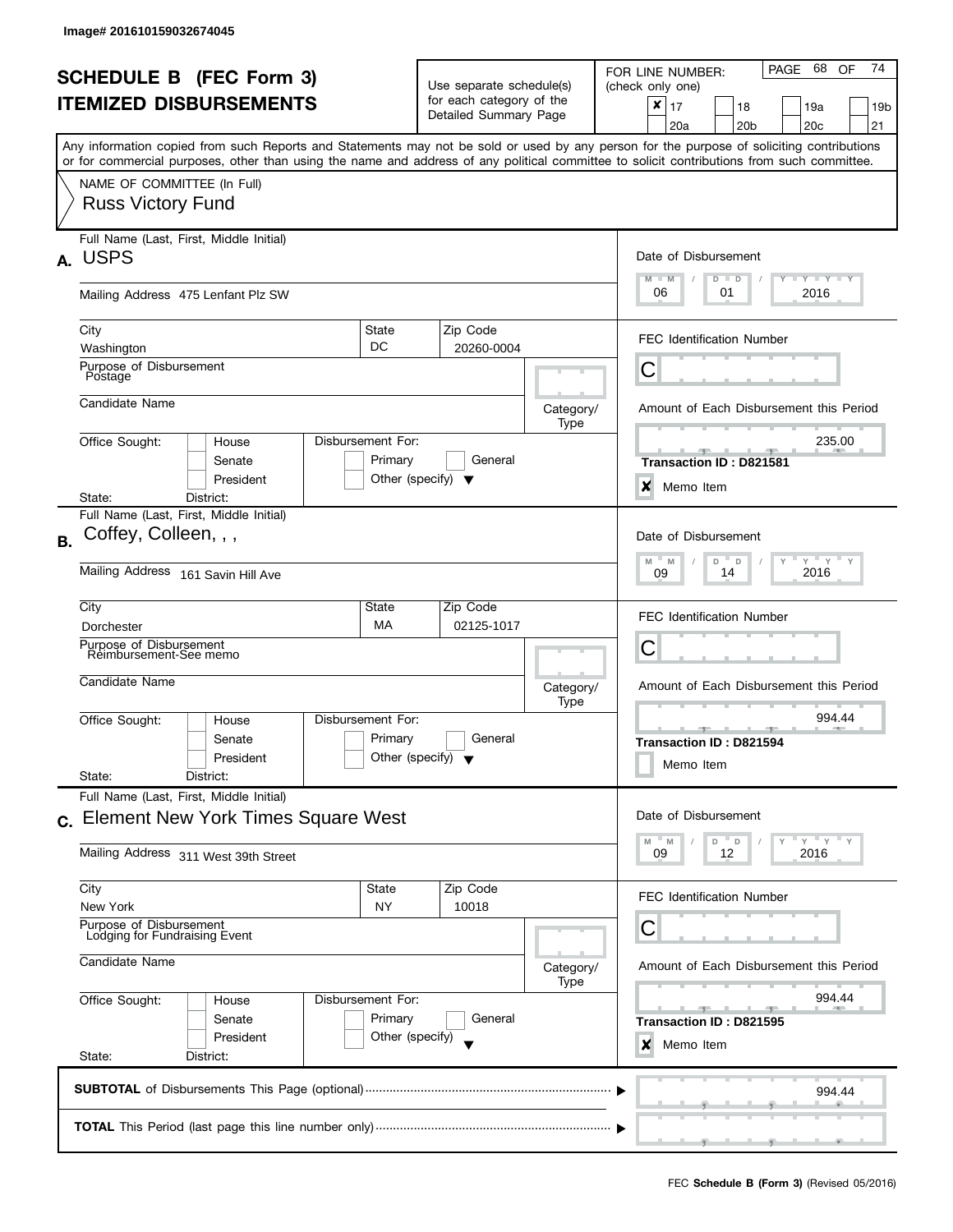| <b>SCHEDULE B (FEC Form 3)</b><br><b>ITEMIZED DISBURSEMENTS</b> |                                                                                                                                                                                                                                                                                                                                                    |                                                 | Use separate schedule(s)<br>for each category of the<br>Detailed Summary Page |                                                                                   | 74<br>69<br>PAGE<br><b>OF</b><br>FOR LINE NUMBER:<br>(check only one)<br>×<br>17<br>19a<br>18<br>19 <sub>b</sub><br>20a<br>20 <sub>b</sub><br>20c<br>21 |
|-----------------------------------------------------------------|----------------------------------------------------------------------------------------------------------------------------------------------------------------------------------------------------------------------------------------------------------------------------------------------------------------------------------------------------|-------------------------------------------------|-------------------------------------------------------------------------------|-----------------------------------------------------------------------------------|---------------------------------------------------------------------------------------------------------------------------------------------------------|
|                                                                 | Any information copied from such Reports and Statements may not be sold or used by any person for the purpose of soliciting contributions<br>or for commercial purposes, other than using the name and address of any political committee to solicit contributions from such committee.<br>NAME OF COMMITTEE (In Full)<br><b>Russ Victory Fund</b> |                                                 |                                                                               |                                                                                   |                                                                                                                                                         |
| А.                                                              | Full Name (Last, First, Middle Initial)<br>Viswanatha, Adrianna, , ,<br>Mailing Address 1826 Fordem Ave                                                                                                                                                                                                                                            |                                                 |                                                                               | Date of Disbursement<br>$M - M$<br>$T - Y = Y - Y$<br>$D$ $D$<br>09<br>2016<br>14 |                                                                                                                                                         |
|                                                                 | City<br>Madison                                                                                                                                                                                                                                                                                                                                    | State<br>WI                                     | Zip Code<br>53704                                                             |                                                                                   | <b>FEC Identification Number</b>                                                                                                                        |
|                                                                 | Purpose of Disbursement<br>Reimbursement - See memo<br>Candidate Name                                                                                                                                                                                                                                                                              |                                                 |                                                                               | Category/<br>Type                                                                 | Ĉ<br>Amount of Each Disbursement this Period                                                                                                            |
|                                                                 | Office Sought:<br>House<br>Senate<br>President<br>District:<br>State:                                                                                                                                                                                                                                                                              | Disbursement For:<br>Primary                    | General<br>Other (specify) $\blacktriangledown$                               |                                                                                   | 76.41<br><b>Transaction ID: D821596</b><br>Memo Item                                                                                                    |
| <b>B.</b>                                                       | Full Name (Last, First, Middle Initial)<br>FedEx Office - Madison<br>Mailing Address 654 W Washington Ave                                                                                                                                                                                                                                          |                                                 |                                                                               |                                                                                   | Date of Disbursement<br>$Y$ $Y$<br>$-M$<br>M<br>D<br>$\mathsf D$<br>$\mathsf{Y}$<br>2016<br>06<br>09                                                    |
|                                                                 | <b>Unit 130</b><br>City<br>Madison<br>Purpose of Disbursement<br><b>Fundraising Supplies</b>                                                                                                                                                                                                                                                       | State<br>WI                                     | Zip Code<br>53703-2638                                                        |                                                                                   | <b>FEC Identification Number</b><br>C                                                                                                                   |
|                                                                 | Candidate Name<br>Office Sought:<br>House                                                                                                                                                                                                                                                                                                          | Disbursement For:                               |                                                                               | Category/<br>Type                                                                 | Amount of Each Disbursement this Period<br>11.57                                                                                                        |
|                                                                 | Senate<br>President<br>State:<br>District:                                                                                                                                                                                                                                                                                                         | Primary                                         | General<br>Other (specify) $\blacktriangledown$                               |                                                                                   | <b>Transaction ID: D821597</b><br>×<br>Memo Item                                                                                                        |
|                                                                 | Full Name (Last, First, Middle Initial)<br>c. Staples Advantage<br>Mailing Address Dept NY PO BOX 415256,                                                                                                                                                                                                                                          |                                                 |                                                                               |                                                                                   | Date of Disbursement<br>$Y = Y$<br>M<br>D<br>M<br>D<br>02<br>2016<br>09                                                                                 |
|                                                                 | City<br><b>Boston</b><br>Purpose of Disbursement<br><b>Fundraising Supplies</b>                                                                                                                                                                                                                                                                    | State<br>МA                                     | Zip Code<br>02241                                                             |                                                                                   | FEC Identification Number<br>С                                                                                                                          |
|                                                                 | Candidate Name                                                                                                                                                                                                                                                                                                                                     |                                                 | Category/<br>Type                                                             | Amount of Each Disbursement this Period<br>64.84                                  |                                                                                                                                                         |
|                                                                 | Office Sought:<br>House<br>Senate<br>President<br>State:<br>District:                                                                                                                                                                                                                                                                              | Disbursement For:<br>Primary<br>Other (specify) | General                                                                       |                                                                                   | ு<br>Transaction ID: D821598<br>×<br>Memo Item                                                                                                          |
|                                                                 |                                                                                                                                                                                                                                                                                                                                                    |                                                 |                                                                               |                                                                                   | 76.41                                                                                                                                                   |
|                                                                 |                                                                                                                                                                                                                                                                                                                                                    | 17410.92                                        |                                                                               |                                                                                   |                                                                                                                                                         |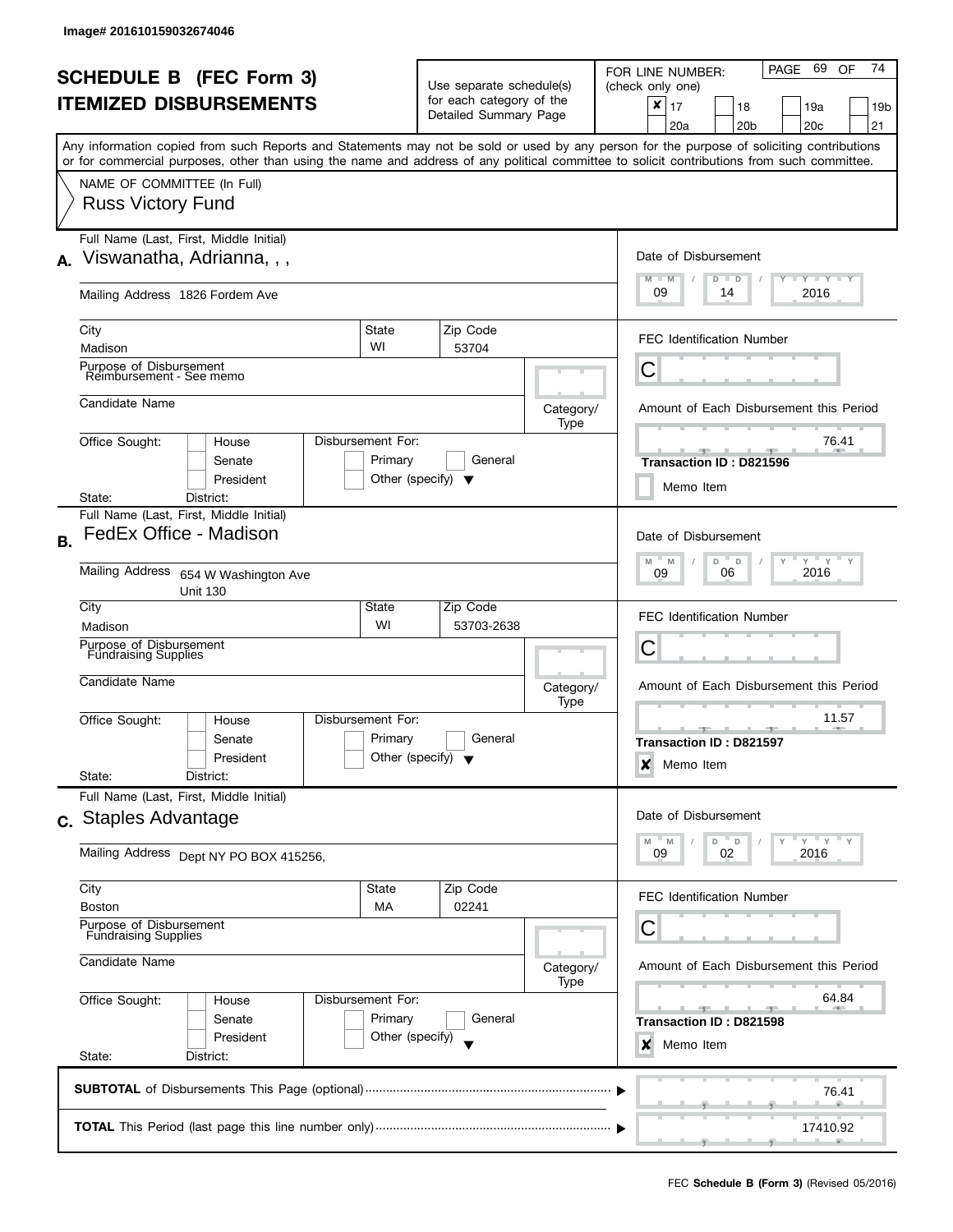ı

|    | <b>SCHEDULE B (FEC Form 3)</b>                                                                                                                                                                                                                                                          |                                   | Use separate schedule(s)                                     |                      | 74<br>PAGE 70 OF<br>FOR LINE NUMBER:<br>(check only one)                         |  |  |
|----|-----------------------------------------------------------------------------------------------------------------------------------------------------------------------------------------------------------------------------------------------------------------------------------------|-----------------------------------|--------------------------------------------------------------|----------------------|----------------------------------------------------------------------------------|--|--|
|    | <b>ITEMIZED DISBURSEMENTS</b>                                                                                                                                                                                                                                                           |                                   | for each category of the<br>Detailed Summary Page            |                      | $x _{18}$<br>17<br>19a<br>19b<br>20a<br>20 <sub>b</sub><br>20 <sub>c</sub><br>21 |  |  |
|    | Any information copied from such Reports and Statements may not be sold or used by any person for the purpose of soliciting contributions<br>or for commercial purposes, other than using the name and address of any political committee to solicit contributions from such committee. |                                   |                                                              |                      |                                                                                  |  |  |
|    | NAME OF COMMITTEE (In Full)<br><b>Russ Victory Fund</b>                                                                                                                                                                                                                                 |                                   |                                                              |                      |                                                                                  |  |  |
| А. | Full Name (Last, First, Middle Initial)<br>Democratic Party of Wisconsin - Federal Account                                                                                                                                                                                              |                                   |                                                              |                      | Date of Disbursement<br>$T - Y = T - Y$<br>M<br>$D$ $D$<br>Ÿ<br>$-M$             |  |  |
|    | Mailing Address 15 N Pinckney Ste 200                                                                                                                                                                                                                                                   |                                   |                                                              |                      | 08<br>2016<br>09                                                                 |  |  |
|    | City<br>Madison                                                                                                                                                                                                                                                                         | State<br>WI                       | Zip Code<br>53703                                            |                      | <b>FEC Identification Number</b>                                                 |  |  |
|    | Purpose of Disbursement<br>Disbursement Allocation                                                                                                                                                                                                                                      |                                   |                                                              |                      | C00019331<br>C                                                                   |  |  |
|    | Candidate Name                                                                                                                                                                                                                                                                          |                                   |                                                              | Category/<br>Type    | Amount of Each Disbursement this Period                                          |  |  |
|    | Office Sought:<br>House<br>Senate<br>×<br>President                                                                                                                                                                                                                                     | Disbursement For: 2016<br>Primary | General<br>Other (specify) $\blacktriangledown$              |                      | 36713.14<br><b>Transaction ID: D821571</b><br>Memo Item                          |  |  |
| Β. | State:<br>District:<br>Full Name (Last, First, Middle Initial)<br>Democratic Party of Wisconsin - Federal Account                                                                                                                                                                       |                                   |                                                              | Date of Disbursement |                                                                                  |  |  |
|    | Mailing Address<br>15 N Pinckney Ste 200                                                                                                                                                                                                                                                |                                   |                                                              |                      | $Y$ $Y$ $Y$<br>M<br>M<br>D<br>D<br>15<br>2016<br>08                              |  |  |
|    | City<br>Madison                                                                                                                                                                                                                                                                         | State<br>WI                       | Zip Code<br>53703                                            |                      | <b>FEC Identification Number</b>                                                 |  |  |
|    | Purpose of Disbursement<br>Disbursement Allocation                                                                                                                                                                                                                                      |                                   |                                                              |                      | С<br>C00019331                                                                   |  |  |
|    | Candidate Name                                                                                                                                                                                                                                                                          |                                   |                                                              | Category/<br>Type    | Amount of Each Disbursement this Period                                          |  |  |
|    | Office Sought:<br>House<br>Senate<br>President<br>State:<br>District:                                                                                                                                                                                                                   | Disbursement For:<br>Primary      | 2016<br>General<br>×<br>Other (specify) $\blacktriangledown$ |                      | 11864.79<br>- 90<br>Transaction ID: D821572<br>Memo Item                         |  |  |
|    | Full Name (Last, First, Middle Initial)<br>c. Democratic Party of Wisconsin - Federal Account                                                                                                                                                                                           |                                   |                                                              |                      | Date of Disbursement                                                             |  |  |
|    | Mailing Address 15 N Pinckney Ste 200                                                                                                                                                                                                                                                   |                                   |                                                              |                      | "ү "ү "ү<br>D<br>D<br>M<br>M<br>31<br>2016<br>08                                 |  |  |
|    | City<br>Madison                                                                                                                                                                                                                                                                         | State<br>WI                       | Zip Code<br>53703                                            |                      | <b>FEC Identification Number</b>                                                 |  |  |
|    | Purpose of Disbursement<br>Disbursement Allocation<br>Candidate Name                                                                                                                                                                                                                    |                                   |                                                              | Category/            | С<br>C00019331<br>Amount of Each Disbursement this Period                        |  |  |
|    | Office Sought:<br>Disbursement For: 2016<br>House                                                                                                                                                                                                                                       |                                   | Type                                                         | 88161.18             |                                                                                  |  |  |
|    | Senate<br>President<br>State:<br>District:                                                                                                                                                                                                                                              | Primary<br>Other (specify)        | General<br>×                                                 |                      | __<br>Transaction ID: D821573<br>Memo Item                                       |  |  |
|    |                                                                                                                                                                                                                                                                                         |                                   |                                                              |                      | 136739.11                                                                        |  |  |
|    |                                                                                                                                                                                                                                                                                         |                                   |                                                              |                      |                                                                                  |  |  |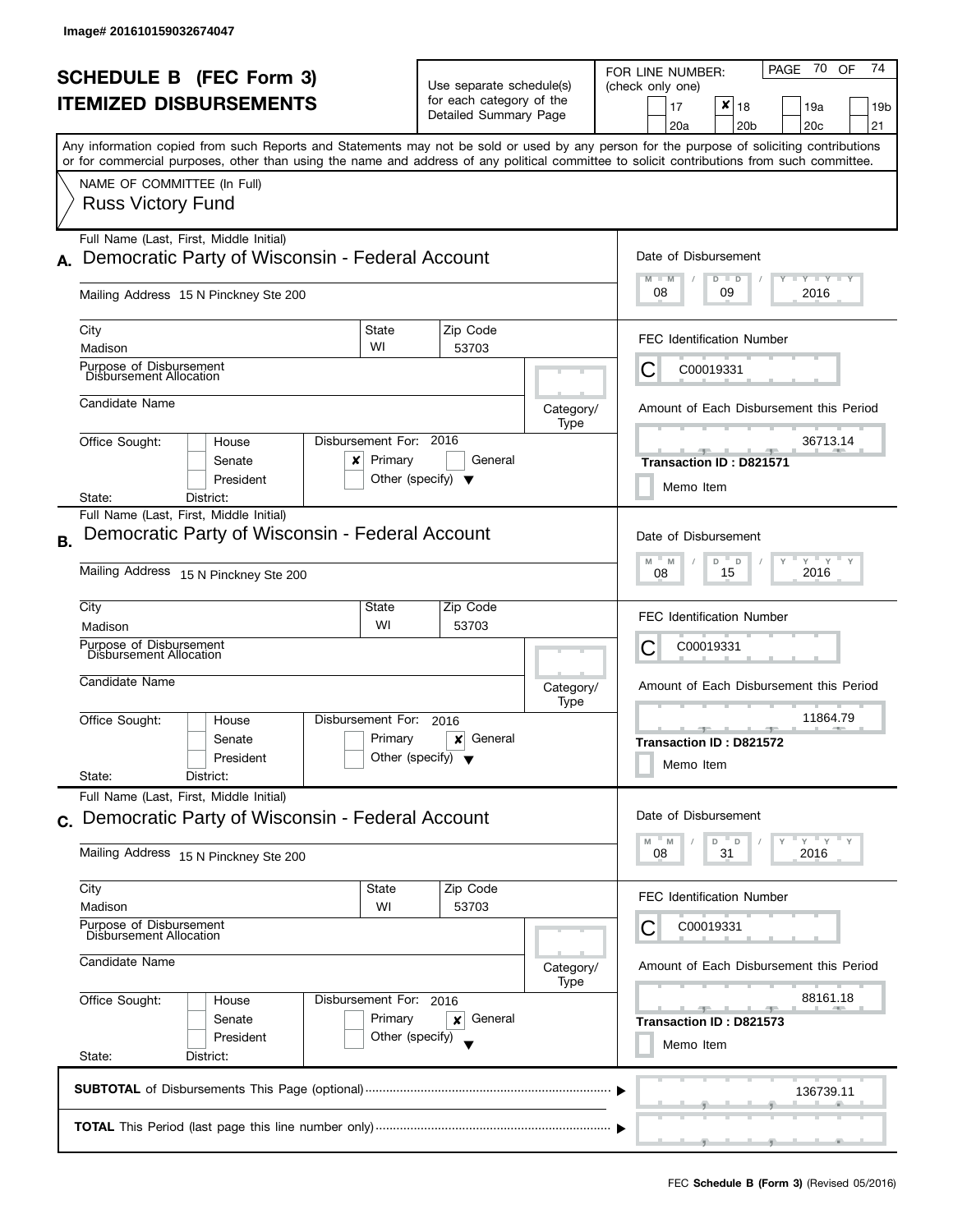| <b>SCHEDULE B</b> (FEC Form 3)<br><b>ITEMIZED DISBURSEMENTS</b> |                                                                                                                                                                                                                                                                                                                                                    |                                                      | Use separate schedule(s)<br>for each category of the<br>Detailed Summary Page |                   | 71<br>74<br>PAGE<br>OF<br>FOR LINE NUMBER:<br>(check only one)<br>$\boldsymbol{x}$<br>18<br>17<br>19a<br>19b<br>20a<br>20 <sub>b</sub><br>20 <sub>c</sub><br>21 |
|-----------------------------------------------------------------|----------------------------------------------------------------------------------------------------------------------------------------------------------------------------------------------------------------------------------------------------------------------------------------------------------------------------------------------------|------------------------------------------------------|-------------------------------------------------------------------------------|-------------------|-----------------------------------------------------------------------------------------------------------------------------------------------------------------|
|                                                                 | Any information copied from such Reports and Statements may not be sold or used by any person for the purpose of soliciting contributions<br>or for commercial purposes, other than using the name and address of any political committee to solicit contributions from such committee.<br>NAME OF COMMITTEE (In Full)<br><b>Russ Victory Fund</b> |                                                      |                                                                               |                   |                                                                                                                                                                 |
| А.                                                              | Full Name (Last, First, Middle Initial)<br>Democratic Party of Wisconsin - Federal Account<br>Mailing Address 15 N Pinckney Ste 200                                                                                                                                                                                                                |                                                      |                                                                               |                   | Date of Disbursement<br>$T - Y = T - Y = T - Y$<br>$M - M$<br>$D$ $D$<br>09<br>23<br>2016                                                                       |
|                                                                 | City<br>Madison                                                                                                                                                                                                                                                                                                                                    | State<br>WI                                          | Zip Code<br>53703                                                             |                   | <b>FEC Identification Number</b>                                                                                                                                |
|                                                                 | Purpose of Disbursement<br>Disbursement Allocation                                                                                                                                                                                                                                                                                                 |                                                      |                                                                               |                   | C00019331<br>Ĉ                                                                                                                                                  |
|                                                                 | Candidate Name                                                                                                                                                                                                                                                                                                                                     |                                                      |                                                                               | Category/<br>Type | Amount of Each Disbursement this Period                                                                                                                         |
|                                                                 | Office Sought:<br>House<br>Senate<br>President<br>State:<br>District:                                                                                                                                                                                                                                                                              | Disbursement For:<br>Primary                         | 2016<br>x<br>General<br>Other (specify) $\blacktriangledown$                  |                   | 2380.98<br><b>Transaction ID: D821574</b><br>Memo Item                                                                                                          |
| В.                                                              | Full Name (Last, First, Middle Initial)<br>Democratic Party of Wisconsin - Federal Account<br>Mailing Address 15 N Pinckney Ste 200                                                                                                                                                                                                                |                                                      |                                                                               |                   | Date of Disbursement<br>$Y$ $Y$ $Y$<br>M<br>M<br>D<br>D<br>23<br>2016<br>09                                                                                     |
|                                                                 | City<br>Madison                                                                                                                                                                                                                                                                                                                                    | <b>State</b><br>WI                                   | Zip Code<br>53703                                                             |                   | <b>FEC Identification Number</b>                                                                                                                                |
|                                                                 | Purpose of Disbursement<br>Disbursement Allocation<br>Candidate Name                                                                                                                                                                                                                                                                               |                                                      |                                                                               |                   | С<br>C00019331<br>Amount of Each Disbursement this Period                                                                                                       |
|                                                                 | Office Sought:<br>House<br>Senate<br>President<br>State:<br>District:                                                                                                                                                                                                                                                                              | Disbursement For:<br>Primary                         | 2016<br>General<br>×<br>Other (specify) $\blacktriangledown$                  | Category/<br>Type | 2102.94<br>Transaction ID: D821575<br>Memo Item                                                                                                                 |
| C.                                                              | Full Name (Last, First, Middle Initial)<br>Democratic Party of Wisconsin - Federal Account<br>Mailing Address 15 N Pinckney Ste 200                                                                                                                                                                                                                |                                                      |                                                                               |                   | Date of Disbursement<br>$Y = Y = Y$<br>D<br>D<br>M<br>M<br>30<br>09<br>2016                                                                                     |
|                                                                 | City<br>Madison                                                                                                                                                                                                                                                                                                                                    | State<br>WI                                          | Zip Code<br>53703                                                             |                   | <b>FEC Identification Number</b>                                                                                                                                |
|                                                                 | Purpose of Disbursement<br>Disbursement Allocation<br>Candidate Name                                                                                                                                                                                                                                                                               |                                                      |                                                                               | Category/<br>Type | С<br>C00019331<br>Amount of Each Disbursement this Period                                                                                                       |
|                                                                 | Office Sought:<br>House<br>Senate<br>President<br>State:<br>District:                                                                                                                                                                                                                                                                              | Disbursement For: 2016<br>Primary<br>Other (specify) | General<br>x                                                                  |                   | 289369.30<br><u> ga a ta air go air an t-</u><br>Transaction ID: D821576<br>Memo Item                                                                           |
|                                                                 |                                                                                                                                                                                                                                                                                                                                                    |                                                      |                                                                               |                   | 293853.22                                                                                                                                                       |
|                                                                 |                                                                                                                                                                                                                                                                                                                                                    |                                                      |                                                                               |                   |                                                                                                                                                                 |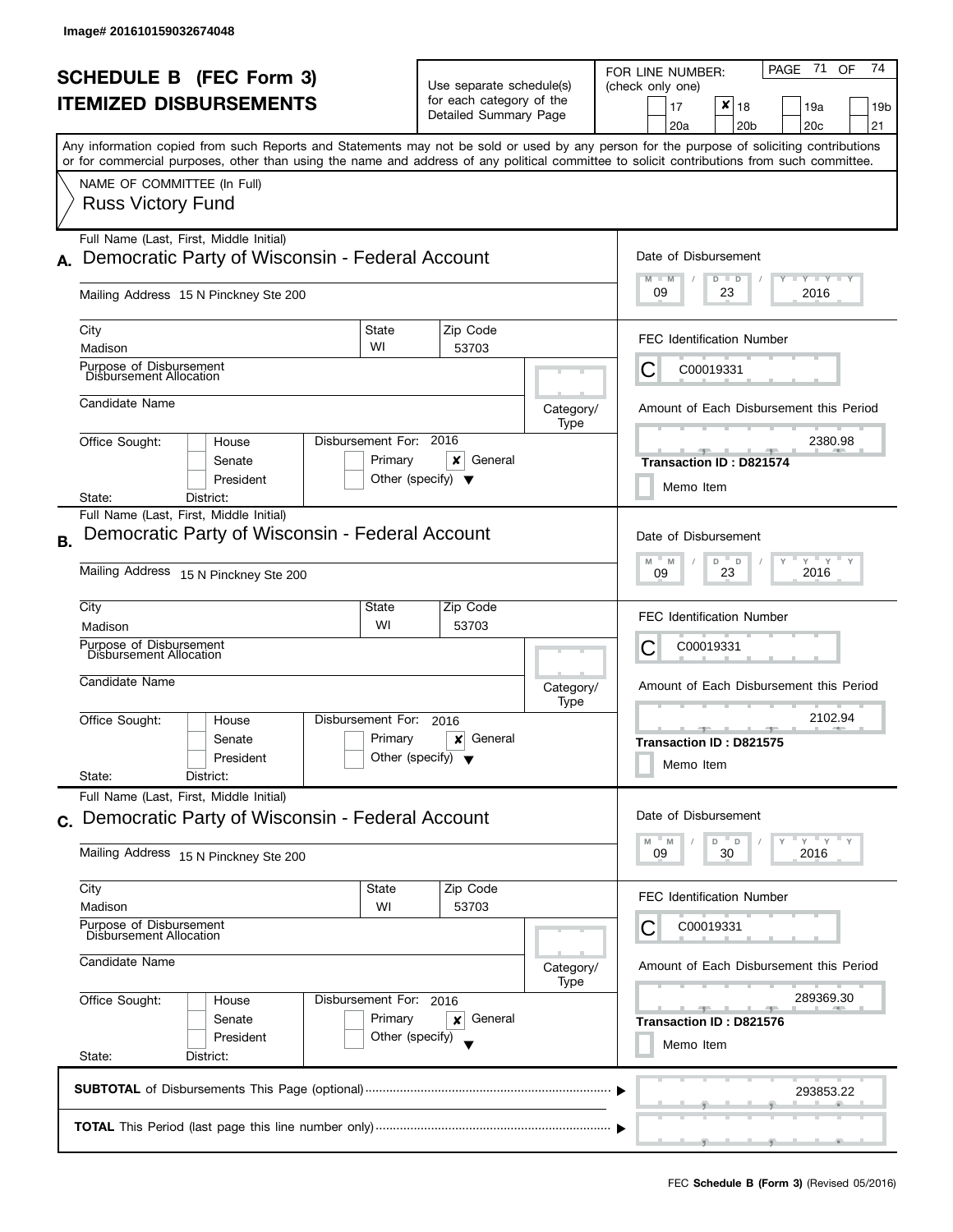| <b>SCHEDULE B</b> (FEC Form 3)<br><b>ITEMIZED DISBURSEMENTS</b> |                                                                                                                                                                                                                                                                                                                                                    |                                                      | Use separate schedule(s)<br>for each category of the<br>Detailed Summary Page |                   | PAGE 72 OF<br>74<br>FOR LINE NUMBER:<br>(check only one)<br>$\boldsymbol{x}$<br>17<br>18<br>19a<br>19b<br>20 <sub>b</sub><br>20c<br>21<br>20a |
|-----------------------------------------------------------------|----------------------------------------------------------------------------------------------------------------------------------------------------------------------------------------------------------------------------------------------------------------------------------------------------------------------------------------------------|------------------------------------------------------|-------------------------------------------------------------------------------|-------------------|-----------------------------------------------------------------------------------------------------------------------------------------------|
|                                                                 | Any information copied from such Reports and Statements may not be sold or used by any person for the purpose of soliciting contributions<br>or for commercial purposes, other than using the name and address of any political committee to solicit contributions from such committee.<br>NAME OF COMMITTEE (In Full)<br><b>Russ Victory Fund</b> |                                                      |                                                                               |                   |                                                                                                                                               |
|                                                                 | Full Name (Last, First, Middle Initial)<br>A. Russ for Wisconsin<br>Mailing Address PO Box 620061                                                                                                                                                                                                                                                  |                                                      |                                                                               |                   | Date of Disbursement<br>$T$ $Y$ $T$ $Y$ $T$ $Y$<br>$M - M$<br>$D$ $D$<br>08<br>09<br>2016                                                     |
|                                                                 | City<br>Middleton<br>Purpose of Disbursement                                                                                                                                                                                                                                                                                                       | State<br>WI                                          | Zip Code<br>53562                                                             |                   | <b>FEC Identification Number</b><br>С<br>C00578013                                                                                            |
|                                                                 | Disbursement Allocation<br>Candidate Name<br>Feingold, Russ, , Mr.,<br>Office Sought:<br>House<br>Senate<br>x<br>x<br>President<br>WI<br>State:<br>District:                                                                                                                                                                                       | Disbursement For: 2016<br>Primary                    | General<br>Other (specify) $\blacktriangledown$                               | Category/<br>Type | Amount of Each Disbursement this Period<br>1835.20<br><b>Transaction ID: D821577</b><br>Memo Item                                             |
| <b>B.</b>                                                       | Full Name (Last, First, Middle Initial)<br><b>Russ for Wisconsin</b><br>Mailing Address PO Box 620061                                                                                                                                                                                                                                              |                                                      |                                                                               |                   | Date of Disbursement<br>$Y = Y - Y$<br>M<br>Y<br>D<br>$\mathsf D$<br>M<br>2016<br>15<br>08                                                    |
|                                                                 | City<br>Middleton<br>Purpose of Disbursement<br>Disbursement Allocation<br>Candidate Name<br>Feingold, Russ, , Mr.,                                                                                                                                                                                                                                | State<br>WI                                          | Zip Code<br>53562                                                             | Category/<br>Type | <b>FEC Identification Number</b><br>С<br>C00578013<br>Amount of Each Disbursement this Period                                                 |
|                                                                 | Office Sought:<br>House<br>x<br>Senate<br>President<br>WI<br>State:<br>District:                                                                                                                                                                                                                                                                   | Disbursement For:<br>Primary                         | 2016<br>General<br>×<br>Other (specify) $\blacktriangledown$                  |                   | 2240.21<br><b>Allen</b><br><b>Transaction ID: D821578</b><br>Memo Item                                                                        |
|                                                                 | Full Name (Last, First, Middle Initial)<br>c. Russ for Wisconsin<br>Mailing Address PO Box 620061                                                                                                                                                                                                                                                  |                                                      |                                                                               |                   | Date of Disbursement<br>$Y = Y = Y$<br>M<br>D<br>D<br>M<br>31<br>2016<br>08                                                                   |
|                                                                 | City<br>Middleton<br>Purpose of Disbursement<br>Disbursement Allocation                                                                                                                                                                                                                                                                            | State<br>WI                                          | Zip Code<br>53562                                                             |                   | <b>FEC Identification Number</b><br>С<br>C00578013                                                                                            |
|                                                                 | Candidate Name<br>Feingold, Russ, , Mr.,<br>Office Sought:<br>House<br>Senate<br>x<br>President<br>WI<br>State:<br>District:                                                                                                                                                                                                                       | Disbursement For: 2016<br>Primary<br>Other (specify) | General<br>x                                                                  | Category/<br>Type | Amount of Each Disbursement this Period<br>25288.70<br>Transaction ID: D821579<br>Memo Item                                                   |
|                                                                 |                                                                                                                                                                                                                                                                                                                                                    |                                                      |                                                                               |                   | 29364.11                                                                                                                                      |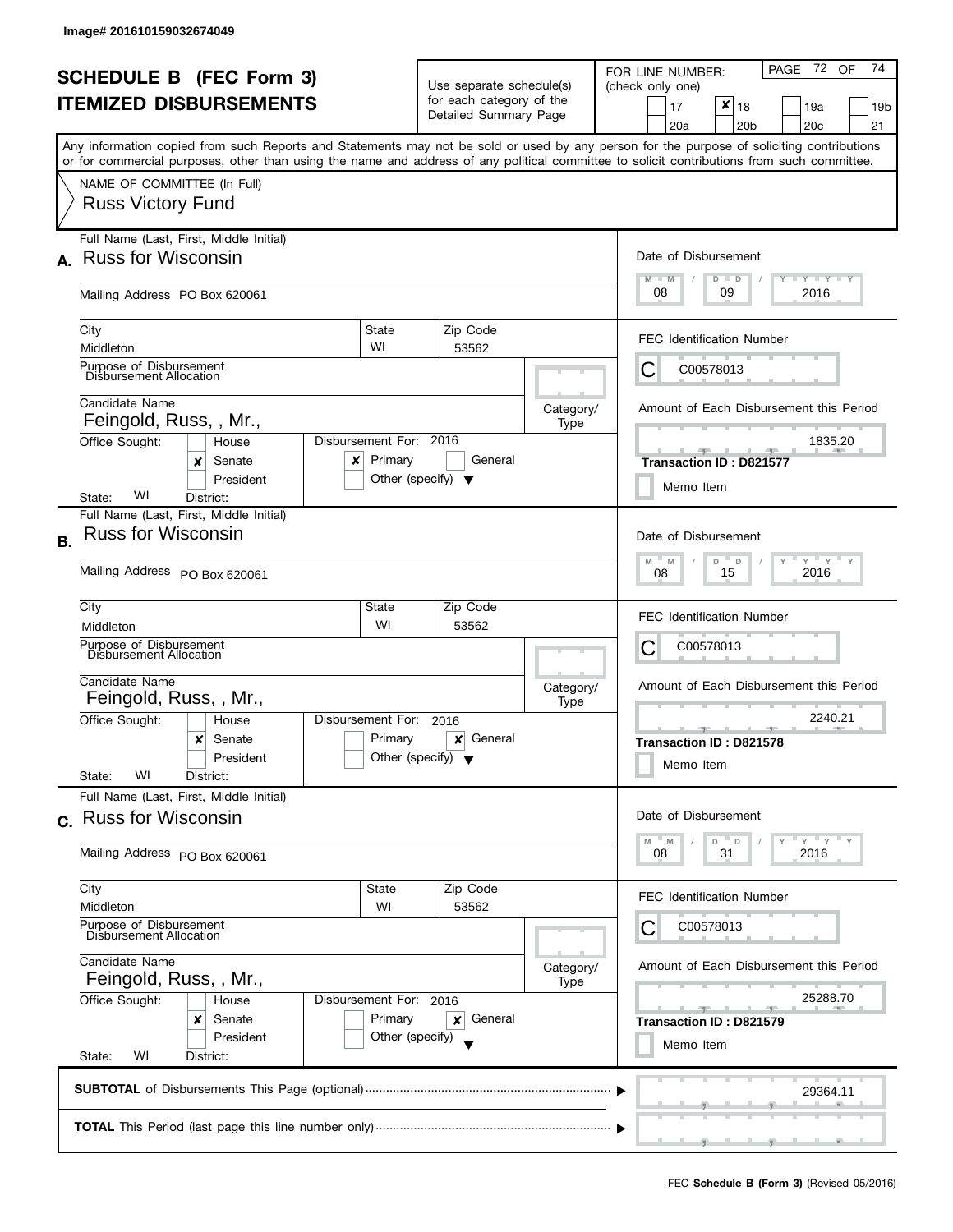| Any information copied from such Reports and Statements may not be sold or used by any person for the purpose of soliciting contributions<br>or for commercial purposes, other than using the name and address of any political committee to solicit contributions from such committee. |                                                                                  | Detailed Summary Page                                        | for each category of the                                                                    | $x _{18}$<br>17<br>19a<br>19 <sub>b</sub><br>20 <sub>b</sub><br>20c<br>21<br>20a                              |
|-----------------------------------------------------------------------------------------------------------------------------------------------------------------------------------------------------------------------------------------------------------------------------------------|----------------------------------------------------------------------------------|--------------------------------------------------------------|---------------------------------------------------------------------------------------------|---------------------------------------------------------------------------------------------------------------|
| NAME OF COMMITTEE (In Full)<br><b>Russ Victory Fund</b>                                                                                                                                                                                                                                 |                                                                                  |                                                              |                                                                                             |                                                                                                               |
| Full Name (Last, First, Middle Initial)<br><b>Russ for Wisconsin</b><br>A.<br>Mailing Address PO Box 620061                                                                                                                                                                             |                                                                                  |                                                              |                                                                                             | Date of Disbursement<br>$T$ $Y$ $T$ $Y$ $T$ $Y$<br>$M - M$<br>$D$ $D$<br>09<br>2016<br>23                     |
| City<br>Middleton                                                                                                                                                                                                                                                                       | State<br>WI                                                                      | Zip Code<br>53562                                            |                                                                                             | <b>FEC Identification Number</b>                                                                              |
| Purpose of Disbursement<br>Disbursement Allocation<br>Candidate Name<br>Feingold, Russ, , Mr.,<br>Office Sought:<br>House                                                                                                                                                               | Disbursement For: 2016                                                           |                                                              | Category/<br>Type                                                                           | C00578013<br>Amount of Each Disbursement this Period<br>119.02                                                |
| Senate<br>x<br>President<br>WI<br>State:<br>District:<br>Full Name (Last, First, Middle Initial)                                                                                                                                                                                        | Primary                                                                          | ×<br>General<br>Other (specify) $\blacktriangledown$         |                                                                                             | Transaction ID: D821583<br>Memo Item                                                                          |
| <b>Russ for Wisconsin</b><br><b>B.</b><br>Mailing Address PO Box 620061                                                                                                                                                                                                                 | Date of Disbursement<br>$Y = Y = Y$<br>D<br>Y<br>M<br>D<br>M<br>2016<br>23<br>09 |                                                              |                                                                                             |                                                                                                               |
| City<br>Middleton<br>Purpose of Disbursement<br>Disbursement Allocation<br>Candidate Name                                                                                                                                                                                               | State<br>WI                                                                      | Zip Code<br>53562                                            |                                                                                             | <b>FEC Identification Number</b><br>C00578013<br>Ĉ                                                            |
| Feingold, Russ, , Mr.,<br>Office Sought:<br>House<br>x<br>Senate<br>President<br>WI<br>State:<br>District:                                                                                                                                                                              | Disbursement For:<br>Primary                                                     | 2016<br>General<br>×<br>Other (specify) $\blacktriangledown$ | Category/<br>Type                                                                           | Amount of Each Disbursement this Period<br>397.06<br><b>ARCHITECT</b><br>Transaction ID: D821584<br>Memo Item |
| Full Name (Last, First, Middle Initial)<br>c. Russ for Wisconsin<br>Mailing Address PO Box 620061                                                                                                                                                                                       | Date of Disbursement<br>Y''Y''<br>M<br>D<br>D<br>M<br>09<br>30<br>2016           |                                                              |                                                                                             |                                                                                                               |
| City<br>Middleton<br>Purpose of Disbursement<br>Disbursement Allocation                                                                                                                                                                                                                 | State<br>WI                                                                      |                                                              | <b>FEC Identification Number</b><br>С<br>C00578013                                          |                                                                                                               |
| Candidate Name<br>Feingold, Russ, , Mr.,<br>Office Sought:<br>House<br>Senate<br>x<br>President<br>WI<br>State:<br>District:                                                                                                                                                            | Disbursement For: 2016<br>Primary<br>Other (specify)                             | Category/<br>Type                                            | Amount of Each Disbursement this Period<br>91859.74<br>Transaction ID: D821585<br>Memo Item |                                                                                                               |
|                                                                                                                                                                                                                                                                                         |                                                                                  |                                                              |                                                                                             | 92375.82<br>552332.26                                                                                         |